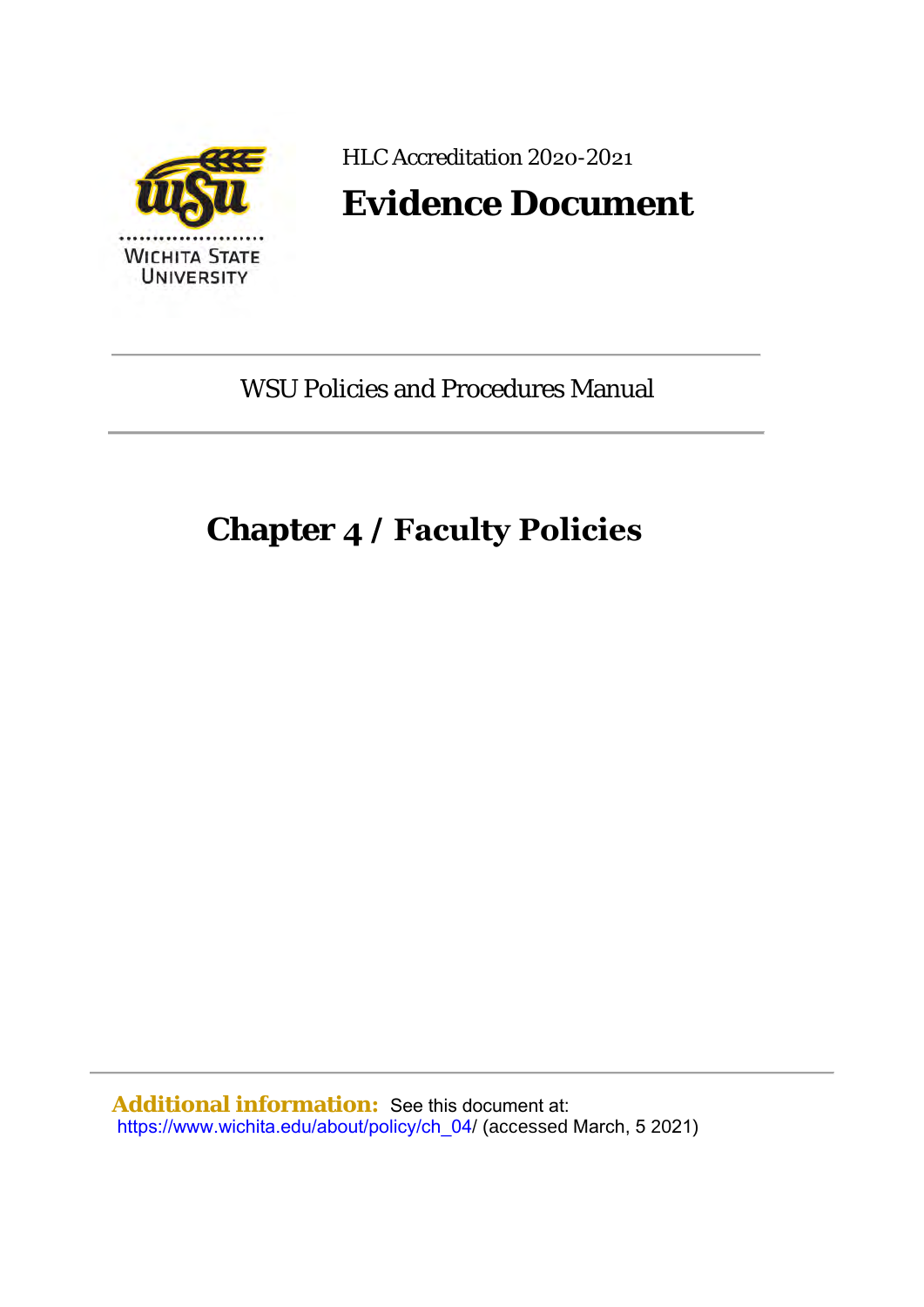

# **WSU Policies and Procedures**

## **Chapter 4 – Faculty Policies**

- **4.01 / Faculty [Appointments](https://www.wichita.edu/about/policy/ch_04/ch4_01.php)** Effective: April 9, 2018
- **4.02 / Eligibility of Adjunct Faculty for [Employer-Provided](https://www.wichita.edu/about/policy/ch_04/ch4_02.php) Health Insurance** Effective: October 21, 2014
- **4.03 / Faculty [Sabbatical](https://www.wichita.edu/about/policy/ch_04/ch4_03.php) Leave** Effective: December 9, 2015 | Revised: March 18, 2016
- **4.04 / Resolution of [Internal Disputes for Faculty](https://www.wichita.edu/about/policy/ch_04/ch4_04.php)** Effective: July 1, 1997 | Revised: April 9, 2018
- **[4.05 / Professional Development](https://www.wichita.edu/about/policy/ch_04/ch4_05.php)** Effective: July 1, 1997
- **[4.06 / Statements on the Professional Rights](https://www.wichita.edu/about/policy/ch_04/ch4_06.php) and Responsibilities of Faculty** Effective: July 1, 1997
- **[4.07 / Consultant Services to Other](https://www.wichita.edu/about/policy/ch_04/ch4_07.php) State Agencies** Effective: July 1, 1997 | Revised: April 9, 2018
- **[4.08 / Definition and Assignment of Credit Hours](https://www.wichita.edu/about/policy/ch_04/ch4_08.php)** Effective: October 15, 2012
- **[4.09 / Student Access](https://www.wichita.edu/about/policy/ch_04/ch4_09.php) to Faculty Office Hours** Effective: July 1, 1997
- **[4.10 / Class Policies](https://www.wichita.edu/about/policy/ch_04/ch4_10.php)** Effective: July 1, 1997 | Revised: April 9, 2018
- **4.11 / [Commencement Policy](https://www.wichita.edu/about/policy/ch_04/ch4_11.php)** Effective: July 1, 1997
- **4.12 / [Teaching Loads](https://www.wichita.edu/about/policy/ch_04/ch4_12.php)** Effective: July 1, 1997 | Revised: September 21, 2020
- **[4.13 / Chair Policy and Procedures](https://www.wichita.edu/about/policy/ch_04/ch4_13.php)** Effective: July 1, 1997 | Revised: November 15, 2011
- **[4.14 / Faculty Personnel Records](https://www.wichita.edu/about/policy/ch_04/ch4_14.php)** Effective: July 1, 1997 | Revised: June 4, 2019
- **[4.15 / Subvention](https://www.wichita.edu/about/policy/ch_04/ch4_15.php)** Effective: July 1, 1997
- **[4.16 / Review Procedure for Alleged Violations of the](https://www.wichita.edu/about/policy/ch_04/ch4_16.php) Kansas Board of Regents' Social [Media Policy](https://www.wichita.edu/about/policy/ch_04/ch4_16.php)** Effective: February 13, 2017
- **[4.17 / Graduate Faculty](https://www.wichita.edu/about/policy/ch_04/ch4_17.php) Membership** Effective: July 1, 1997 | Revised: April 9, 2018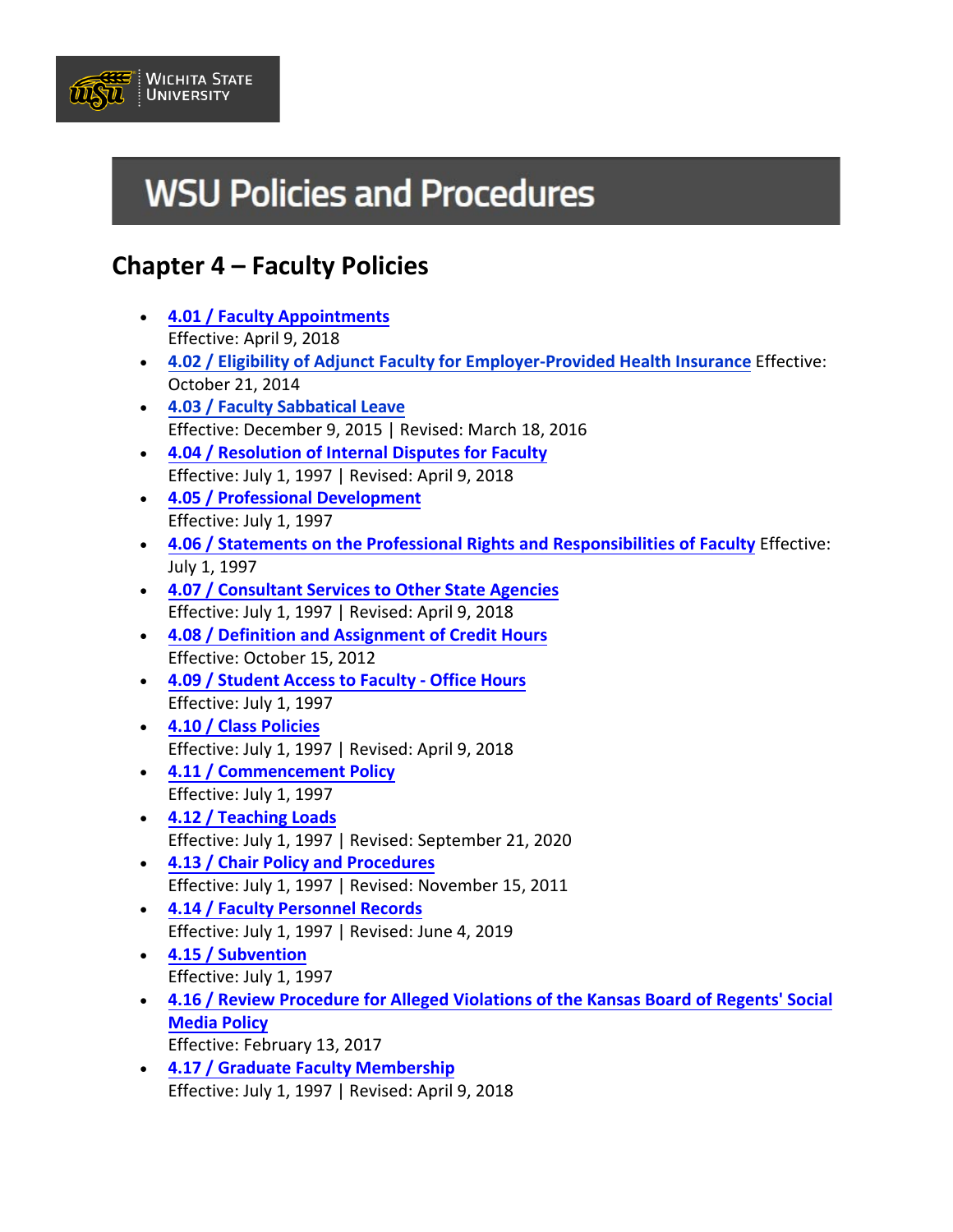

- **[4.18 / Probationary Period](https://www.wichita.edu/about/policy/ch_04/ch4_18.php)** Effective: July 1, 1997 | Revised: February 1, 2013
- **[4.19 / Tenure Policy](https://www.wichita.edu/about/policy/ch_04/ch4_19.php)** Effective: July 1, 1997 | Revised: April 9, 2018
- **[4.20 / Post-Tenure Review for Faculty](https://www.wichita.edu/about/policy/ch_04/ch4_20.php)** Effective: November 1, 2013 | Revised: September 21, 2020
- **[4.21 / Tenure and Promotion Guidelines and Criteria](https://www.wichita.edu/about/policy/ch_04/ch4_21.php)** Effective: July 1, 1997 | Revised: September 21, 2020
- **[4.22 / Tenure, Promotion, Professor Incentive Review and Post-Tenure Review](https://www.wichita.edu/about/policy/ch_04/ch4_22.php) [Calendar](https://www.wichita.edu/about/policy/ch_04/ch4_22.php)** Effective: July 1, 1997
- **[4.23 / Tenure and Promotion Outline of Process of Review](https://www.wichita.edu/about/policy/ch_04/ch4_23.php)** Effective: July 1, 1997 | Revised: October 13, 2009
- **[4.24 / Review for Tenure or Promotion: Procedures](https://www.wichita.edu/about/policy/ch_04/ch4_24.php)** Effective: July 1, 1997 | Revised: April 9, 2018
- **[4.25 / Full Professor Incentive Review Program](https://www.wichita.edu/about/policy/ch_04/ch4_25.php)** Effective: September 24, 1999 | Revised: October 1, 2006
- **[4.26 / Tenure and Promotion Committee](https://www.wichita.edu/about/policy/ch_04/ch4_26.php)** Effective: July 1, 1997 | Revised: October 13, 2009
- **4.27 / Promotion for Non-Tenure [Track Faculty: Guidelines and Criteria](https://www.wichita.edu/about/policy/ch_04/ch4_27.php)** Effective: December 11, 2017
- **[4.28 / Promotion for Non-Tenure Track Faculty: Outline of Process of Review](https://www.wichita.edu/about/policy/ch_04/ch4_28.php)** Effective: December 11, 2017
- **[4.29 / Review for Non-Tenure Track Faculty Promotion: Procedures](https://www.wichita.edu/about/policy/ch_04/ch4_29.php)** Effective: December 11, 2017
- **[4.30 / Teaching Professor Incentive Review Program](https://www.wichita.edu/about/policy/ch_04/ch4_30.php)** Effective: December 11, 2017
- **[4.31 / Faculty Evaluation](https://www.wichita.edu/about/policy/ch_04/ch4_31.php)** Effective: July 1, 1997 | Revised: September 21, 2020
- **[4.32 / Substance Abuse](https://www.wichita.edu/about/policy/ch_04/ch4_32.php)** Effective: July 1, 1997 | Revised: April 9, 2018
- **[4.33 / Procedures for Departing Faculty](https://www.wichita.edu/about/policy/ch_04/ch4_33.php)** Effective: July 1, 1997 | Revised: April 9, 2018
- **[4.34 / Dismissal For Cause](https://www.wichita.edu/about/policy/ch_04/ch4_34.php)** Effective: July 1, 1997 | Revised: September 21, 2020
- **[4.35 / Financial Exigency](https://www.wichita.edu/about/policy/ch_04/ch4_35.php)** Effective: July 1, 1997 | Revised: August 4, 2000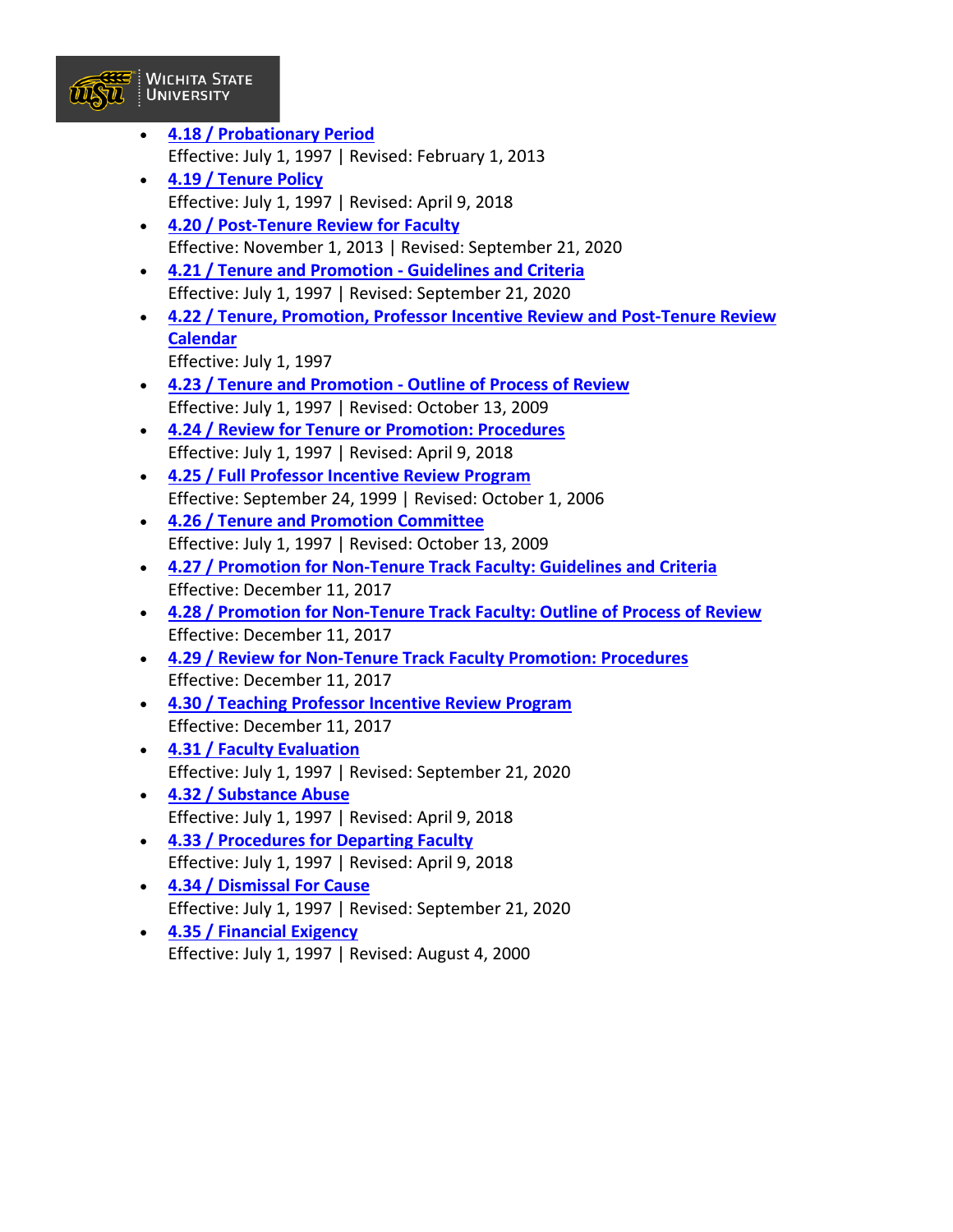

### **4.01 / Faculty Appointments**

Effective: April 09, 2018

### **I. Policy**

#### **A. Appointment Notice**

Faculty appointments are formalized by an appointment form or notice that states the term of employment, salary, faculty rank, and appointment status. Appointment notices for the next academic year are issued by the President's Office as soon after the legislative session as possible.

#### **B. Term of Appointment**

Academic year appointments are for a period of approximately nine months beginning just prior to fall registration and extending through spring commencement. Faculty duties include teaching, advising and counseling, research, scholarly activities, other university duties, and community and public service. Periods when classes are not in session are normally devoted to the above-listed non-teaching functions or to other specially scheduled activities.

- 1. **Annual Appointments** Some faculty and most administrative personnel receive annual appointments, including vacation and holidays.
- 2. **Summer Session Appointments** Some members of the faculty are appointed to teach in the summer session. Assignment to summer session teaching is a matter of college and departmental policy and decision, subject to guidelines established by the director of the summer session.

#### **C. Faculty Ranks**

The ranks granted by the University to academic faculty are those normally bestowed by institutions of higher education: professor, associate professor and assistant professor.

#### **D. Types of Appointments**

Faculty appointments include: provisional, regular, temporary, probationary, and tenured. Temporary appointments are on an annual basis, are subject to renewal based on need for instruction, and carry no expectation of reappointment. Individuals with a temporary appointment may not be moved to a probationary appointment without review and specific authorization by the Provost. Provisional appointments are for unclassified teaching professionals and last for three years before being eligible for regular appointment status. Probationary appointments are tenure track faculty with consideration for tenure after the established probationary period. Note: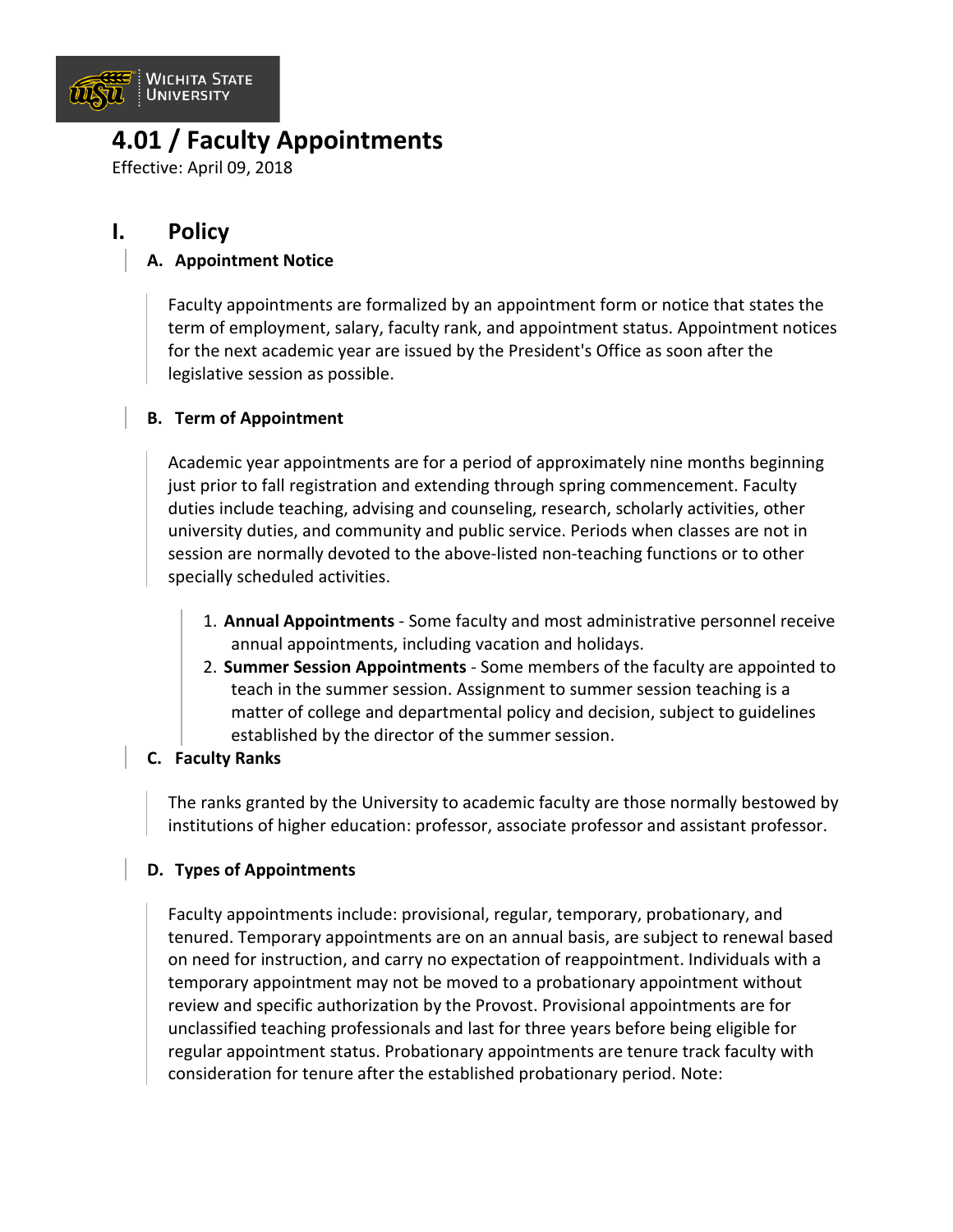

Lecturers/adjuncts are appointed on a semester to semester basis as needed and do not constitute faculty appointments.

Probationary appointments are those appointments that may, on the basis of continuing satisfactory performance, lead to review for the award of tenure. However, probationary appointments carry no expectation or promise that review for the award of tenure will be undertaken or that tenure will be awarded. Probationary appointments are reviewed on an annual basis and may or may not be renewed. Probationary appointments will not be continued for more than seven years. Tenured appointments will be annually renewed unless the faculty member is dismissed through proper actions and procedures.

#### **E. Special Conditions of Appointment**

Any special conditions of appointment will be included in the appointment form signed by the employee. Special conditions of appointment include but are not limited to: date by which a terminal degree and/or professional credentials is expected and the consequences of non-attainment, or special conditions for nomination for tenure review consideration (such as an additional degree or professional credentials). It is the responsibility of the employee to inform the department and dean of accomplishment of the conditions of appointment.

#### **F. Joint Faculty Appointments**

A primary academic objective of Wichita State University is the search for and development of new knowledge which will enhance institutional programs and contribute to the University's research responsibilities. Recognizing the contribution of interdisciplinary studies in meeting the objective, the University may offer joint appointments for faculty where appropriate.

The joint appointment may provide greater program flexibility, the enhancement of intellectual stimulation, and broader insights into matters under faculty investigation and research.

#### **G. Joint Appointment Definition**

Joint appointments as used herein shall mean either term or continuous appointments to at least one regular academic position in more than one academic department, research unit, or other administrative unit. Such appointments may be approved by the Provost, provided they do not total more than 1.0 full-time equivalent (FTE) and are recommended by all colleges, departments, and units involved.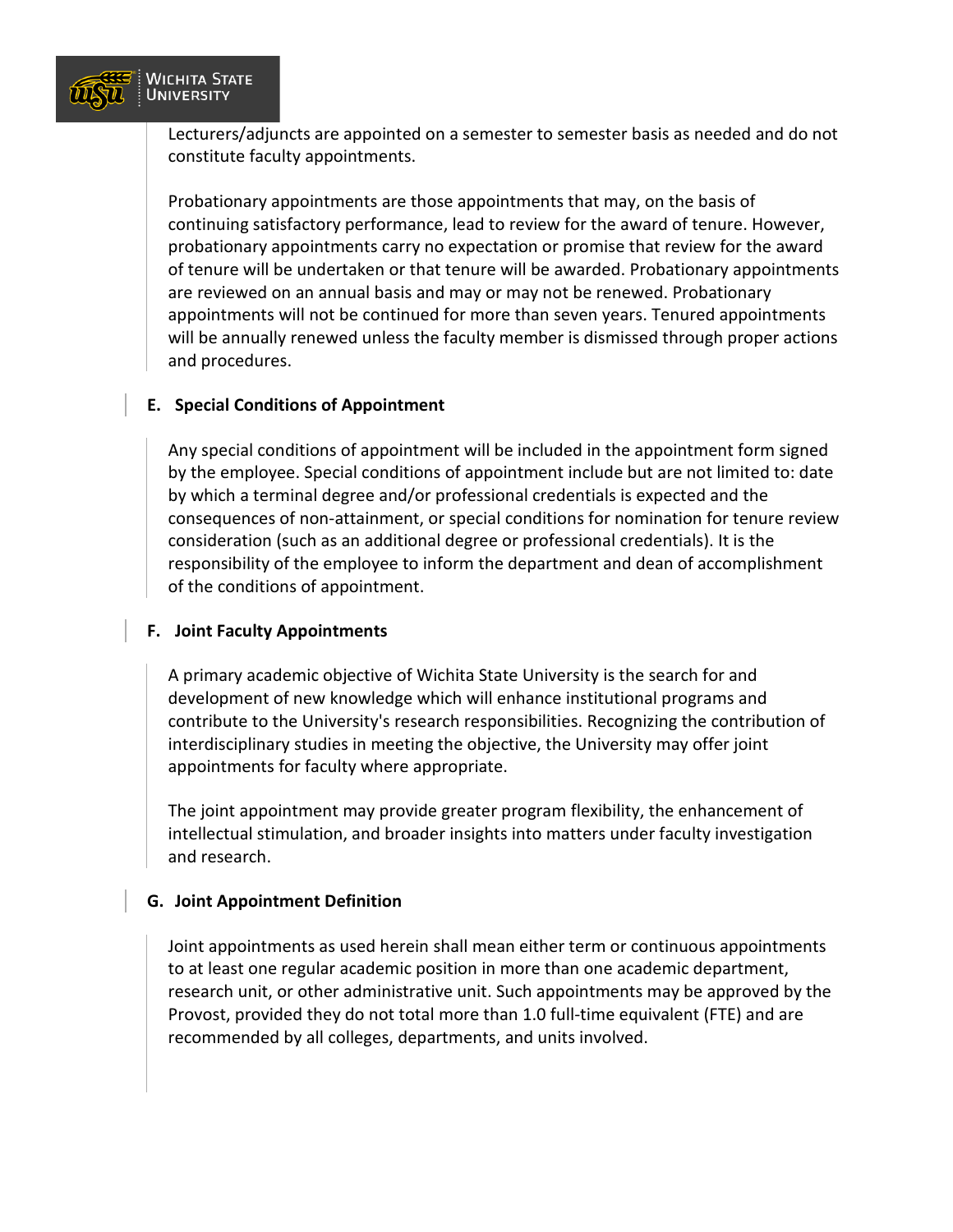

#### **H. Determination of Primary Department**

Any joint appointment shall have one position assigned as the primary position and the department or unit (such as administrative and research units) within which that position is situated shall be deemed to be the primary department or unit as herein defined.

1. Each current joint appointment or joint title shall be assigned a primary position by the administrative officer having direct authority over all departments or units involved in the joint appointment or joint title. This administrative officer shall initially receive the recommendations of the administrative heads of the departments or units involved and shall recommend such an assignment for the holder of the joint appointment or title to the Provost. 2. Any new joint appointment or joint title shall be assigned a primary position at the time of such appointment by the appointing authority after this authority receives the recommendations of the administrative heads of the departments or units involved, who shall recommend the appointment creating such joint appointment or joint title.

#### **I. Primary Department or Unit's Role**

After receiving the recommendation of the other units involved, the primary department or unit shall be responsible for decisions or recommendations regarding salary, tenure, promotion, leaves, and other perquisites and shall be responsible for securing agreement among the departments or units involved on the sharing of salary and support funds.

#### **J. Implementation**

Before a faculty member first receives a joint appointment, the faculty member and the appropriate academic units must mutually determine, record in writing, and secure administrative approval for all conditions of the appointment. The offer of appointment should include the following:

- 1. Probationary period (if applicable);
- 2. Unit expectations for tenure and promotion;
- 3. Procedures for recommending salary increases and performance reviews;
- 4. Procedures for reappointment or non-reappointment decisions;
- 5. Procedures that apply in cases of financial exigency or the dissolution of one of the academic units, or if the joint appointment is dissolved. Unless otherwise specified, the faculty member will return to the primary department.

A copy of the offer of appointment will be given to the appointee and will be placed in his/her personnel file in the Office of Academic Affairs. Should any unresolved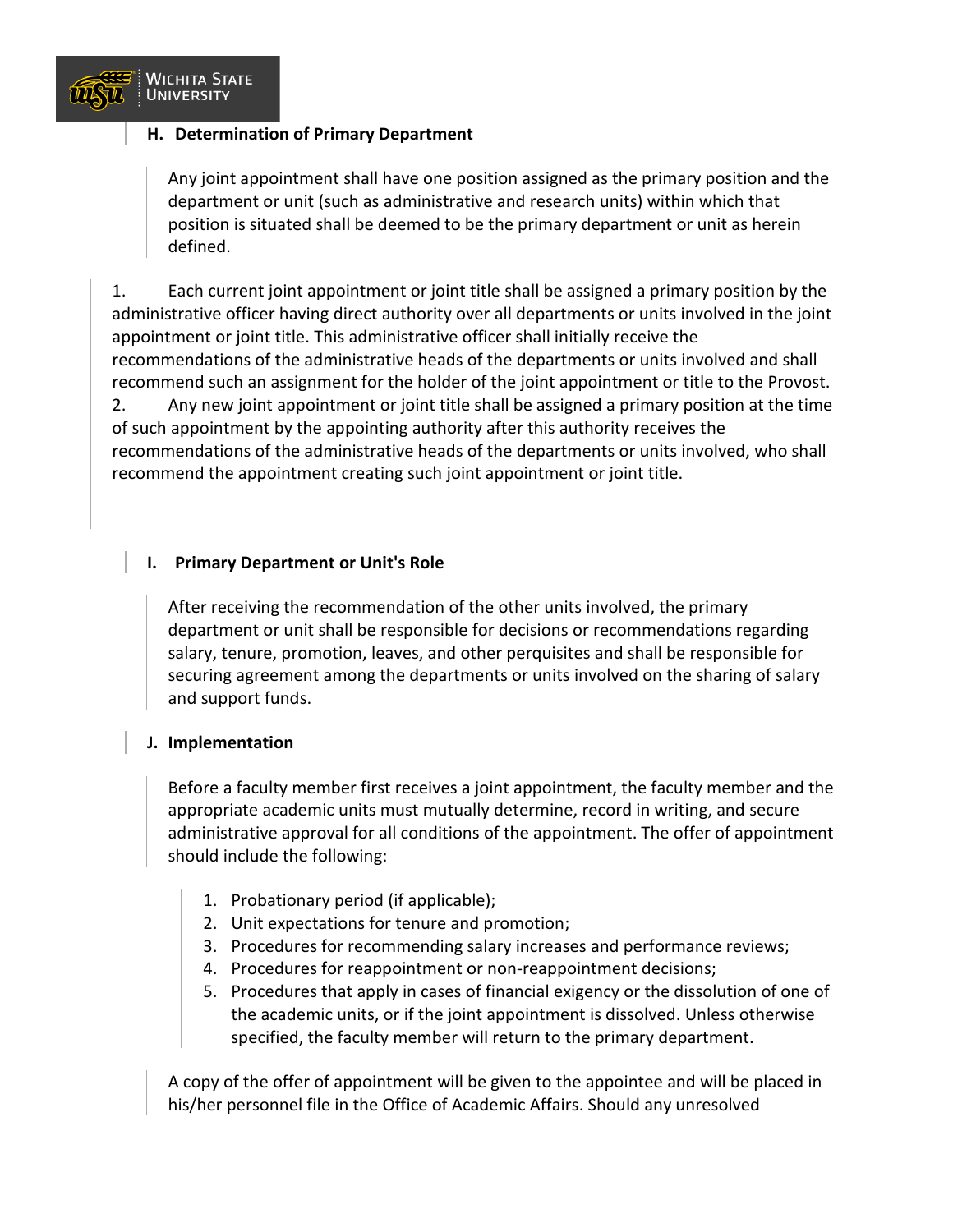

disagreements arise among the participating units and/or faculty member, the joint appointment shall be dissolved in accordance with the provisions of the written agreements.

#### **K. Standards for Non-Reappointment**

The Kansas Board of Regents has adopted the following policy regarding timely notice of non-reappointment for faculty members holding probationary appointments.

Notice of non-reappointment should be given in writing in accordance with the following standards; however, such standards shall not be applicable to any administrative assignments held by the tenure track faculty member.

1. Not later than March 1 of the first academic year of service, if the appointment expires at the end of that year; or if a one-year appointment terminates during an academic year, at least three months in advance of its termination.

2. Not later than December 15 of the second academic year of service, if the appointment expires at the end of that year; or, if an initial two-year appointment terminates during an academic year, at least six months in advance of its termination.

3. At least 12 months before the expiration of an appointment after two or more years in the institution.

These statements shall apply even during periods of declared financial exigency, unless impossible, in which case notice shall be provided as early as possible.

*Kansas Board of Regents Policy Manual, Chapter II, Section C, Item 7*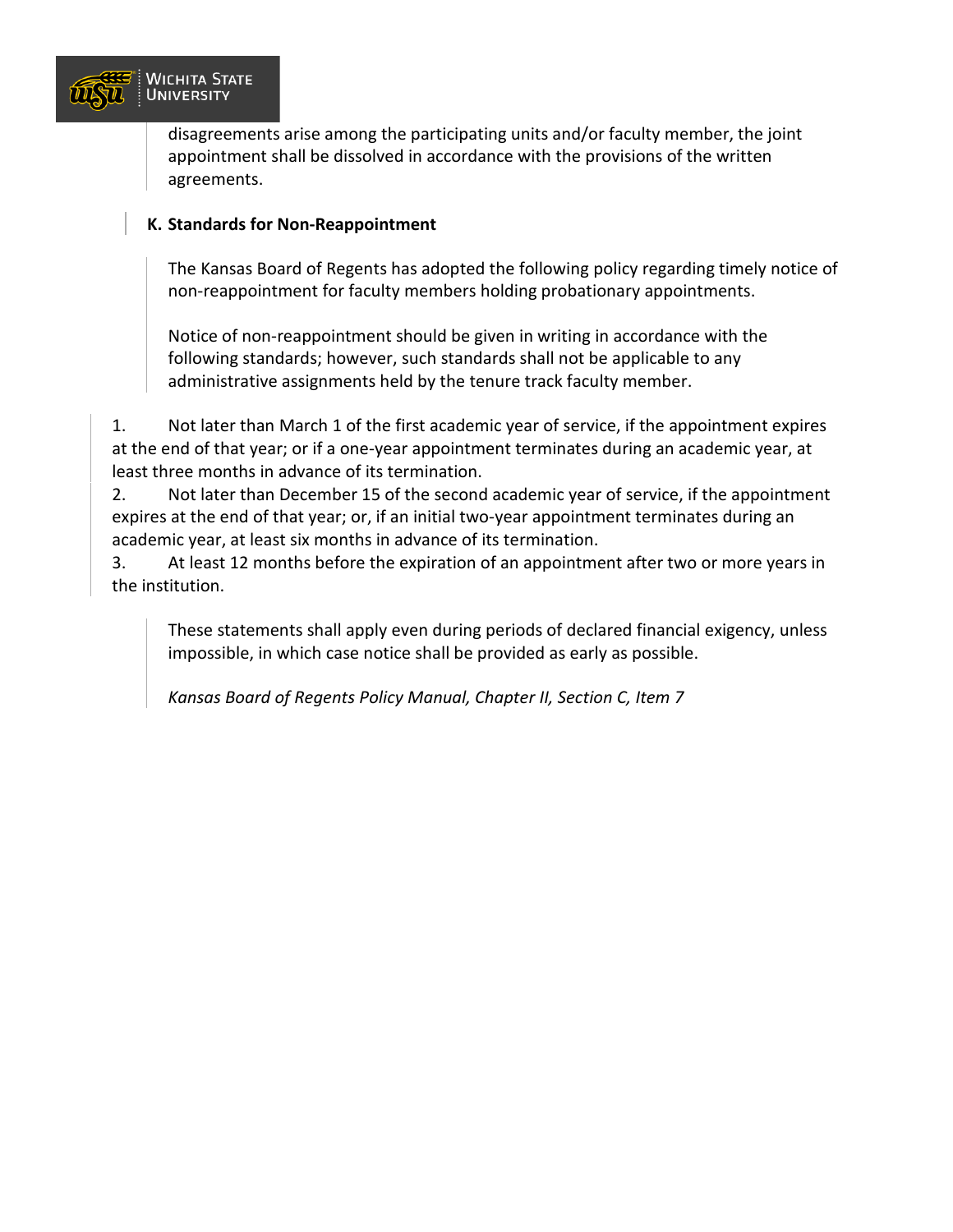

# **4.02 / Eligibility of Adjunct Faculty for Employer-Provided Health Insurance**

Effective: October 21, 2014

#### **I.Purpose**

The purpose of this statement is to set forth University policy with regard to eligibility of adjunct faculty members for health insurance benefits under the Affordable Care Act.

#### **II.Preamble**

The Affordable Care Act requires that employers establish reasonable standards for determining the number of hours of service by adjunct faculty, including other hours that are necessary to perform the adjunct faculty member's duties, such as class preparation time.

#### **III.Policy**

- 1. Adjunct faculty will be considered to spend two and one-half (2 1/2) hours of service (preparation, grading, etc.) for every one (1) credit hour taught. The total hours shall be entered when processing the Electronic Personnel Action Form (ePAF).
- 2. Circumstances may warrant a calculation based on hours not represented in the credit hour value. This includes but is not limited to those who teach applied courses, courses involving observation of students in the field, or adjuncts who teach classes without an assigned credit hour value. In this case the appropriate calculation shall be approved by the appropriate department chair and Provost's Office and entered into the ePAF. At no time shall this calculation be less than a credit of two and one-half hours (2.5) of service for every one (1) credit hour taught.

#### **IV.Implementation**

This policy shall be included in the *WSU Policies and Procedures Manual* and shared with appropriate constituencies of the University.

Academic Affairs shall have primary responsibility for publication, dissemination and implementation of this University policy.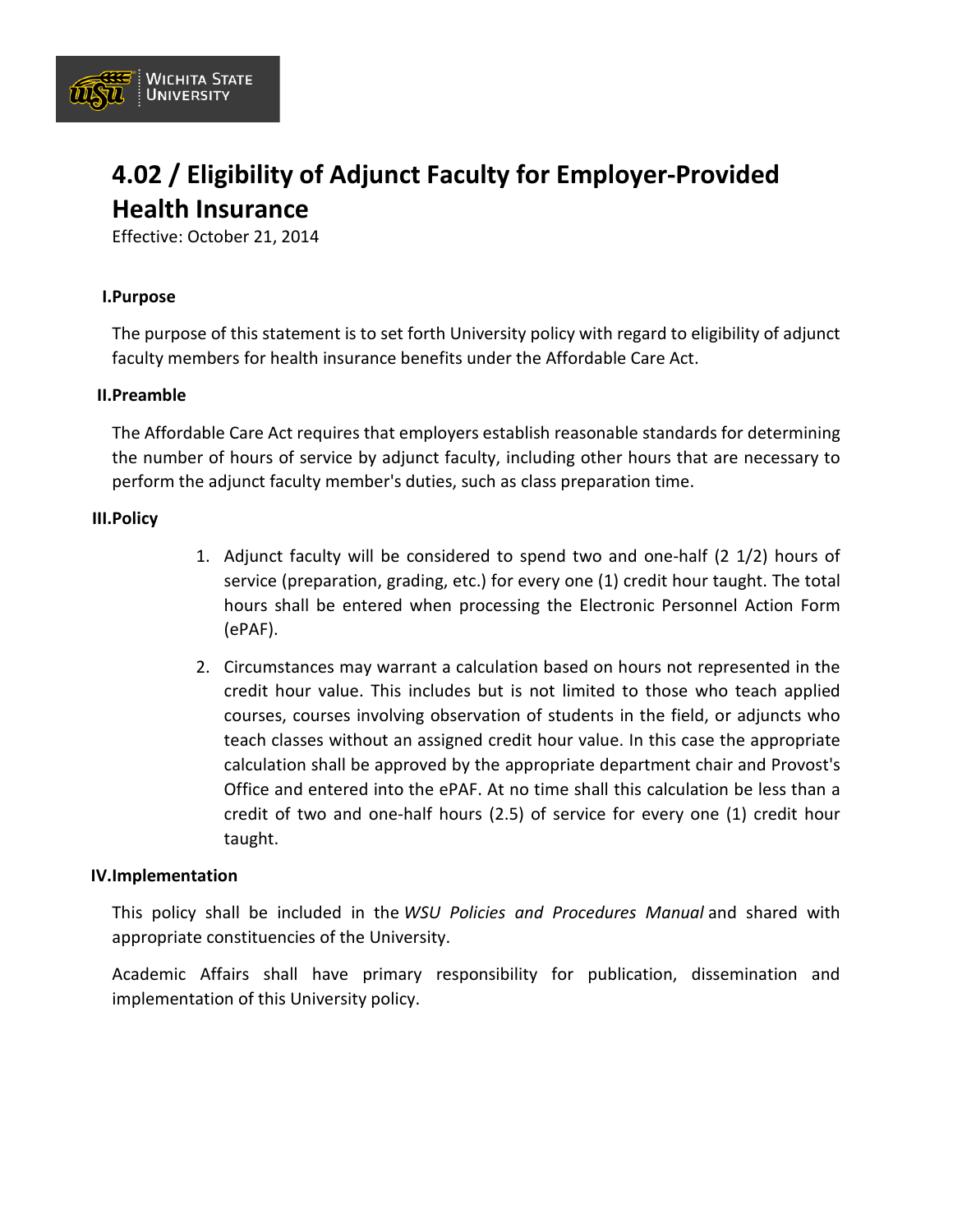

### **4.03 / Faculty Sabbatical Leave**

Effective: December 09, 2015Revised: March 18, 2016

### **I.Policy**

- A. In strictly meritorious cases, a faculty member who has served continuously for six years or longer may be granted a leave of absence with partial pay for a period up to one year. Wichita State University's policy on sabbatical leaves is based on Board of Regents policy that states, in part, that sabbatical leave may be granted under the following conditions.
- B. In strictly meritorious cases, a full-time faculty member on regular appointment at any of the Regents institutions of higher education who has served continuously for a period of six years or longer at one or more of these institutions, may, at the convenience of the institution and upon the approval of the president or chancellor of the institution with which connected, be granted not to exceed one such leave of absence for each period of regular employment for the purpose of pursuing advanced study, conducting research studies, or securing appropriate industrial or professional experience; such leave shall not be granted for a period of less than one semester nor for a period of more than one year, with reimbursement being made according to the following schedule:
	- 1. For nine-months faculty, up to half pay for an academic year, or up to full pay for one semester.
	- 2. For twelve-months faculty, up to half pay for eleven months, or up to full pay for five months.
- C. A faculty member applying for sabbatical leave is required to file an official Application for Sabbatical Leave and sign a Sabbatical Leave Agreement by which he or she agrees to return to Wichita State University for a period of at least one year immediately following expiration of the period of leave. In the event of failure to return, the faculty member agrees to refund all sabbatical pay, or, on failure to remain for at least one year, to refund that portion of sabbatical pay which is in proportion to the amount of time not served as required by the agreement.
- D. Sabbatical leave requests should be prepared on official forms which are

available on the **Office of Academic Affairs web page**. Leave requests are due in the deans' offices no later than the last Friday in September and in the Office of Academic Affairs no later than the second Friday of October of the academic year preceding the proposed leave. Leave requests are then referred to the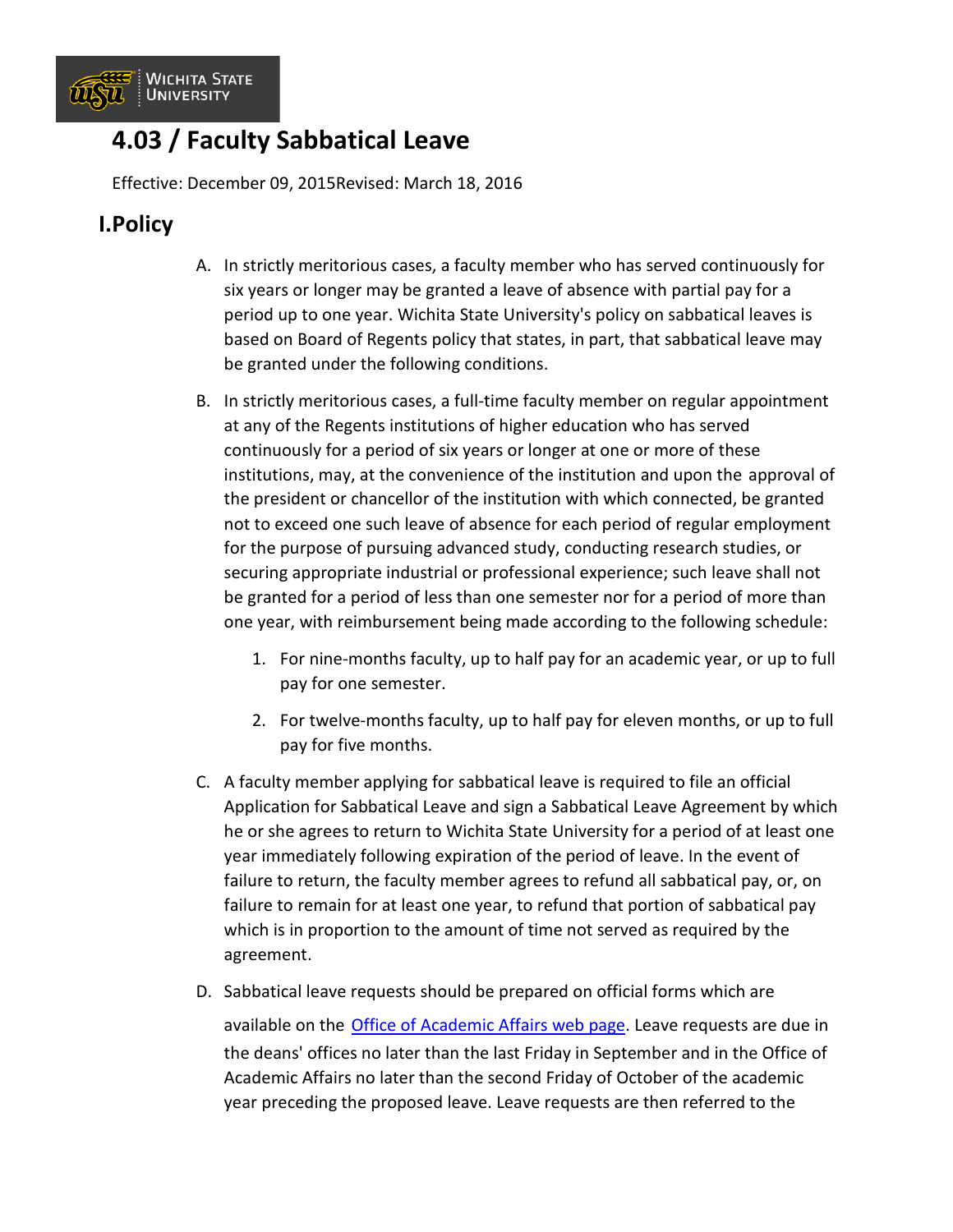

Faculty Support Committee (FSC), a committee whose charge is to review leave proposals in terms of merit, solicit additional information where needed, and make ranked recommendations to the Provost who performs the final evaluation. Each applicant is informed of University action on his/her sabbatical leave request on the third Friday in January.

- E. Procedures and policies established for sabbatical leaves are as follows:
	- 1. The applicant prints or downloads the WSU Application for Sabbatical Leave and the Board of Regents Sabbatical Leave Agreement form.
	- 2. Each leave application form is completed in sufficient detail to permit review by the FSC and evaluation by the Provost. The application is first submitted to the applicant's chairperson, who transmits the form through his/her dean to the Provost for delivery to the FSC.
	- 3. Recommendations from the chairperson and the dean are included in the application when it is transmitted to the Provost. The recommendation must include a statement from the applicant's chairperson or dean concerning provisions to be made for the work load of the applicant during his/her absence. The statement should cover the direction of those graduate students for whom the applicant is the thesis or dissertation advisor. It should also indicate whether any additional expense to the University, apart from sabbatical salary, would occur if the leave were granted. Applications involving such additional costs are not ordinarily approved without special justification.
	- 4. If the proposed program of work is contingent upon the applicant's receiving additional financial aid from the University, apart from sabbatical salary, or from external sources, details concerning such contingency should be included in the application. The sources from which external support is being sought should be identified and the nature of any services required in connection with the receipt of such support should be related to the purpose of the leave.
	- 5. No later than 60 days from the first day of classes in the semester of the faculty member's return from sabbatical leave, he or she is required to submit a Final Report on the sabbatical projects. A form for filing this report will be sent to the faculty member early in the semester of his/her return to campus. The completed Final Report is to be submitted, through the chairperson and dean, to the Provost. It will be filed in the faculty member's permanent faculty record. If appropriate, the Final Report should include a description of specific plans for sharing the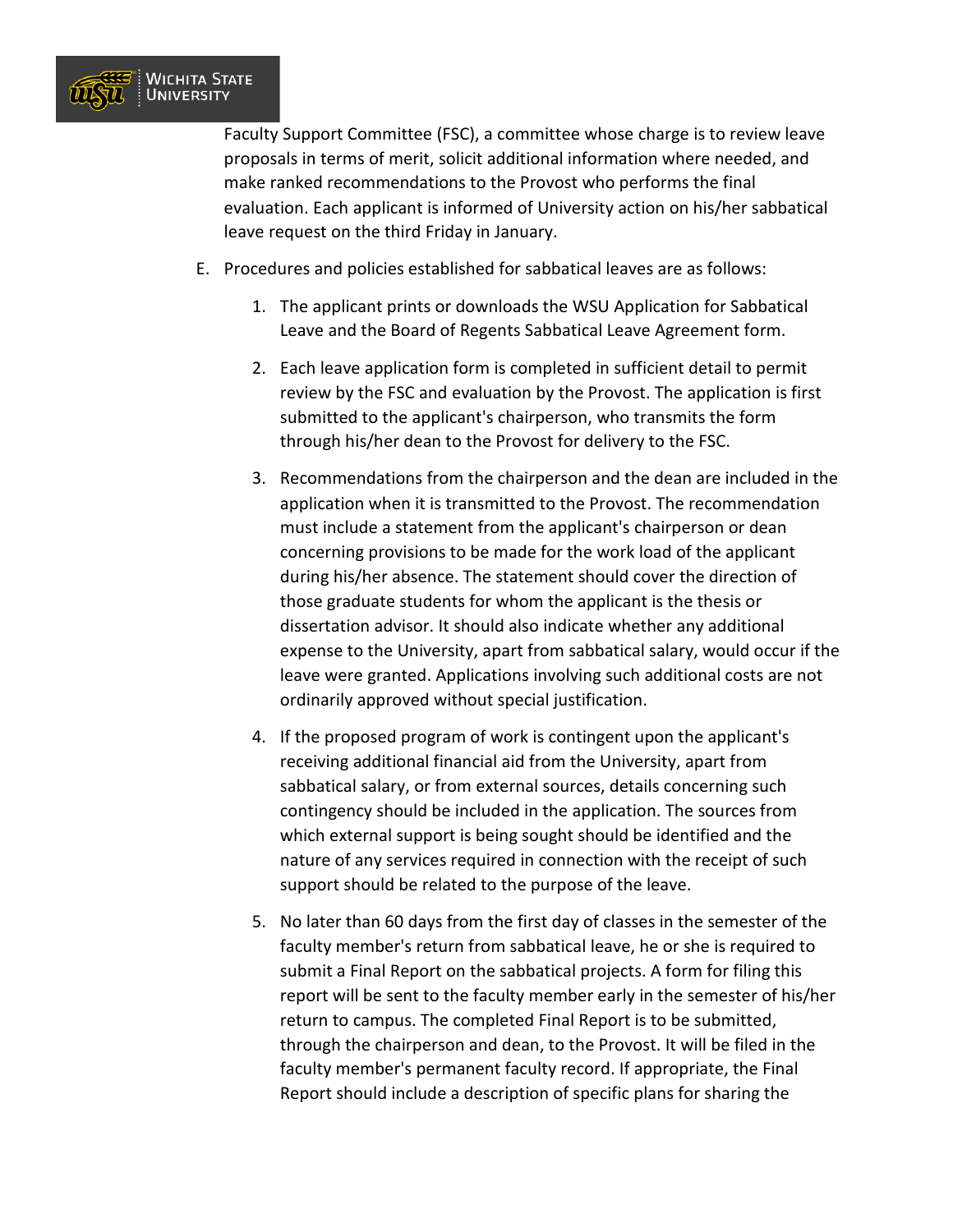

results of the sabbatical leave with the recipient's departmental colleagues or other groups on campus.

- F. The Sabbatical Leave Policy of the Regents system, and Wichita State University in particular, is based on the assumption that such leaves do not occur automatically at stated intervals, but are awarded on merit and are clearly designed to encourage scholarly and professional achievement for the mutual benefit of the faculty member and the University.
- G. The scope of activities that may be undertaken by WSU faculty on sabbatical leaves is quite broad, encompassing not only the traditional purpose of scholarly research, but the more nontraditional purposes of professional development or redevelopment. At WSU, leaves have been granted for advanced study, for specific research projects, for creative projects, for curriculum/instructional development, for residencies to observe the programs and methods of other institutions, for travel related to academic and professional development, for occupational experience designed to enhance professional qualifications, and many other similar purposes. Work toward a graduate degree does not normally qualify as an acceptable program for a sabbatical leave.
- H. Sabbatical leave programs properly serve the interests of the faculty member and the university as a whole. Faculty who have accumulated service with the University benefit from having a period away from normal campus obligations in order to pursue special interests or projects related to their professional lives. The period of renewal offered by such leave also benefits the University, which welcomes back at the conclusion of a successful leave a faculty member with new ideas, enthusiasm, and accomplishments.
- I. The sabbatical leave application process contains some features designed to enhance the probability of successful sabbatical leaves. In the application materials, faculty are asked to demonstrate special aptitude for their proposed projects, indicating previous professional or scholarly work related to the area of activity proposed for the leave. Sufficient documentation must be presented to enable the University to conclude that the goals of the leave probably will be accomplished and that the project cannot be completed without such a leave.
- J. A particular concern of the University is the difficulty of granting leaves to faculty in small departments. A disproportionate negative effect may be felt by students and colleagues when a faculty member who is the only person with programmatic expertise needed on a regular basis by the department takes a sabbatical or other type of leave. Faculty in small departments, therefore, need to plan their leaves in advance, and obtain assurance from their department and college that arrangements can be made to cover their responsibilities while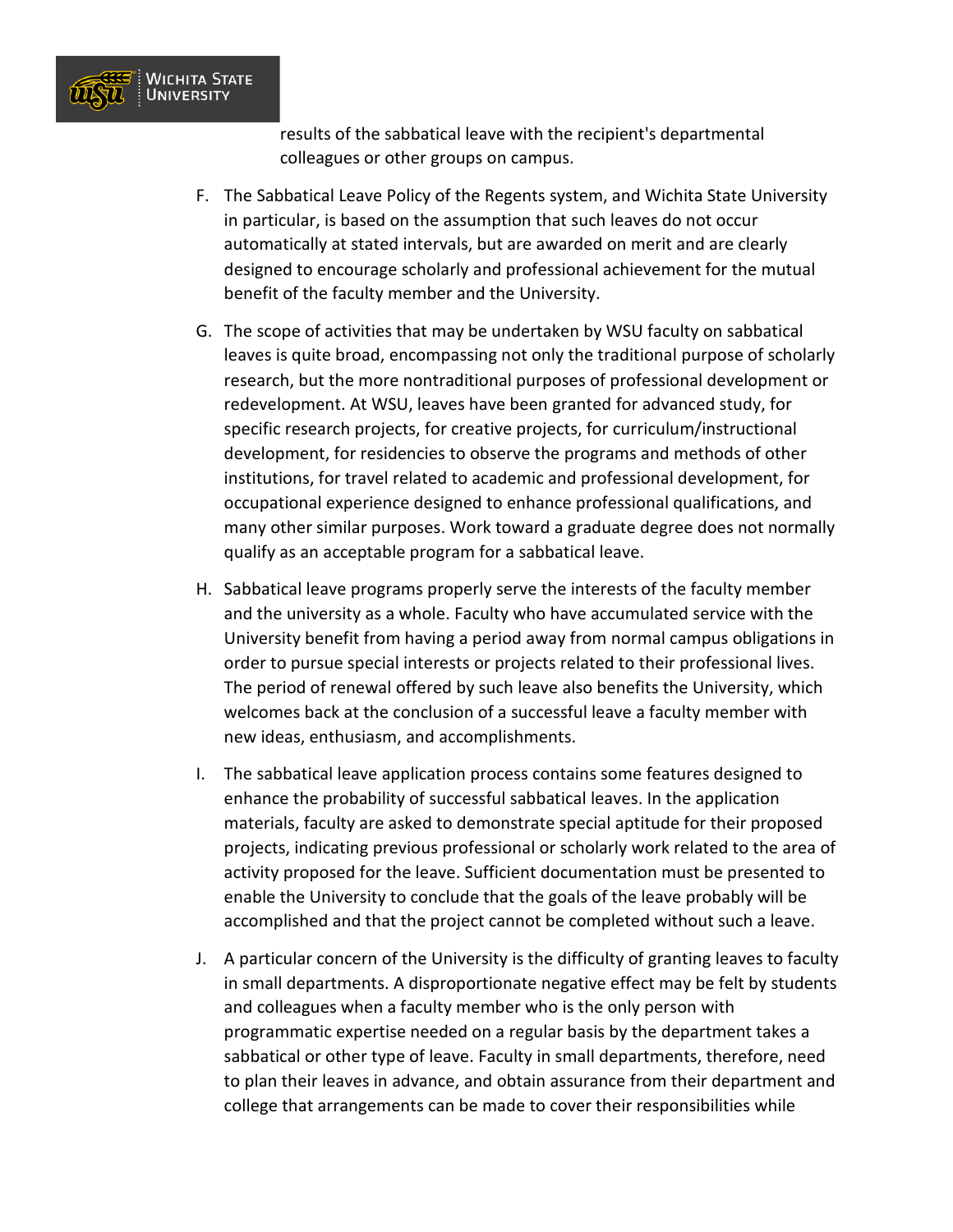

absent. As previously indicated, Regents policy limits the number of sabbatical leaves in any fiscal year to not more than four percent of the equivalent full-time faculty with rank of instructor or higher. The University further stipulates that the number of leaves in any fiscal year may not be so great in any department, division, or college, or on the campus as a whole, as to disrupt the continued and regular course offerings, or to affect the quality of education offered to the students. Final approval of the sabbatical leave for a faculty member being reviewed for continuous tenure is contingent upon the awarding of tenure. Questions regarding the sabbatical leave policies and procedures of the University may be addressed to the Provost.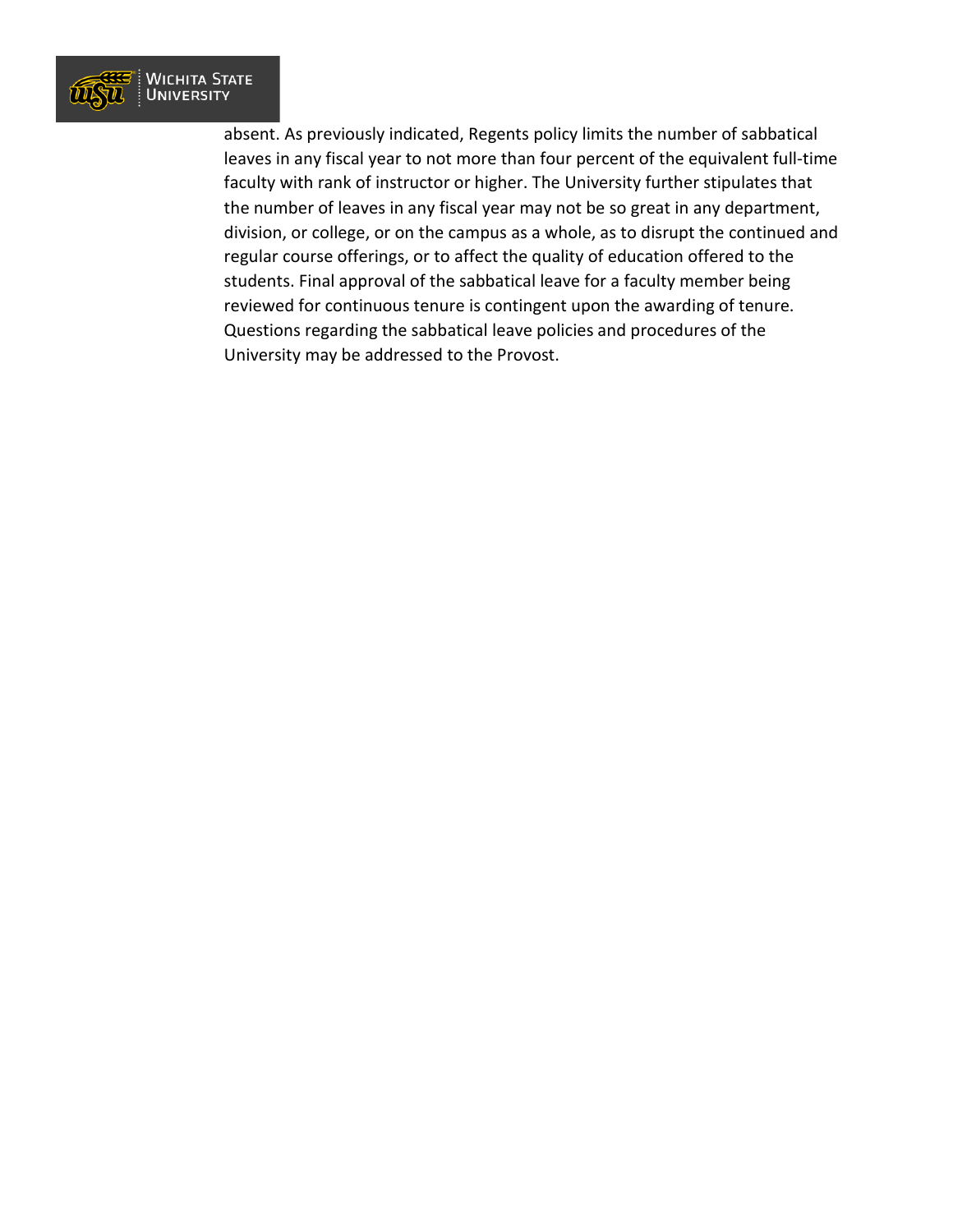

# **4.04 / Resolution of Internal Disputes for Faculty**

Effective: July 01, 1997Revised: April 09, 2018

### **I. Introduction**

The collegial atmosphere of the University community is best served through informal resolution of disputes. To resolve internal disputes, to assure careful consideration of personnel actions and complaints, and to safeguard academic freedom, Wichita State University provides for the review of grievances filed by faculty members of the University. Faculty members should turn to the grievance process only after informal means of resolution have been utilized. The term "faculty member" refers to all employees who, at the time the grievance is filed, have teaching/research/library responsibilities of 50% or more and .5 FTE or greater including: temporary faculty, probationary faculty, tenured faculty, contingent unclassified professionals, provisional unclassified professionals, and regular unclassified professionals (who have the eclass designation of FA or F2).

### **II. Policy**

#### **A. Informal Means of Resolution**

Any faculty member who has a grievance must first make a bona fide effort to resolve the matter through University established lines of authority. In most instances this should involve the chair, and if appropriate, the dean. If discrimination is alleged, the faculty member shall seek resolution by contacting the Executive Director of Equal Opportunity. In the event that the complaint is directed against the Provost, the faculty member is encouraged to seek resolution of the dispute with the President of the University. If a faculty member appeals to agencies outside the University before the internal grievance procedure has been completed, the President of the University may tell the Faculty Senate Rules Committee to stop the review.

#### **B. Right of Consultation**

A faculty member may invite a faculty colleague to attend a discussion or meeting with his or her chair, dean, or other supervisory administrator at which the faculty member's professional activity or performance will be discussed, and should notify the administrator accordingly. The invited colleague may act as an advisor or witness, and may participate in the discussion if invited.

The invited colleague is not a representative of the faculty member and shall not be nor serve as legal counsel. His or her limited role is that of colleague and advisor, assisting in the consultations to produce a satisfactory resolution of the dispute. Responsibility for any decisions reached or actions taken remains with the parties to the dispute. Any other administrative officer invited to such a meeting or discussion has the same limited role as an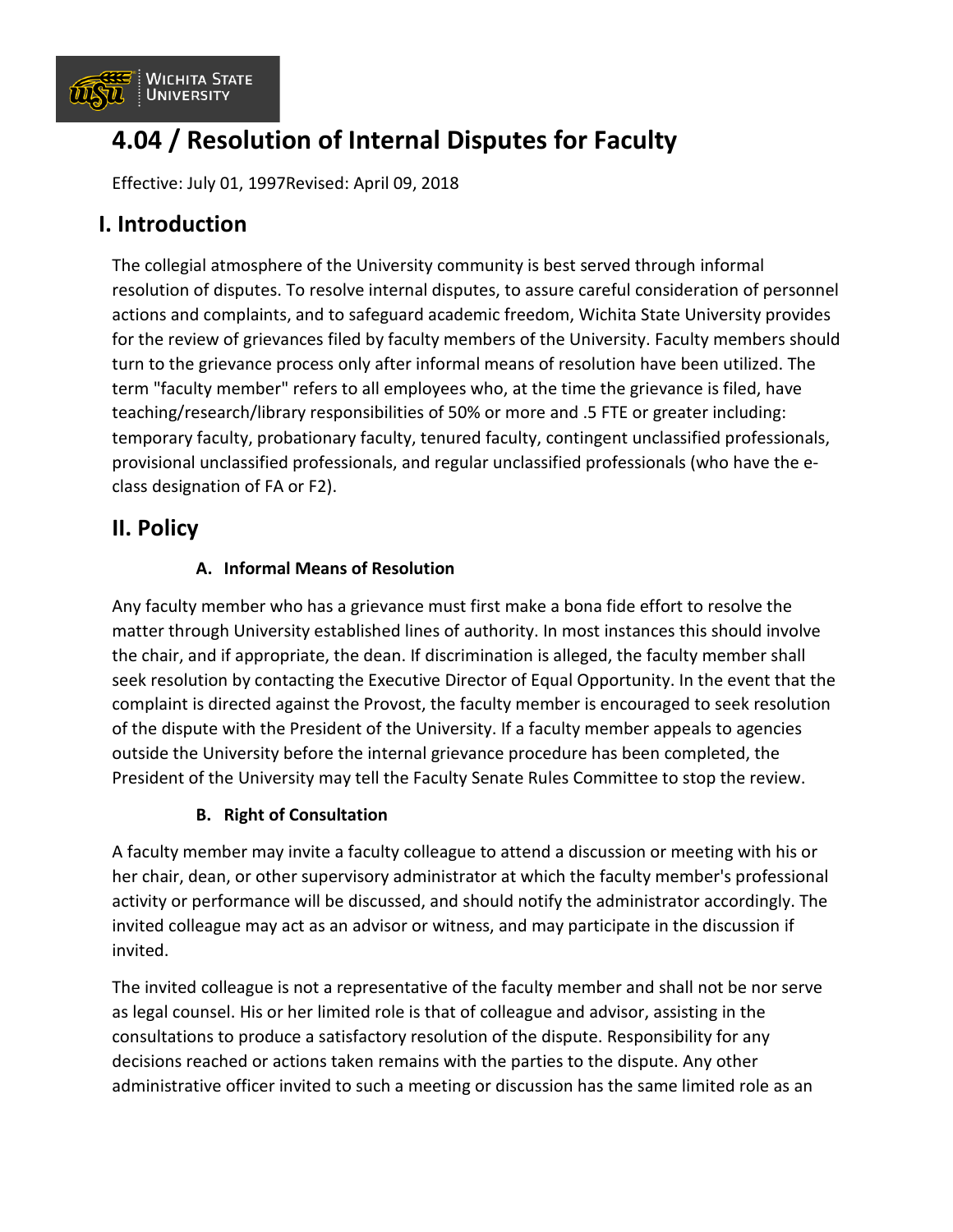

invited colleague, unless he/she has regular, pre-existing administrative responsibilities for the issues being discussed.

When a faculty member invites a colleague to attend such a meeting or discussion, the faculty member assumes responsibility for any loss of confidentiality that results from that colleague's actions. The presence of an invited colleague does not imply that a written record of the meeting must be kept; it does not preclude any participant from submitting a summary memorandum to others who were present for their authentication.

#### **C. Faculty Senate Ombudsperson**

Faculty Senate Ombudspersons are available to provide assistance to faculty members in the identification or articulation of internal disputes that arise within the University. The Ombudsperson's role is to listen to concerns arising from disputes within the University, provide resources and clarify procedural options and, as such, may facilitate a satisfactory settlement of the dispute without necessitating the filing of a grievance. The decision whether to file a grievance is, however, the prerogative of the faculty member with the concern. A list of the current Ombudspersons shall be posted on the Faculty Senate's website. Faculty members are encouraged to contact an Ombudsperson before filing a grievance. The president-elect of the Faculty Senate shall assist the faculty member in connecting with an Ombudsperson if necessary.

The Faculty Senate Executive Committee shall nominate three tenured faculty members, from a pool of previous faculty senate presidents, to serve as Ombudspersons for three-year staggered terms. The appointments will be confirmed by a vote of the Faculty Senate. By virtue of their prior service, those chosen to serve as Ombudspersons will possess significant knowledge of University structure and operations.

A person may not be in the grievance pool during the time of service as Ombudsperson. Administrators, as defined in the Faculty Senate Constitution, shall not be eligible for appointment. Administrators include those persons holding the title of President, Provost, Senior Vice President, Vice President, Associate Vice President, Assistant Vice President, Dean, Associate Dean, Assistant Dean, and Directors of all non-academic programs including, but not limited to, Director of the Office of Institutional Research, Director of Physical Plant, Registrar, and Director of Cooperative Education.

### **III. Policies and Procedures for Processing Grievances for Faculty**

#### **A. Grievance General Information**

1. Filing the Complaint

If the dispute is not settled through the required informal means, the faculty member may invoke the University's grievance policy by contacting the Chair of the Faculty Senate Rules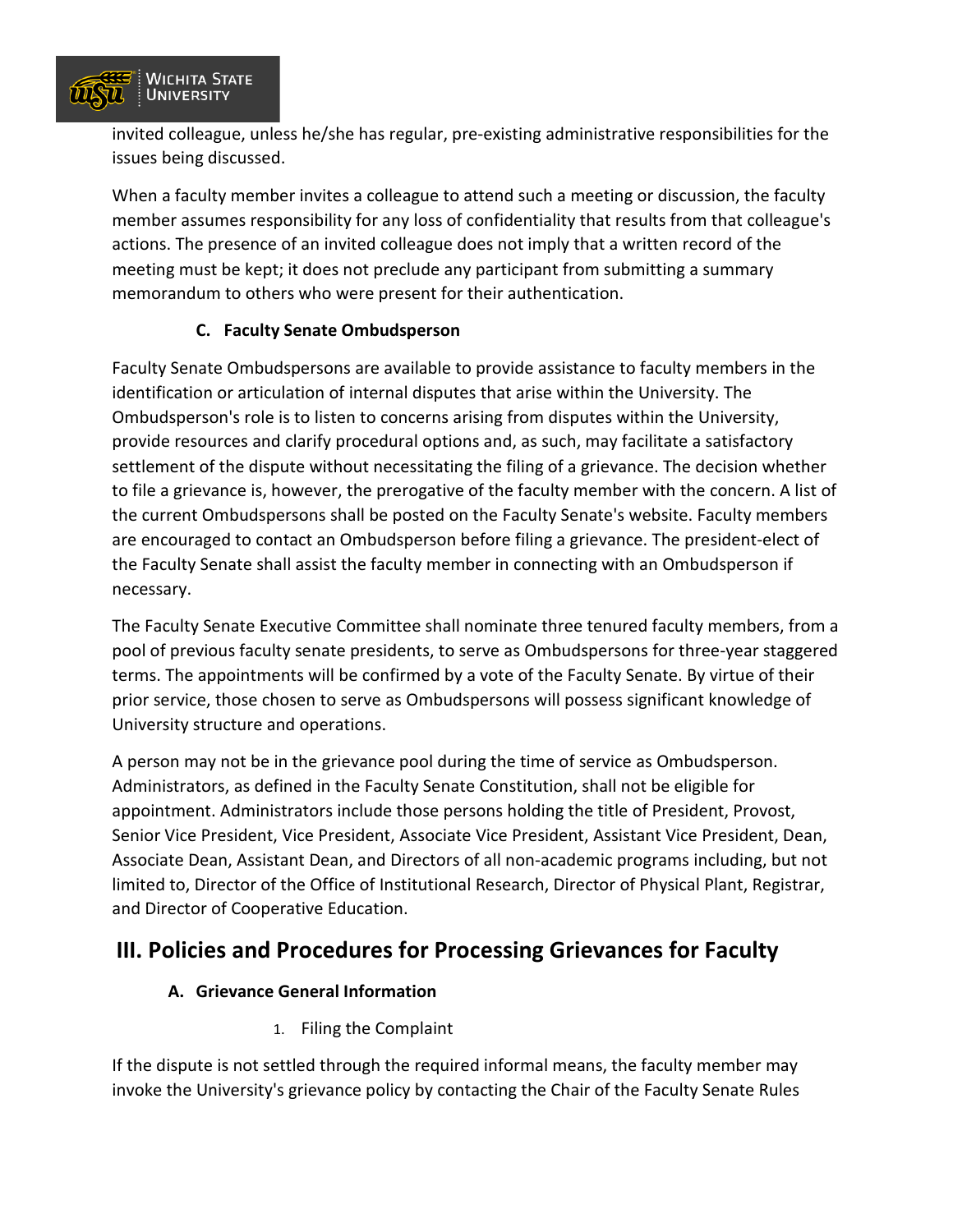

Committee and submitting a formal complaint. In matters alleging discrimination, if contacted first, the Faculty Senate Rules Committee Chairperson will direct the faculty member to the Executive Director of Equal Opportunity.

2. Complaints Excluded from the Grievance Procedure

Complaints based on the following are excluded from this grievance procedure:

- Tenure and Promotion
- Retrenchment
- Hiring Decisions
- Traffic Fines
- Library Fines
- Dismissal for Cause
- Sexual Harassment
- Complaints of Unlawful Discrimination

#### **3. Time Limits**

The complaint form should be filed within three months from the date on which the act/s or omission/s which are the basis of the grievance occurred or the date on which the act/s or omission/s reasonably would have become known. All grievance procedures, including but not limited to grievance hearings, are suspended from May 18 to August 18. Grievances filed during that period will be processed as if filed on August 18. The time requirements in this grievance policy shall be followed to the extent reasonably possible. When used, the term "class days" refers to weekdays, when classes are in session.

#### **4. Administrative Leave for Faculty During the Proceedings**

A faculty member may be placed on administrative leave during a grievance if the Executive Director of Human Resources, in consultation with the appropriate Dean, deem there is an immediate danger to the faculty member or to others. The administrative leave may be with or without compensation as determined on a case by case basis.

#### **5. Complaint Form**

The complaint form requires the faculty member to describe the nature of the complaint, the date on which the act/s or omission/s which is/are the basis of the grievance occurred, and shall state the alleged improper action and explain the desired remedy. This statement will serve as a petition submitted to the Faculty Senate Rules Committee requesting it to call together a Review Committee to review the matter. Submission of a petition does not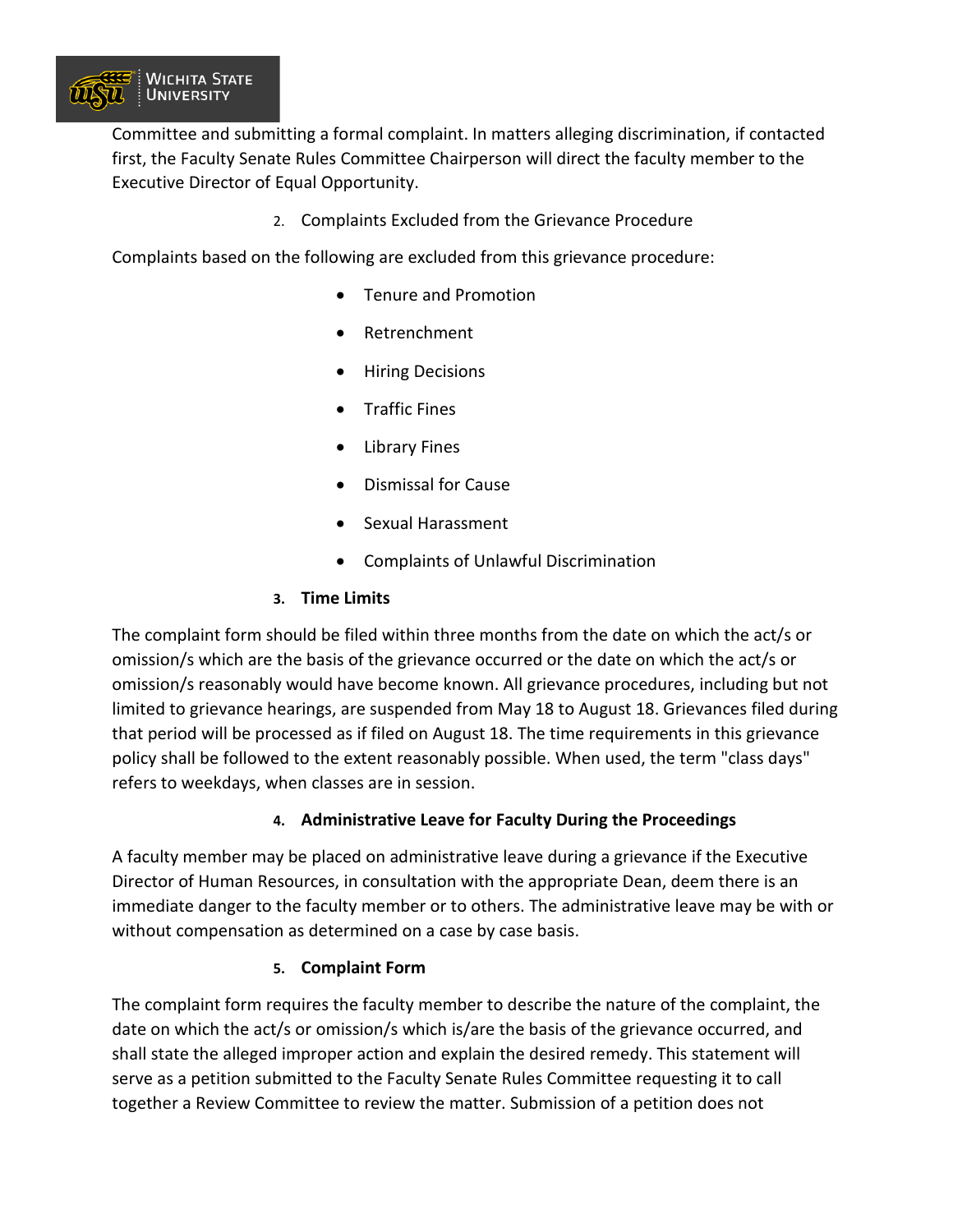

guarantee a Review Committee will be called, that an investigation will occur or a detailed review of the problem will be undertaken.

#### **6. Review by the Faculty Senate Rules Committee**

The Committee must decide whether the faculty member has made a good faith effort to resolve the problem through informal means. The Committee will decide within ten class days whether the grievance should be processed and a Review Committee formed. A decision not to process the grievance may be appealed to the Faculty Senate President who will decide within five class days of receiving the appeal whether to overrule the decision. If the petition is accepted, the Rules Committee Chair shall appoint a Convener from the Panel of Conveners and a Review Committee from the faculty members who are on the Grievance Board (See Section III.G. below). It is the responsibility of the Chair of the Faculty Senate Rules Committee to ensure that the review complies with all established timelines.

#### **7. Convener**

The Panel of Conveners will consist of ten individuals, selected from faculty members who are eligible for Faculty Senate membership by the Rules Committee of the Senate in consultation with the Chair of the Faculty Senate Rules Committee. The Convener is not a voting member of the Grievance Review Committee. The Convener's role is that of an administrator and executive secretary. The Convener shall have the following responsibilities:

- a. Send a copy of the complaint form and supporting documents to all parties to the action, to the dean, and to the Provost.
- b. Schedule all meetings of the Review Committee. The first hearing meeting is to be scheduled no later than 15 class days after the appointment of the Review Committee.
- c. Chair all meetings of the Review Committee.
- d. Keep all parties informed.
- e. Ensure that fair and proper procedures are followed.
- f. File the final report with the office of the Provost and with the Chair of the Faculty Senate Rules Committee.
- g. Act as secretary for all appeals of the grievance.

#### **8. The Review Committee**

A Review Committee of five will be chosen from the Grievance Board by the Chair of the Faculty Senate Rules Committee. Faculty may remove themselves from the case for bias or conflict of interest. In addition, each party to the grievance will have a total of two challenges. If any member of the Review Committee is unable to continue because of illness or for other good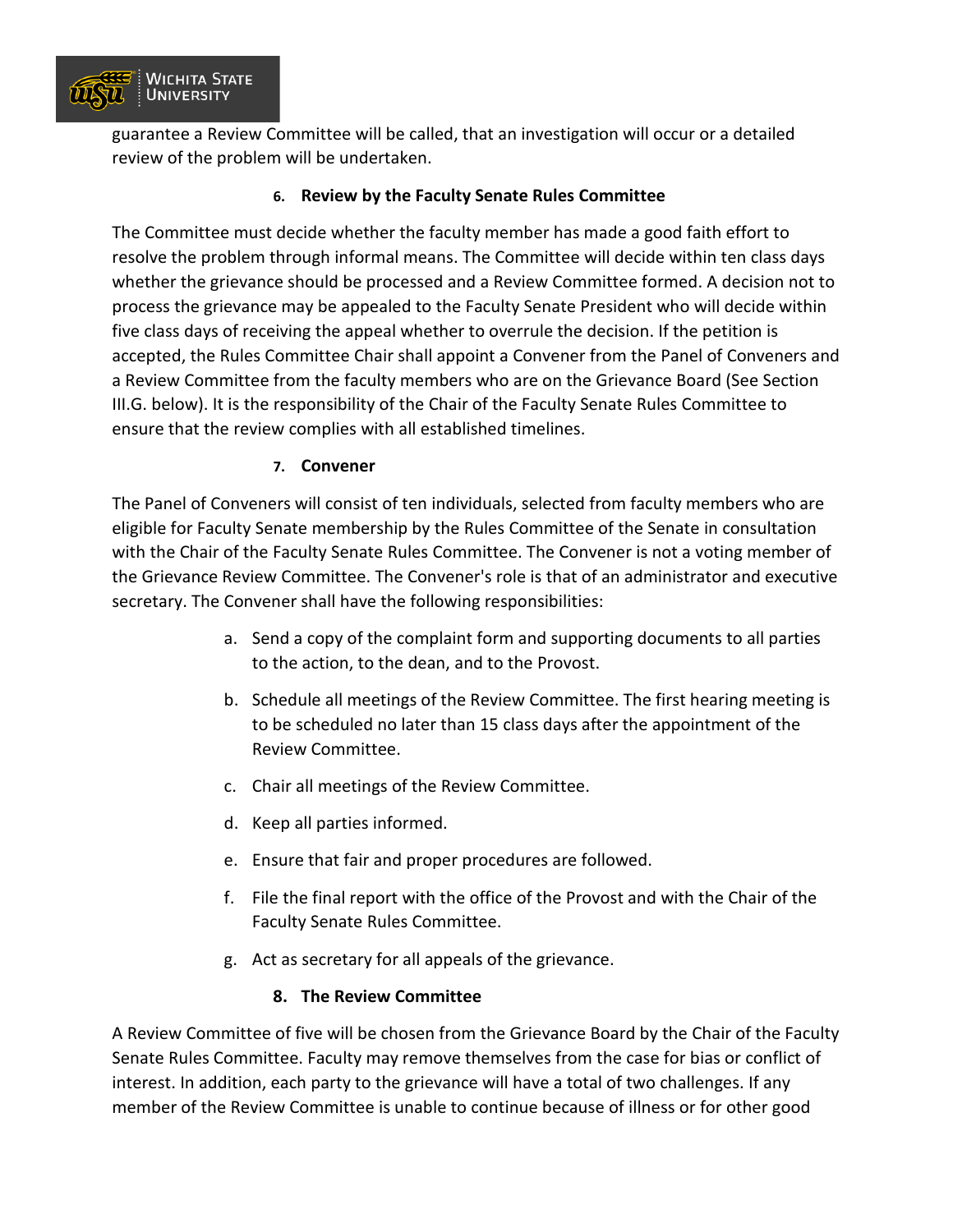

and sufficient reasons, the hearing shall proceed with fewer members unless one or more of the parties has a compelling reason for requesting that another person from the Grievance Board be selected to replace the Review Committee member who is unable to continue, in which case the Convener shall request the Chair of the Faculty Senate Rules Committee to select a replacement. The Review Committee has the following responsibilities:

- a. To attend all meetings called by the Convener.
- b. To ensure that fair, proper, and confidential procedures are followed.
- c. To consider all pertinent and relevant evidence in the case.
- d. To decide whether the allegations have been sustained by the evidence, determine whether a wrong has occurred, and to make recommendations concerning possible redress.

#### **B. Pre-Hearing Procedures**

#### **i. Meeting of the Convener and the Parties**

The parties to the dispute will submit written summaries of the major issues to be decided to the Convener, and the Convener will then schedule a meeting with the parties to:

a. Clarify and, where possible, simplify the issues.

b. Stipulate to the facts, if possible.

c. Arrange for the exchange by the parties of all documents which each party intends to present to the Review Committee, and establish a deadline for that exchange which shall be no later than five class days before the formal hearing. A party to the grievance may not present any documents to the Review Committee at the grievance hearing unless they have been provided to the other parties to the grievance by the foregoing deadline.

d. Identify the witnesses whom each party intends to call at the grievance hearing.

e. Discuss the participation of advisors to the parties who are not and shall not act nor serve as legal counsel.

f.To notify either or both parties of specific material/information requested by the Review Committee.

#### **2. Meeting of the Convener and the Review Committee**

The Convener will call the Review Committee to its first meeting to review the procedures and responsibilities of the Review Committee.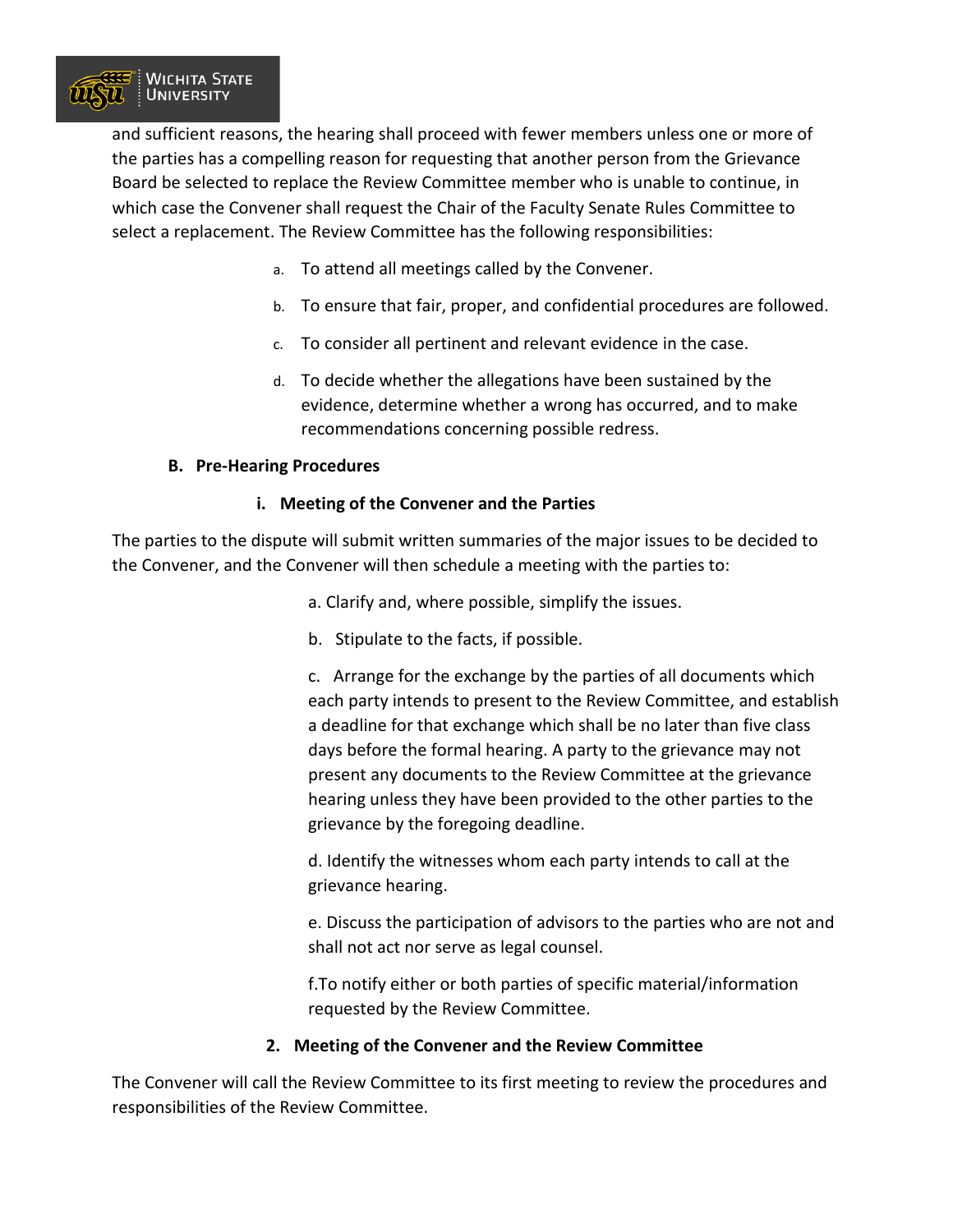

#### **3. Cooperation of the Parties**

All parties should make every effort to cooperate with the Convener and each other during these preliminary activities. If there are unjustifiable delays in the proceedings, the Convener may so advise the Review Committee. At its discretion the Review Committee may determine that one or more of the parties are not cooperating, report this fact to the Faculty Senate Rules Committee, and adjourn. If the adjournment is accepted by the Rules Committee, the Convener will declare the proceedings closed and the grievance process shall be terminated.

#### **C. Hearing Procedures**

The faculty member may elect to submit the grievance to a hearing before the Review Committee or to waive a hearing. If a hearing is waived, the Review Committee will evaluate the evidence and base its findings and recommendations on the documents and materials provided by the parties to the grievance. If the faculty member elects a hearing before the Review Committee, the following procedures for the hearing shall be followed:

- 1. The Convener shall establish a time for the hearing, taking into account the needs of the parties. However, unless there are extenuating circumstances, the hearing shall be held no later than forty-five calendar days after the Faculty Senate Rules Committee determines that the grievance should be processed.
- 2. The Review Committee will determine what information it needs to decide the case and may request that either or both parties provide such additional information as it deems appropriate. The Review Committee has no power of subpoena and participation in the hearing is voluntary on the part of the parties. Unless good cause is shown, the hearing shall be closed. Upon request from either party, witnesses may be excluded from the hearing room while not testifying.
- 3. The hearing is not a court of law and should not be expected to follow the rules and procedures of a court. However, the hearing should ensure a thorough, fair, open, and impartial review.
- 4. At the Review Committee's discretion, during the course of the hearing the faculty member may be invited to amplify the statement of complaint; the other party may be asked to speak in defense; both parties may call witnesses; the Review Committee and the Convener may question both parties and all witnesses.
- 5. The parties to the grievance may invite an advisor from the Wichita State University community to be present and give advice, but such advisor, including those with legal training, shall not be nor serve as legal counsel.
- 6. No recording or transcript of the hearing will be made, but the Convener and each Review Committee member may keep notes to assist in preparing a report describing the proceedings, conclusions, and recommendations of the Review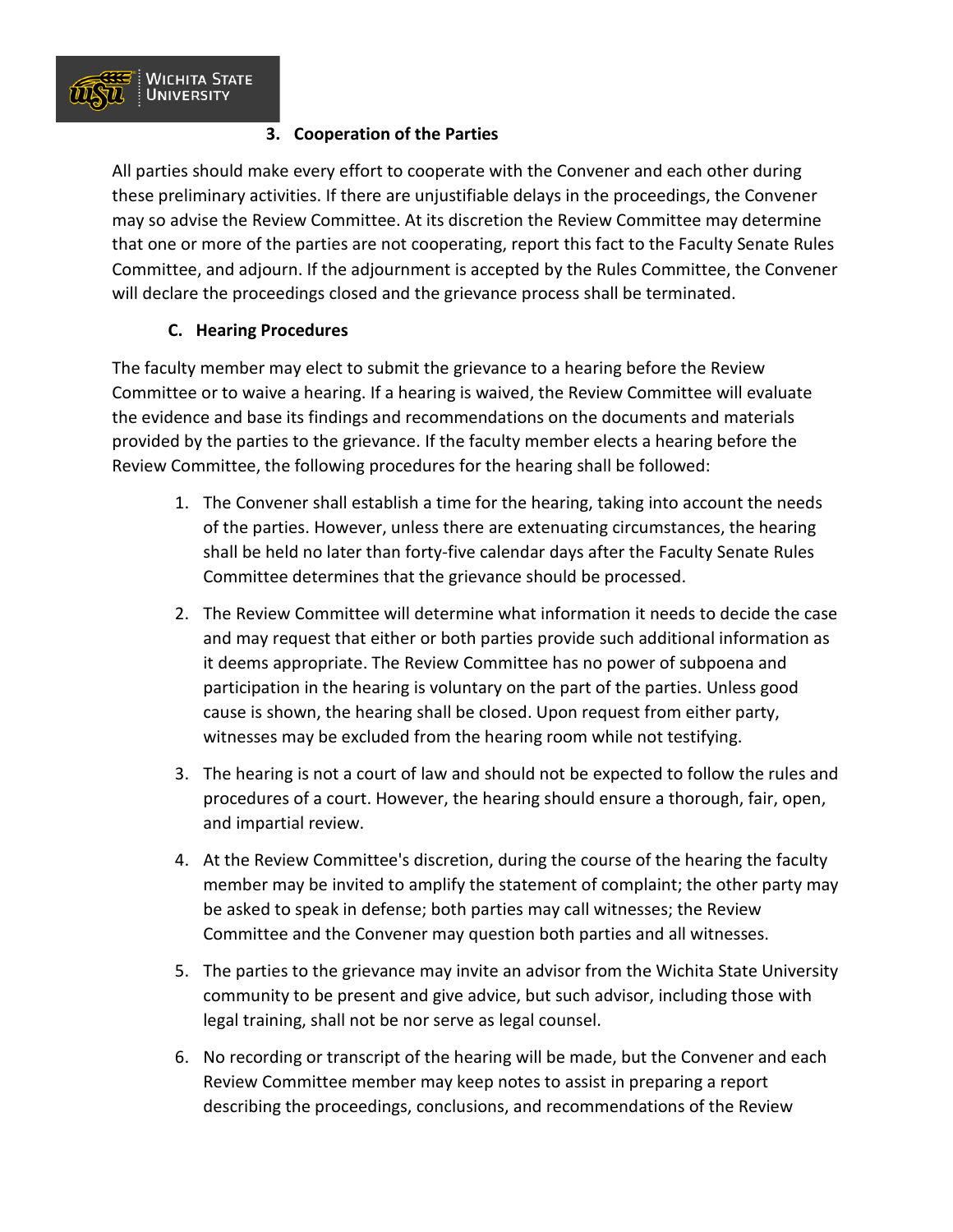

Committee. A committee member's notes will be confidential and the work product of the committee member.

7. When the Review Committee is satisfied that all reasonably available pertinent information has been presented, the Convener shall declare the hearing closed.

#### **D. Decision of the Review Committee**

The Review Committee shall deliberate in private in order to review the information presented and arrive at its recommendations. The Review Committee must submit a final written report of proceedings, conclusions, and recommendations no later than ten class days after the close of the hearing. The Convener shall send the report to the parties of the dispute, the dean, the Provost, and to the Chair of the Faculty Senate Rules Committee, who shall file the report in the Faculty Senate office. The report should (1) restate the charges, (2) present the finding of facts, (3) indicate whether a wrong occurred, and (4) recommend what should be done. The Review Committee will make its recommendations to the Provost who will decide to accept, reject, or modify those recommendations. In the event that the Provost is the subject of the grievance, the recommendation will be sent to the President of the University. The existence of the grievance procedure assumes that the Review Committee's recommendations will generally be accepted or will be rejected or modified only for compelling reasons.

#### **E. Appeal to the Provost**

Either party has the right to make a final statement in writing to be sent to the Provost. The statement must be submitted no later than five class days after receipt of the Review Committee's recommendations. The Provost will act on the matter within ten class days after the deadline of receipt of final statements. Notice of acceptance, rejection or modification of the Review Committee's shall be sent to the Convener, the parties, the dean, the Review Committee, and the Chair of the Faculty Senate Rules Committee who shall file the notice, with identifying information deleted, in the Faculty Senate office. The written material presented by both parties to the Review Committee and the Review Committee's final report will be kept on file by the Provost for three years from the date of the final report. This material will be held in confidence as personnel related material.

#### **F. Appeal to the President**

Either party to the grievance may appeal the decision of the Provost by submitting a letter to the President of the University within ten class days from the date of the receipt of the Provost's decision, requesting an appeal of that decision. A copy of the appeal letter shall be submitted to the Review Committee Convener, who will assure that the dean, the Provost, Review Committee members, and the other parties to the grievance receive copies.

The letter requesting the appeal must state the basis for seeking the appeal. An appeal must be based on one or more of the following reasons: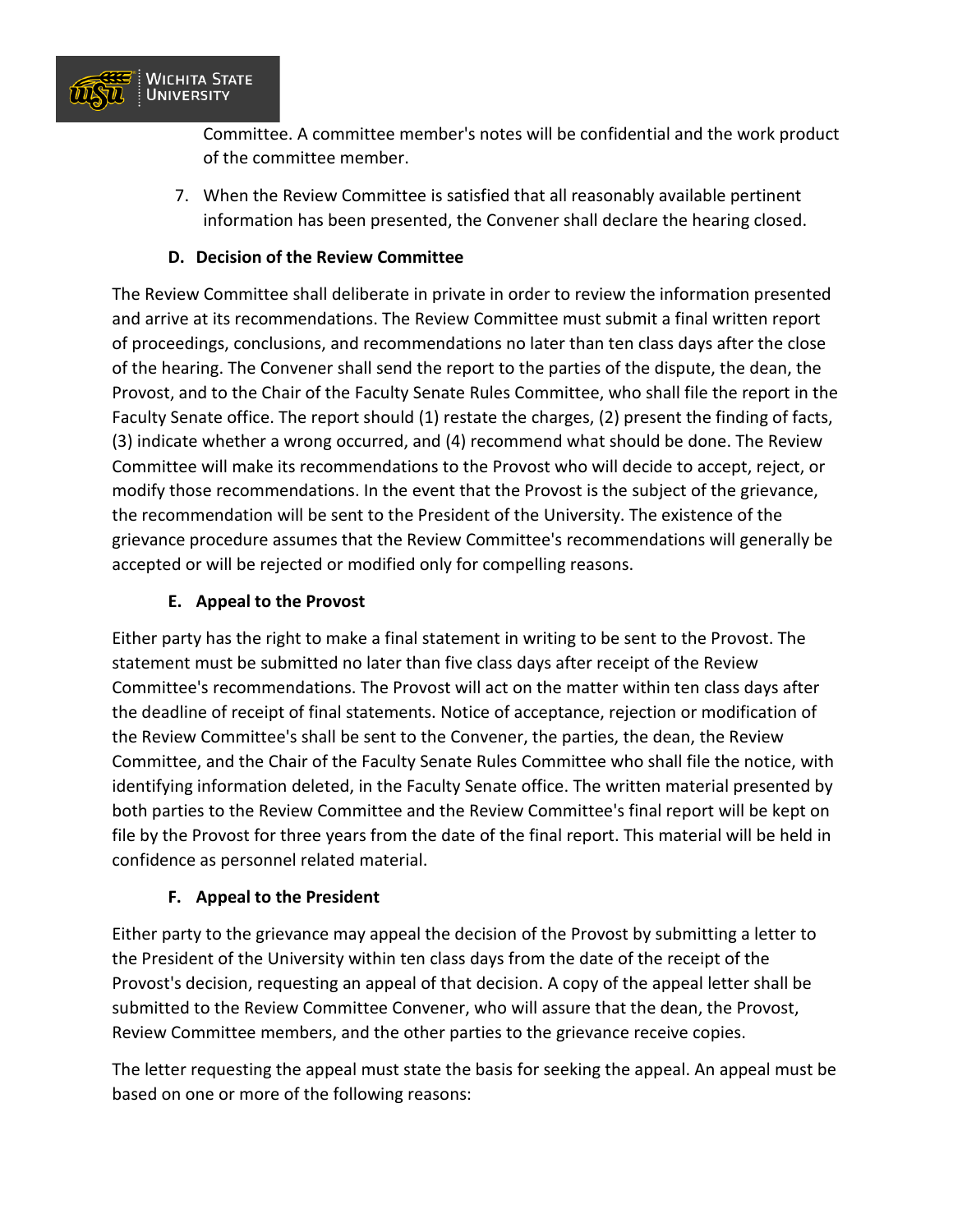

- 1. The decision was not substantiated by the evidence;
- 2. The decision was erroneous in light of applicable University standards, policies, and/or procedures;
- 3. The procedures as outlined in this policy and/or as modified by the Review Committee (as allowed by the policy) were not followed; or
- 4. Actual bias on the part of the Review Committee and/or Provost.

The other parties to the dispute and the Review Committee may submit written comments to the President regarding the appeal no later than five class days after receipt of the notice of the appeal. The President shall review the original materials, any statements sent by the parties to the Provost or the President regarding the grievance, and the Provost's final action. The President shall notify the Provost, both parties to the dispute, the Convener of the Review Committee, and the Chair of the Faculty Senate Rules Committee of his or her final action within ten class days of receipt of material. A copy of this notification, with identifying information deleted, shall be filed in the Faculty Senate office.

#### **G. Grievance Board**

Each year a Grievance Board consisting of a representative panel of members who are eligible for faculty senate membership will be selected to serve in the grievance pool. Temporary, probationary, contingent unclassified professionals will be given the opportunity to opt out with no questions asked within a month of receiving notification regarding their membership in the grievance pool. Those identified to act as potential Review Committee members will be selected at random from the grievance board in proportion to the numbers in each rank, race/ethnicity, and sex. None of the Grievance Board members may be members of the Faculty Senate Rules Committee. Persons who serve on a grievance Review Committee are exempt from serving on another grievance committee for a three year period. Persons selected for serving on the grievance board must petition the Provost to be excused.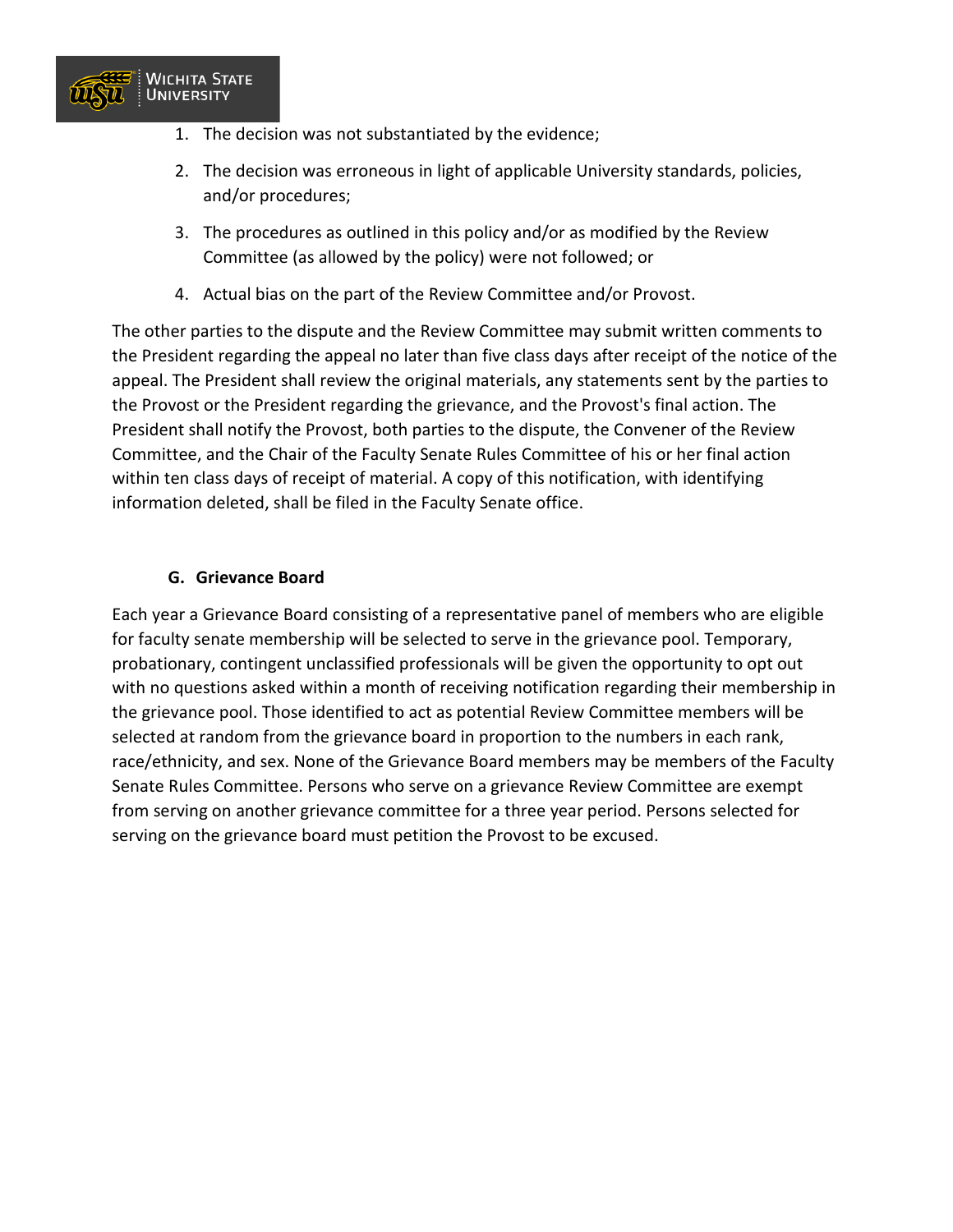

# **4.05 / Professional Development**

Effective: July 01, 1997

### **I. Policy**

Professional development and continuing professional education are essential elements in an institution's quest for academic quality. At Wichita State University, the primary responsibility for professional development rests with the individual. Increasing effectiveness in teaching, research, and service is expected of each member of the faculty.

In an era of limited resources, however, the institution is developing a variety of opportunities for faculty to obtain the resources needed for professional growth. Within the limits of its capabilities, the University provides some funds for travel to professional meetings. Each fall and spring, the University research committee awards small grants to faculty who need some support to initiate or complete a research project.

Various offices throughout the institution offer programs directed at the improvement of instruction such as the University College advising offices and the Testing Center within the Counseling Center. The Counseling Center staff is available to faculty and staff who wish to discuss personal and professional issues. Each year, a number of seminars and dialogue groups are provided in which professional and instructional issues are discussed. The Office of Academic Affairs can also arrange part-time administrative internships for faculty seeking new perspectives on the institution.

Finally, faculty are advised to take advantage of the many seminars, workshops, and presentations provided often on an informal and ad hoc basis by a number of academic units and interest groups.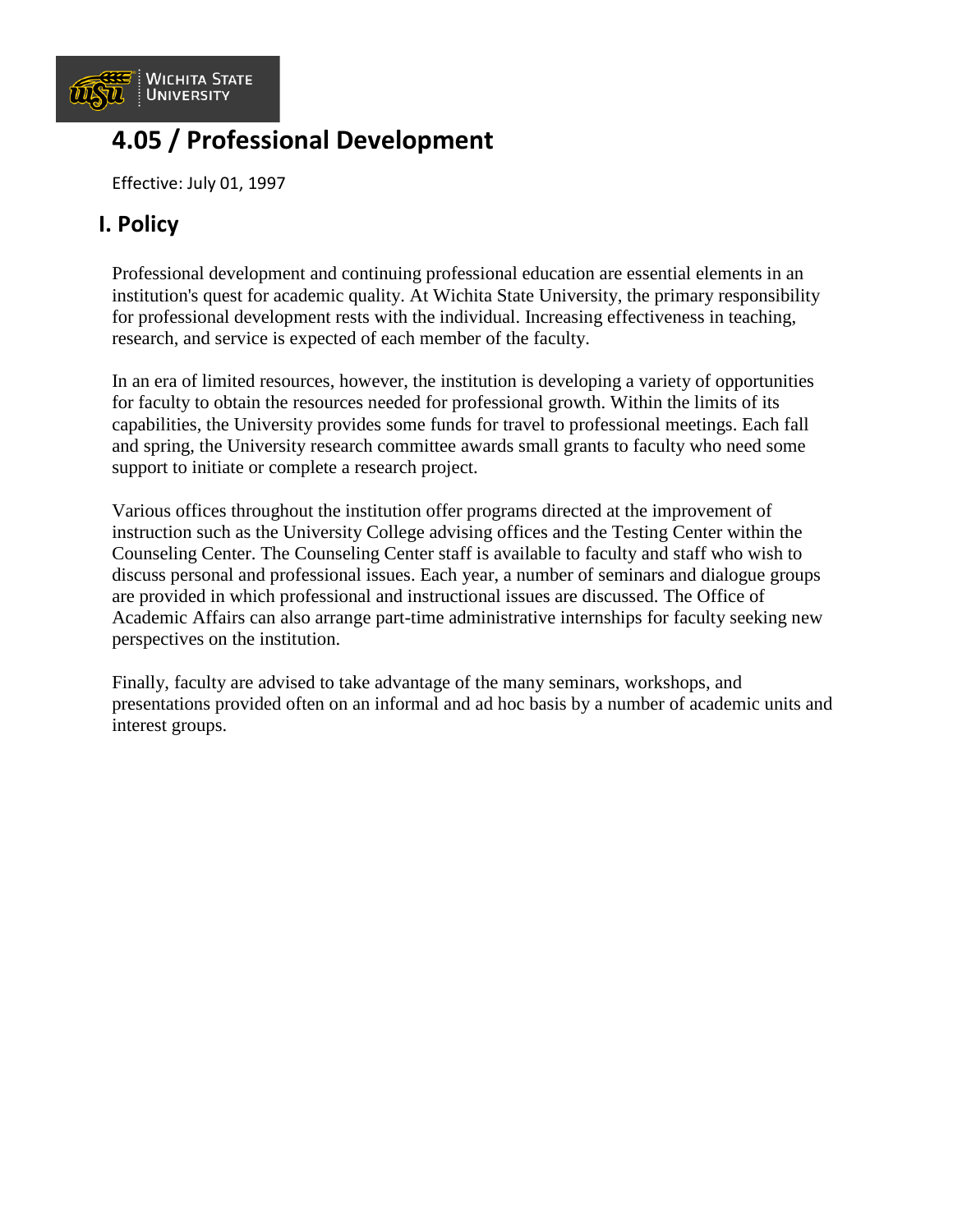

#### **4.06 / Statements on the Professional Rights and Responsibilities of Faculty**

Effective: July 01, 1997

#### **I. Policy**

#### **A. Academic Freedom**

The teacher is entitled to full freedom in research and in the publication of the results, subject to the adequate performance of the teacher's academic duties. The faculty member is entitled to freedom in the classroom in discussing the subject, but the faculty member should be careful not to introduce controversial matter which has no relation to the subject.

The faculty member is a citizen, a member of a learned profession, and an officer of an educational institution. When the faculty member speaks or writes as a citizen, the faculty member should be free from institutional censorship or discipline, but the faculty member's special position in the community imposes special obligations. As a person of learning and an educational officer, the faculty member should remember that the public may judge the profession and the institution by the faculty member's utterances. Hence, the faculty member should at all times be accurate, should exercise appropriate restraint, should show respect for the opinions of others, and should always indicate that the faculty member is not an institutional spokesperson, unless they have been approved as an institutional spokesperson prior to any utterance.

#### **B. Rights and Responsibilities of Academic Professionals and Collegiality**

Faculty members are at one and the same time employees of the University, members of learned professions, and members of the Faculty of the Wichita State University. Each of these roles carry various rights, responsibilities, and privileges. Together, these rights, responsibilities, and privileges define the profession of the University professor as teacher, scholar, and public servant.

As employees of the University, faculty members are subject to policies adopted by the University; policies, procedures, and regulations adopted by the Kansas Board of Regents; and various laws and regulations established by the municipality, State of Kansas and United States Government governing the conduct of its employees.

As members of learned professions, faculty members share with colleagues throughout the nation and the world, including members of the University administration, responsibility for the discovery, dissemination, and preservation of knowledge in their chosen fields. They also enjoy the rights and privileges necessary to the work of scholars and teachers, many of which have been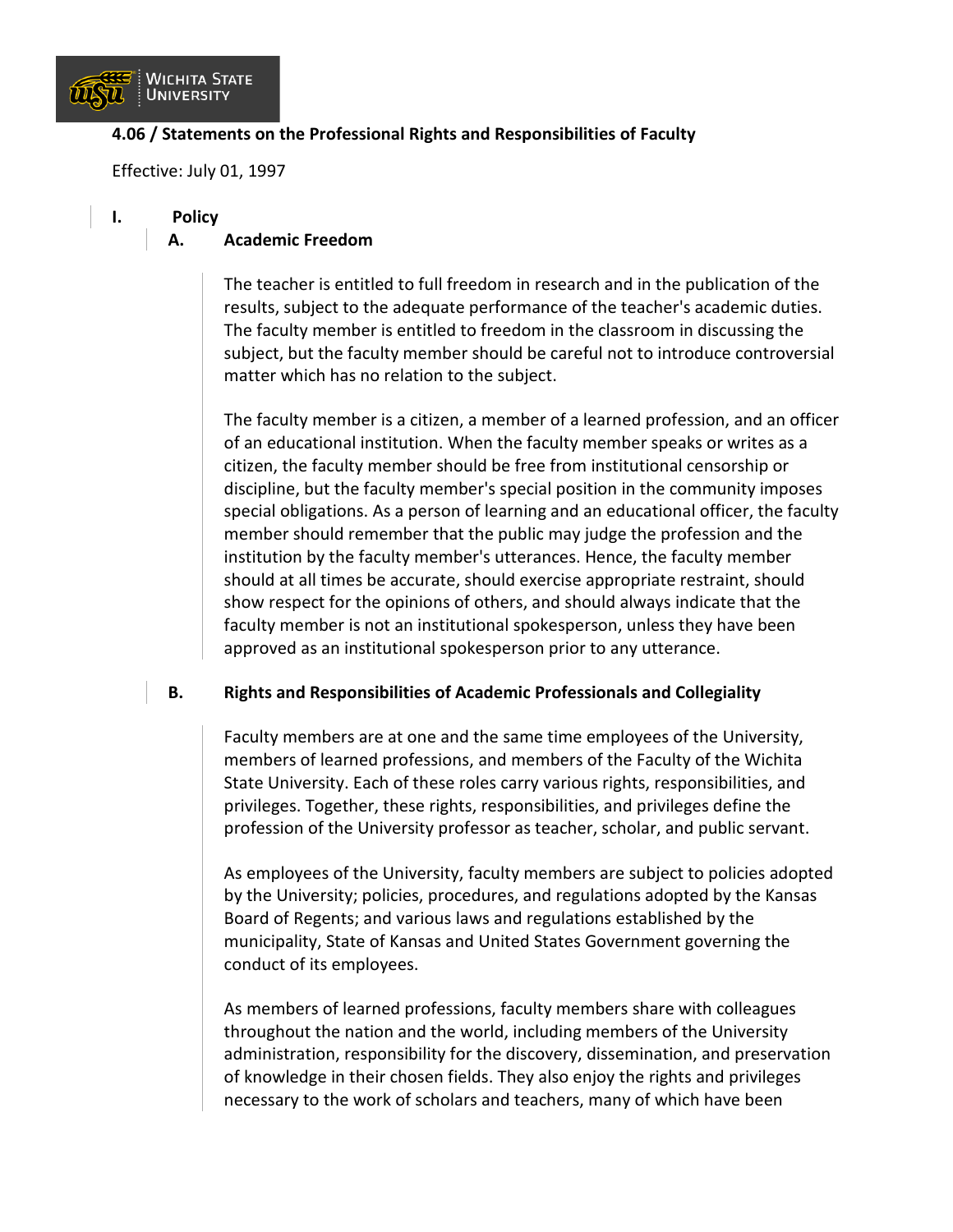

explicitly recognized and sanctioned by the Kansas Board of Regents in its enactments. These include academic freedom, as defined in the American Association of University Professors 1940 Statement of Principles, and its various interpretative statements.

As members of the Faculty of the Wichita State University, faculty members have specific rights and responsibilities with respect to the academic rules, regulations, and programs of the University, University governance, and faculty governance. These rights and responsibilities are outlined and summarized in the University Policies and Procedures Manual. These specific provisions reflect standards and expectations recognized by the academic professions throughout the United States.

The principles that govern the resolution of disputes at Wichita State University are those of collegiality and consultation. Preferably, the consultation is among the parties directly involved in the dispute, and results in a decision which all parties accept. When this fails, for whatever reason, the parties involved may wish to bring in other members of the University community, either informally, by invitation, or formally, by invoking specific rights of appeal provided by University policies.

Collegial relationships among faculty members, and between faculty members and administrative officers of the University, are based on a mutual recognition of, and respect for, the various roles that faculty members and administrators play, and the rights, responsibilities and privileges involved in these roles. For example, faculty members should respect the lawful authority of administrative officers of the University, who exercise supervisory responsibility for the University, on behalf of the Kansas Board of Regents and the State of Kansas. At the same time, administrative officers should respect the scholarly, creative, and professional rights of faculty members, based on their status as members of the learned professions.

When disputes arise over the proper interpretation of faculty rights, responsibilities, and privileges, the expectation is that these disputes will be resolved after consultation between the parties involved, and generally within the framework of established lines of authority. Normally, disputes are resolved in consultation with the chair of the department; failing that, in consultation with the dean of the college; failing that, in consultation with the Provost; and failing that, in consultation with the President of the University. Extraordinary circumstances will dictate appropriate modifications consistent with these expectations.

When disputes cannot be resolved through such informal consultation, University policies provide other means of resolving various disputes. These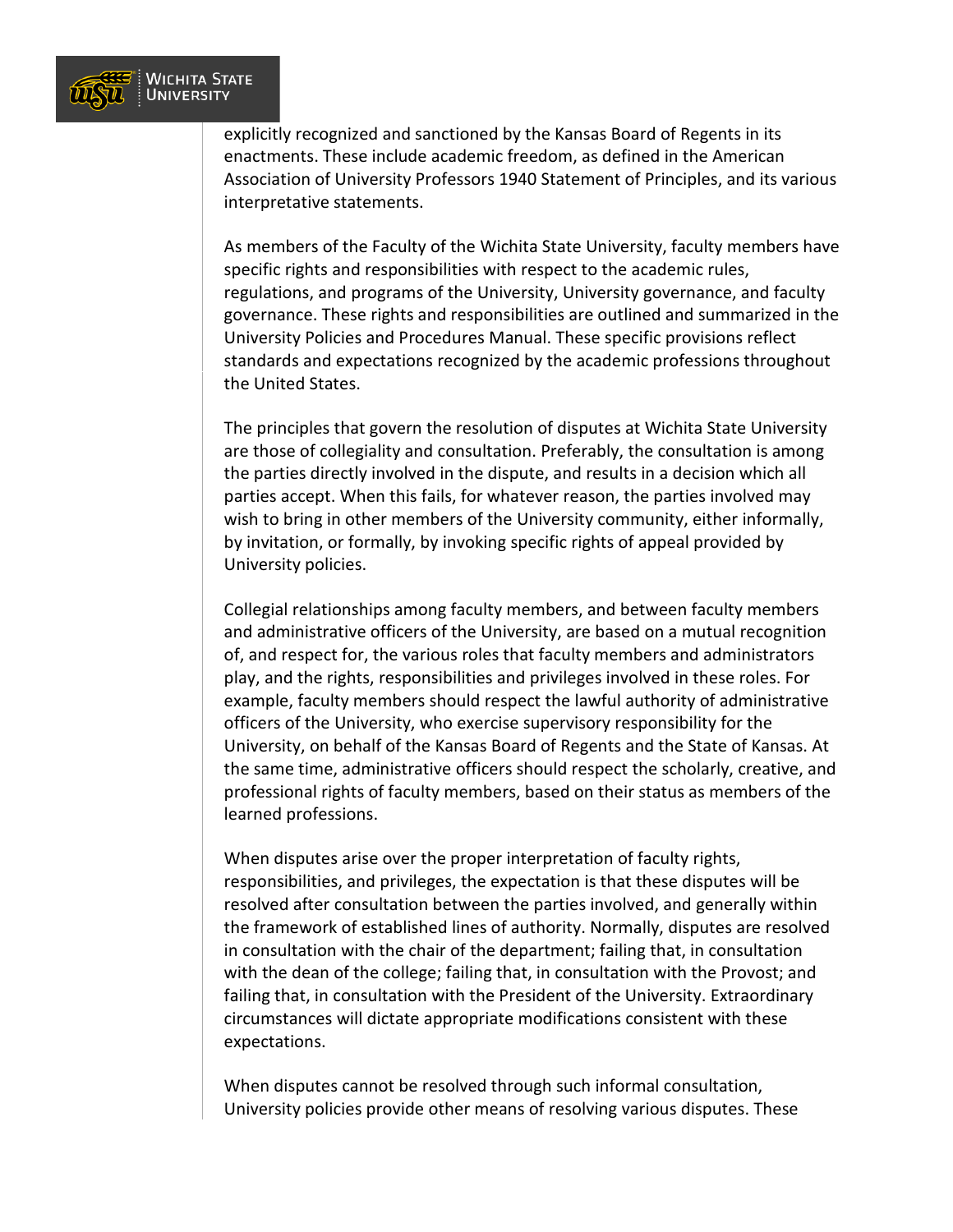

include (but are not limited to): appeal of tenure and promotion recommendations to college- or University-level committees, or to the President; appeals of curricular and academic policy questions to the faculty of a college, or to the University Faculty; placing an issue before the Faculty Senate; employing the Faculty Grievance Procedure. In each of these cases, the matter in dispute is placed before colleagues and peers for their consideration, judgment, and recommendation. There are few, if any, matters for which the University does not provide some formal means of appeal for review or reconsideration of a decision affecting a faculty member.

#### **C. Faculty Ethics Statement**

The Faculty Senate adopted the following statement on faculty ethics on November 8, 1982:

1. Faculty members, guided by a deep conviction of the worth and dignity of the advancement of knowledge, recognize the special responsibilities placed upon them. Their primary responsibility to their subject is to seek and to state the truth as they see it. To this end they devote their energies to developing and improving their scholarly competence. They accept the obligation to exercise critical self-discipline and judgment in using, extending, and transmitting knowledge. They practice intellectual honesty. Although they may follow subsidiary interests, these interests must never seriously hamper or compromise a faculty member's freedom of inquiry.

2. As teachers, faculty members encourage the free pursuit of learning in their students. They hold before the student the best scholarly standards of their discipline. They demonstrate respect for the student as an individual and adhere to their proper roles as intellectual guides and counselors. They make every reasonable effort to foster honest academic conduct and to assure that they evaluate students according to their true merits. They respect the confidential nature of the relationship between teacher and student. They avoid any exploitation of students for private advantage and acknowledge significant assistance from them. They protect the student's academic freedom.

3. As colleagues, faculty members have obligations that derive from common membership in the community of scholars. They respect and defend the free inquiry of their associates. In the exchange of criticism and ideas they show due respect for the opinions of others. They acknowledge their academic debts and strive to be objective in their professional judgment of colleagues. They accept their share of faculty responsibilities for the governance of their institution.

4. As members of their institution, faculty members seek above all to be effective teachers and scholars. Although they observe the stated regulations of the institution, provided these do not contravene academic freedom, they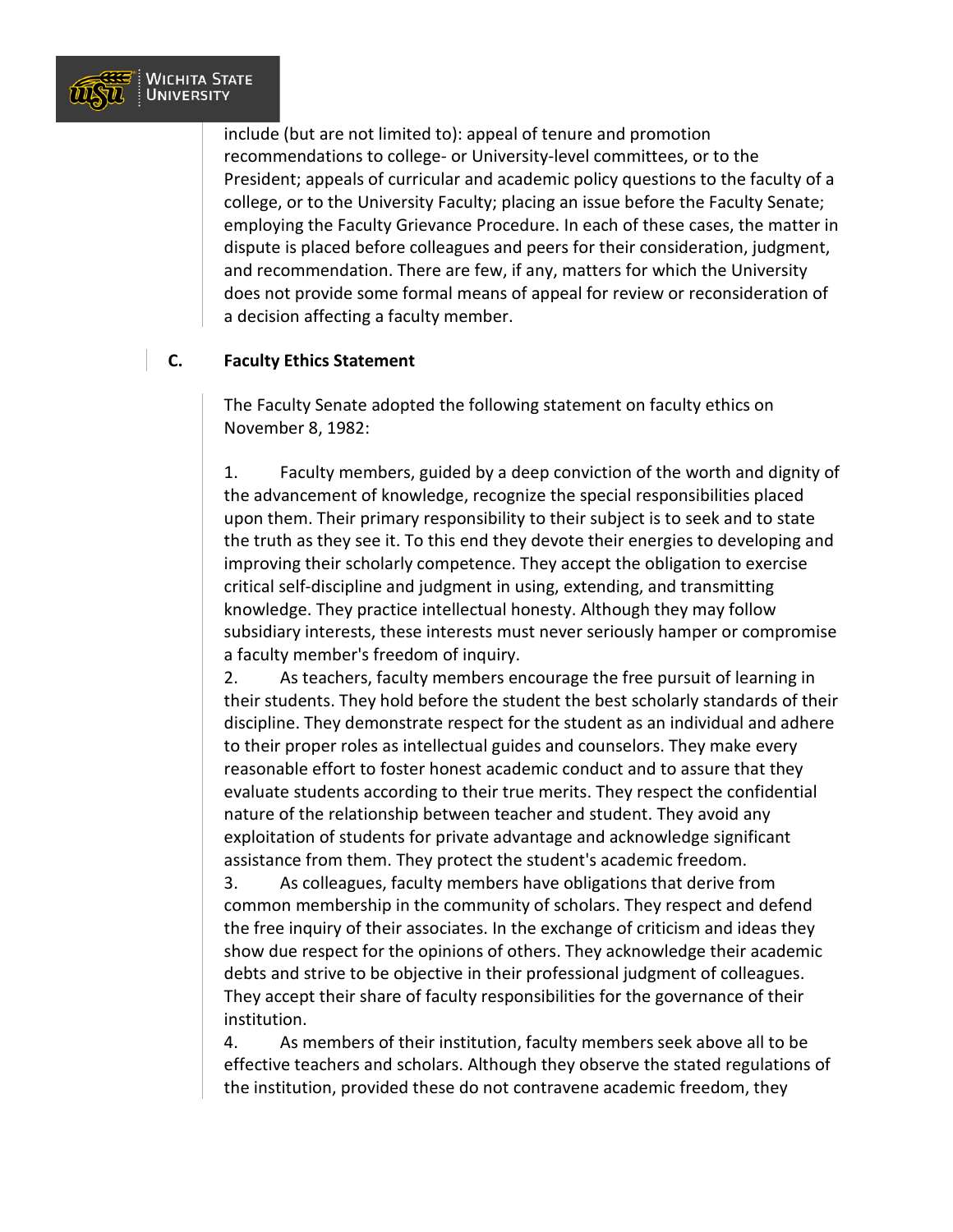

maintain their rights to criticize and seek revision of them. Faculty members determine the amount and character of the work they do outside their institution with due regard to their paramount responsibilities within it. When considering interruption or termination of their service, they recognize the effect of their decision upon the program of the institution and give due notice of their intention.

5. As members of their community, faculty members have the rights and obligations of any citizen. They measure the urgency of these obligations in the light of their responsibilities to their subject, their students, their profession, and their institution. When faculty members speak or act as private persons, they avoid creating the impression that they speak or act for their college or University. As citizens engaged in a profession that depends upon freedom for its health and integrity, faculty members have a particular obligation to promote conditions of free inquiry and to further public understanding of academic freedom.

#### **D. Board of Regents Mandated Statement on the Use of Controversial Material, Including Sexually Explicit Materials in Instruction**

Students are entitled to an atmosphere conducive to learning and to evenhanded treatment in all aspects of the teacher-student relationship. Faculty members may not refuse to enroll or teach students on the grounds of students' beliefs or the possible uses to which students may put the knowledge to be gained in a course. Students should not be forced by the authority inherent in the instructional role to make particular personal choices as to political action or their own social behavior. Evaluation of students and the award of academic credit must be based on academic performance professionally judged and not on matters irrelevant to that performance, whether personality, race, religion, degree of political activism, or personal beliefs.

It is the mastery faculty have of their subjects and their own scholarship that entitles them to their classrooms and to freedom in the presentation of their subjects. Thus, it is improper for an instructor persistently to intrude material that has no relation to the subject, or to fail to present the subject matter of the course as announced to students and as approved by the faculty in their collective responsibility for the curriculum [See KBOR Policy Chapter II, F. Item 7 as excerpted from the AAUP's 1970 Statement on Freedom and Responsibility6].

#### **Revision Date**

January 30, 2004 April 9, 2018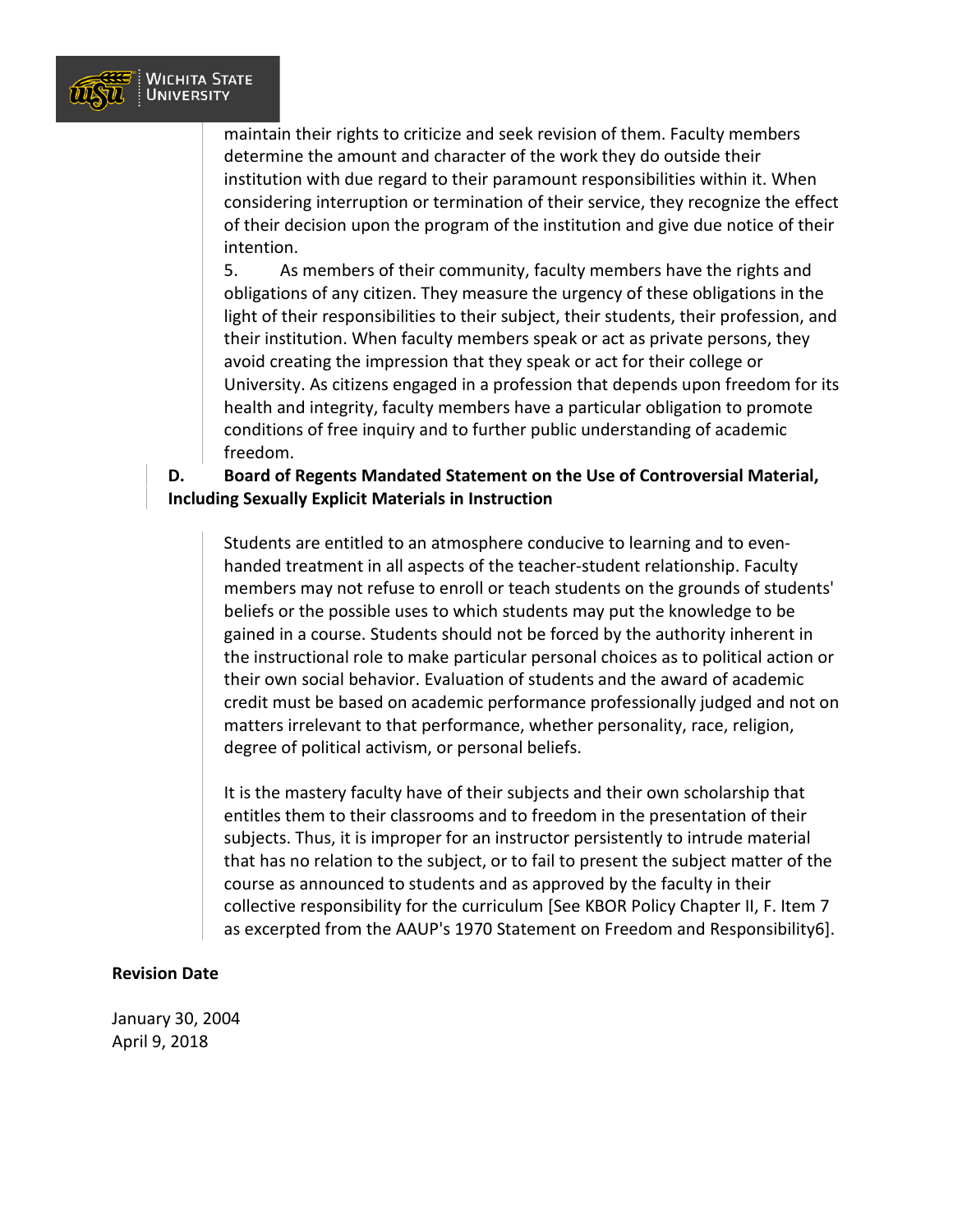

# **4.07 / Consultant Services to Other State Agencies**

Effective: July 01, 1997 | Revised: April 09, 2018

# **I. Policy**

It is the responsibility of the University, which employs a faculty member on a regular basis, to authorize in advance of actual service a faculty member to serve as a consultant to another state agency. If a WSU faculty member is contacted by another state agency to serve as a consultant and if the faculty member is to be reimbursed for these services, the following steps should be followed.

- A. The WSU faculty member through the departmental chairperson must submit a memo to the Provost giving the name of the faculty member, dates of employment, reason for employment, and the rate of compensation.
- B. When the matter has been approved by the Provost, the Vice President for Finance and Administration will notify the counterpart at the state agency requesting the services of the WSU faculty member so the requesting state agency can initiate the appropriate paper work to pay the WSU faculty member.
- C. Faculty members serving as a consultant for another state agency, whether approved for reimbursement for consultant services or not, are still expected to perform all duties and responsibilities of their position with the University. If serving as a consultant reduces the faculty member to less than 1.0 full time equivalent (FTE) the faculty member may find their University compensation to be adjusted, accordingly.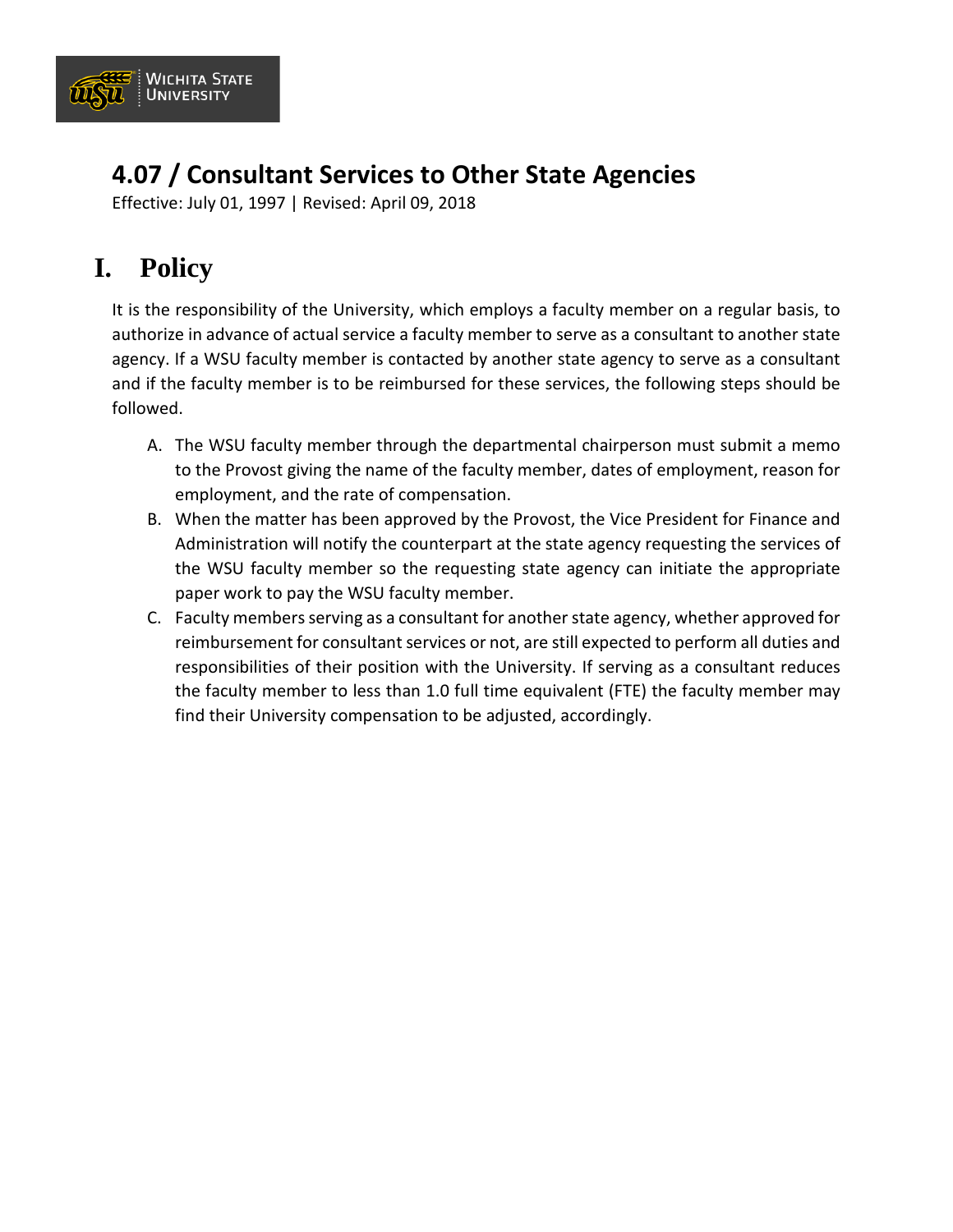

## **4.08 / Definition and Assignment of Credit Hours**

Effective: October 15, 2012

### **I.Purpose**

The purpose of this statement is to set forth University policy with regard to the definition of "credit hour" and the assignment of credit hours to courses and other types of academic work.

### **II.Preamble**

Regulations of the U.S. Department of Education require institutions of higher education to define "credit hour" and to develop policies and procedures for assignment of credit hours to courses and other types of academic work consistent with the institution's definition.

### **III.Policy**

- A. A "credit hour" is a measure of graduate or undergraduate academic work represented in intended learning outcomes and verified by evidence of student achievement that reasonably approximates not less than one hour of classroom or direct faculty instruction<sup>1</sup> and a minimum of two hours of out-of-class student work for each week of instructional time for approximately fifteen weeks for one semester, or an equivalent amount of work over a different amount of time. This unit of measure, commonly referred to as the "Carnegie unit," is a reasonable approximation of a minimum amount of student work for an on-campus course.
- <sup>1</sup> A class hour at Wichita State University is typically 50 minutes**.**

B. For purposes of laboratory work, internships, practica, clinical rotations, ensemble, studio work, distance learning and other academic work leading to the award of credit hours, each credit hour should reasonably approximate an equivalent amount of work as described in Paragraph 1 above. The following definitions are provided as general guidance for approximating a minimum amount of student work in the learning formats described below:

#### **1. Distance learning**

One credit hour for distance learning is defined as three (3) hours of instruction and/or student work per week that leads to equivalent learning outcomes required for an on-campus course.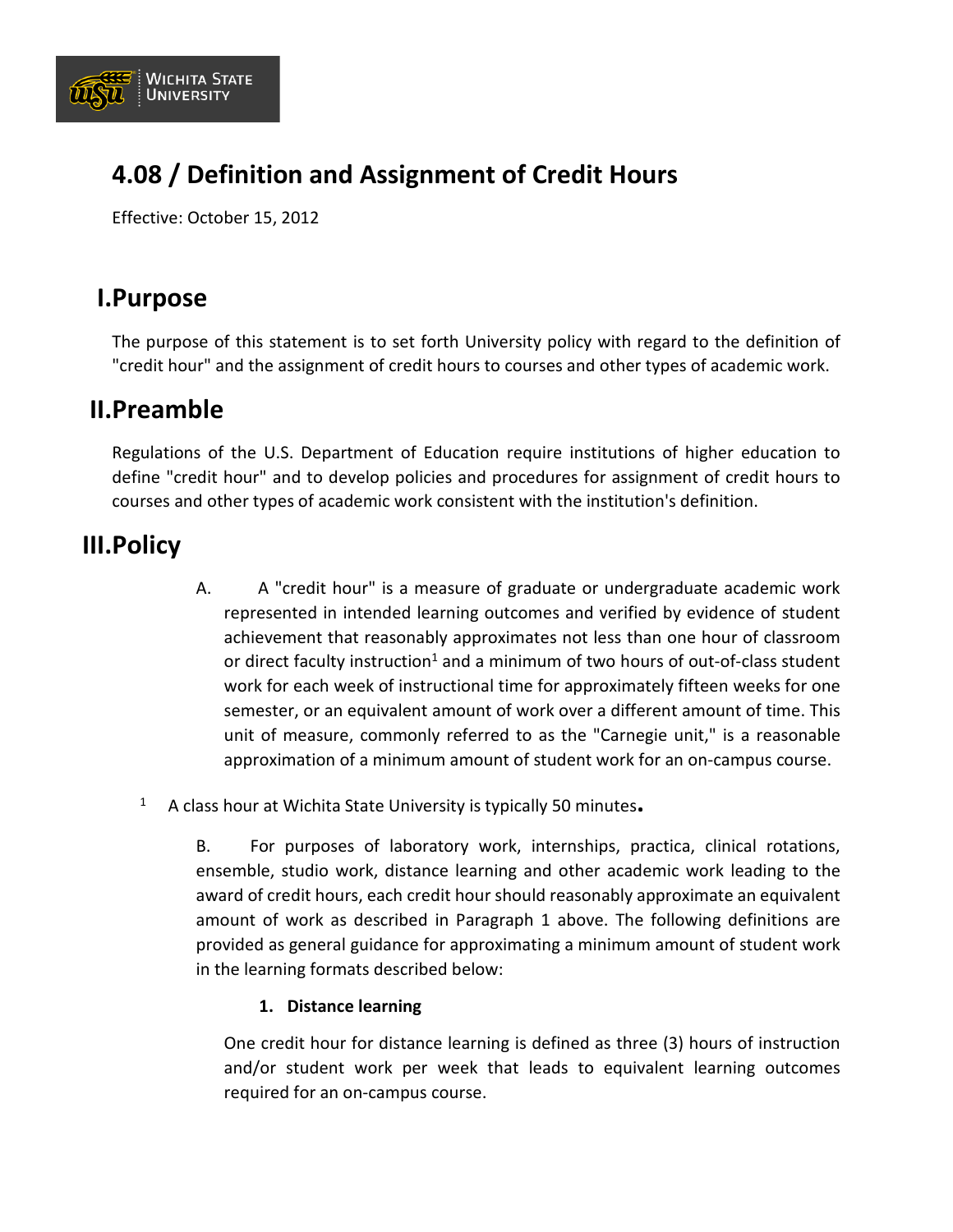

#### **2. Field placement, internship, practicum, or clinical rotation**

One (1) credit hour for field placement, internship, practicum or clinical rotation is defined as at least forty-five (45) hours of supervised work each semester**.** 

#### **3. Laboratory**

One (1) credit hour for laboratory credit is defined as a minimum of two (2) class hours of work each week in a laboratory under the supervision of a lab supervisor/instructor and an expectation of one (1) class hour of additional out-of-class student work each week.

#### **4. Individual study**

One (1) credit hour for individualized study (e.g. thesis and independent study) is defined as a minimum of three (3) class hours of direct instruction and/or individual work each week.

As studio and ensemble work varies between fine art disciplines, assignment of credit hour should be according to discipline standards and/or accreditation criteria.

- C. The following procedures describe the University's process for determining the assignment of credit hours to courses:
	- 1. In the process of developing a new course, faculty will propose the appropriate assignment of credit hours to a course on the Curriculum Change Form.
	- 2. The proposed assignment of credit hours must be submitted to the following administrators and committees, in sequential order, for review and approval:
		- a. Department Chair;
		- b. College Curriculum Committee;
		- c. Dean of the College; and
		- d. Academic Affairs Committee (for undergraduate courses) or Graduate Council (for graduate courses)
	- 3. The Provost or designee will provide final verification of the assignment of credit hours, and will be responsible for the interpretation of policies and procedures pertaining to the assignment of credit hours to a course or other types of academic work.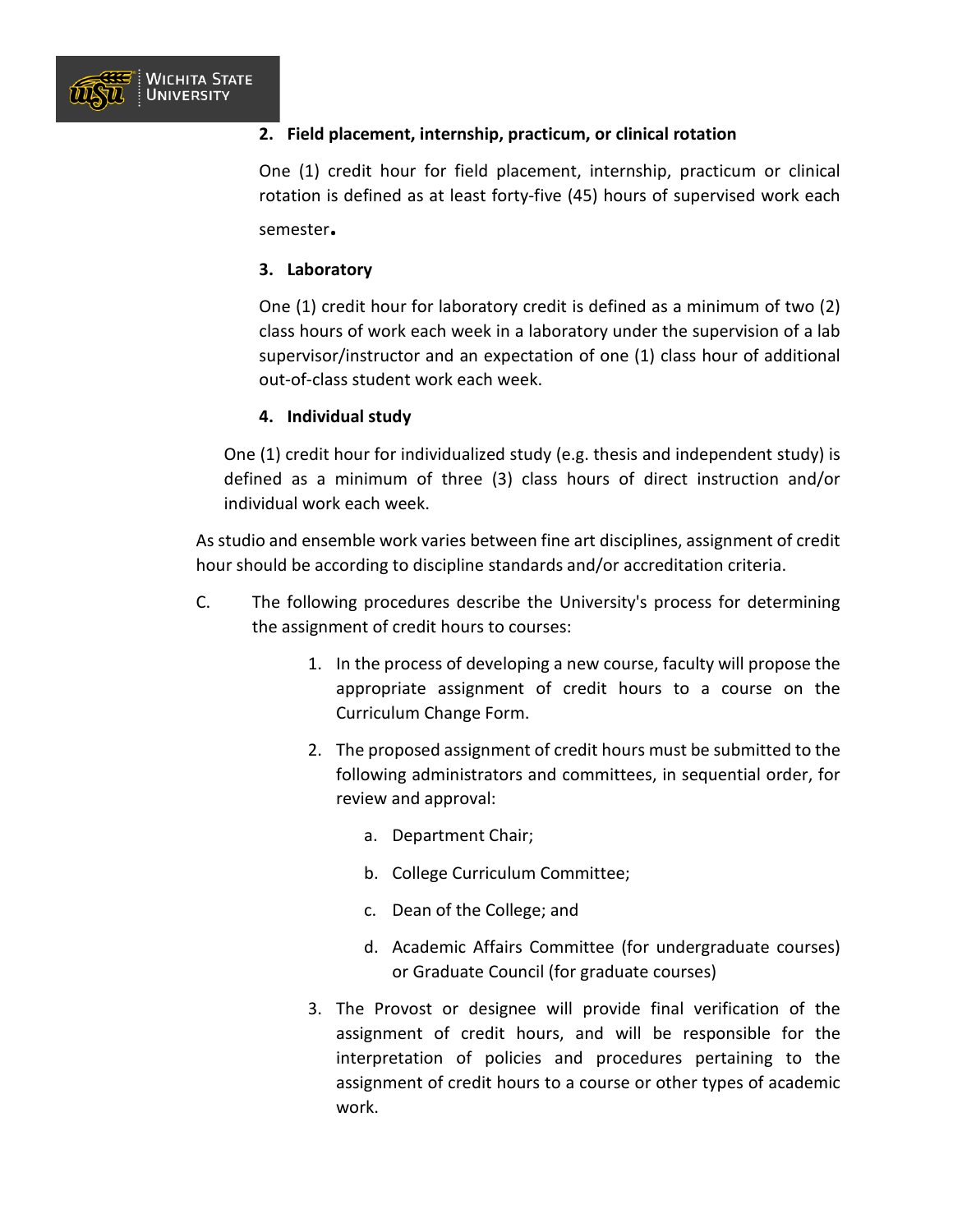

- 4. The Provost or designee will consult with departmental faculty to make changes when the assignment of credit is inconsistent with this policy.
- 5. Courses and/or academic work must be scheduled in a way that conforms to the above definition of credit hour.
- 6. Faculty must provide sufficient information and detail in syllabi to establish that the minimum amount of work expected of students is consistent with the assignment of credit hours to the course.

### **IV.Implementation**

This policy shall be included in the *WSU Policies and Procedures Manual* and shared with appropriate constituencies of the University.

The Office of Academic Affairs shall have primary responsibility for publication, dissemination and implementation of this University policy.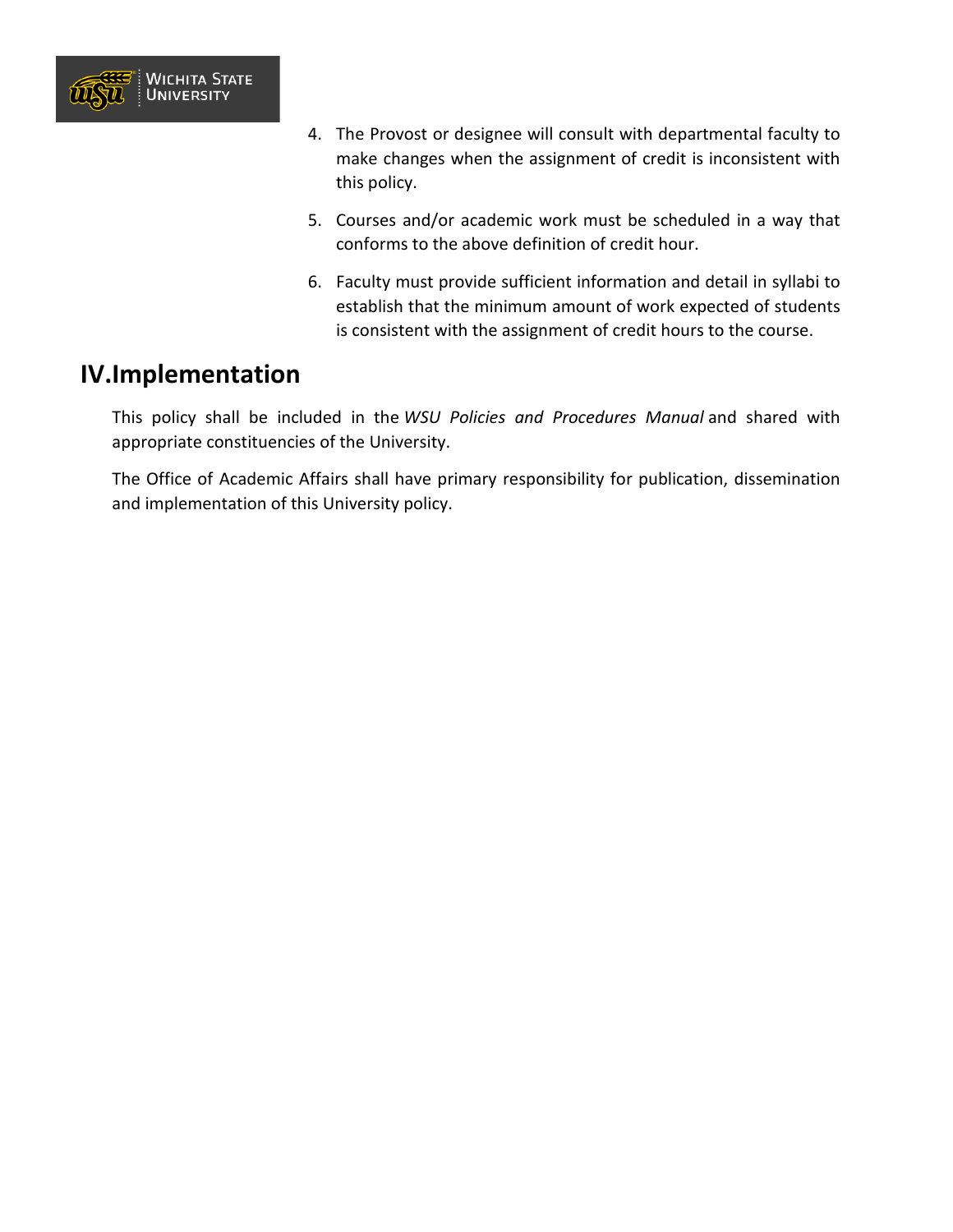

## **4.09 / Student Access to Faculty - Office Hours**

Effective: July 01, 1997

### **I.Policy**

All members of the faculty shall file office hours with the dean of the college not later than the beginning of the second week of each semester. The schedule of office hours should be posted at the faculty member's office and should be announced to each class. The office hours should be extensive enough to provide ample opportunity for scheduled and unscheduled conferences with students. Every reasonable effort should be made to maintain the office hours as scheduled and announced.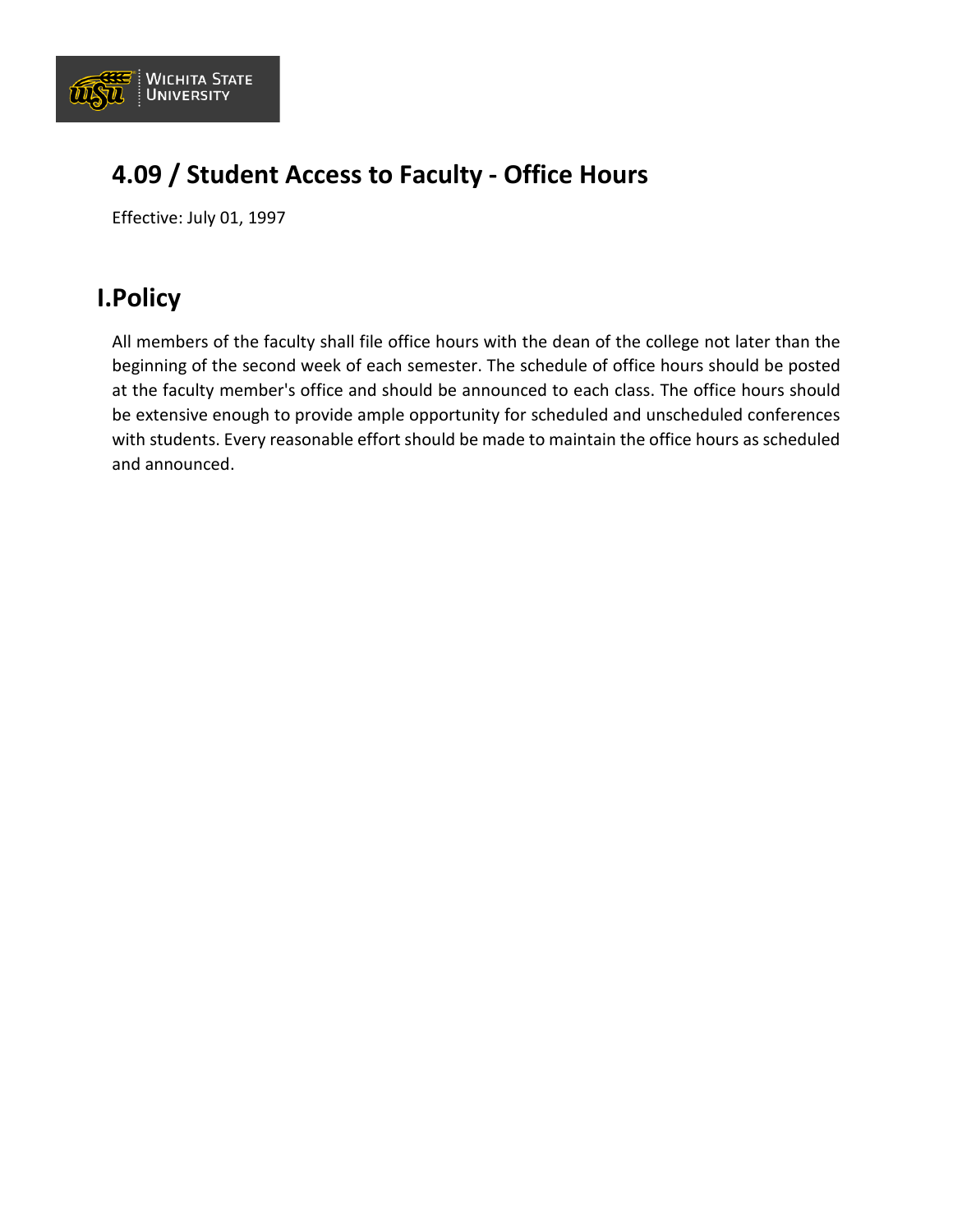

## **4.10 / Class Policies**

Effective: July 01, 1997 | Revised: April 09, 2018

### **I.Policy**

#### **A. Classroom Assignments and Class Time**

Classrooms are assigned for each class in accordance with the quota submitted by the department. Although departments may request specific classrooms when needed for special equipment, the Registrar's Office is authorized to make room assignments without consultation. All classes will be held in the rooms scheduled unless a change is requested from and granted by the Registrar's Office. Requested class times are changed only upon consultation with the dean and chairpersons. All classes will begin and dismiss promptly as scheduled.

#### B. **Class Lists**

Class lists are available using online resources and can be viewed starting several weeks before the semester begins. Students whose names are on the class list are officially registered. If a student's name does not appear on the list, he or she should be advised to contact the Registrar's Office immediately. Only students who are officially enrolled are permitted to attend class.

#### C. **Student Attendance Obligation**

Students are expected to attend all classes in which they enroll and to withdraw from any class they are not attending. Failing grades can be assigned to a class that is not withdrawn even if the student never attended.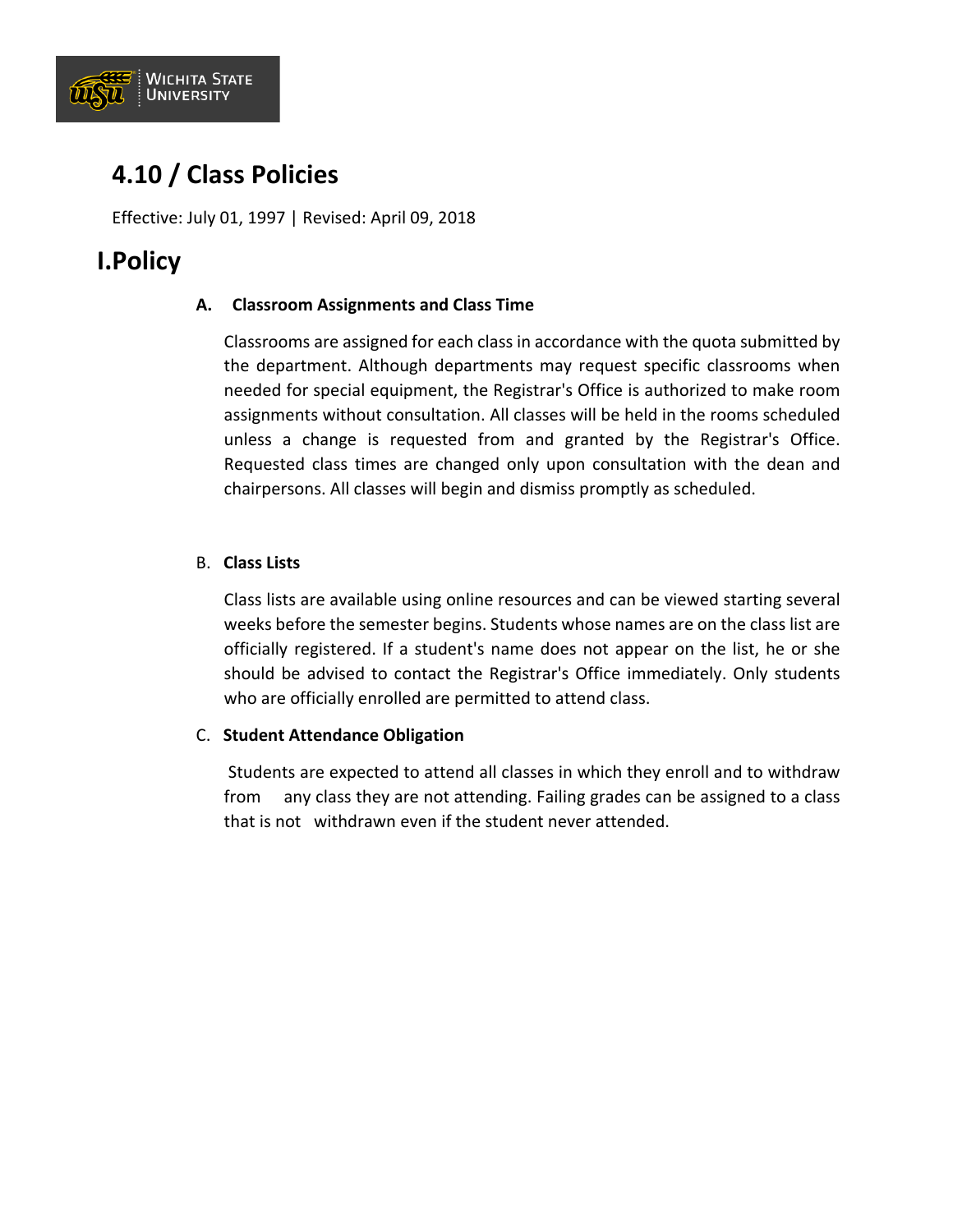

# **4.11 / Commencement Policy**

Effective: July 01, 1997

## **I.Policy**

The annual Commencement exercise is organized by a Commencement Committee with student, faculty, and administrative representation. Members of the faculty are expected to attend Commencement. Academic regalia is worn and may be rented through the University Bookstore.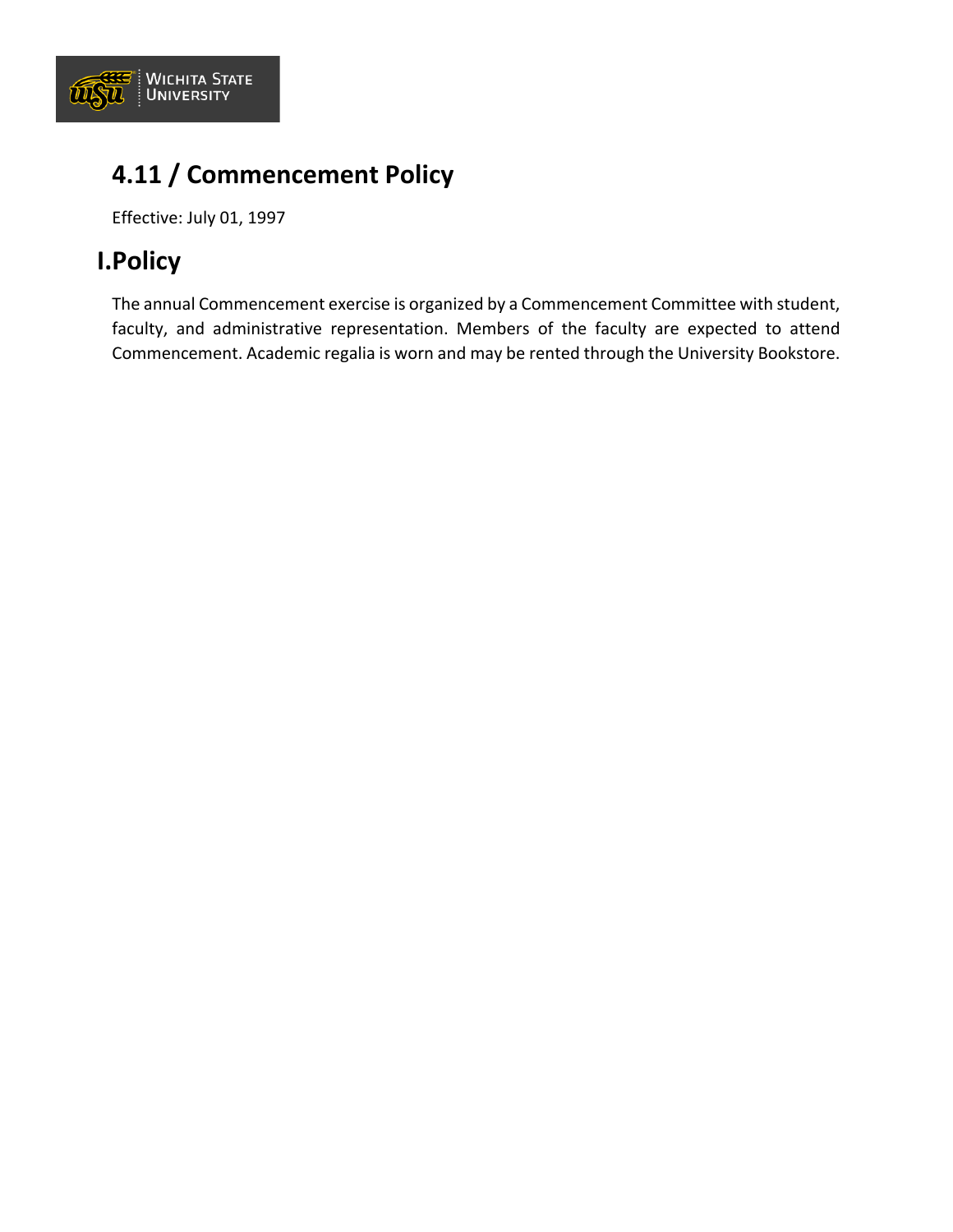

## **4.12 / Teaching Loads**

Effective: July 01, 1997 |Revised: September 21, 2020

# **I.Initiating Authority**

The Faculty Senate serve as the initiating authority.

# **II.Purpose**

A. Faculty work in three areas: student-centered work (e.g., teaching), disciplinary/professional- centered work (e.g., research/scholarship), and communitycentered work (e.g., service). These are referred generally as the following three categories: (1) TEACHING; (2) RESEARCH, SCHOLARSHIP, OR CREATIVE ACTIVITY; AND (3) SERVICE.

B. Workload refers to total professional effort, which includes the time (and energy) devoted to class preparation, student work, curriculum and program deliberations, scholarship/research, participation in governance activities, and a wide range of community services.

# **III.Policy**

The standard teaching load normally shall be no more than the equivalent of a 12-credit hour maximum per semester, with no more than three (3) different course preparations (based on a three (3) credit hour course).

# **IV.Administrative Procedure**

A. More than three different course preparations should be considered exceptional. Equivalency standards for comparison between a normal three-credit hour course and nonstandard teaching activities, like badge courses and graduate supervision, should be determined at the department level. Workload in the areas of: (1) research, scholarship, or creative activity, and (2) service are based on a faculty member's position/role.

B. Faculty members are to discuss workload expectations with their Chair and/or Dean at least annually in conjunction with the standard annual review and whenever revisions are made. The Chair or Dean should provide a written summary of decisions concerning the faculty member's workload expectations.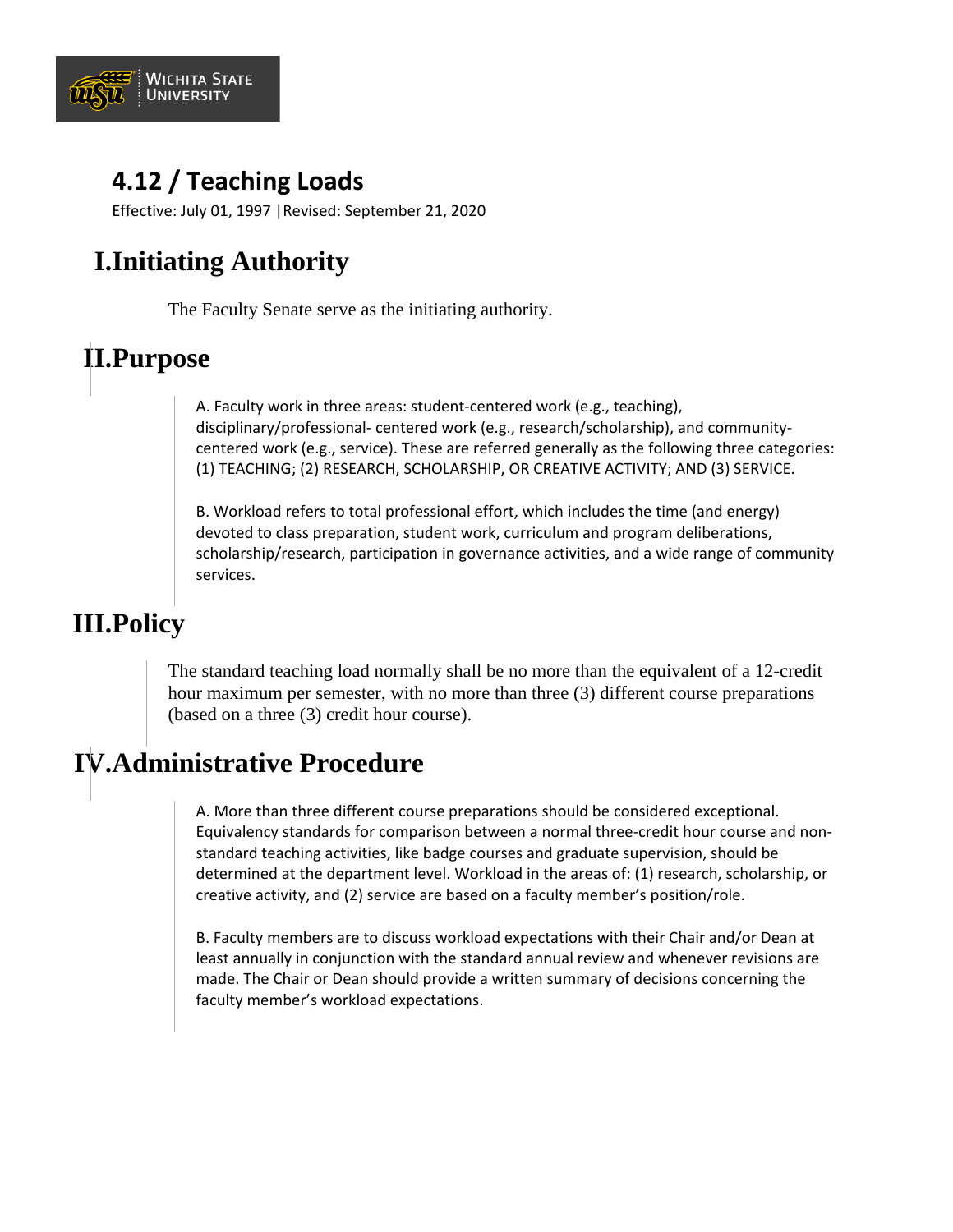

#### **4.13 / Chair Policy and Procedures**

Effective: July 01, 1997 |Revised: November 15, 2011

#### **I. Policy**

The six undergraduate degree-granting colleges are organized by departments and schools headed by chairs or directors. A statement of University-wide policies and procedures on the role, selection, review and evaluation of department chairs has been adopted by the University faculty. Throughout this policy, any reference to "chair" also applies to directors, and any reference to "department" also applies to schools.

#### **A. Title of the Office**

The term "chair" as opposed to "head" is used herein to suggest consultative and open administrative procedures.

#### **B. Role of the Chair**

Appropriate functions of the chair include the following duties:

#### **1. Academic Leadership**

a. To inspire and to facilitate departmental staff action that identifies and moves effectively toward the realization of goals of the department.

b. To create and maintain an environment conducive to continuous departmental development by employing carefully considered and highly selective recruitment practices and by encouraging and facilitating professional growth in all members of the staff.

#### **2. Representation**

a. To represent to appropriate groups beyond the departmental staff, such as students, college administration, University administration and the general public, the academic, professional and economic needs and interests of the department and its staff.

b. To represent to the staff the interests of identified relevant groups beyond the departmental staff, such as university administration, college administration, students, the academic discipline and the general public.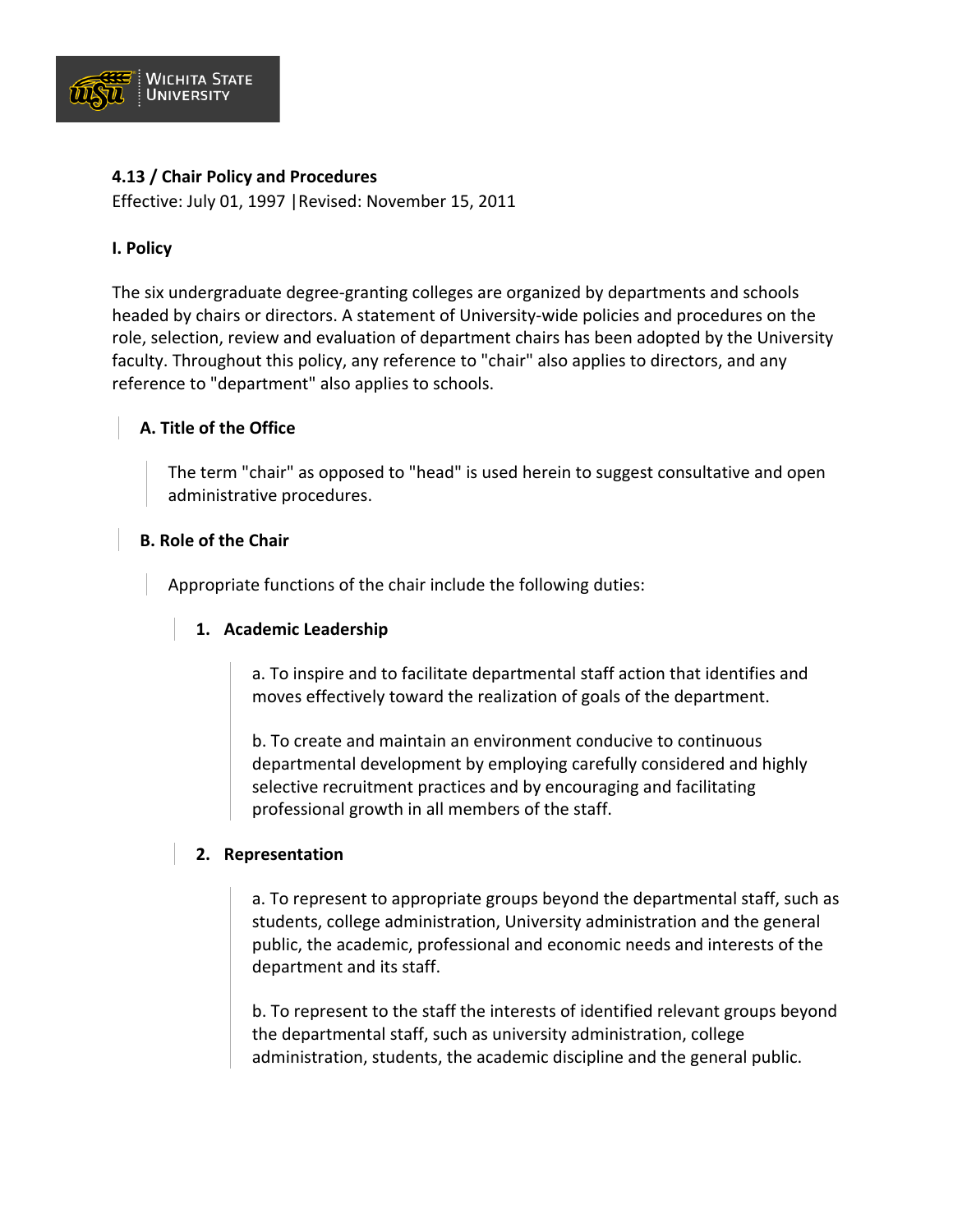

c. To act on all budgetary matters of the department in consultation with representative staff and the dean.

d. To act on personnel problems of the department, and, in consultation with representative staff, to make decisions on or transmit to the dean recommendations regarding:

- i. assignment of staff
- ii. evaluation of staff
- iii. level and equity of financial reward
- iv. tenure
- v. promotion
- vi. nonrenewal of employment

The role of the chair is important to the well being, morale and development of the professional staff and to the operation of the University. The departmental staff, the dean, the Provost and the President all share an interest in developing and following procedures to facilitate the selection of chairs who will foster the highest standards of professional performance, or when necessary, infuse new life into a department. The following procedures will be utilized in the selection, appointment and evaluation of chairs.

#### **C. Eligibility for Chair**

No eligibility requirements as to age or length of University service are recommended. However, in no instance may a nominee for the position of chair be of a rank less than assistant professor, but the electorate may by majority vote establish a policy further limiting eligibility requirements.

#### **D. Term of the Chair**

The term of the chair shall be set by a majority of the departmental electorate at not less than three years nor more than five years. The chair may serve more than one successive term on the vote of a majority of the departmental electorate. A chair shall have the prerogative of resigning the office at any time, with reasonable notice. The departmental electorate may, by a petition signed by a majority of the total electorate, ask the dean to consider removal of the chair, but in no instance shall such request be made prior to the first annual evaluation of the chair. If so requested, the dean shall initiate a hearing. If an agreement cannot be reached, procedures stated under "IMPASSES" below shall be followed.

The dean may request, at any time, for good and sufficient reason, that the department consider removal of the chair. When removal is considered, the chair shall be accorded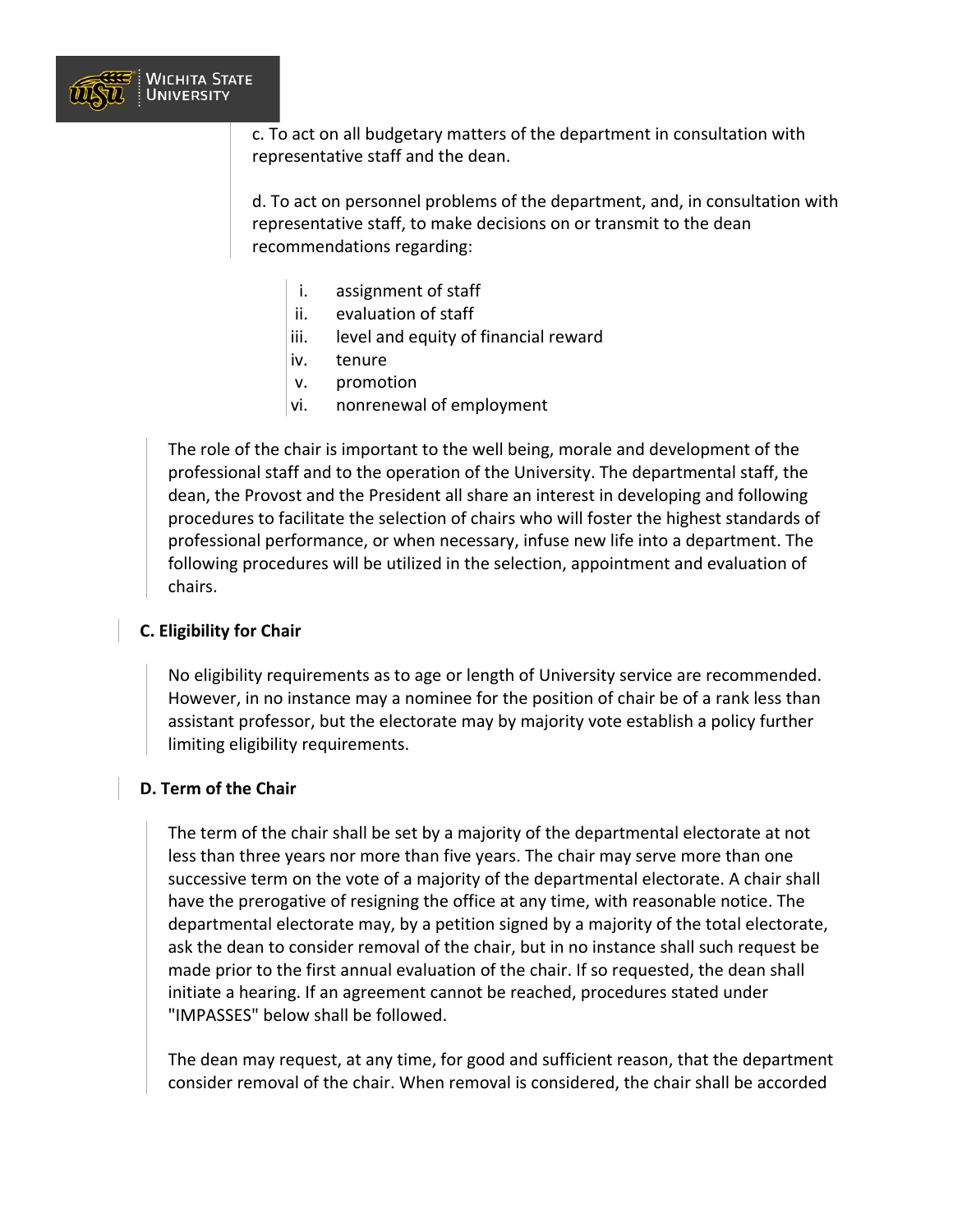

an opportunity for a full hearing, before the electorate and the dean, on his or her alleged shortcomings and have opportunity to respond.

A majority vote of the department electorate is required to support removal from office. If an agreement cannot be reached, procedures stated under "IMPASSES" below shall be followed.

Nothing in this document shall preclude the President from removing a chair from the position and/or appointing an interim chair if the President is convinced, beyond reasonable doubt, that the integrity of the University and its effective functioning requires such action and if the President has explored the situation, insofar as time permits, with faculty members and the chair of the department involved, and with the dean and appropriate committees of the college in which the department is housed. In keeping with the consultative spirit of this document, it is recommended that in reaching such decisions the President also seek the advice, insofar as practicable, of representatives of faculty and administration.

In the event of termination of a chair (due to completion of the term of office, resignation or removal), he or she shall be accorded the same professional rights as any other faculty member of like academic status.

If it is necessary to appoint an acting or interim chair for longer than one semester, the dean shall make the appointment, except that on petition of a majority of the departmental electorate, he or she shall institute the same selection procedure as is used in naming a chair for a full term. If the appointment of an interim or acting chair is for a semester or less or for serving for a chair who will return to his or her position, the dean and the regular chair shall decide on the interim appointee.

#### **E. Electorate**

The electorate for nominating a department chair shall, as a minimum, include all those serving as full-time (1.0 EFT) professors, associate professors, assistant professors and tenured instructors, who provide at least 50 percent of their University duties within the department. This group may, by majority vote, establish as a policy the extension of the electorate to (but no farther than) all those in the department enfranchised to vote under the Faculty Senate Constitution.

Administrators, as defined by the Faculty Senate Constitution, are excluded from the electorate for the purposes of voting for a chair. A faculty member who has resigned or who is serving in the last year of a terminal appointment shall also be excluded from the electorate for the purposes of voting for a chair.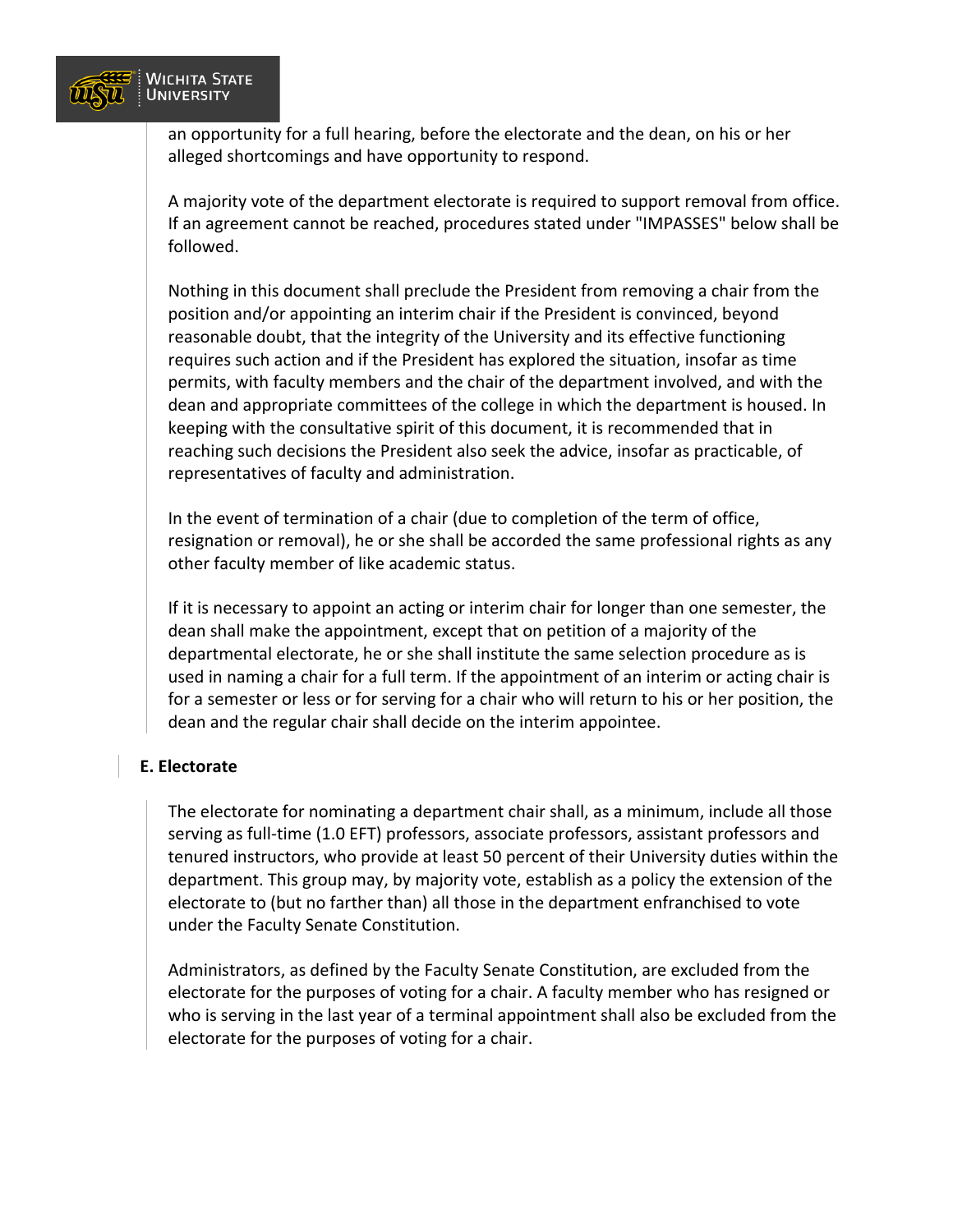

In departments with an electorate of five or fewer persons, departures from the stated procedures may be made. In such instances, the dean shall utilize methods that conform to the spirit of democratic and consultative procedures implicit herein.

The dean shall ensure that the electorate is convened only after due notice. On convening, the electorate shall choose a presiding officer to serve until the selection of a chair is completed.

The electorate, as defined above, may, by majority vote, assign to a committee of its choosing the function of nominating a candidate or slate of candidates for chair. In the final selection of a nominee for chair, the total electorate shall be accorded the right to vote. In all votes provided for pursuant to these procedures, measures shall be taken to ensure the anonymity of each voter.

The electorate of a department recommends a nominee to the dean of the college. The dean, with the concurrence of the Provost, unless there is an impasse, may proceed to appoint the individual as chair of the department.

In the event that a new department is created and has no staff, the dean shall have the prerogative of appointing the initial chair for a term not to exceed three years.

#### **F. Impasses**

In the event of an impasse between the dean and the departmental electorate over the selection or removal of a chair, the dean shall meet with the entire departmental electorate, give reasons for and discuss his or her position regarding the decision, and respond to questions and discussion from the faculty. An attempt shall be made to find a mutually acceptable solution.

Failing a solution, the departmental electorate shall proceed through the nomination procedure a second time and make a nomination or nominations to the dean.

If an impasse persists, the issue shall be submitted for fact finding and mediation to an ad hoc committee of five faculty members. This committee shall consist of one person named by the dean, one person named by the departmental electorate, and three persons named from the full-time teaching faculty of WSU, by the two previously appointed representative members. If the fact-finding and mediation activities of the committee do not resolve the impasse, the committee will transmit its findings of fact and its recommendations, which shall be made public, to the dean, to the President and to the Provost for their action. In addition, a vote by secret ballot shall be conducted among the department electorate to determine the number that support or oppose the recommendation of the dean. The record of this vote shall accompany the recommendation. Any member or group of the electorate shall be accorded the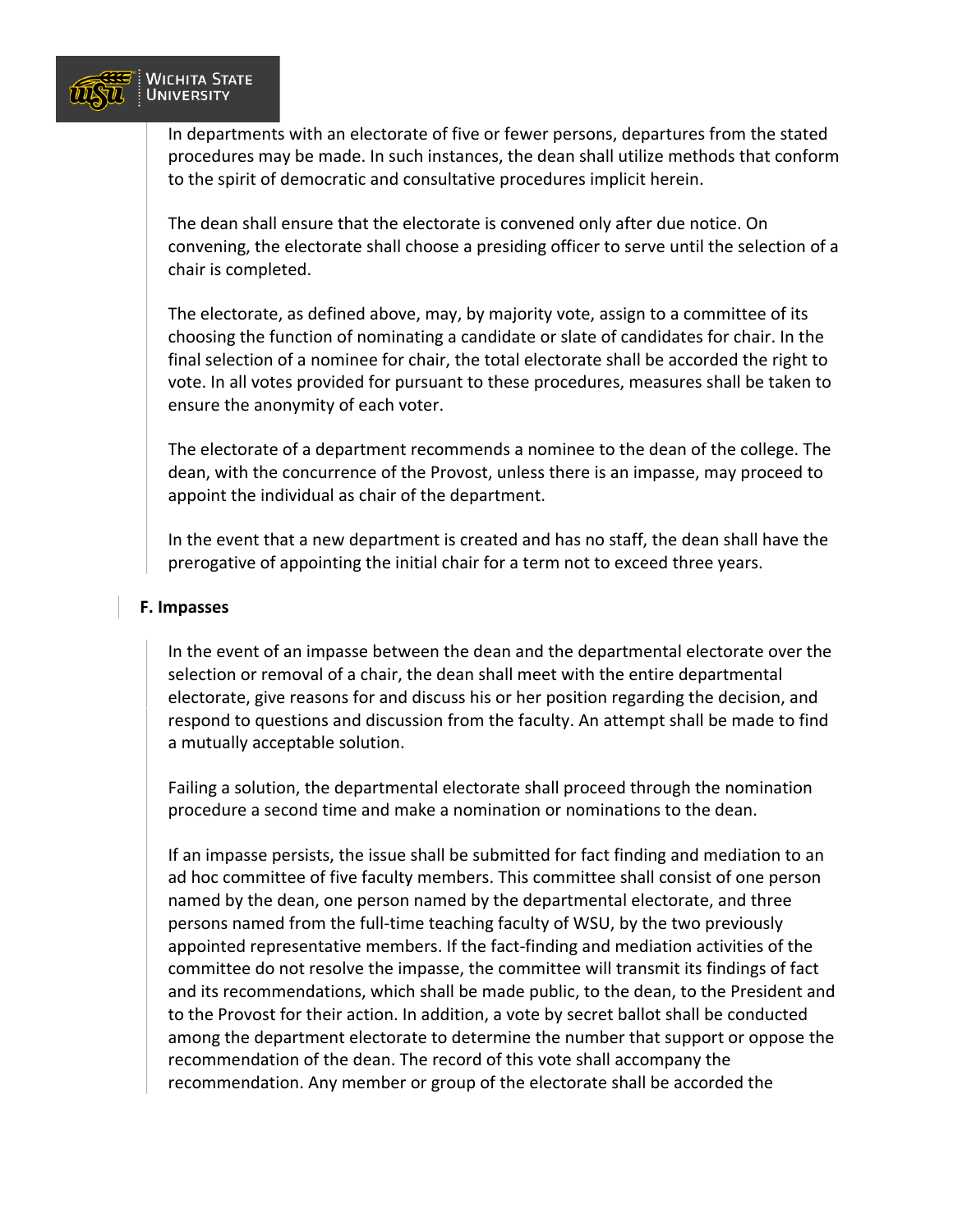

opportunity to make a statement in writing, support or opposing the recommendation, to the Provost.

#### **G. Evaluation of the Chair**

There shall be an annual, anonymous, written evaluation of the performance of chairs instituted by the dean and conducted by the electorate of the department as previously defined. The evaluation instrument used by the departmental electorate shall include questions submitted by the dean, by the chair and by representatives chosen by the departmental electorate from its membership. The results of the evaluation shall be available to the dean and to the chair; on the initiative of the chair, the results may be made available to others as designated by the chair.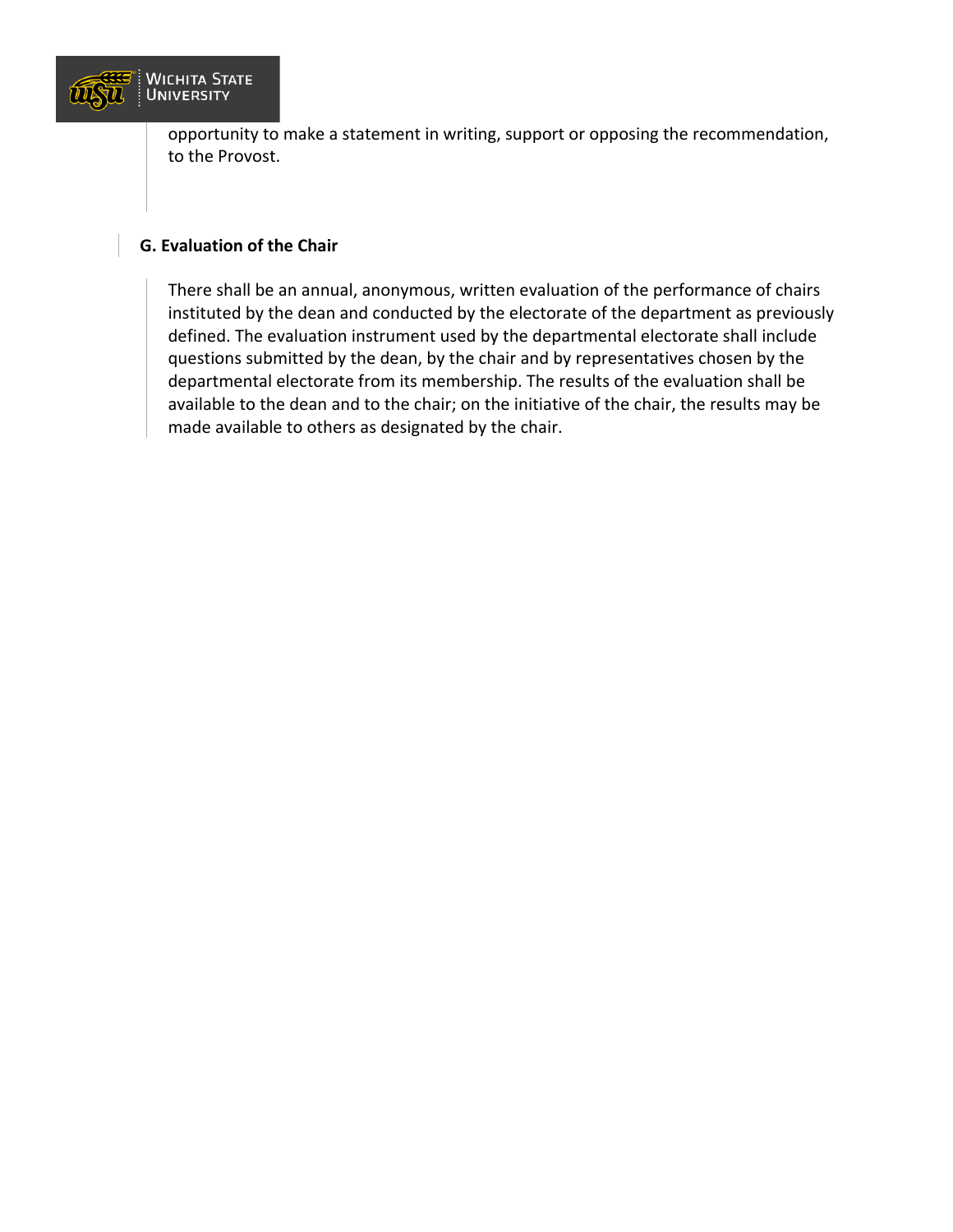

## **4.14 / Faculty Personnel Records**

Effective: July 01, 1997Revised: June 04, 2019

### **I.Policy**

Faculty members must submit current curriculum vitae prior to the end of their first semester of service at the University. An official transcript of the highest degree completed is also required. Faculty academic records are maintained in the Office of Academic Affairs.

(See also [Employment Files](https://www.wichita.edu/about/policy/ch_03/ch3_37.php) at Section 3.37 of this manual.)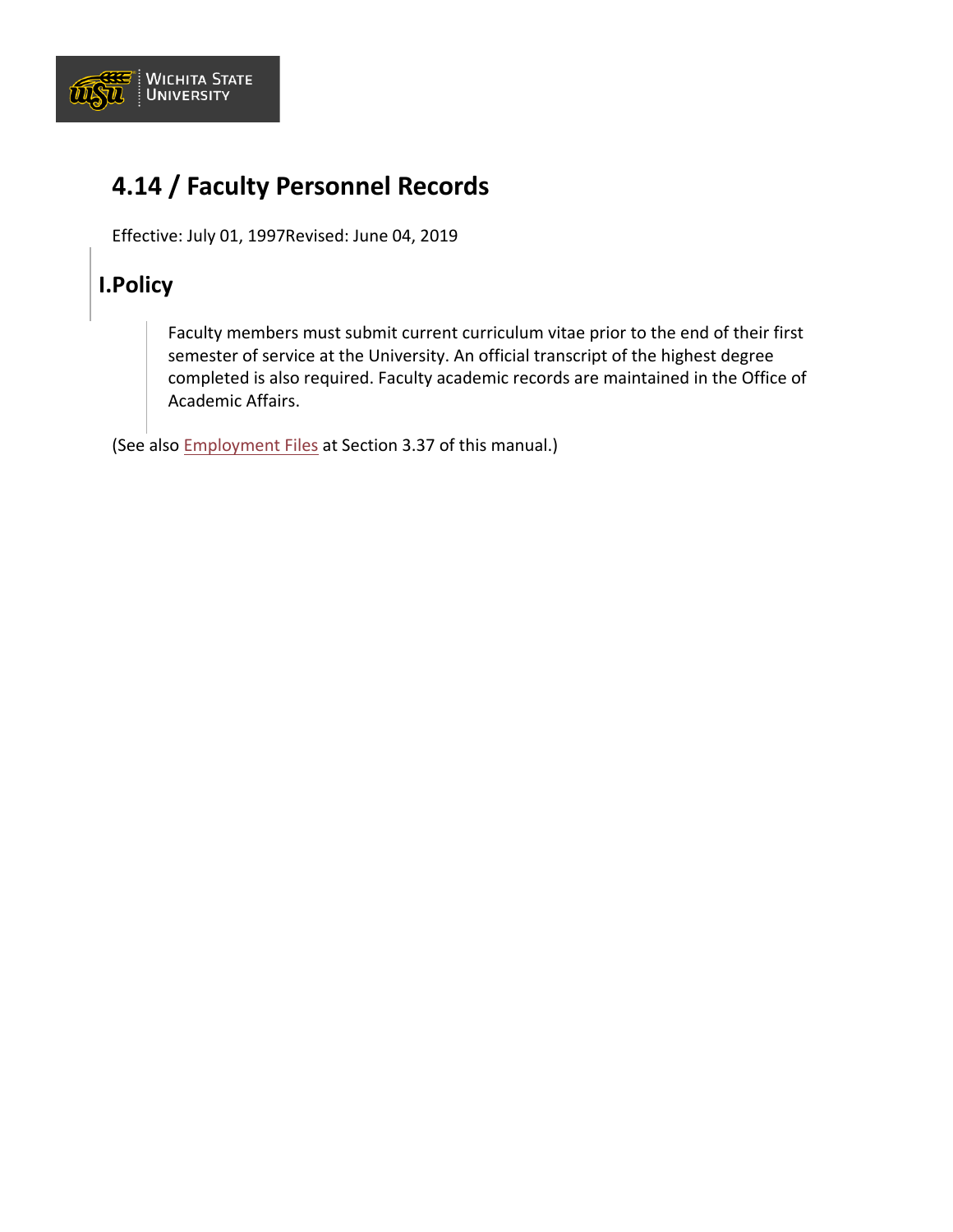

## **4.15 / Subvention**

Effective: July 01, 1997

#### **I.Purpose**

It is the policy of Wichita State University to encourage publication of books authored or co-authored by members of the faculty in fulfillment of the responsibility to engage in scholarly activity. To that end, recognizing the increased frequency of requests by publishers for subventions, Wichita State University may in some circumstances provide subventions from nonstate funds to aid members of the faculty engaged in substantive negotiations with publishers. The University reserves the right to recover the sum of the subvention when such recovery is possible.

#### **II.Policy**

#### **1. Eligibility**

Subvention may be requested by an author(s) who is full-time tenured probationary member of the faculty of WSU. If a member of the faculty coauthors a book with a member(s) of the faculty of another institution(s), the institution(s) shall negotiate concerning shared responsibility for subvention.

#### **2. Application Procedures**

The author(s) shall prepare a written request for subvention, and include a letter from the editor stating that the book has undergone professional evaluation and that substantive negotiations are under way.

The application must be submitted to the appropriate department chair(s) for review and approval. If approved, the chair(s) submits the application, with a letter of approval, to the dean(s) for review and approval. If approved, the dean(s) will submit the application, the chair(s) approval letter and his/her own letter of approval to the Faculty Support Committee.

The Faculty Support Committee shall evaluate the proposal for the relevance of the book to the area or areas of expertise of the author(s), the scholarly merits of the book and the quality of the press. The committee may invite an additional reviewer(s) to participate in the discussion of the merits of the book or of the press. If the committee approves the application, it will be transmitted to the Provost, along with a letter of recommendation, for final action.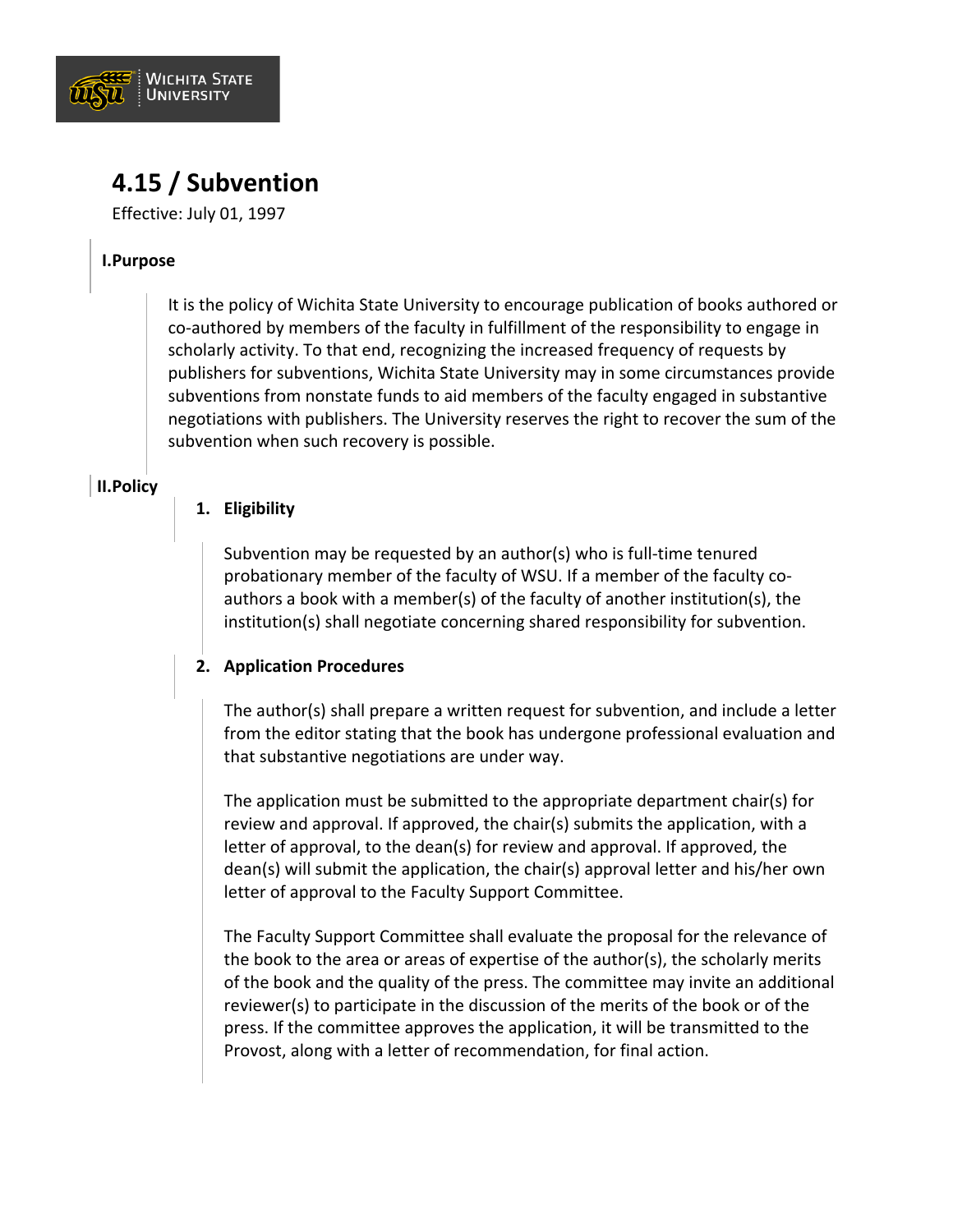

Should the application be rejected at any level, the author(s) will receive an explanation in writing. The applicant(s) may seek a review of a negative recommendation by the Faculty Support Committee from the Provost.

Should the application be approved, the Provost or designee will negotiate with the author(s) and the publisher. An agreement stating the exact terms of the subvention, including the amount of the subvention and terms for recovery of the amount, when recovery is possible, will be added to the contractual record of the book by adding an addendum to the contract or by an exchange of letters of understanding added to that record.

#### **3. Recovery of Costs**

This University shall recover the amount of its subvention, when recovery is possible. If the University provides the entire subvention, it shall recover the sum of the subvention before the author(s) receives royalties.

If the University and the author(s) share in the subvention, the University shall receive a share of the royalties proportional to its share, until the amount of the University's contribution to the subvention has been recovered.

#### **4. Taxation**

The author(s) acknowledges and agrees that he/she will be solely responsible for any and all tax consequences which may result or arise as a result of the payment of subvention support.

#### **5. Acknowledgment**

The author(s) shall acknowledge the University's subvention in the preface, introduction or acknowledgments.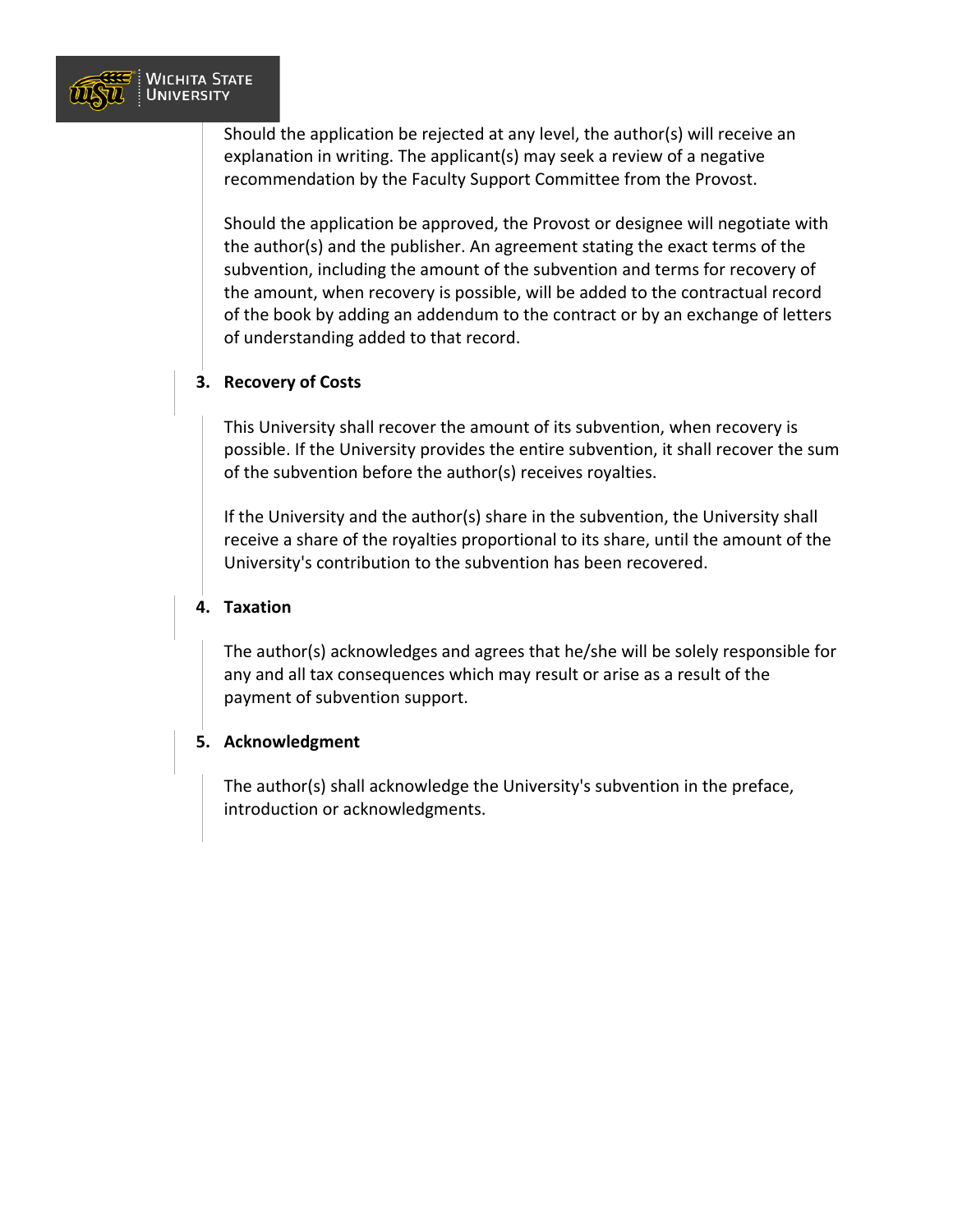

## **4.16 / Review Procedure for Alleged Violations of the Kansas Board of Regents' Social Media Policy**

Effective: February 13, 2017

### **I.Purpose**

The purpose of this policy is to outline the procedure that will be followed when a faculty member is alleged to have violated the Kansas Board of Regents' Social Media Policy.

### **II.Procedure**

A. The following procedure shall be used to address the alleged improper use of social media as defined in the [Kansas Board of Regents' Policy Manual](http://www.kansasregents.org/about/policies-by-laws-missions/board_policy_manual_2) Chapter II: Governance-State Universities, F. 6. b. Social Media Policy. The procedure will apply to any non-student employee in any constituent group (University support staff, faculty, or unclassified professionals), in a manner consistent with First Amendment Constitutional rights and [academic freedom principles.](https://www.aaup.org/report/1940-statement-principles-academic-freedom-and-tenure)

- 1. The University President, or President's designee, identifies an incident that potentially violates the KBOR use of Social Media Policy.
- 2. The decision to implement this review procedure is made by the President, or President's designee, in consultation with the University's General Counsel respecting constitutional rights and academic freedom principles.
- 3. Once the President and the General Counsel have made the determination to proceed with a review, the University President or President's designee will:

a. notify the employee in writing of the alleged violation of policy; and

b. form an ad-hoc Committee of Peers to determine the severity of the alleged infraction and to make recommendations as to the resolution of the matter.

The Committee of Peers will be composed of five members: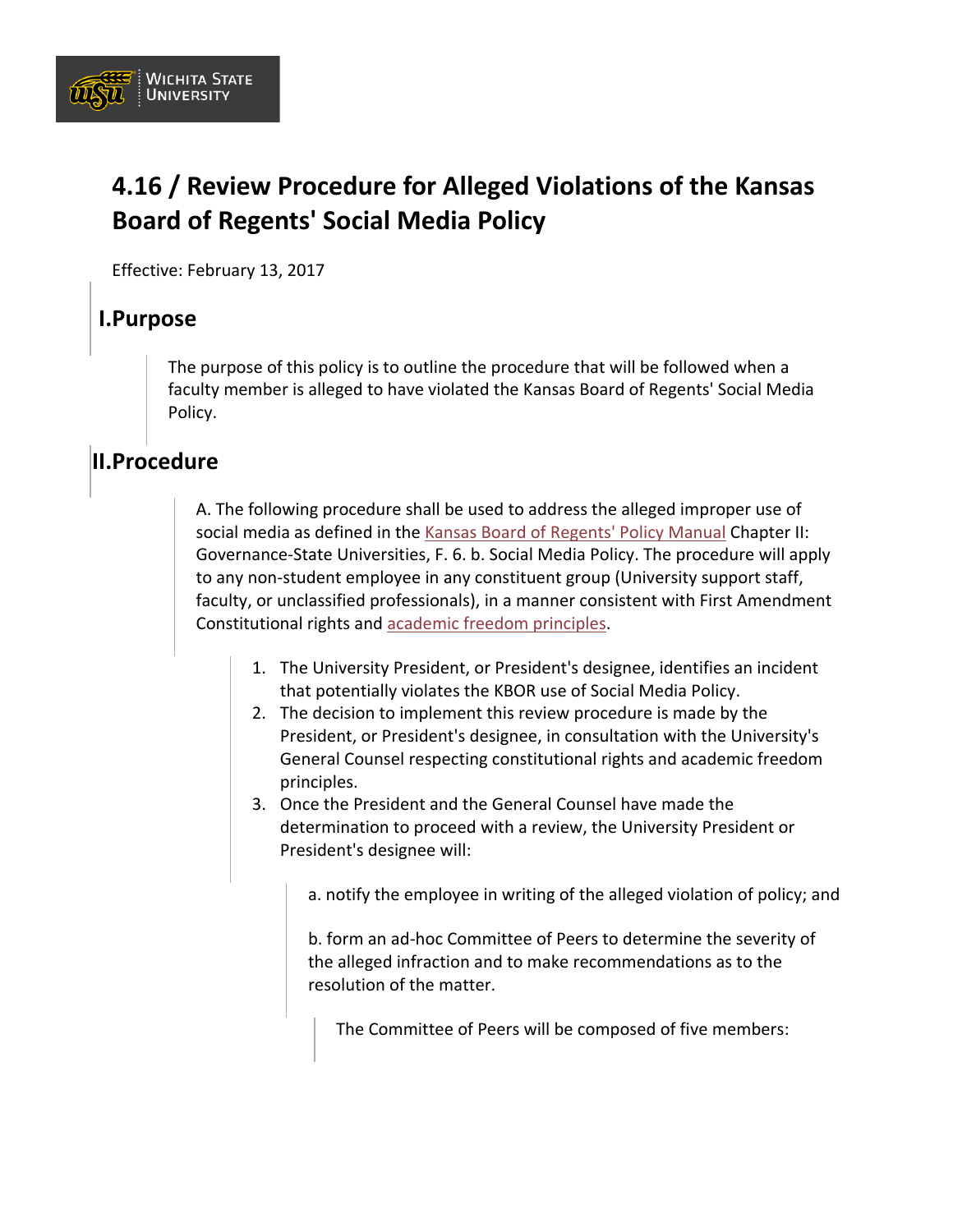

i. three members appointed by the President of the constituent group of which the affected employee is a member;

ii. two members appointed by the Presidents of the other two constituent groups of which the affected employee is not a member; one from each group.

Thus, for example, if the affected employee is a member of the faculty, then three faculty members and one university support staff plus one unclassified professional would be members of the committee.

The constituent groups will determine the method for selection of potential members of the Committee of Peers. An employee may request replacement of any member due to conflict of interest.

- 4. The University President, or designee, charges the committee to review the incident.
- 5. Within thirty calendar days of receiving the charge, the committee will investigate the incident and make a written recommendation to the President or President's designee that includes:

a. whether or not there has been a violation of the KBOR Social Media Policy; and

b. a recommendation of what disciplinary action might be taken if a policy violation has occurred.

6. The University President, or the President's designee, shall make the final determination regarding any disciplinary action. In these instances, the applicable procedure described in the *WSU Policies & Procedure Manual* shall be followed for administering disciplinary action. This procedure assumes that the committee's recommendation will generally be accepted, or modified only for compelling reasons.

B. This procedure shall not preclude an employee from using a formal grievance procedure adopted by other University policies whenever they are applicable. Individuals assigned to the Committee of Peers are exempt from serving on any related grievance or termination committees.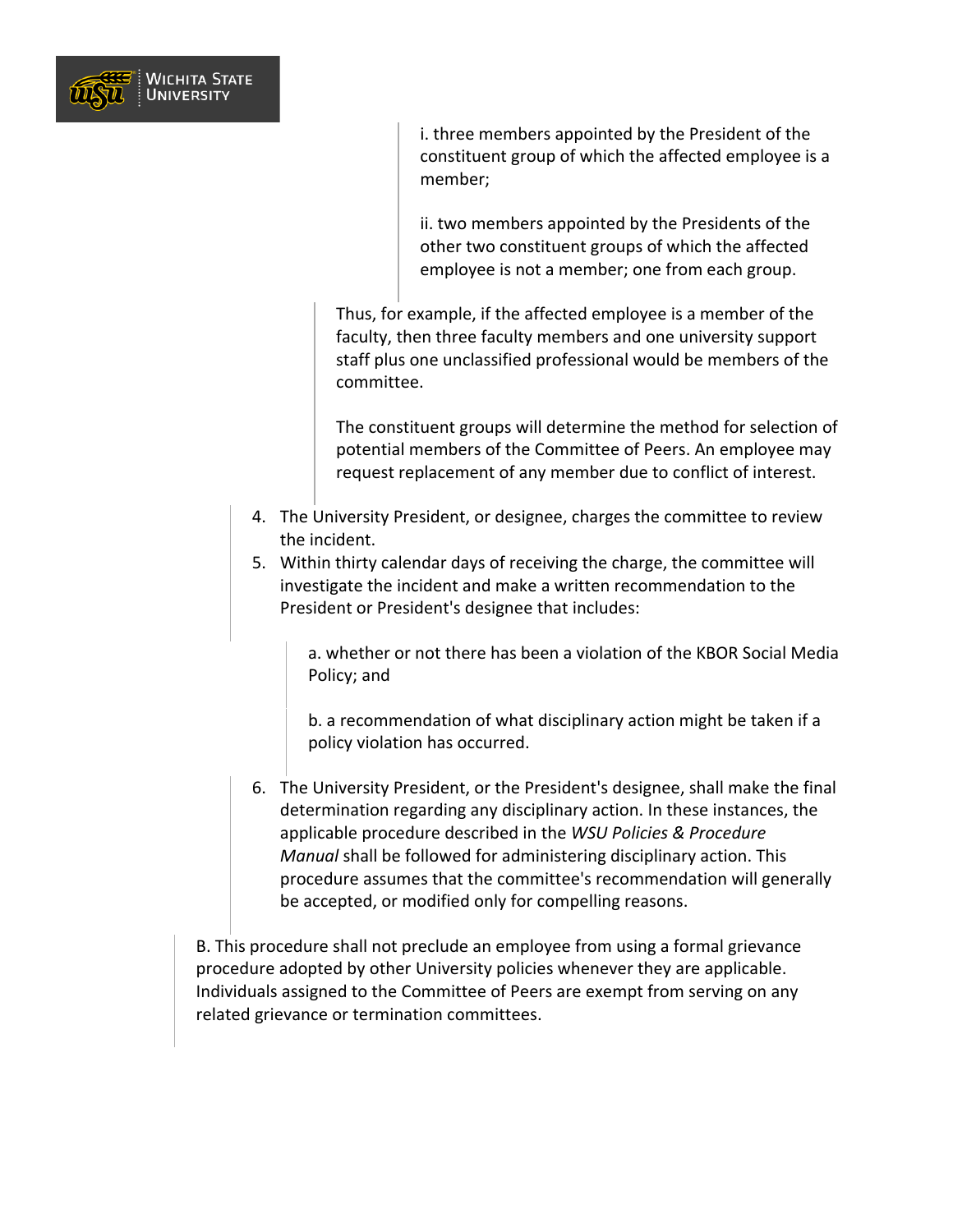

# **4.17 / Graduate Faculty Membership**

Effective: July 01, 1997Revised: April 09, 2018

## **I.Preamble**

Graduate faculty develop curricula, teach graduate courses, guide student research, Mentor graduate students, participate in the governance of graduate education, and determine criteria for Graduate Faculty membership.

## **II.Policy**

Remaining current in one's discipline is a special responsibility of faculty who teach at the graduate level. In particular, research, scholarship, creative activities, and performance serve as models for graduate students. What constitutes a program of original work varies considerably from discipline to discipline. Quantity is not the sole criterion, and may not even be a major criterion. However, periodic evidence that one's work has undergone independent peer review and is part of an ongoing scholarly agenda is expected. In some disciplines, graduate faculty are also expected to generate external funding through grants and contracts to support their research and scholarly activities as well as to support graduate students.

There are two categories of Graduate Faculty membership in Wichita State University. Candidates for Graduate Faculty membership must meet all department specific criteria and the following University specified eligibility criteria. All nominations for Graduate Faculty status must originate from a Wichita State University academic department.

### **A. Categories**

#### **1. Graduate Faculty**

- **1. Eligibility**
	- Possess terminal degree in the discipline or its equivalent in training and/or experience (documentation is required when equivalency is claimed from a combination of training and experience)
	- Tenured or tenure-track WSU faculty with assistant professor or higher rank or meet established criteria for the academic unit
	- **2. Duties and responsibilities**
		- Teach graduate courses
		- Serve on master's and doctoral committees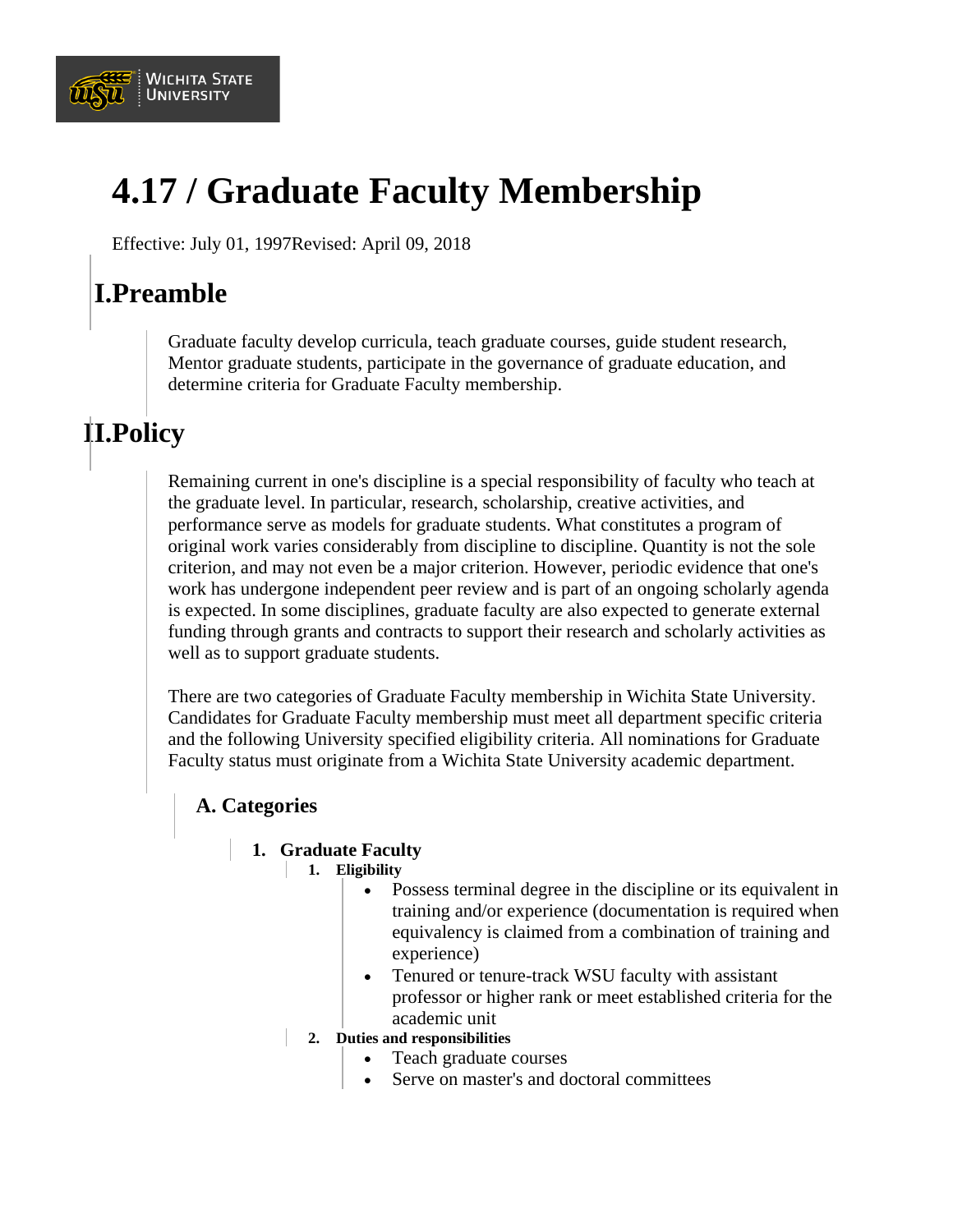

- Chair capstone (project, thesis, and dissertation) committees
- Mentor graduate students
- **3. Duration of membership in category**
	- Ongoing till separation from the University

#### **2. Affiliate Graduate Faculty**

- **1. Eligibility**
	- Demonstrated departmental needed Earned graduate degree or qualified by education and/or professional achievement
	- **2. Possible duties and responsibilities**
		- Teach graduate courses
		- Serve on and chair master's thesis and terminal committees for practice doctorates
		- Serve on PhD dissertation committees
		- Other duties as appropriate
- **3. Duration of membership in category**
	- Appointment length suggested by chair of the department and approved by the Dean of the Graduate School
	- Membership may be renewed through the submission of a nomination form by the academic department recommending the appointment, which should document successful performance in the preceding term

### **B. Granting Of Graduate Faculty Privileges**

Research productivity, scholarship, and creative activities are best evaluated by graduate faculty at the departmental/college level. The Graduate School and Graduate Council provide oversight and due process for faculty seeking grievances in this matter, but the units are best equipped to make informed decisions regarding graduate faculty membership. Based on the rigorous process used to hire, review, and promote faculty, all members of the tenure-track faculty are eligible for regular Graduate Faculty standing. The procedure below is to be used to identify non-tenure track graduate faculty members.

Each graduate program, either individually or collectively by department and/or college, can establish regular Graduate Faculty criteria for non-tenure track faculty. These criteria must be approved at the department, college, and Graduate Council levels, and should be updated at least every five years.

#### **1. Departmental/College Level**

Faculty who seek graduate faculty status for the first time are responsible for submitting a completed nomination form along with pertinent supporting information/documents to the department chair. The department chair will forward the candidate's material to the Departmental/College Graduate Faculty Status Committee (see below) for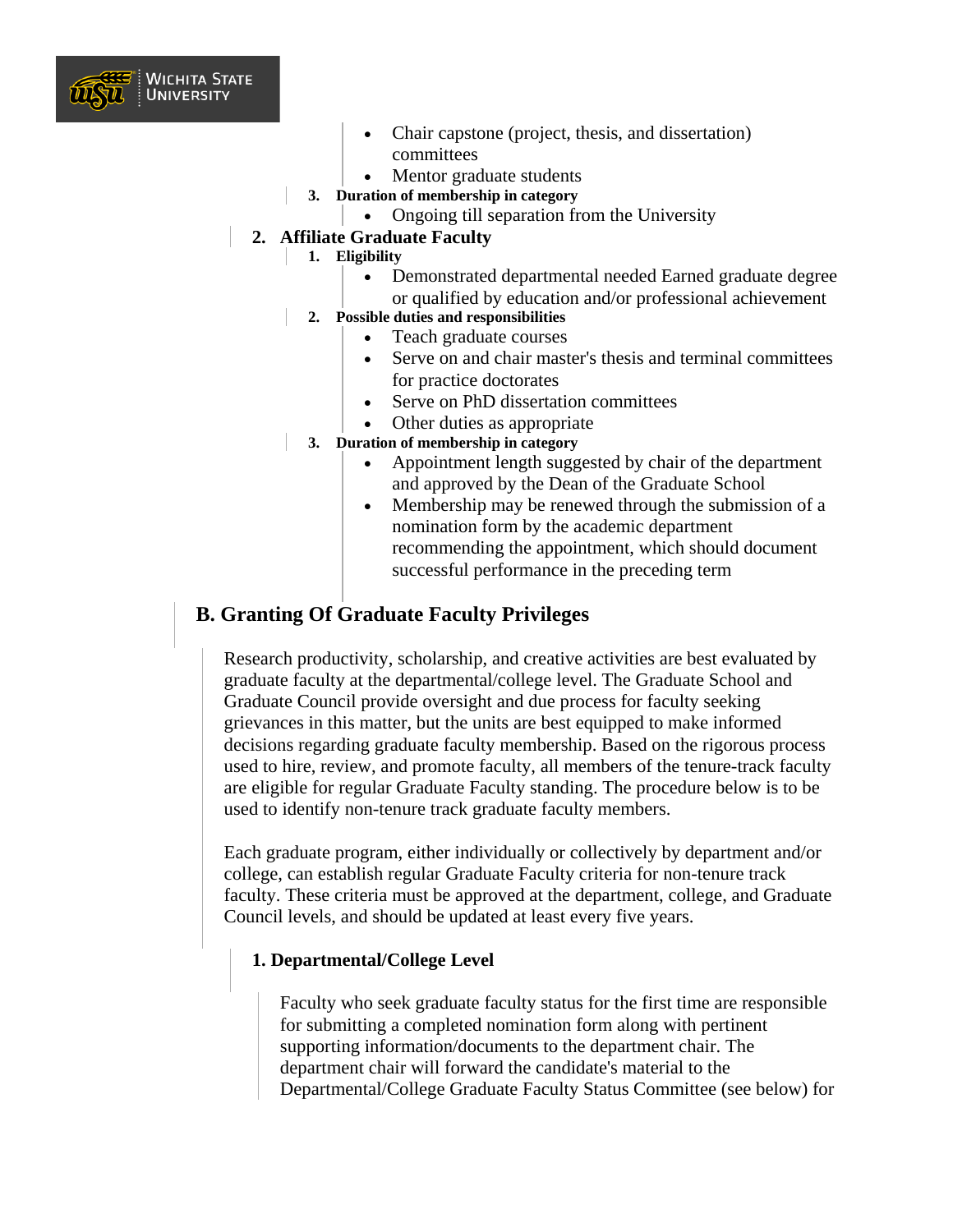

consideration. After the appropriate faculty status committee has reviewed, it will inform its recommendation to the chair who will send the nomination form (with supporting information/documents) to the Academic Dean with his/her own recommendation and signature.

Each department and/or college should have a committee (minimum of three members) comprised of Graduate Faculty. Using the Graduate School's graduate faculty categories as a guideline, the college or department committee will submit criteria for each graduate faculty category to the Graduate Dean for approval. In order to stay current, departments/colleges will re-evaluate the criteria and submit them to the Graduate School every five years. The committee will also assess faculty who seek to have graduate faculty status (including re-appointment). A positive recommendation is defined by a simple majority vote, after which the nomination and supporting information are forwarded to their respective department chair or college dean. Faculty (including departmental chairs) whose material is under consideration cannot serve or vote on the departmental/college committee during consideration of the candidate's material.

The College Dean has the right to request from the departmental/college committee additional justification in regards to the committee's vote or candidate's material. In the case of a positive vote by the College Dean, the completed nomination form and supporting information/documents are forwarded to the Graduate School.

#### **2. Graduate Dean and Graduate Council Level**

The Graduate Dean has the responsibility to evaluate and approve the departmental/college committee's criteria for each graduate faculty status. In cases where the Graduate Dean has disagreement with criteria established by the departmental/college committee, the Graduate Dean may return the criteria to the departmental/college committee for revision or further justification, and may also ask the Graduate Council for their recommendation.

The Graduate School will maintain records of current graduate faculty, including their status category and date of term completion (if applicable). The Graduate School will notify graduate faculty members (and their respective department chairs) whose terms will expire in a timely manner. Review/renewal would then occur at the departmental/college level by the end of the fall semester. In addition, the Graduate School will notify the chairs to nominate newly hired faculty if they wish them to have graduate faculty status.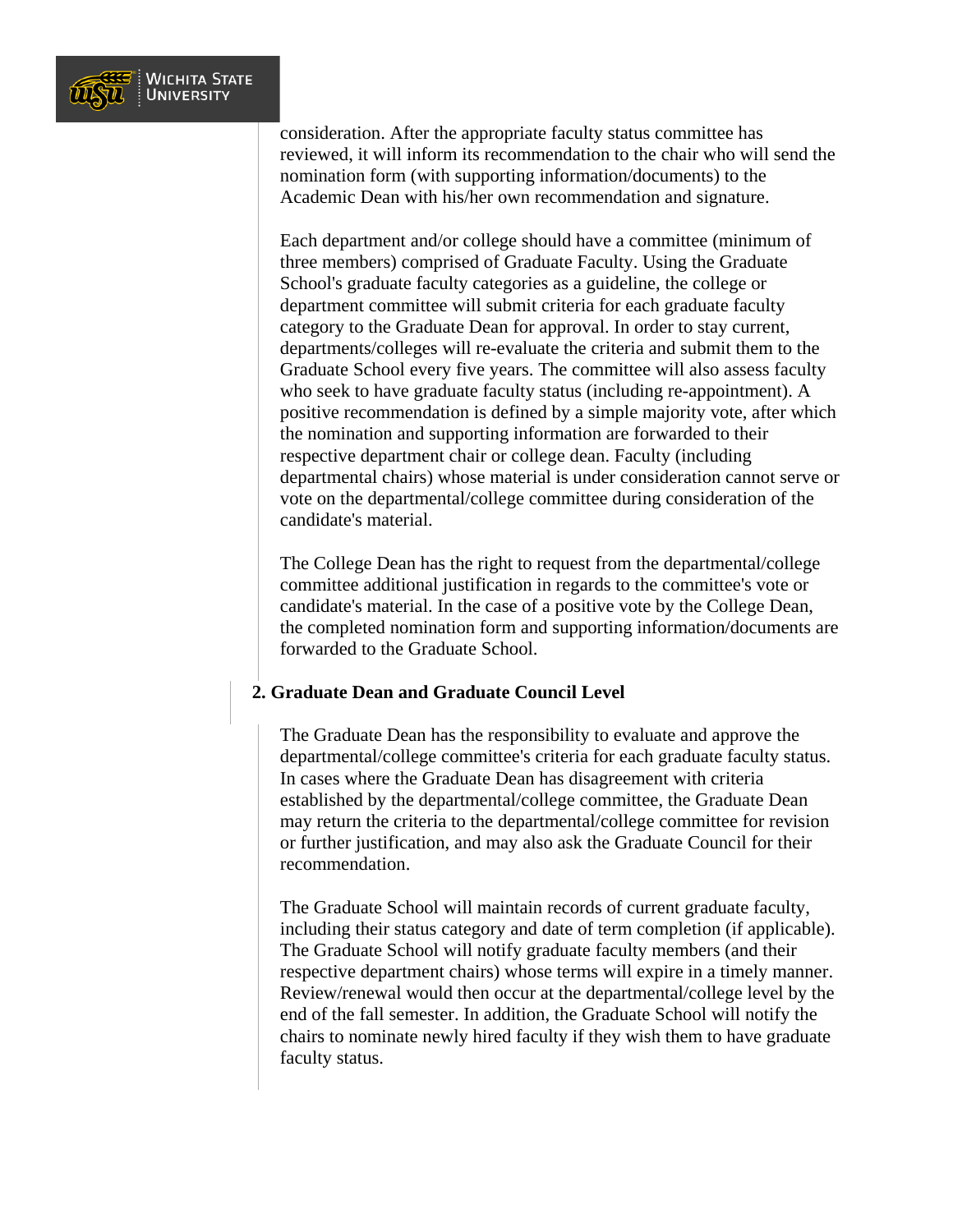

Once the nomination form is received by the Graduate School, the Graduate School Dean may elect to confirm or deny the requested graduate faculty status. The Graduate School Dean may also forward the candidate's material to the Graduate Council for further discussion and recommendation. The Graduate School Dean informs the faculty member and department chair as to the final decision made regarding the granting of status.

#### **3. Faculty Due Process**

Each level of review should occur in a timely manner. When a negative recommendation is made (at any recommendation level), the denied recommendation form (which includes the justification for denial) is returned to the candidate (including the candidate's materials), and a copy of the denied recommendation form is forwarded to bodies who previously granted approval.

Recommendations at all levels are based on a judgment of whether the faculty member meets the criteria set by the particular department or college. Faculty who receive a negative decision from the departmental or college committee, college dean, or Graduate School Dean may petition the Graduate School Dean to have their material reviewed by the Graduate Council. As part of their petition, faculty may elect to write a rebuttal to the vote justification of the departmental/college committee, college dean, or Graduate School Dean and may include additional material in support of their grievance.

#### **C. Revocation or Loss of Status or Suspension of Privileges**

#### **1. Conditions under which changes in membership status or loss of privileges may take place:**

Membership status may be terminated or changed when an affiliate graduate faculty member no longer meets the eligibility requirements, or the affiliate graduate faculty member does not renew his/her membership. Nonrenewal of status, other than in cases of revocation or suspension of privileges may be appealed to the Graduate Council and the Graduate Council's disposition of appeal is final. Membership of either status may be revoked or privileges may be suspended in certain extreme cases, such as those of professional incompetence as a Graduate Faculty member, academic dishonesty, scholarly/scientific/creative misconduct, or gross failure to fulfill duties related to graduate faculty membership.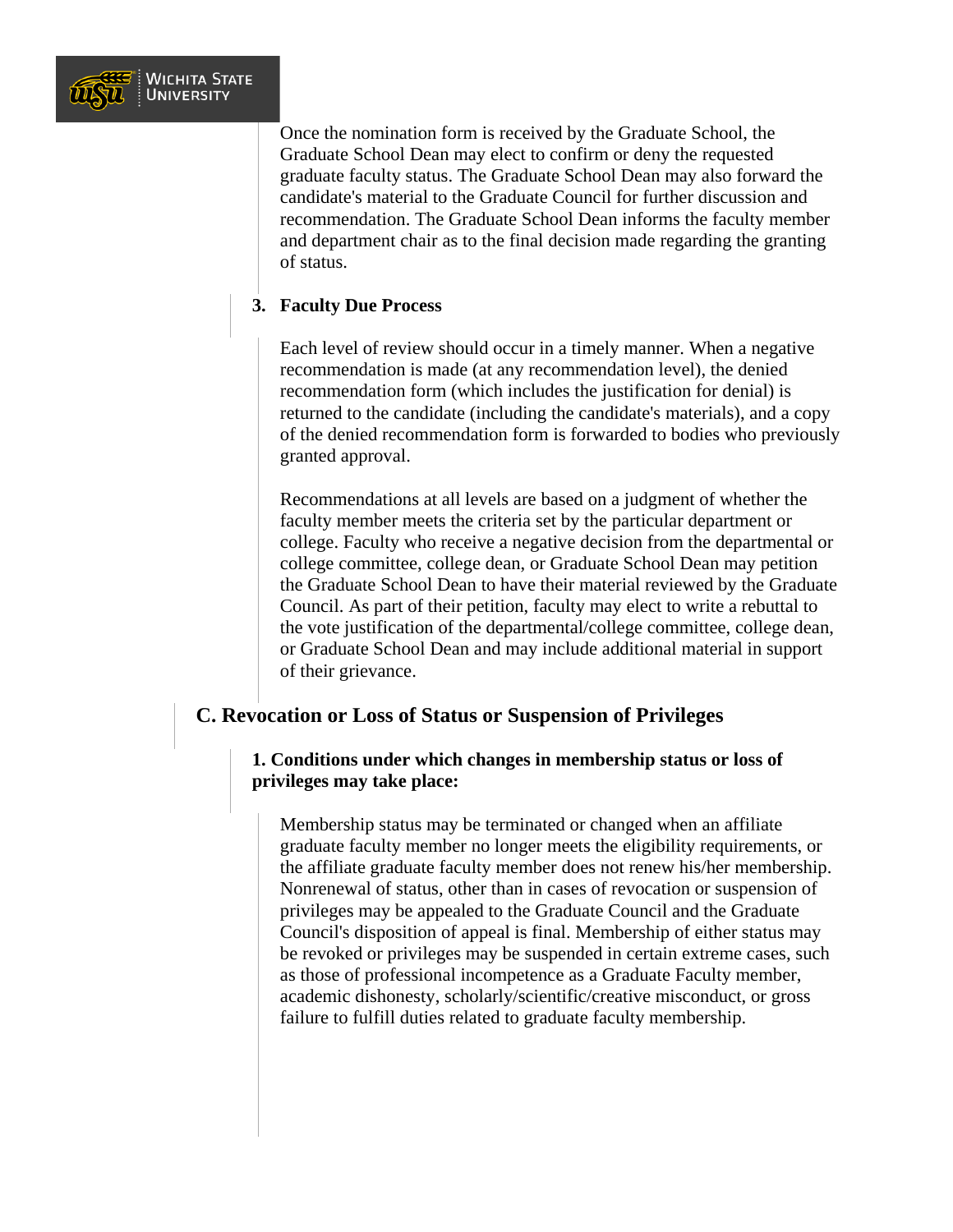

#### **2. Procedure for status revocation or suspension of privileges:**

Revocation of status or suspension of privileges of a graduate faculty may only result from graduate Council action following a complaint lodged with the Graduate Dean in writing and only if the complaint includes appropriate documentation as evidence of cause for removal of status or suspension of privileges. The complaint will be investigated by a faculty committee formed by the Graduate Council (comprising of at least three regular Graduate Faculty members). If further action on the complaint is deemed appropriate by the investigating committee, Graduate Council will make the final decision about the action to be taken. The accused graduate faculty member will have the right to a hearing before the investigating committee and the Graduate Council.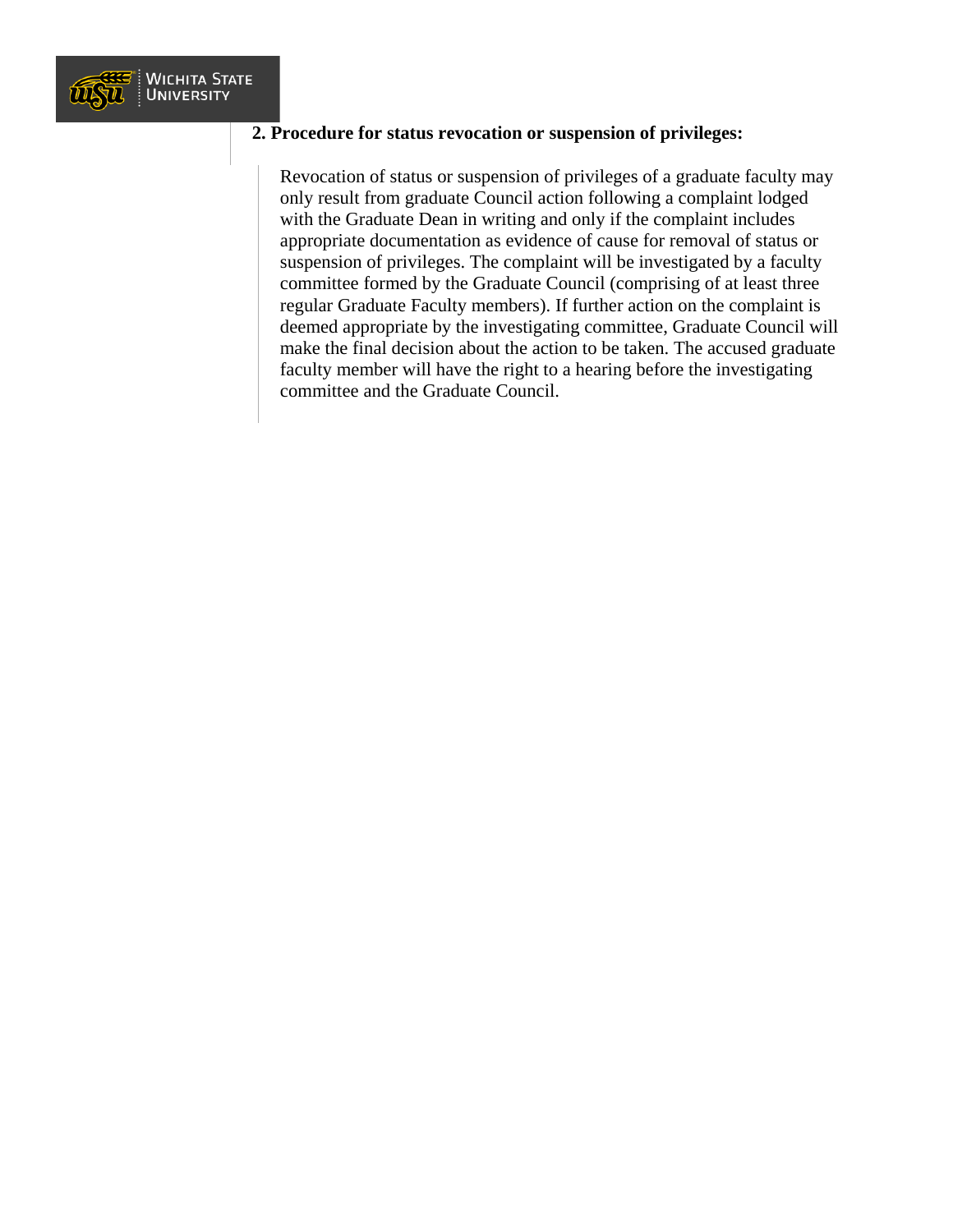

## **4.18 / Probationary Period**

Effective: July 01, 1997 | Revised: February 01, 2013

### **I.Policy**

#### **A. Time Limit**

The Regents tenure policy defines the time limit for the probationary period in [Section 4.13](https://www.wichita.edu/about/policy/ch_04/ch4_13.php) of this manual. The following University regulations apply to the probationary period as defined in Kansas Board of Regents policy:

- 1. At the time of initial probationary appointment, agreement between the appointee and the institution must be reached on the prior service, if any, to be applied against the probationary period. This agreement shall be contained in the initial letter offering the position and in the initial appointment letter.
- 2. When a probationary period is interrupted by a leave of absence other than a scholarly leave, such leave will not be counted toward eligibility for tenure. A scholarly leave will count toward tenure unless the faculty member and the university agree in writing to the contrary at the time the leave is granted. If a faculty member takes a part-time administrative or other nonacademic appointment during the probationary period, that time is counted toward eligibility for tenure if he/she maintains at least a half-time (.5 FTE) academic appointment and is not counted if the academic appointment is less than half-time.
- 3. If a faculty member terminates and subsequently returns to the university, rules for tenure consideration will apply as they do for previous service at other institutions of higher education.
- 4. During the probationary period a teacher will have the academic freedom that all other members of the faculty have.

#### **B. Annual Evaluation of Nontenured Faculty**

All faculty members holding half-time or more appointments who have not attained tenure will be evaluated at least once a year. Faculty members will have the opportunity to present documentation of performance for the purpose of this evaluation. The evaluation will be recorded by the department chair on official University forms provided by the Office of Academic Affairs to department chairs. In addition to reviewing the faculty member's performance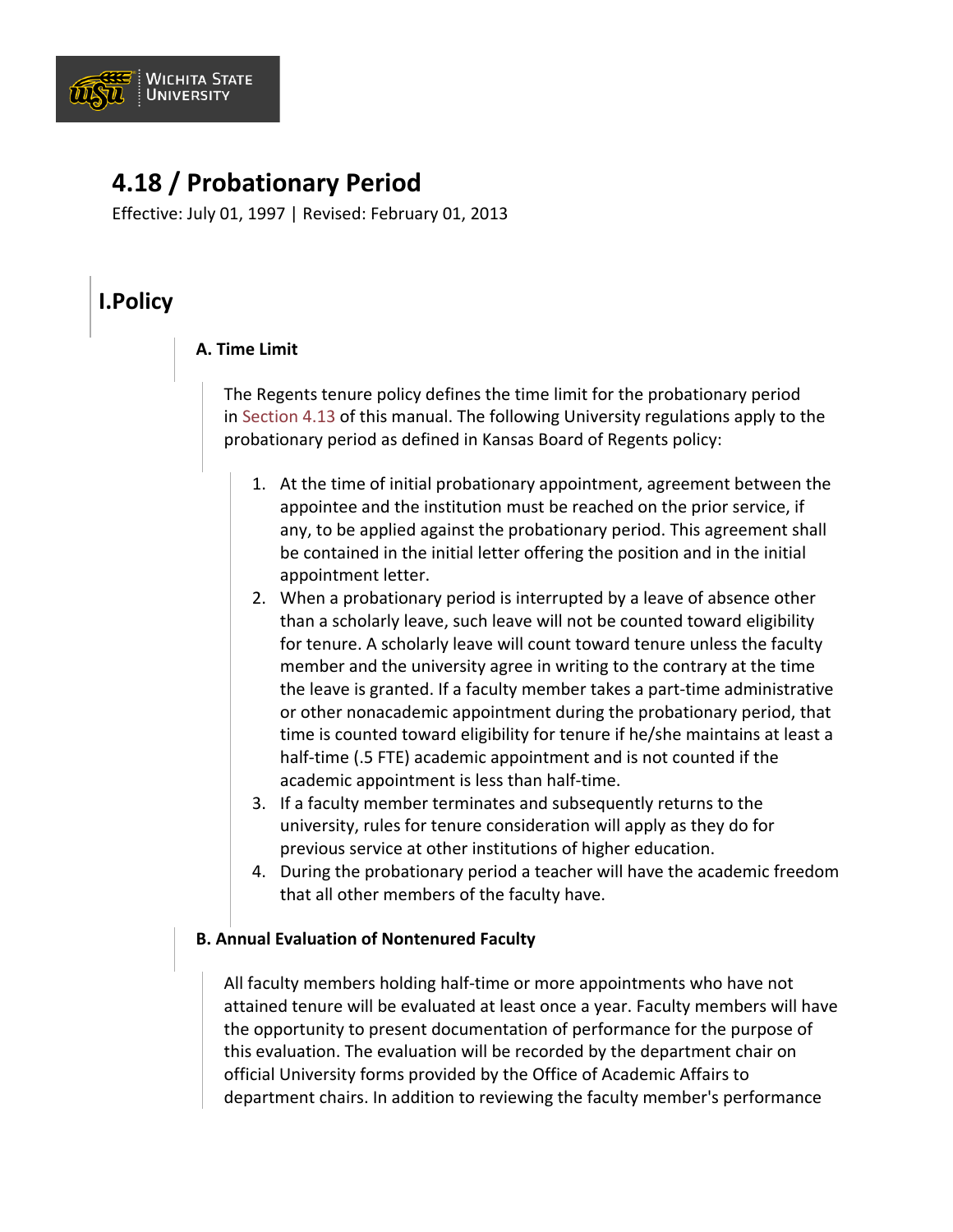

during the preceding year, these annual reviews will also contain a section on "progress toward tenure" in which the faculty member's overall performance at WSU will be evaluated in the context of the tenure review which will occur at the end of the probationary period. All annual reviews should be submitted for tenure and promotion consideration: however, these annual reviews do not constitute a definitive review for tenure. The chair will review with the faculty member the results of the evaluation and transmit them to the dean. Copies will be retained by the faculty member, the department, the college/school/University Libraries dean's office and the Office of Academic Affairs.

In order to ensure as consistent a review process as possible prior to tenure decision, the annual review of probationary members of a department is to be conducted exclusively by the tenured members of the department or the elected tenure committee of the department. The chair of the department will be present. Abstentions will not be registered except when a faculty member declares he/she has a conflict of interest concerning a case. The chair of the committee of tenured members records the evaluation and the vote of the group. The department chair shall provide a separate evaluation and recommendation. The vote count, evaluations, and recommendation will be shared with the person being reviewed, who shall be afforded the opportunity to submit a written rebuttal to the evaluations. In departments in which two or fewer members are tenured, an ad hoc review committee, consisting of tenured faculty members who might be involved in the ultimate tenure decision, shall be appointed by the dean of the appropriate college/school/University Libraries. Untenured chairs shall not participate in their own reviews.

The annual evaluation is an important activity for which faculty members should be well prepared. It is a cumulative record of performance that in the case of probationary faculty shows progress toward consideration for continuous tenure.

#### **C. Early Consideration for Tenure**

1. Within the usual probationary period, a faculty member who believes he/she demonstrates exceptional merit may be afforded one opportunity to stand for tenure prior to mandatory review. In such cases, the faculty member, in consultation with the chair and the dean, shall determine the advisability of early nomination according to the following criteria of eligibility:

a. The faculty member shall hold the rank of assistant professor or above.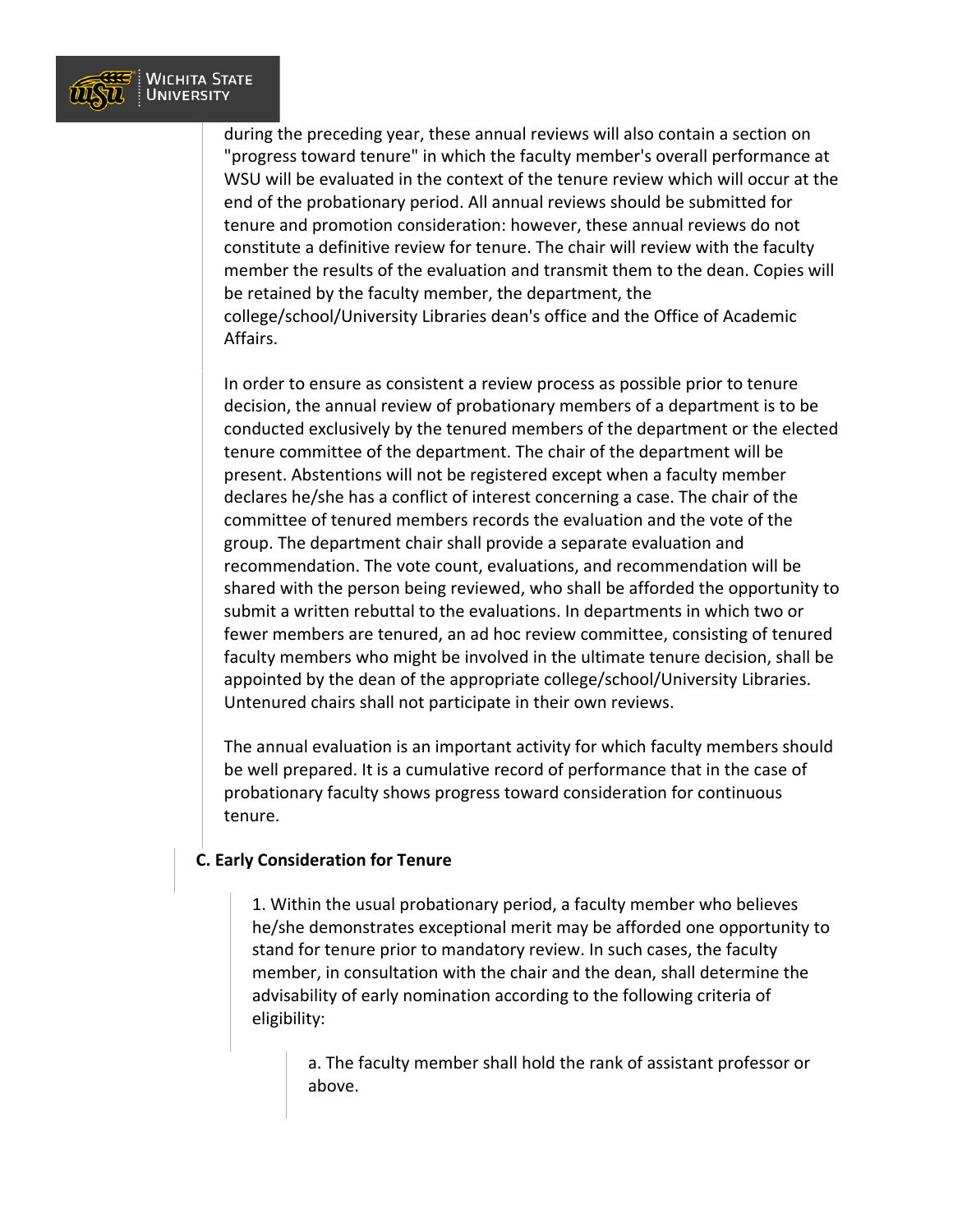

b. The faculty member without prior higher education service shall have completed two years of full-time service at Wichita State University before early review may be undertaken at the departmental level.

2. Should the faculty member decide to stand for early tenure review, the following conditions shall apply:

> a. The tenure review shall be conducted under the standard deadlines, policies, and procedures governing tenure considerations at that time.

> b. A faculty member who is unsuccessful in the early application for tenure shall have the right to continue on probationary status and stand for mandatory tenure review without prejudice.

#### **D. Initial Appointment with Tenure**

In exceptional circumstances an individual may be awarded tenure at the time of initial appointment. Individuals being considered for appointment to an administrative position can be granted tenure at the time of appointment only on the basis of their scholarly and academic credentials. Review for the award of tenure with initial appointment shall be initiated by the tenured faculty of the relevant academic department in accord with college/school/University Libraries and University guidelines in force at the time.

Department faculty recommendations for award of tenure with initial appointment shall be forwarded for action through the chair to the dean and the Provost. In such cases where additional consultation is deemed desirable, the dean or Provost may convene the college/school/University Libraries or University-level committees to effect an *ad hoc* tenure review panel.

The Provost shall convey the recommendations to the President who shall review the recommendations and make the final decision. The President shall notify the individual in writing of the final decision.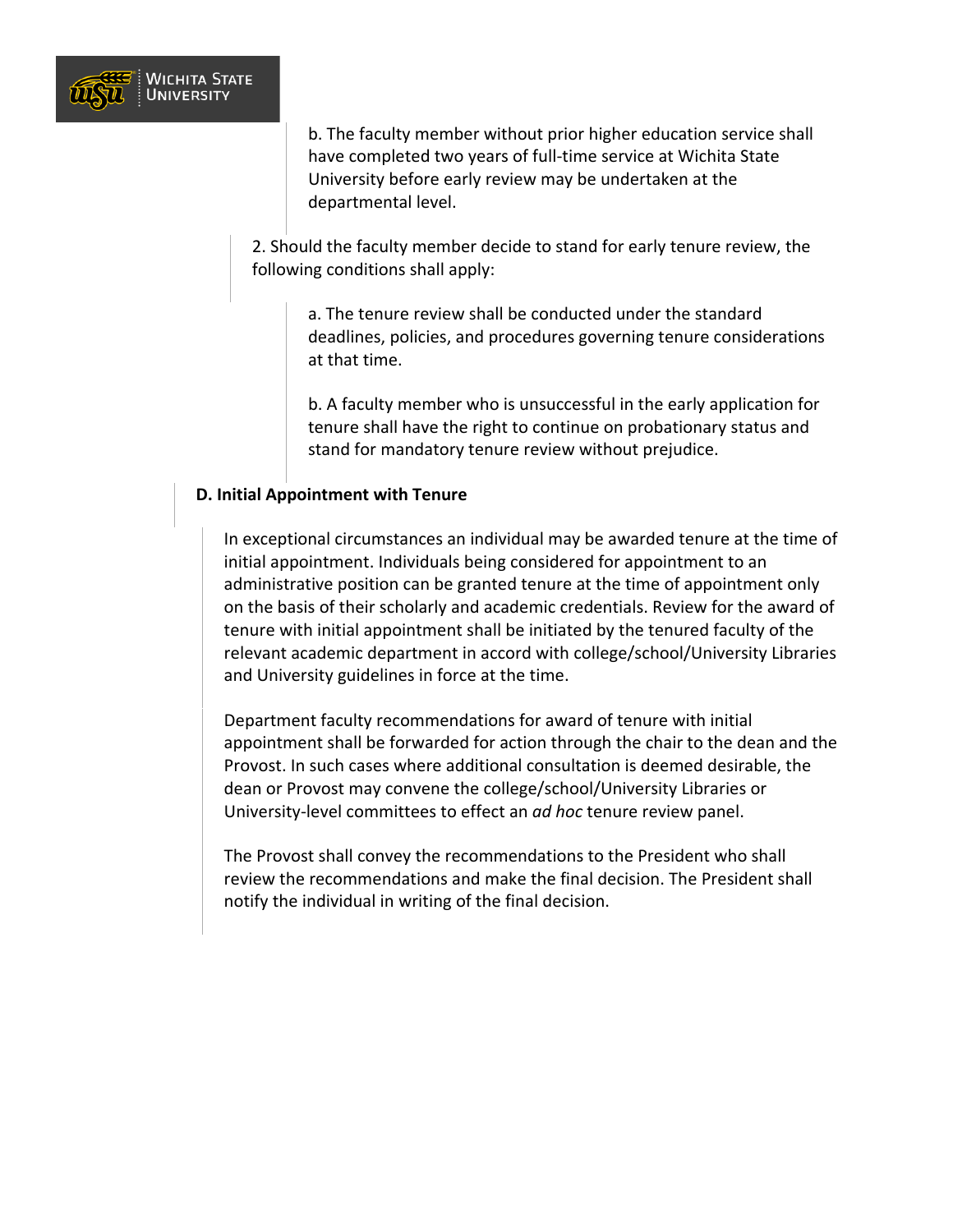

## **4.20 / Post-Tenure Review for Faculty**

Effective: November 01, 2013Revised: September 21, 2020

### **I.Initiating Authority**

Faculty Senate serves as the initiating authority.

### **II.Purpose**

The purpose of this statement is to set forth University policy regarding a post-tenure review process for tenured faculty.

### **III.Policy**

Kansas Board of Regents policy requires that each state university implement a plan to supplement its annual faculty evaluation system to assist faculty members with identifying opportunities that will enable them to reach their full potential for contribution to the university.

### **IV.Administrative Procedure**

A. In accordance with the *Kansas Board of Regents Policy*, Chapter II, C.8d(iv), posttenure reviews of all tenured faculty members shall be conducted at five-year intervals, with the first review to take place five years after tenure is awarded. All of the faculty evaluation aspects of this Post-Tenure Review Policy will be conducted in accordance with the applicable WSU policies published in the *WSU Policies and Procedures Manual*. The following guidelines shall apply:

- If a tenured faculty member receives a promotion in rank or a successful Professor Incentive Review (PIR), the five year timeline will begin with the date of that promotion or PIR.
- If a tenured faculty member takes an administrative appointment, the schedule of post-tenure reviews shall be suspended until the faculty member returns to faculty status. If the term of administrative duties exceeds two years, the next review will be scheduled five years after the resumption of faculty duties.
- The schedule for reviews may be delayed by one year in order to accommodate an approved leave as defined in the *WSU Policies and Procedures Manual*.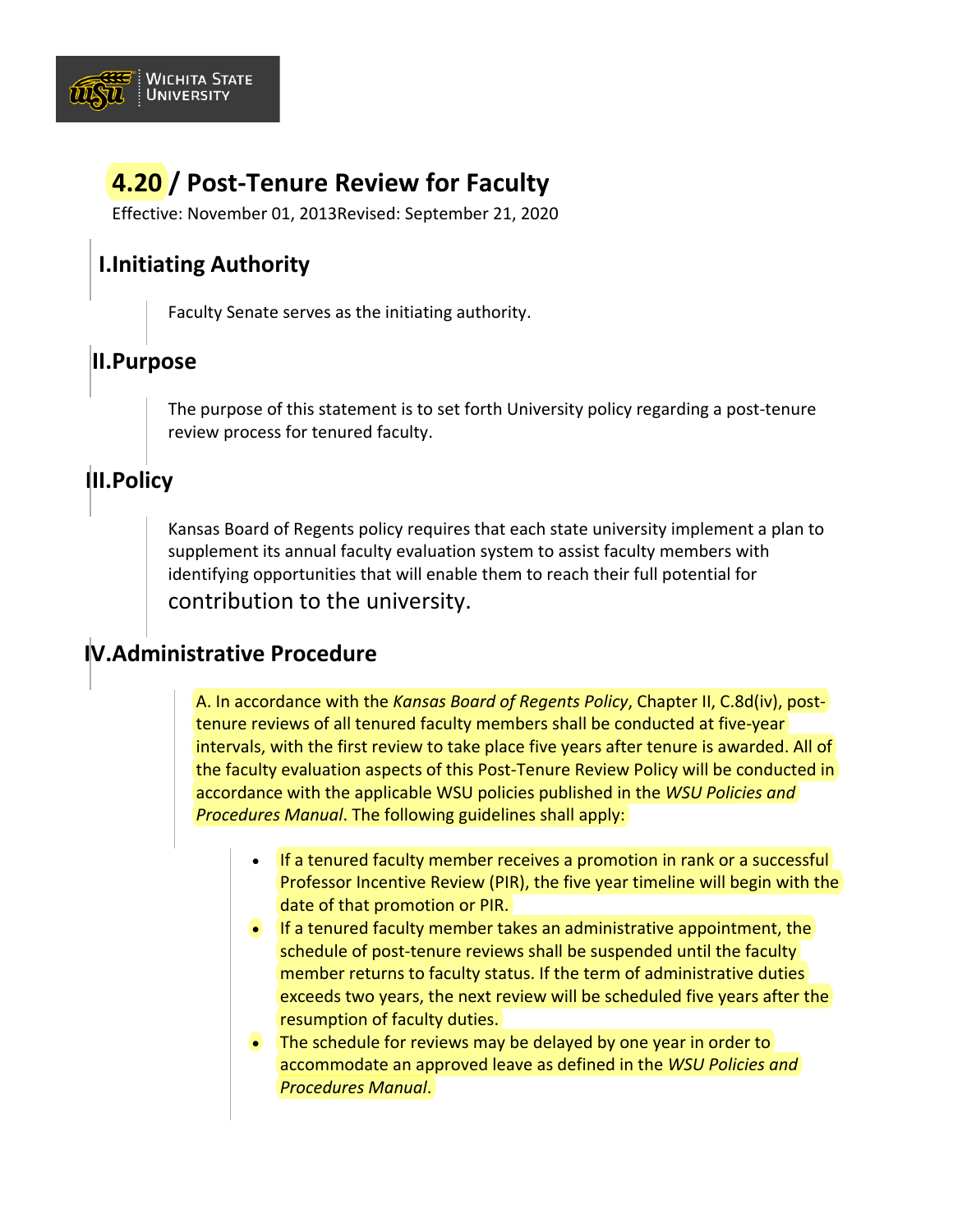

B. The post-tenure review shall be based upon an evaluation of the materials submitted by the faculty member for the previous five annual Faculty Performance Evaluations. Based on a review of these materials, the faculty member's current academic supervisor shall provide an assessment of the faculty member's performance over the past five years in each area of the faculty member's responsibility. The faculty member shall be given a copy of the academic supervisor's evaluation.

C. After completing the Review, the department academic supervisor must select one of the following three outcomes:

4. The faculty member's overall performance meets expectations and no further action is necessary.

5. The faculty member's overall performance does not meet expectations in two of the past four annual evaluations, and remediation is recommended in accordance with [WSU Policy](https://www.wichita.edu/about/policy/ch_04/ch4_34.php) [4.34 / Low Performance](https://www.wichita.edu/about/policy/ch_04/ch4_34.php) and Dismissal for Cause. The faculty member may request a review of the recommendation to be conducted as specified in WSU Policy [4.34 / Low Performance and](https://www.wichita.edu/about/policy/ch_04/ch4_34.php) [Dismissal for Cause.](https://www.wichita.edu/about/policy/ch_04/ch4_34.php)

6. The faculty member's overall performance does not meet expectations in three of the last five annual evaluations, and the Chair and the Dean may recommend Dismissal for Cause to the Provost, as specified in WSU Policy 4.34 / Low Performance and Dismissal for Cause.

#### **V.Implementation**

This policy shall be included in the *WSU Policies and Procedures Manual* and shared with appropriate constituencies of the University.

The Provost shall have primary responsibility for publication and implementation of this University policy.

#### **VI.Applicable Laws and Additional Resources**

[WSU Policy 4.34 / Low Performance](https://www.wichita.edu/about/policy/ch_04/ch4_34.php) and Dismissal for Cause.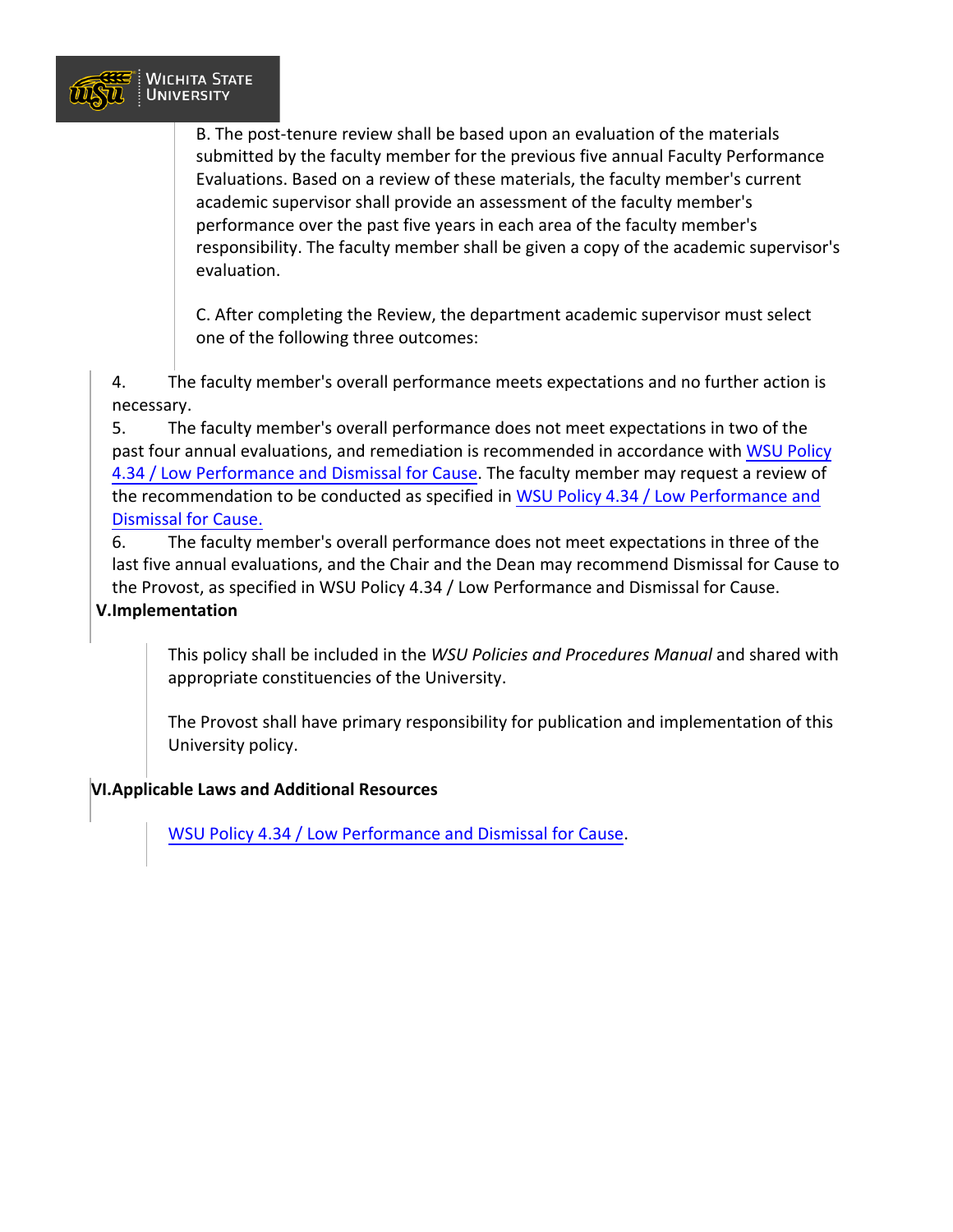

## **4.21 / Tenure and Promotion - Guidelines and Criteria**

Effective: July 01, 1997 | Revised: September 21, 2020

### **I.Initiating Authority**

Faculty Senate serves as the initiating authority.

### **II.Purpose**

- 1. Acting under the provisions of the Kansas Board of Regents "Tenure for Tenure-Track Faculty Appointments" and "Promotions in Academic Rank" policies, the University may award tenure and promotion to faculty members based on demonstrated excellence in scholarship, teaching/librarianship, and community and professional service. The granting of tenure and promotion is at the initiative of the University and is based on sustained achievements demonstrating that the faculty member meets the qualitative and quantitative standards of the appropriate discipline and the requirements of the University. Tenure and promotion is not acquired simply by meeting assigned duties with a record free of deficiencies.
- 2. Guidelines and criteria related to tenure and promotion are developed by the College / School / University Libraries faculty and in some instances the department faculty. They are approved by all the constituencies involved in the review process, including initiating faculty, the College / School / University Libraries faculty, the College / School / University Libraries dean, the University Tenure and Promotion Committee and the Provost. The subsections that follow identify the guidelines and criteria that are operative at the University level. Reference is also made to College / School / University Libraries guidelines and criteria.

### **III.Policy**

#### **A. General Policies for the Awarding of Tenure**

1. The judgments of all faculty committees in tenure decisions are to be based on the academic credentials, qualifications, and merits of the candidate. These judgments will always be made primarily at the departmental and College / School / University Libraries levels. Ranking of candidates for tenure is neither necessary nor appropriate.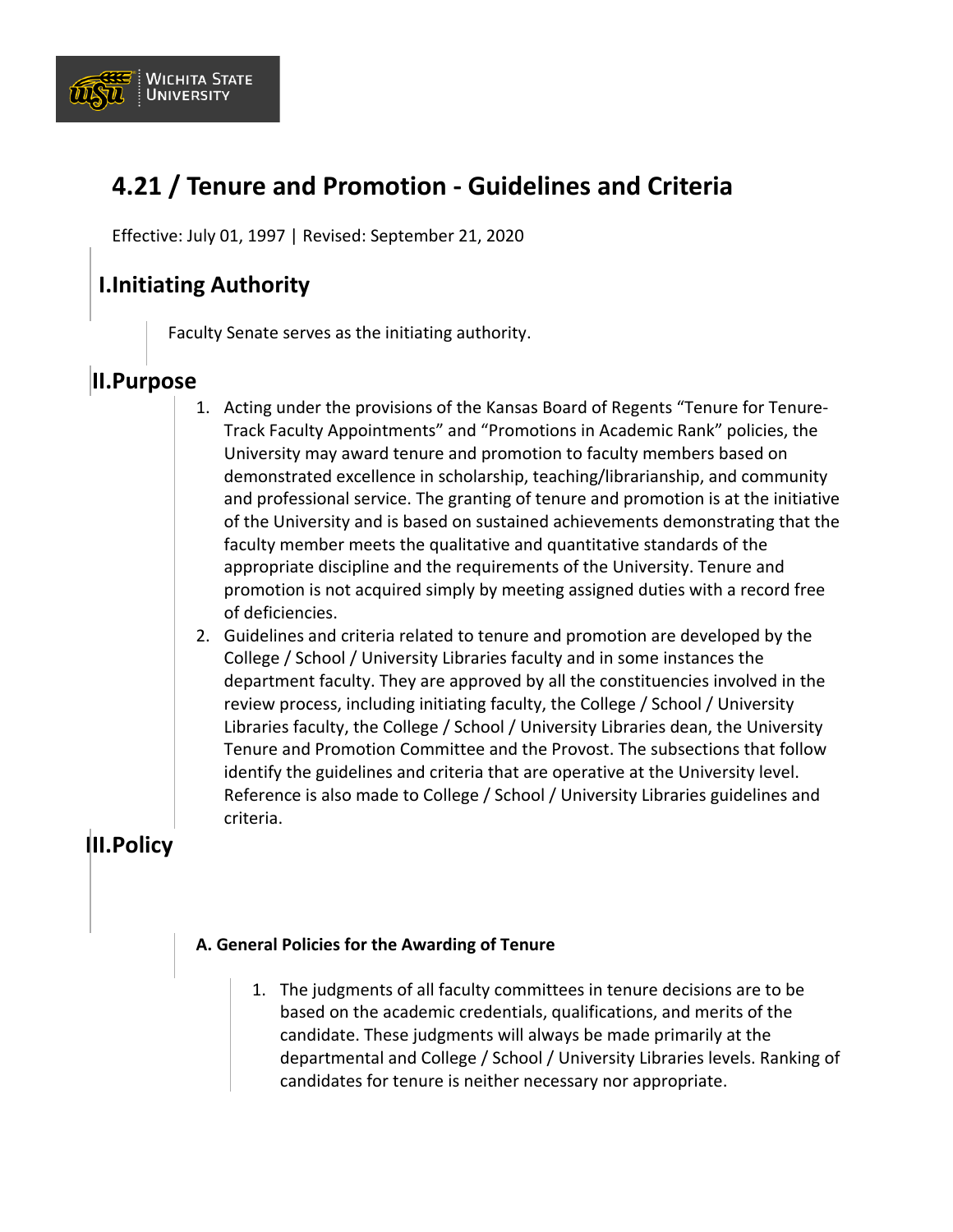

2. In the case of both mandatory and non-mandatory reviews for tenure and promotion to Associate Professor, candidates must meet the criteria for tenure and promotion as established in University policy. A favorable recommendation for tenure automatically carries a favorable recommendation for promotion to Associate Professor.

#### **B. College Guidelines and Criteria**

1. Detailed guidelines and statements of criteria for tenure and promotion have been adopted by all the Colleges / Schools / University Libraries, and in some instances at the departmental level. Each statement should include explicit statements of expectation for teaching, librarianship, research, scholarship, or creative activities, and academic and professional service. These statements should define the relative significance of different activities within each area and the nature of documentation which candidates must provide to establish their accomplishments in each area. The statements may specify guidelines for faculty with unusual appointments, consistent with the University guidelines for tenure and promotion contained below. It is acceptable to establish differential criteria for tenure and promotion for faculty with different assignments, so long as the differential criteria and the nature of the faculty assignments are clearly identified and recorded on the annual evaluation form.

2. Guidelines and statements of criteria for College / School / University Libraries and in some cases departments shall be submitted in the spring for review by the University Tenure and Promotion Committee on a three-year cycle. The purpose of this review is to ensure that the guidelines and statements are consistent with University guidelines and provide an adequate degree of clarity and specificity so that candidates for tenure and promotion will understand the criteria which will be utilized to evaluate their cases.

3. The College / School / University Libraries guidelines and statements of criteria developed for tenure and promotion shall be distributed annually to all untenured faculty at the time of their annual evaluation. The evaluation of individual candidates at the University level should take into account the degree to which the individual has met the guidelines as well as his/her role statement and annual performance criteria identified in the annual evaluation of untenured faculty. Consideration, in context of the candidate's entire career, will be given to teaching, librarianship, research, scholarship, creative activities, and the service conducted while the candidate has been employed at the University. If the guidelines in effect at the time of initial appointment differ from those in place at the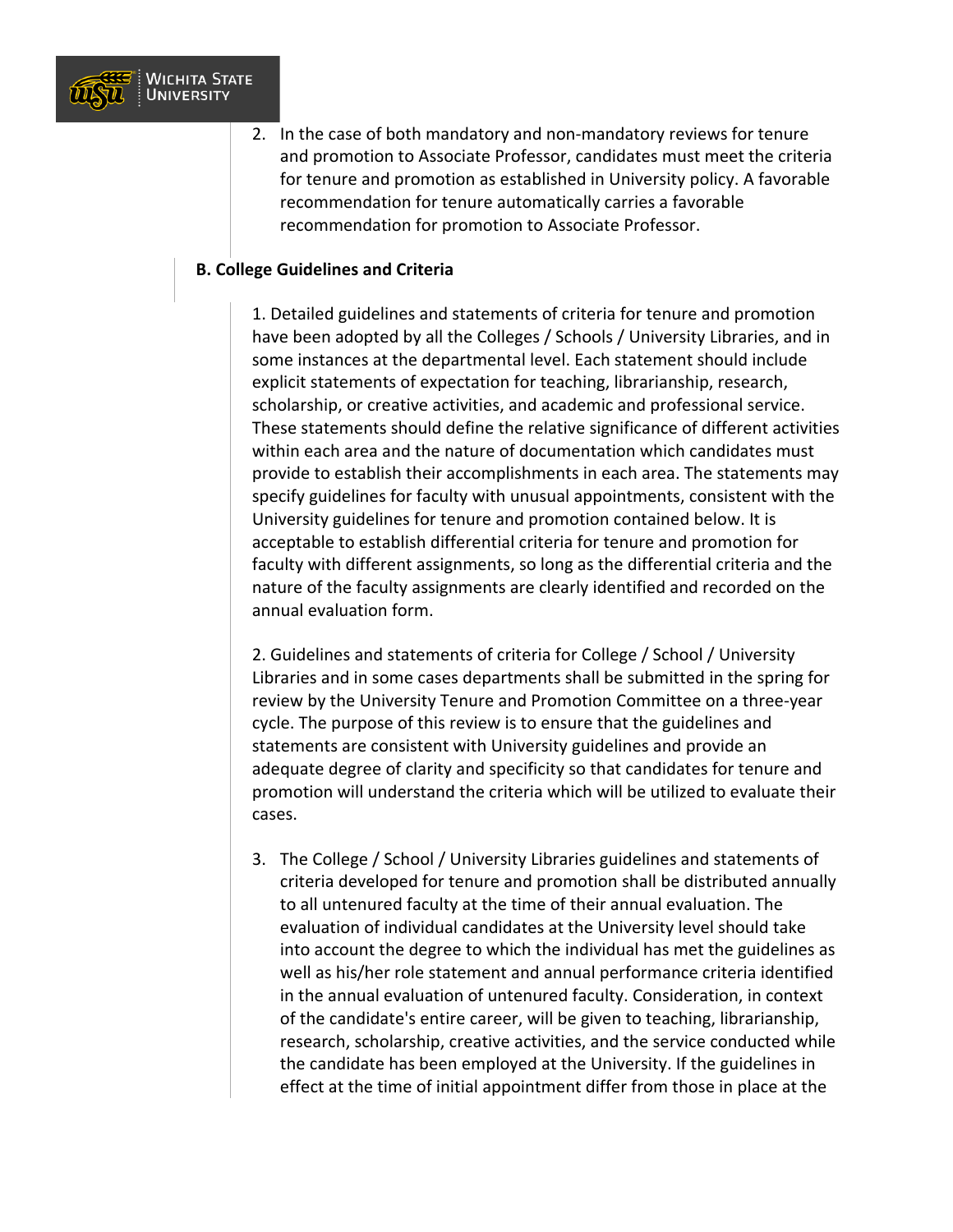

time a tenure case comes forward for consideration, the current guidelines can be used in place of the earlier guidelines only if both the candidate and the department agree.

4. In cases where department and/or College / School / University Libraries policy contradicts University Policy, the appropriate department administrator, the dean of the College / School / University Libraries, the College / School / University Libraries Tenure and Promotion Committee and the Provost will be notified by the University Tenure and Promotion Committee that the contradiction needs to be corrected, and that the University policy will take precedence until the correction is in place.

#### **C. University Guidelines and Criteria**

#### **1. Tenure / Promotion**

a. All probationary faculty must undergo review for tenure during their sixth year of employment at Wichita State University unless their employment at the University is to be terminated at the end of their seventh year of service. Exceptions are for individuals who were given credit for prior experience in higher education at the time of initial appointment (Policy 4.19) or demonstrate exceptional merit (policy 4.18) meeting Department and College criteria for Tenure. These individuals may apply for a review earlier than their sixth year of employment (the normal review occurs after five years in rank). Other exceptions to the probationary period would include an approved leave of absence or extensions. (Policy 4.19)

b. Expectations of performance in and the relative importance of A) teaching/ librarianship, B) research, scholarship, or creative activities; and C) service will be defined at the time of the initial appointment. The UniScope Scholarship Model may be used as a framework to enhance the description of faculty activities. Each academic unit (College and/or Department) will have its own performance and assessment criteria, which may make use of the UniScope Model. These expectations and their relative weight may be modified annually during the probationary period. Specific performance goals will be established each year during the annual evaluation of untenured faculty. These expectations and goals form the foundation for evaluation for tenure in the context of the tenure criteria established by the faculty of the College / School / University Libraries, but do not constitute a definitive review for tenure. A terminal degree in a field appropriate to the discipline in which the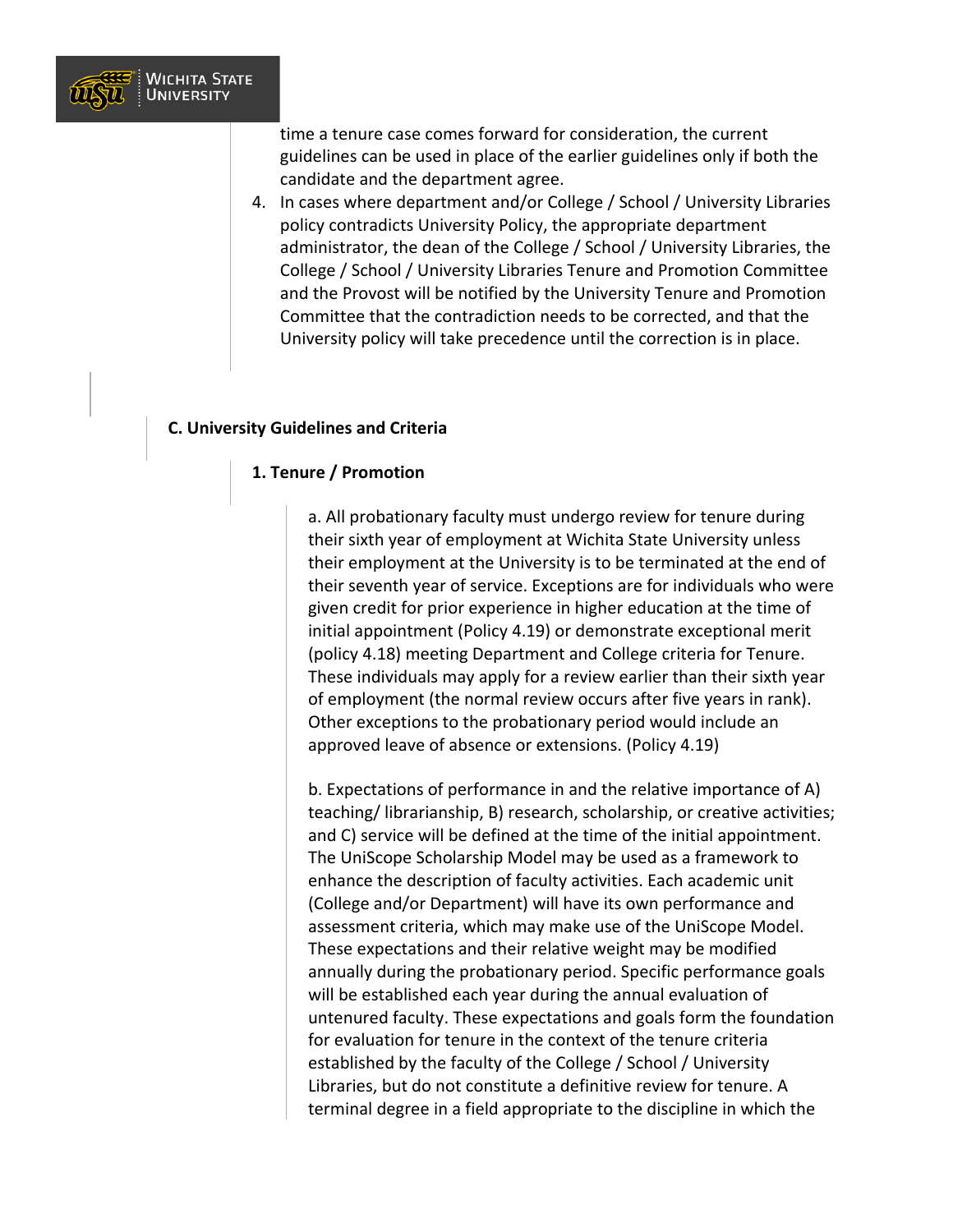

candidate teaches or conducts research, scholarship, or creative activities is normally required for appointment or promotion to the rank of assistant professor, associate professor or professor. Exceptions to this guideline will require careful documentation based upon an adequate rationale. The award of tenure normally requires documented evidence of effective teaching/librarianship and a record of research, scholarship, or creative activities which has earned recognition in professional circles at the regional or national level.

c. A faculty member should not expect to be considered for promotion with less than six years in rank. The only exceptions are for individuals who were given credit for prior experience in higher education at the time of initial appointment as an Associate Professor or individuals who document exceptional merit meeting Department and College criteria. A faculty member who believes they demonstrate exceptional merit may be afforded an opportunity to apply for a review earlier than their sixth year in rank (the normal review occurs after five years in rank). In such cases, the faculty member, in consultation with the chair and the dean, shall determine the advisability of early nomination. The standards for teaching, librarianship, scholarship, and service for each rank are indicated below. The relative significance of teaching; librarianship; research, scholarship, or creative activities; and service may vary from case to case. Consideration, in context of the candidate's entire career, will be given to teaching, librarianship, research, scholarship, creative activities, and the service conducted while the candidate has been employed at the University.

i.**Assistant Professor** - Evidence is normally expected of the following:

- 1. demonstrated adequacy in teaching/librarianship;
- 2. potential for achievement in research, scholarship, or creative activity; and
- 3. some University service appropriate to the mission of the department and College / School / University Libraries.

**II. Associate Professor** - Evidence is normally expected of the following:

- 1. documented effectiveness of teaching/librarianship;
- 2. a record of research, scholarship, or creative activities which has earned recognition in professional circles at the regional or national level; and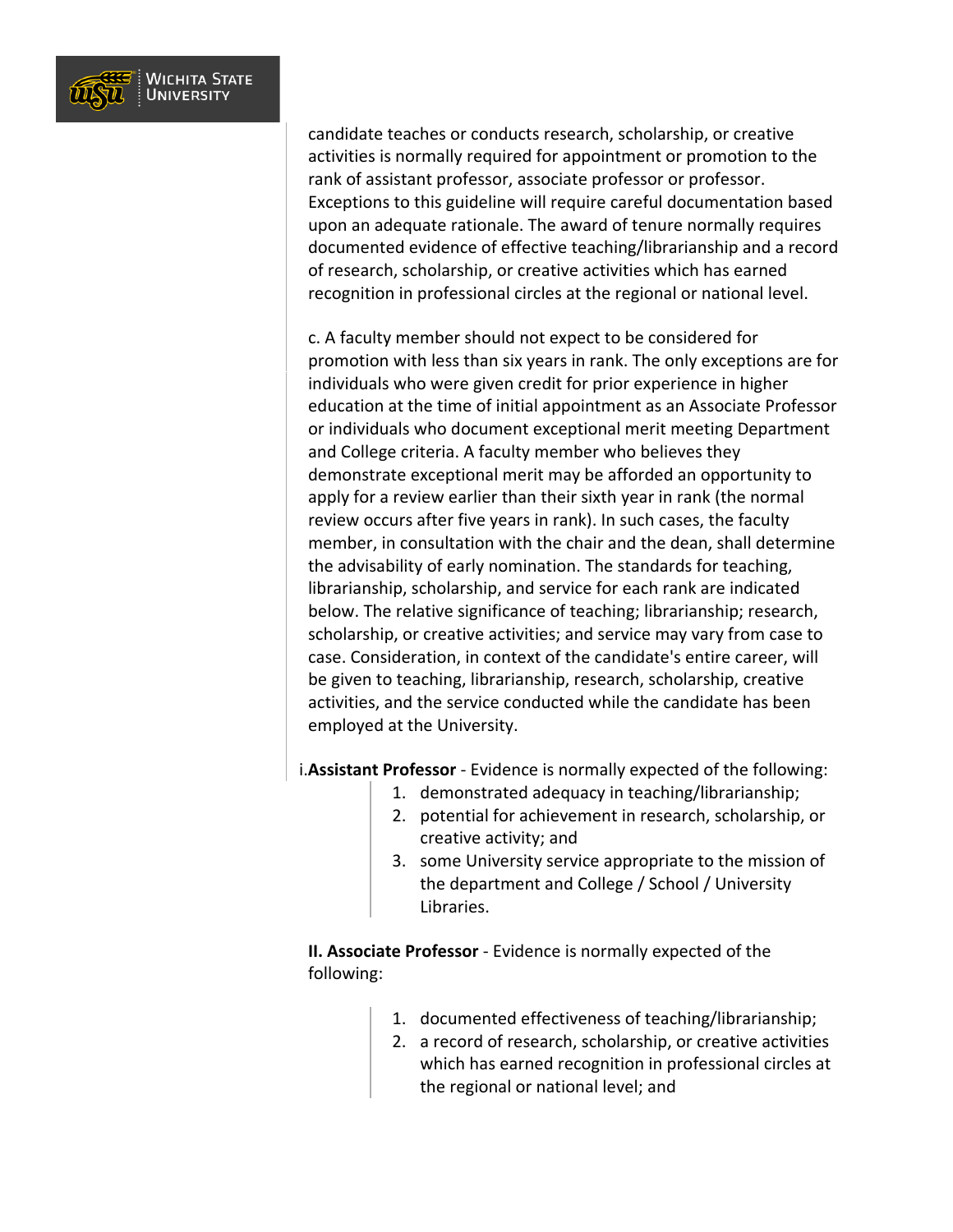

3. some professional or University service.

**iii. Professor** - Evidence is normally expected of the following:

- 1. sustained effectiveness in teaching/librarianship;
- 2. a record of substantial accomplishment in research, scholarship, or creative activities which has led to recognition in professional circles at the national level; and
- 3. demonstrated academic leadership in the form of service to the University and the profession.

#### **2. University Committee Procedures**

In the process of reviewing tenure and promotion cases according to its charge, the University Tenure and Promotion Committee applies the respective College and department guidelines as approved by the College / School / University Libraries and University Tenure and Promotion Committees. It is important to emphasize that these guidelines are not rigid rules.

#### **3. Tenure and Promotion Review Process**

The tenure and promotion review process is governed by the "Tenure, Promotion, and Appeals Procedures" document in this manual. Individual units may adopt by vote of the faculty of the College additional procedures, policies, and interpretive statements to govern their internal review of tenure and promotion cases, so long as those procedures, policies, and interpretive statements are consistent with all higher level procedures, policies, and interpretive statements, as determined in the triennial review of policies and procedures conducted by the University committee. These additional statements should be provided in writing to all candidates for tenure and promotion and to all probationary faculty at the time of their initial appointment and at each annual review.

#### **4. Presidential Review of Nominees for Tenure or Promotion**

a. The laws of the State of Kansas provide that, subject to policies approved by the Board of Regents, the President shall appoint employees and administer the affairs of Wichita State University. In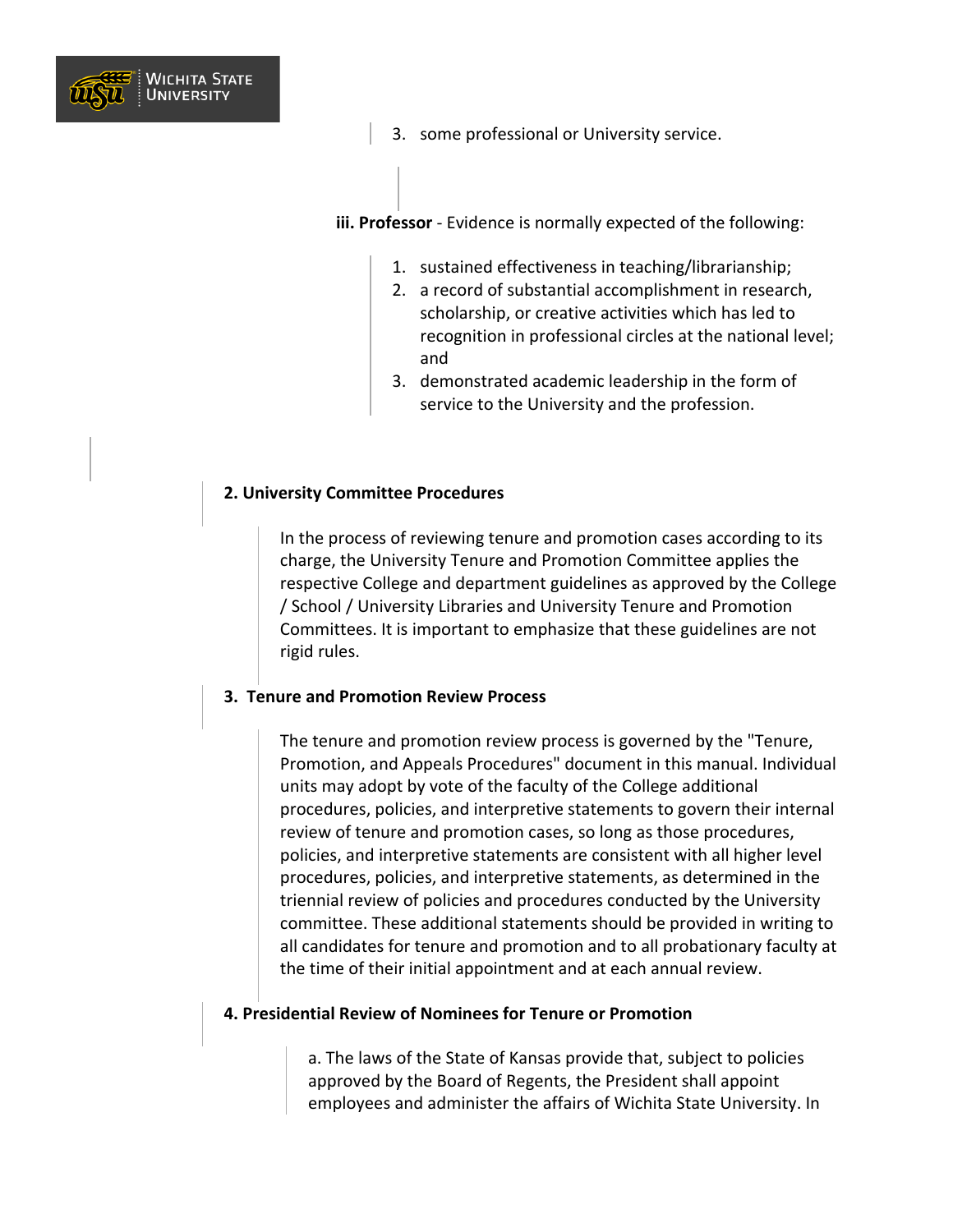

matters of tenure and promotion, the President has delegated the authority to make recommendations to certain faculty committees and administrators. However, the President retains the authority to make the final decision on the tenure and promotion of faculty members.

b. A person dissatisfied with committee or administrator recommendations concerning his/her tenure or promotion may, after exhausting the procedures and appeals in the tenure and promotion review process, petition the President of Wichita State University for a favorable decision on tenure or promotion.

### **IV. Definitions**

For the purpose of this policy only, the following definitions shall apply:

A. See **Uniscope:** [The Forms of Scholarship.](https://www.wichita.edu/academics/facultysenate/documents/Uniscope_Model.pdf)

### **V. Applicable Laws and Additional Resources**

A.[.WSU Policy 4.18 / Probationary Period](https://www.wichita.edu/about/policy/ch_04/ch4_18.php)

B. [WSU Policy 4.19 / Tenure Policy](https://www.wichita.edu/about/policy/ch_04/ch4_19.php)

C. Kansas Board of Regents "Tenure for Tenure-Track Faculty Appointments" and "Promotions in Academic Rank" policies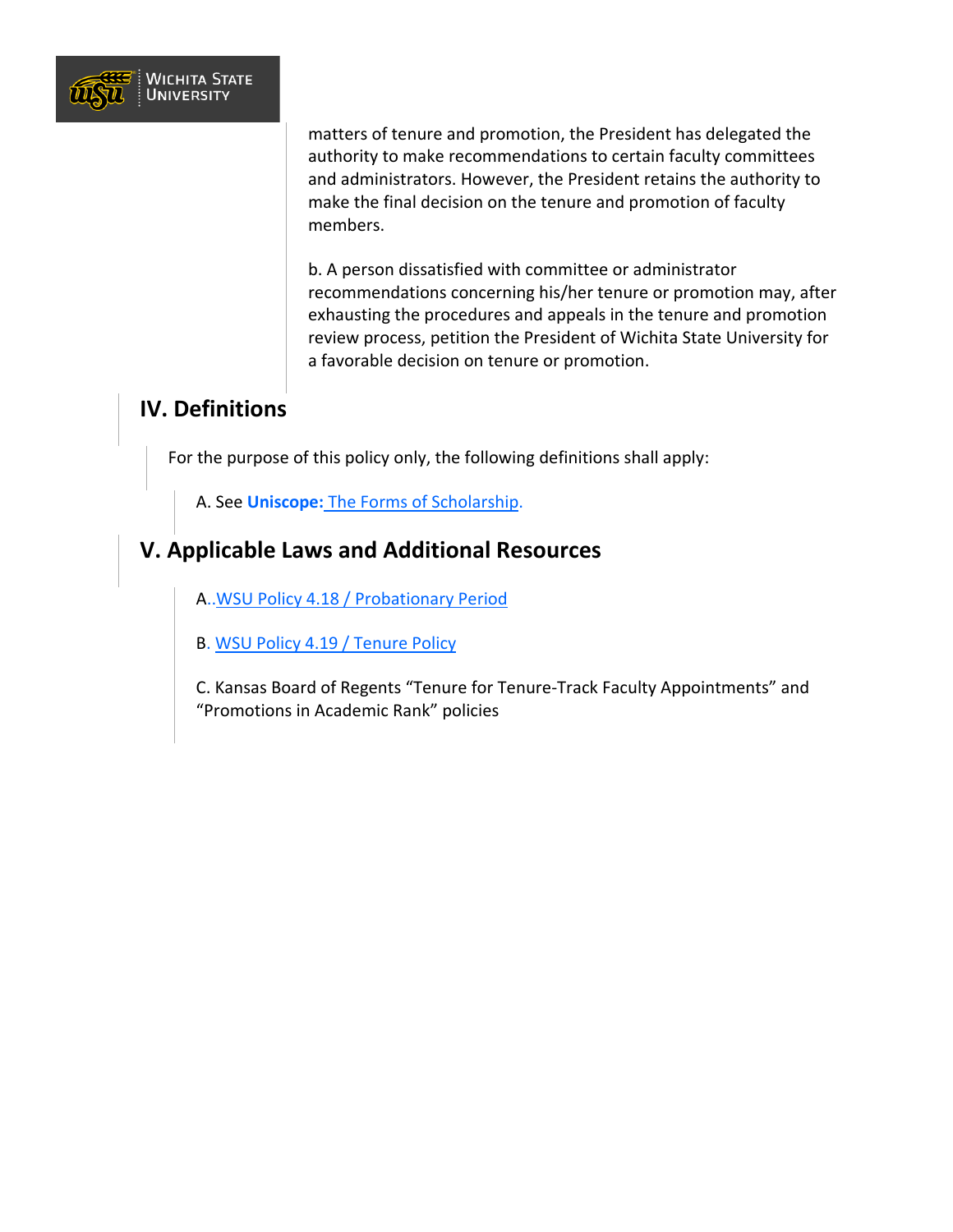

## **4.22 / Tenure, Promotion, Professor Incentive Review and Post-Tenure Review Calendar**

Effective: July 01, 1997

### **I.Policy**

A Tenure and Promotion Calendar, giving actual dates, will be developed and publicized each year by the Provost or designee, based on the following "generic calendar."

#### **Generic Calendar**

#### **September**

2nd Friday — Deadline for completion of basic documents and secondary dossiers.

2nd Friday — Deadline for chair to notify eligible faculty tenure and/or promotion files are available for review.

4th Friday — Deadline for inclusion of letters from external reviewers.

#### **October**

1st Friday — Deadline for departmental reviews and votes on tenure and/or promotion and PIR.

2nd Friday — Deadline for department to notify dean of recommendations and within three (3) working days after the department's notification, the dean will notify nominees of the department's recommendation, the chair's independent recommendation, and the candidate's right to appeal a negative decision.

2nd Friday — Deadline for department chair/academic supervisor to complete posttenure review with faculty member.

3rd Friday — Deadline for candidates to sign departmental cover sheet in dean's office indicating they have reviewed all documents being forwarded by the department.

4th Friday — Deadline for submission of appeals or rebuttals to department-level recommendations to the dean.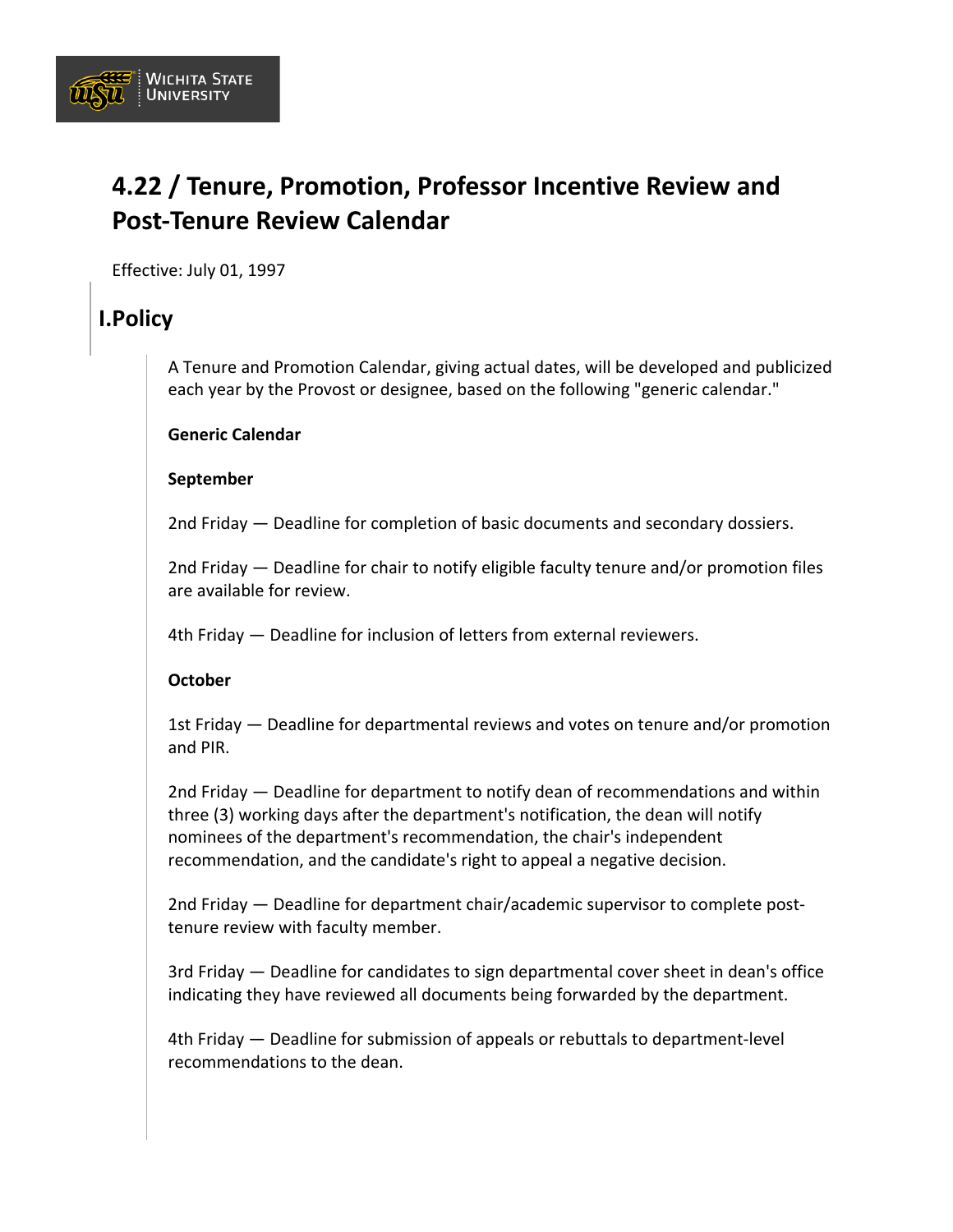

#### **November**

3rd Friday — Deadline for College/School/University Libraries committee to transmit recommendations to dean.

3rd Friday — Deadline for department chair/academic supervisor to communicate with the dean about any post-tenure review outcomes resulting with faculty members not meeting expectations.

#### **December**

1st Friday — Deadline for dean to notify candidates and department chairs of committee's and dean's independent recommendations and the candidate's right to appeal a negative decision or to rebut an evaluation statement.

2nd Friday — Deadline for candidates to sign College cover sheet in the dean's office indicating that they have reviewed all documents being forwarded by the College and within two (2) working days after the signing, the dean will transmit materials to the Provost.

Thursday — (prior to the 3rd Friday) Deadline for appeal of or rebuttal to College-level recommendations to the Provost.

3rd Friday — Deadline for Provost to transmit materials to the University Tenure and Promotion Committee.

3rd Friday — Deadline for adding materials to the secondary dossier.

#### **January**

2nd week — Regular meeting of University Tenure and Promotion Committee.

4th Friday — Deadline for University Tenure and Promotion Committee to report recommendations to the Provost and to notify candidates and department chairs of the committee's recommendations and the candidate's right to rebut the committee's evaluation.

#### **February**

1st Friday — Deadline for submission of rebuttal statements by candidates to the Provost of the University Committee's evaluation.

3rd Friday — Deadline for notification of candidates of recommendations to be made by the Provost to the President.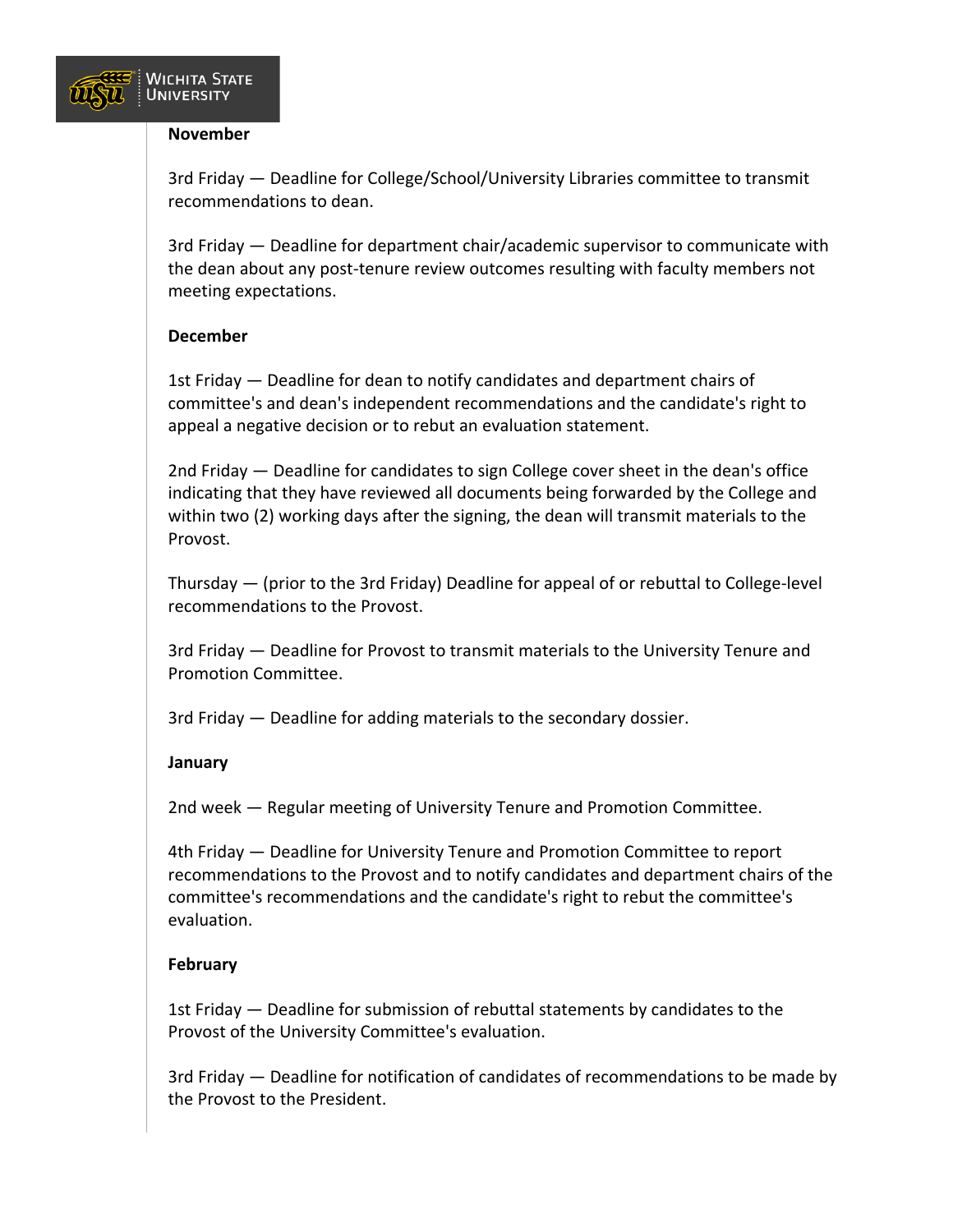

4th Friday — Deadline for University Committee to identify problems in tenure policies and tenure promotion guidelines for the Faculty Affairs Committee.

#### **March**

1st Friday — Deadlines for appeals, rebuttals and/or petitions to the President of negative recommendations.

#### **April**

1st Friday — Final transmittal of Wichita State University decisions to the candidates.

**Subsequent Academic Year Tenure, Promotion and Professor Incentive Review (PIR) Calendar**

#### **January**

2nd Friday — Office of Planning and Analysis notifies deans that information on faculty eligibility for tenure and post-tenure review is available in Reporting Services in a folder labeled "OPA - Faculty Teaching History Tenure and Rank."

#### **March**

3rd Friday — Deadline for Office of Planning and Analysis to notify deans of faculty scheduled for mandatory tenure review.

3rd Friday — Deadline for faculty applying for promotion, PIR and/or early tenure review to notify chair.

#### **April**

1st Friday — Deadline for dean of College to notify faculty scheduled for mandatory tenure review and post-tenure review with copies to the Provost.

2nd Friday — Deadline for chair to notify dean of faculty applying for tenure and/or promotion or PIR.

3rd Friday — Deadline for candidates needing an external review to provide reviewer and documents to chair and dean.

#### **May**

3rd Friday — Deadline for dean's office to send initial request for external reviews as required for all tenure and promotion cases (not PIR cases).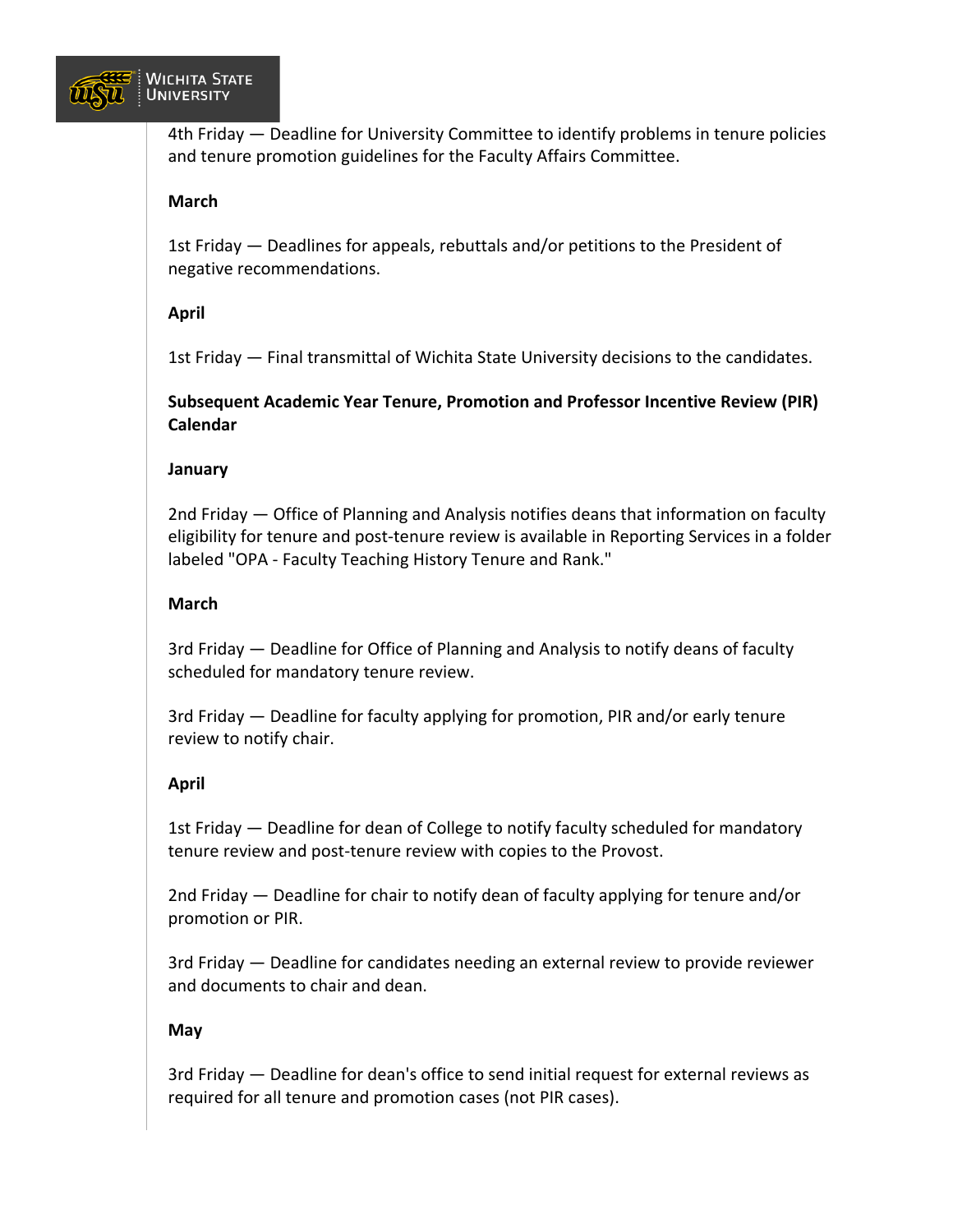

3rd Friday — Deadline for dean of College to notify the Provost of faculty scheduled for early tenure review and/or promotion or PIR.

#### **Revision Date**

September 29, 1998 April 16, 1999 October 4, 2001 April 1, 2005 April 1, 2006 October 13, 2009 July 1, 2014 January 19, 2016 April 9, 2018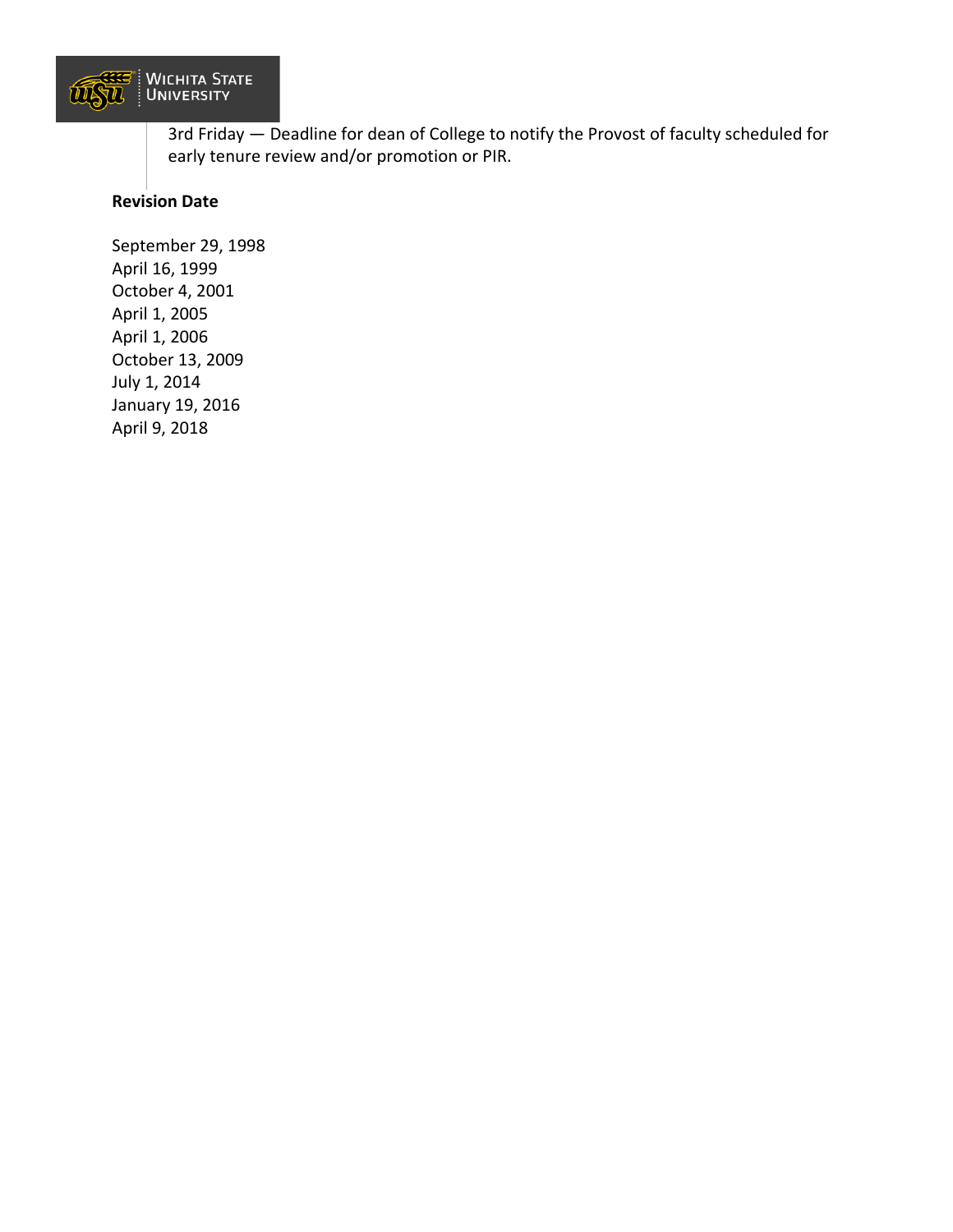

## **4.23 / Tenure and Promotion - Outline of Process of Review**

Effective: July 01, 1997Revised: October 13, 2009

### **I.Policy**

A. Any faculty member may nominate himself or herself for review for tenure or promotion. Nominations may also be made by the chairperson. For faculty members with probationary appointments, review for tenure must occur during or before the year prior to the last year of the probationary period. No review for tenure will occur during the last year of a faculty member's probationary period.

B. The process of review for tenure and promotion involves these steps:

- 1. Nomination for review.
- 2. Departmental review of nominees by the departmental committee and by the chair.
- 3. In favorable or appealed cases, college/school/University Libraries review of department nominations by the college/school/University Libraries tenure and promotion committee, and by the college/school/University Libraries dean.
- 4. In favorable or appealed cases, University review of college/school/University Libraries nominations by the Tenure and Promotion Committee and by the Provost.
- 5. In favorable or appealed cases, review of recommendations by the University President for final decision.

C. Procedures have been established for appeal in the case of an adverse tenure or promotion recommendation at the department and at the college level.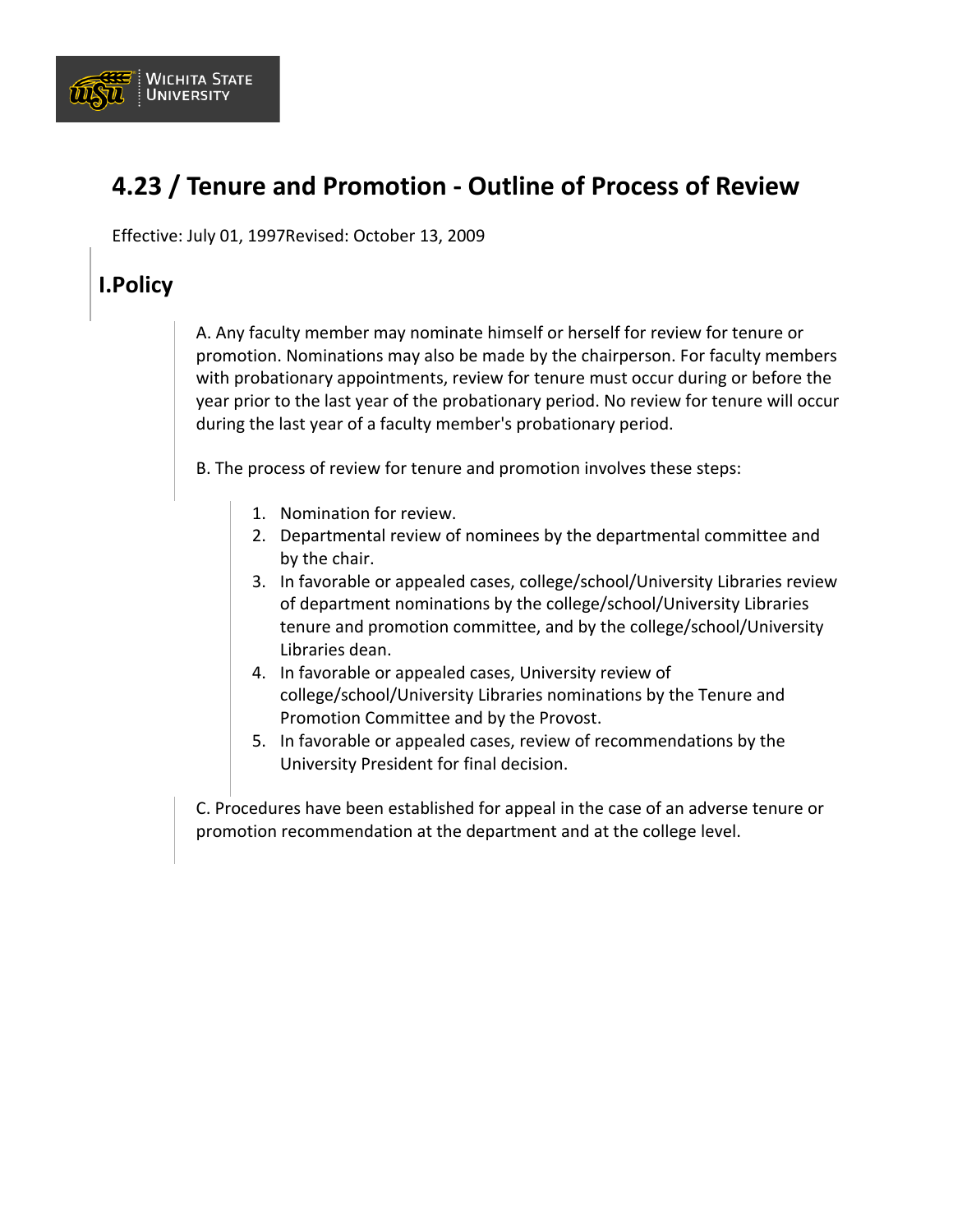

## **4.23 / Tenure and Promotion - Outline of Process of Review**

Effective: July 01, 1997 | Revised: October 13, 2009

### **I.Policy**

A. Any faculty member may nominate himself or herself for review for tenure or promotion. Nominations may also be made by the chairperson. For faculty members with probationary appointments, review for tenure must occur during or before the year prior to the last year of the probationary period. No review for tenure will occur during the last year of a faculty member's probationary period.

B. The process of review for tenure and promotion involves these steps:

- 1. Nomination for review.
- 2. Departmental review of nominees by the departmental committee and by the chair.
- 3. In favorable or appealed cases, college/school/University Libraries review of department nominations by the college/school/University Libraries tenure and promotion committee, and by the college/school/University Libraries dean.
- 4. In favorable or appealed cases, University review of college/school/University Libraries nominations by the Tenure and Promotion Committee and by the Provost.
- 5. In favorable or appealed cases, review of recommendations by the University President for final decision.

C. Procedures have been established for appeal in the case of an adverse tenure or promotion recommendation at the department and at the college level.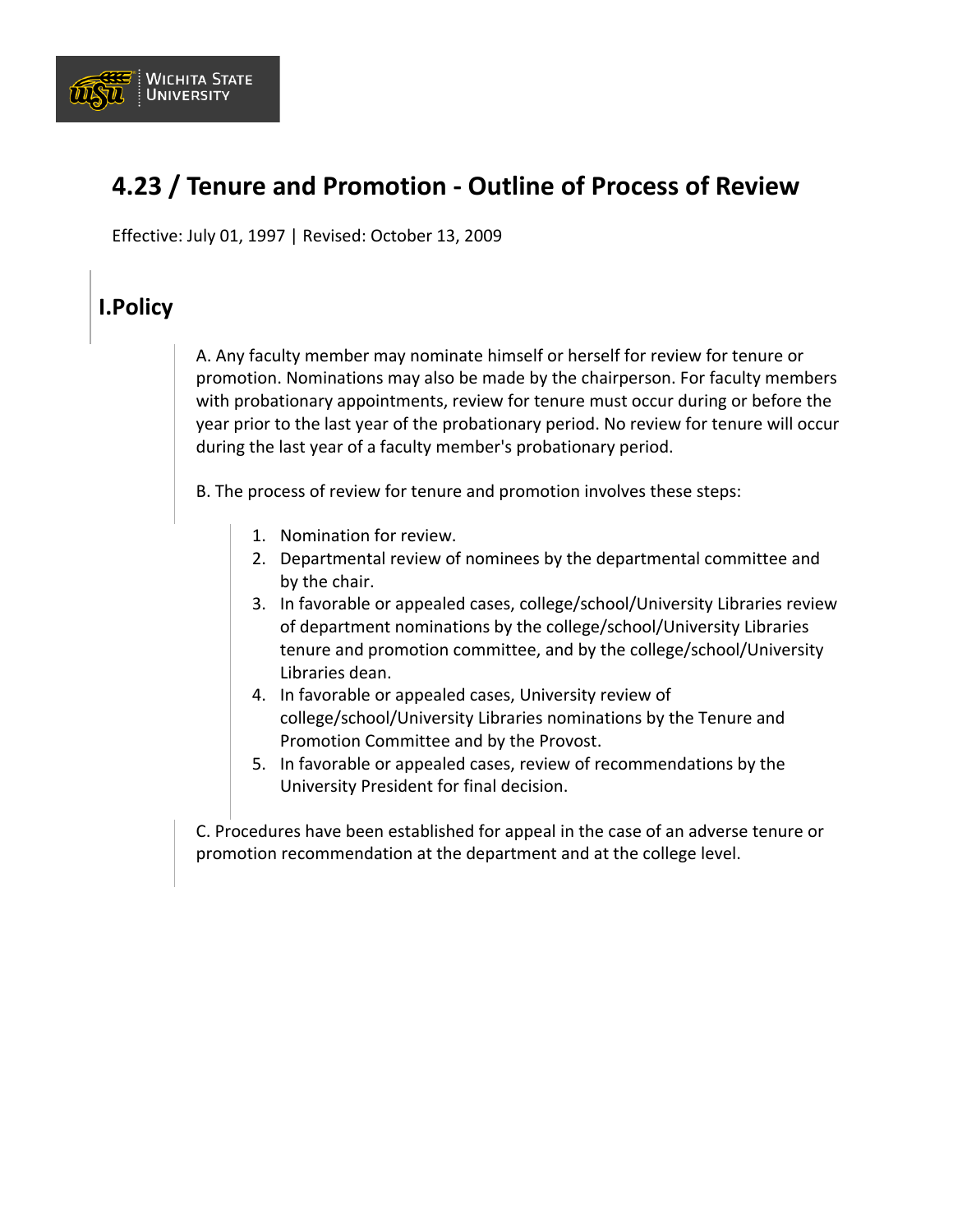

## **4.24 / Review for Tenure or Promotion: Procedures**

Effective: July 01, 1997 | Revised: April 09, 2018

### **Policy**

#### **A. Nomination for Review for Tenure and Promotion**

- 1. The department chair will write to all full-time faculty members of the department to tell them that nominations of persons to be reviewed that year for tenure or for promotion must be given to the chair by a specified date. The chair must nominate all faculty whose tenure review is mandatory for that year. All others may be nominated by the chair or by the faculty member himself or herself.
- 2. The department chair will send copies of the list resulting from step 1 to all fulltime departmental faculty and specify a second date by which any additional nominations must be provided in writing to the chair.
- 3. The department chair will confer individually with all nominated faculty members and provide information about departmental, College/School/University Libraries, and University criteria for tenure or promotion.
- 4. Except for those whose review for tenure is mandatory, faculty who have been nominated must inform the department chair in writing by a date specified by the department chair (which will be no sooner than two days after their conference) of the faculty member's decision to remain in nomination or to withdraw.
- 5. The final, typed list of those nominated will be sent to the dean and to all members of the department electorate. Each person on the list will be notified in writing by the dean that he or she is officially a candidate for promotion or tenure. In addition, the dean will inform the candidate of the criteria for tenure or promotion and will instruct the candidate to give his/her supporting materials to the department chair by a specified date.

#### **B. Preparation of the Primary and Secondary Dossier**

The candidate will present a primary dossier and may prepare a secondary dossier. Only material contained in the primary and secondary dossiers and additional materials appropriately obtained and added to the dossiers may be used by the Tenure and Promotion Committee at each level.

The candidate is responsible for assembling the materials and reviewing the entire dossier to determine that it is complete and accurate. Adherence to established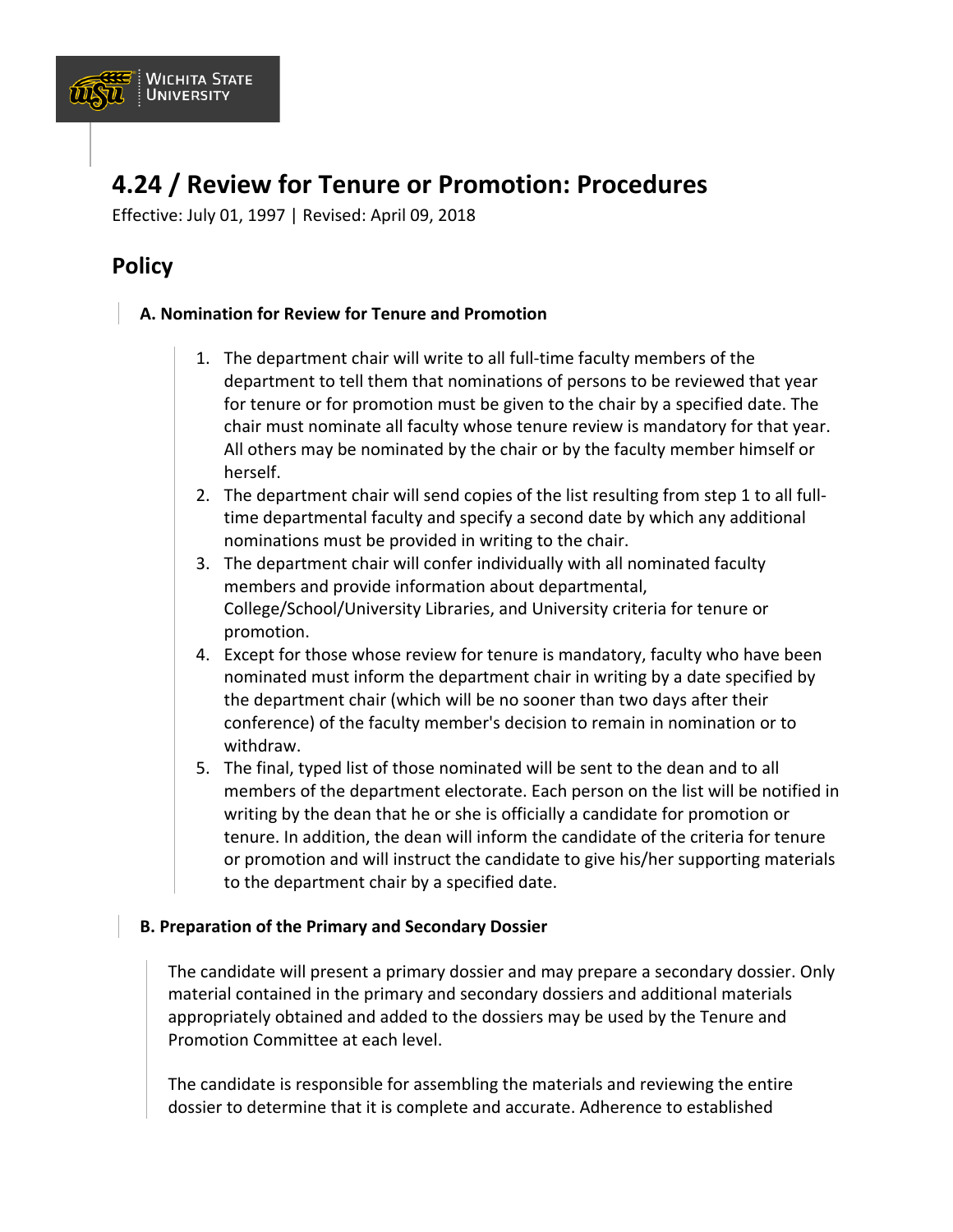

deadlines should ensure that the final dossier is complete at the time of submission. The candidate then submits the copy of the primary dossier and supplemental materials to the chair of her/his department. Once they have been submitted to the chair, these original materials cannot be changed or rewritten.

As the review proceeds through the various levels, the primary dossier and the secondary dossier will be in the custody of the administrator at each level. Items are added as attachments to the primary dossier by the administrator as called for in these procedures, but the administrator must give the candidate a copy of the additions and provide the candidate an opportunity to write a rebuttal that will also be added to the primary dossier.

#### **C. Primary Dossier**

The primary dossier consists of the basic document, the required cover sheet which records each step of the review process, copies of the annual reviews (and rebuttals if filed) for untenured faculty, the chair's nonevaluative role statement, statements of evaluation by the committee and administrator at each level of review (and rebuttals if filed), letters of external review (and rebuttals if filed), and items added during the review process. The basic document will follow the standard format recommended by the University Tenure and Promotion Committee and approved by the Faculty Senate. Deviations from the established format should be clearly explained. The basic document may be no more than 25 pages. The chair will provide a statement of the role of the candidate in the department which is purely descriptive and not evaluative. If the candidate's role involves a weighted distribution of responsibility among the three categories of professional activity, that should be indicated in the role statement. The chair will make copies of the primary dossier available for all voting faculty.

#### **D. Secondary Dossier**

A secondary dossier may be submitted to the chair by the candidate. It consists of such additional materials as the candidate wishes to submit. Examples might include, but are not limited to, copies of publications or other evidence of scholarship, copies of student evaluations or course materials, etc. The candidate may add items to the secondary dossier during the review process (see calendar in [Section 4](https://www.wichita.edu/about/policy/ch_4.htm) of this manual). Should documentation significant to the candidate's case arrive after the deadline for adding materials to the secondary dossier, the candidate should notify the dean and the chair of his/her College/School/University Libraries committee who will add the material to the dossier. The chair of the committee will bring it to the attention of the next higher committee. The secondary dossier will not be duplicated but will be available to committee members.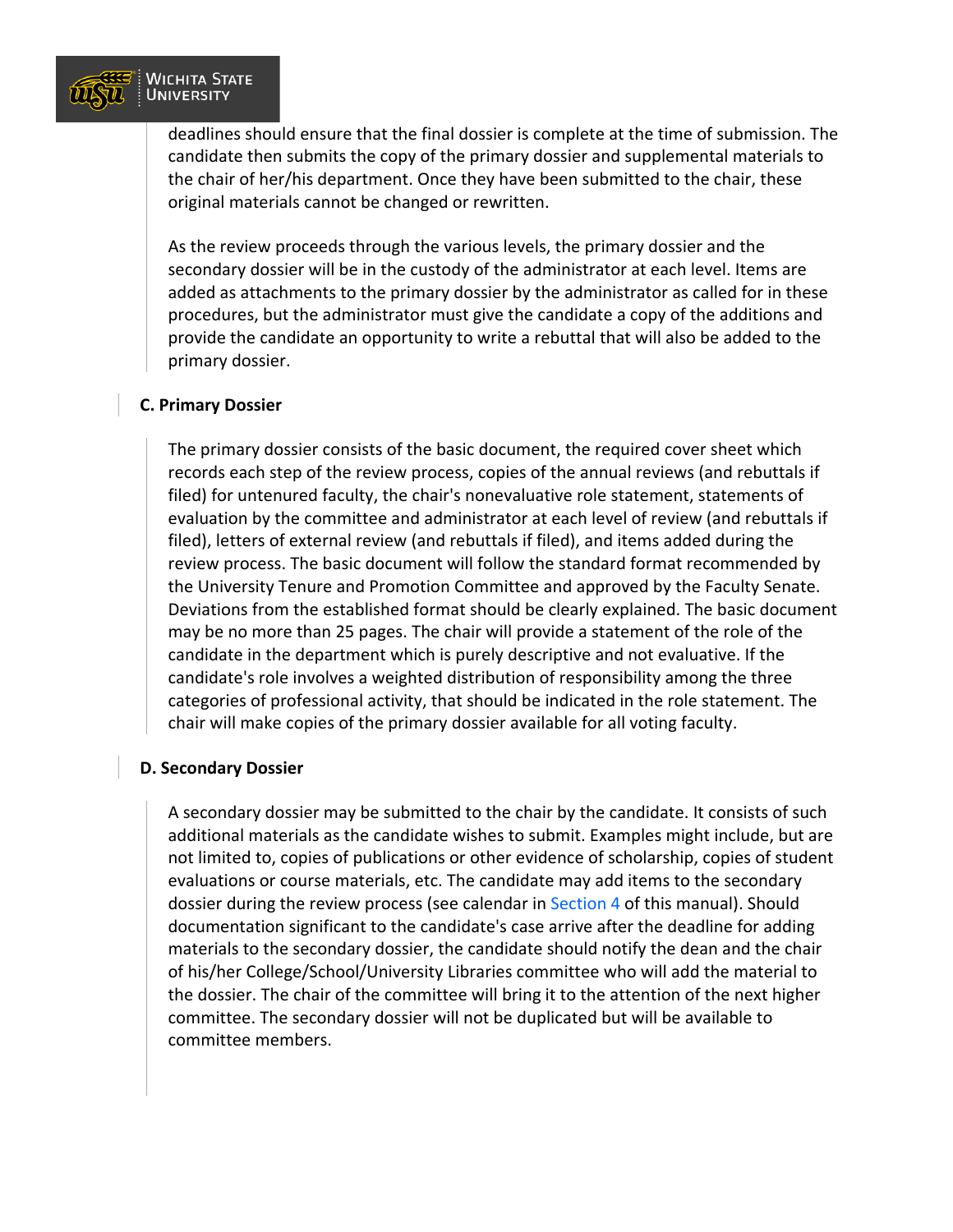

#### **E. Department Review for Promotion and Tenure1**

The complete files of all faculty members under review in the department must be available for a reasonable time (at least five working days) to all voting faculty.

Tenure cases will be reviewed at a meeting of the tenured faculty of the department or a committee of tenured faculty chosen by these faculty members. In departments having fewer than three voting tenured faculty members, the College/School/University Libraries faculty will develop appropriate procedures for the review, subject to the approval of the College/School/University Libraries dean. Each eligible person except the department chair will vote on each case under consideration and will sign the tally sheet. The tally sheet will not identify individual voters with their votes but must account for all eligible voters. If a committee wishes, straw ballots may precede the final ballot. Only the votes on the final ballot are binding and recorded. Abstentions will not be registered except when a faculty member on a committee declares he/she has a conflict of interest concerning a case. A positive recommendation by the committee results when more than 50 percent of those casting ballots other than abstention have voted to recommend tenure. A copy of the tally sheet will be kept in the departmental office for three years.

Promotion cases will be reviewed at a meeting of the departmental faculty who hold rank equal to or higher than that for which the candidate is being considered or of a committee of those with appropriate rank chosen by these faculty members. The limitation of voting to persons of equal or higher rank need not apply to votes at the College/School/University Libraries or University level. In departments having fewer than three faculty members with appropriate rank, the College/School/University Libraries faculty will develop appropriate review procedures subject to approval of the College/School/University Libraries dean. Each eligible person, excluding the department chair, will vote on each case under consideration and will sign the tally. The tally will not identify individual voters with their votes but must account for all eligible votes. Straw ballots may precede the final ballot. Abstentions may occur only in cases involving declared conflict of interest. A positive recommendation will result when more than 50 percent of those casting ballots (i.e., other than abstentions) have voted to recommend promotion. Copies of the tally sheets will be kept in the departmental office for three years.

Chairs do not participate in their own evaluation or in evaluations of faculty when the chair has a conflict of interest. Such cases automatically go forward without prejudice for review at the next level.

The results of the departmental deliberations and the chair's separate recommendation will be sent to the dean by the department chair. When the committee's discussion of a candidate is complete, the committee chair will summarize in writing the committee's evaluation of the candidate. The department chair will also provide a written evaluation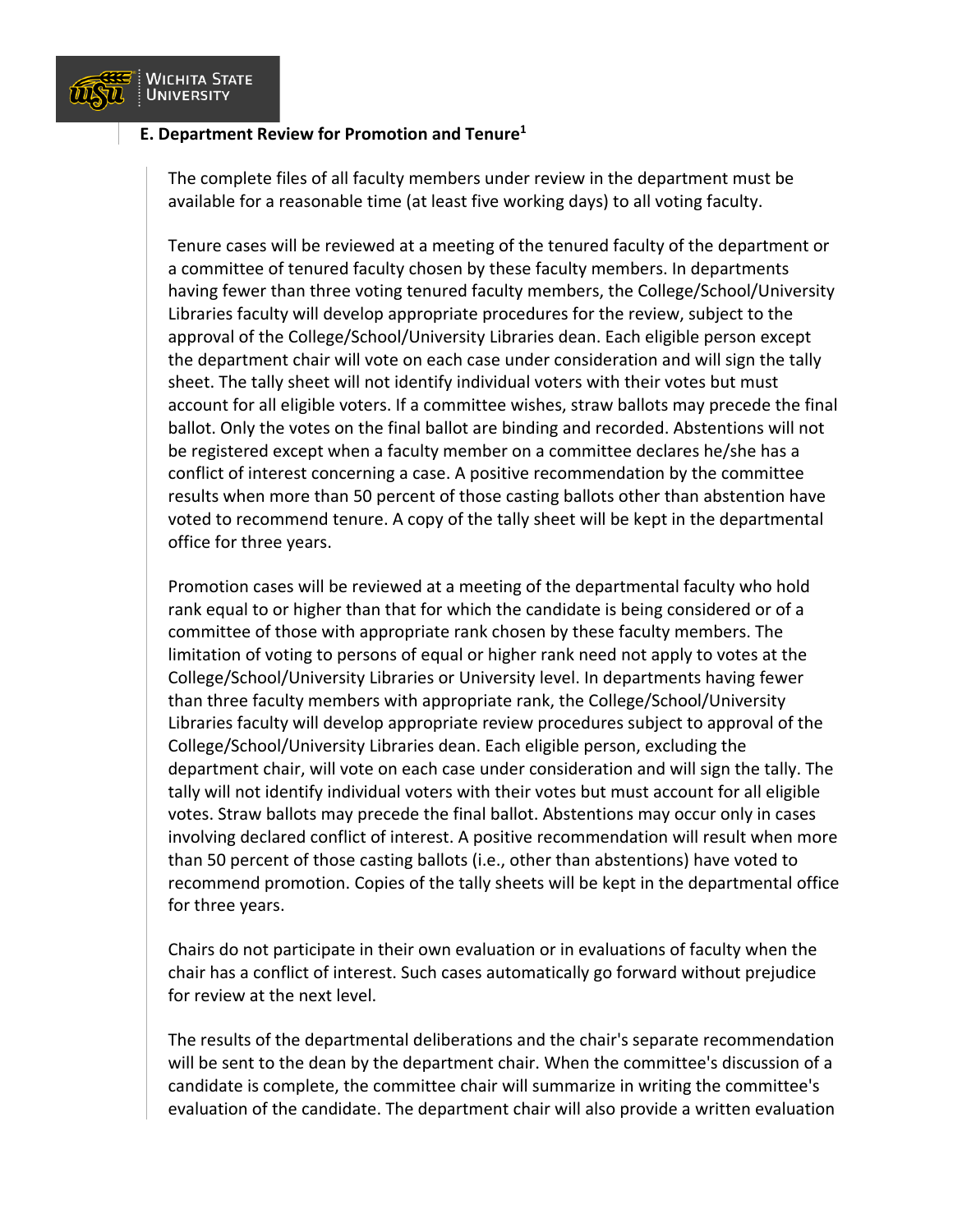

to accompany his/her recommendation for each case. These statements will be included in the primary dossier. The candidate will be provided an opportunity to review these statements and to file a written rebuttal in the primary dossier. In cases where the chair's recommendation differs from that of the voting faculty, the case will go forward to the next higher level without prejudice, and that transmittal will not constitute an appeal. The chair will also send forward the copies of the primary dossier and the secondary dossier.

The dean will inform each candidate in writing of the department's recommendations, the chair's recommendation, the right to appeal, and the procedures for appeal. The dean will also notify the candidate that he/she may request meetings with the department chair and/or the chair of the departmental tenure and promotion committee, at the candidate's option, to discuss the decision.

 $1$  By action of the College/School/University Libraries faculty and as incorporated in the college/school/University Libraries handbook, a group of departments may decide to act as a division rather than as a single department. Such a decision must be approved by the dean of the unit and by the Provost.

#### **F. College/School/University Libraries Review of Nominees for Tenure or Promotion**

The dean will give a copy of the primary dossier of each faculty member favorably recommended for promotion and/or tenure and of all appealed cases to each member of the College/School/University Libraries committee and will indicate the location of the secondary dossiers. These materials must be available to the committee for at least five working days prior to deliberation.

The committee will meet with the dean to receive information about the schedule of meetings and about administrative matters related to the cases to be reviewed. The dean may also request other meetings with the committee. Each College/School/University Libraries shall adopt procedures regarding the role of the dean in these other meetings. If the committee discovers that information is lacking in a dossier, it can ask the dean to acquire the information. Consistent with the department procedures, the dean must provide the candidate a copy of the material and allow the candidate to write a rebuttal. The College/School/University Libraries committee may, at its option, adopt a policy which prohibits a committee member from the same department as a candidate for tenure or promotion from speaking about the case during the committee's deliberations. If such a rule is adopted, it must apply to all cases before the committee. If additional information about the departmental committee's deliberations is desired, the committee may request explanatory information to be submitted in writing from the chair of the departmental committee. This statement will be added to the primary dossier, and the candidate will be provided an opportunity to place a rebuttal in the primary dossier.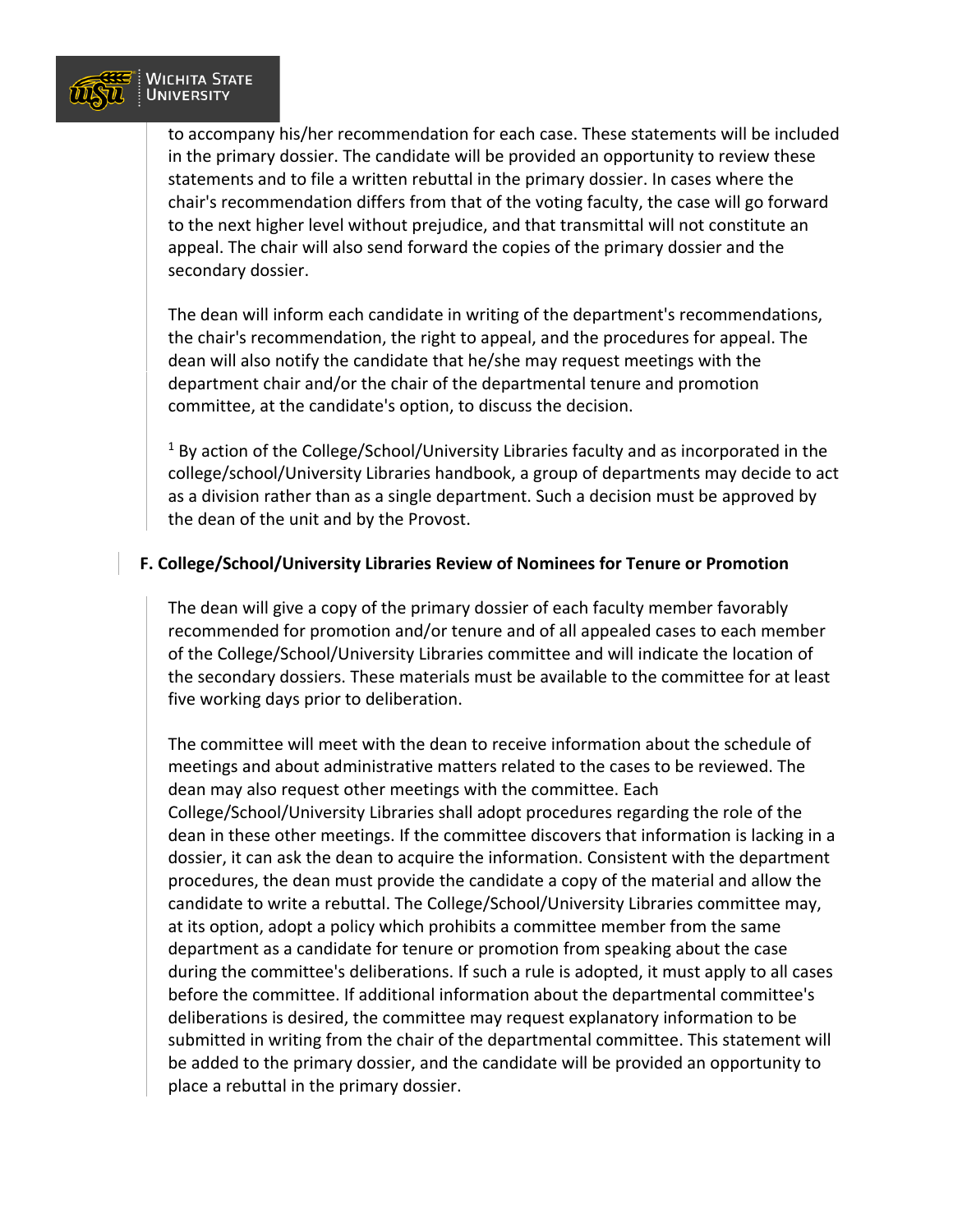

The committee will then consider the cases before it, whether regular or appealed. Straw ballots may be taken, but these are neither binding nor recorded. Abstentions will not be registered except when a faculty member on a committee declares he/she has a conflict of interest concerning the case. At a final meeting without the dean each case will be discussed and the committee will conduct its final vote. A positive recommendation by the committee will result when more than 50 percent of those casting ballots other than abstention vote to recommend tenure or promotion.

The committee must notify the dean in writing of its final ballot on each case. (Note: The College/School/University Libraries committee may meet with the dean as it sees fit but it must hold a discussion on each case and take its final vote in the absence of the dean.)

The results of the College/School/University Libraries deliberations and the dean's separate recommendations will be sent by the dean to the Provost. When the committee's discussion of a candidate is complete, the committee chair will summarize in writing the committee's evaluation of the candidate. The dean will also provide a written evaluation to accompany his/her recommendation for each case. These statements will be included in the primary dossier. The candidate will be provided an opportunity to review these statements and to file a written rebuttal in the primary dossier. In cases where the College/School/University Libraries committee's recommendation differs from that of the dean, the case will go forward to the next higher level without prejudice and the transmittal will not constitute an appeal. A positive recommendation requires the affirmative vote of more than 50 percent of those voting. The dean will also send forward the primary dossier and the secondary dossier.

The dean will notify each candidate in writing of the College/School/University Libraries committee's recommendation, the dean's recommendation, the right to appeal, if any, and the procedures for appeal. The dean will also notify the candidate that he/she may request in writing meetings with the dean and/or the chair of the college/school/University Libraries committee, at the candidate's option, to discuss the recommendation.

#### **G. University Review of Nominees for Tenure or Promotion**

The Provost will give a copy of the primary dossier of each faculty member favorably recommended for tenure or promotion and of each appealed case to each member of the University committee. In addition, the Provost will indicate the location of the secondary dossiers. The materials must be available to the committee for at least five working days prior to deliberations.

If the committee discovers that information is lacking in a primary dossier, it can ask the Provost to acquire the information, which will be placed in the primary dossier. Consistent with College/School/University Libraries procedures the Provost must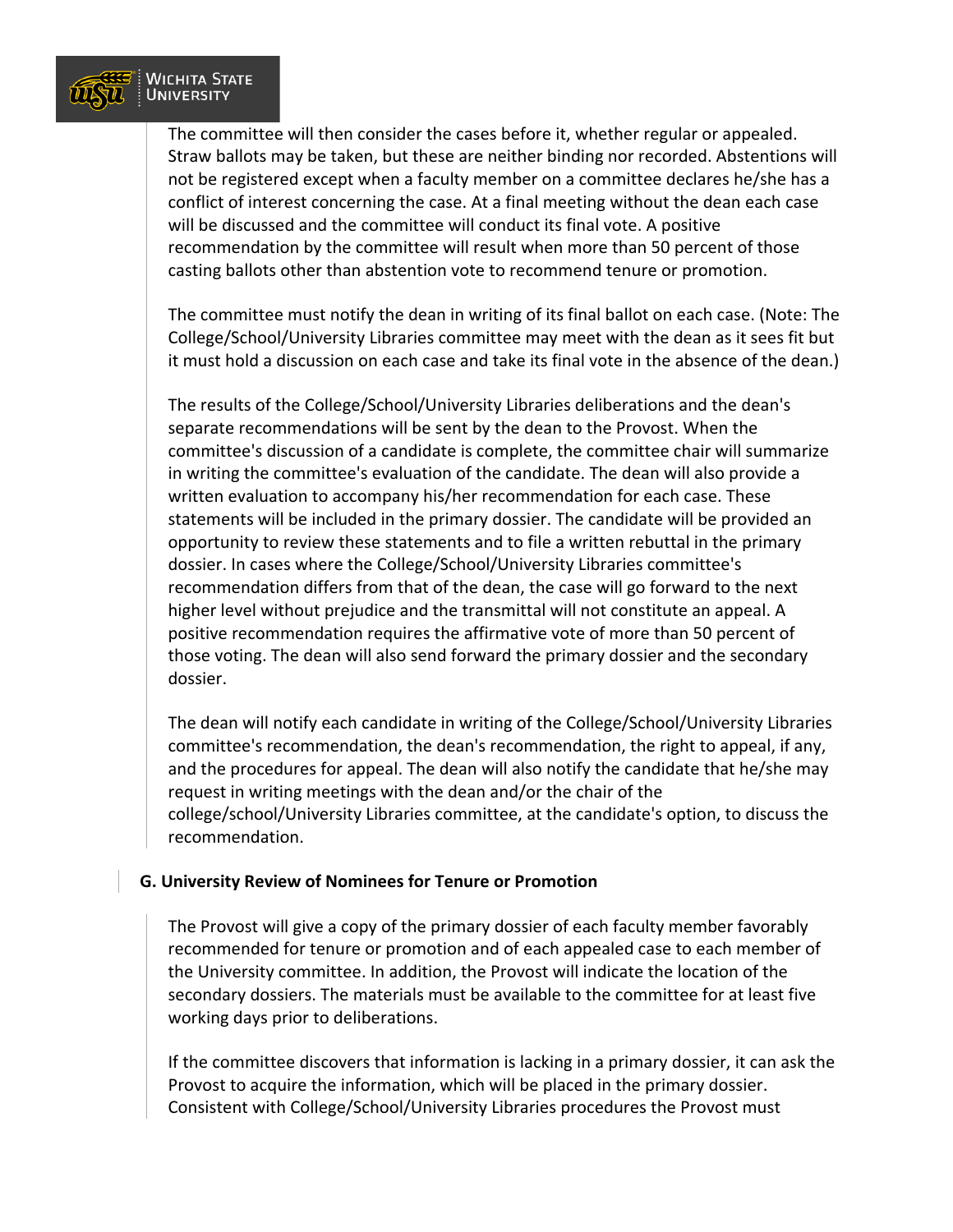

provide the candidate a copy of the material and allow the candidate to write a rebuttal, which will also be placed in the primary dossier.

The committee will then consider the cases before it, whether regular or appealed. The committee may request a written response from the dean on matters of interpretation of evidence, the academic needs of the unit, or its current resources, but the committee will not invite the dean or other outside persons to meet with the committee. Consistent with College/School/University Libraries procedures, the candidate shall be provided a copy of any additional written material provided to the committee and shall be provided an opportunity to write a rebuttal. Both the statement and the rebuttal will be placed in the primary dossier. Straw ballots may be taken, but these are neither binding nor recorded. Abstentions will not be registered except when a faculty member on a committee declares he/she has a conflict of interest concerning a case. At a meeting without either the Provost or the Dean of the Graduate School present, each case will be discussed and the committee will conduct its final vote. A positive recommendation will result when more than 50 percent of those casting ballots other than abstention vote to recommend tenure or promotion.

The committee must notify the Provost in writing of its final ballot on each case. Any person not recommended by the University committee may request meetings with the Provost and/or the chair of the University committee, at the candidate's option, to discuss the recommendations. The candidate may invite a faculty colleague to accompany him/her.

The results of University committee deliberations and the Provost separate recommendations will be sent by the Provost to the President. When the committee's decision on a candidate is complete, the committee chair will summarize in writing the committee's evaluation of the candidate. The Provost will also provide a written evaluation to accompany his/her recommendation for each case. These statements will be included in the primary dossier. The candidate will be provided an opportunity to review these statements and to file a written rebuttal in the primary dossier. In any case where the proposed vice presidential recommendation differs from that of the University committee, the Provost will meet with the committee to discuss the reasons for his/her position.

The President will notify the candidate, the candidate's dean, and the chair, in writing, of his/her decision by the calendar date. Any person not recommended by the President may request a meeting with the Provost and the President to discuss the recommendations. The candidate may invite a faculty colleague to accompany him/her, in either case.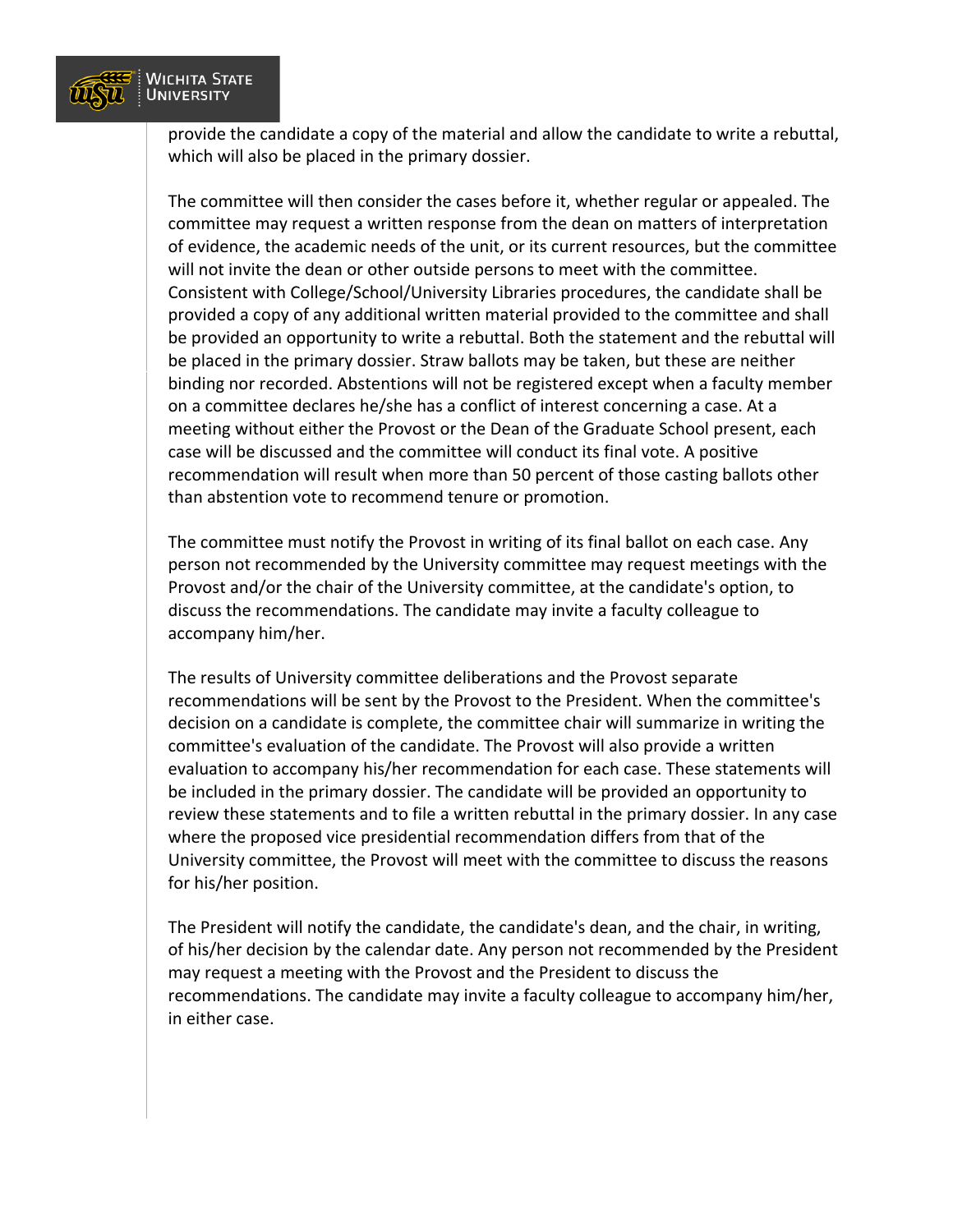

#### **H. Use of External Evaluation**

The use of external reviews is required in all promotion and tenure reviews to demonstrate earned recognition in professional circles. External reviews are not part of the Professor Incentive Review process. The dean's office will assume responsibility for obtaining the reviews in accordance with the procedures described below. The same questions will be asked of all reviewers. In general, the dean may ask reviewers to comment on (1) the originality and creativity displayed in the candidate's research, scholarship, or creative work and (2) the significance of the work and its impact on the field. Reviewers will be specifically instructed not to remark on the promotability or tenurability of candidates. Candidates will receive a copy of the reviews which identifies the reviewer. If they wish to do so, candidates may provide their written rebuttal to the external reviews in the primary dossiers.

External reviewers should be distinguished scholars or recognized authorities in their fields capable of providing an unbiased professional assessment of the quality of the candidate's work.

The process for obtaining external reviews should be started at least two months before the campus review begins. The following process should be followed for external reviews:

1. The candidate will give the departmental chair the names and addresses of five potential external reviewers, six sets of reprints or copies of work that the candidate believes best represents his/her research, scholarship, or creative work, and six copies of a complete bibliography that clearly delineates the candidate's research, scholarship, or creative work. Any material that the candidate wishes to have returned should be so marked.

2. The department chair will forward to the dean information provided by the candidate along with five additional names and addresses of potential external reviewers. The department chair may wish to seek the counsel of the faculty in developing this list. For cause, the candidate may challenge to the dean the names selected by the department chair.

3. The dean will draw by lot three reviewers from each list of names supplied. Individual Colleges/Schools/University Libraries shall develop their own policies regarding pursuit of non-responding or late evaluators; these policies shall be applied consistently whenever external review is sought. If fewer than three responses are obtained within a reasonable time, the dean may send additional requests for reviews to other persons named on the original lists, in rotating order from both lists.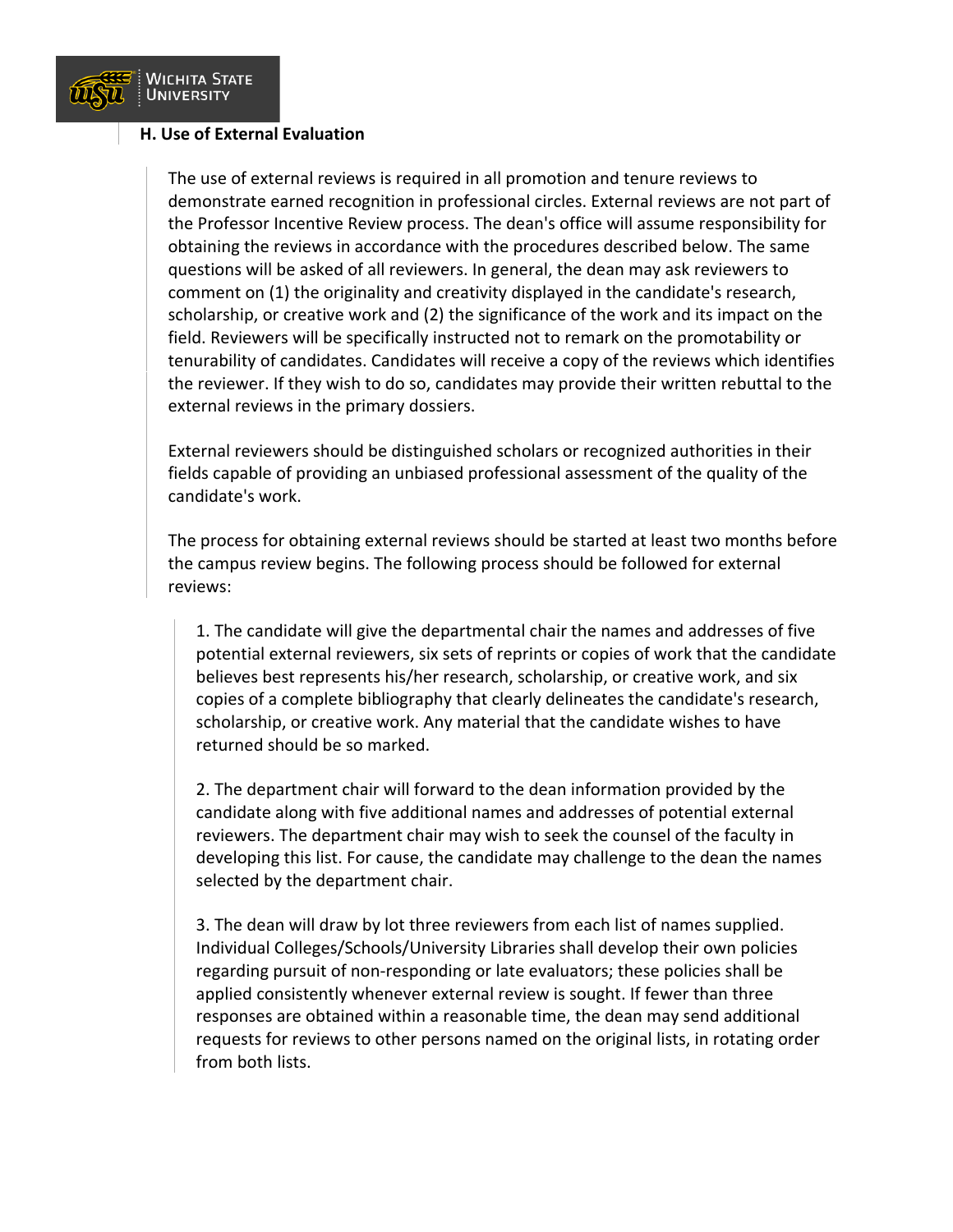

4. The dean will send to each reviewer a letter requesting a professional opinion of the quality of the candidate's work following the guidelines stated above, along with the material supplied by the candidate.

5. Copies of the reviewers' comments will be returned to the department chair and the candidate immediately upon receipt by the dean. The department chair will add the reviews to the candidate's primary dossier. The chair, in consultation with the candidate, will place in the primary dossier a brief summary of the reviewers' academic credentials. Candidates are permitted to place in the primary dossier comments on or rebuttals to the letters provided by reviewers.

6. Reviews can be added to the candidate's primary dossier up until the time that the College committee begins its deliberations on the candidate.

#### **I. Appeal of Decisions Related to Tenure or Promotion**

A candidate may make only one appeal during the entire review process. The appeal is made to the next higher level. No hearing is provided, and the appeal must be written. Some typical reasons for appeal are violation of academic freedom, failure to follow procedures concerning time periods or committee operations, inadequate consideration, discrimination, etc.

The committee to which the appeal is made will give full consideration without prejudice to the case in that the committee will review it in the same manner as favorably recommended cases and will apply similar standards.

If the candidate's one appeal results in an unfavorable recommendation, the candidate's dossier will be forwarded directly to the President. The President will make the final decision regarding the candidate as provided in Regents policy without further recommendations.

#### **J. No Publication of Names**

Names of faculty being considered for tenure or promotion will not be published. The right of privacy of such faculty members was affirmed by vote of the faculty on March 6, 1978.

#### **K. Confidentiality of Proceedings**

All deliberations are confidential. However, confidentiality cannot be guaranteed if the case goes to litigation.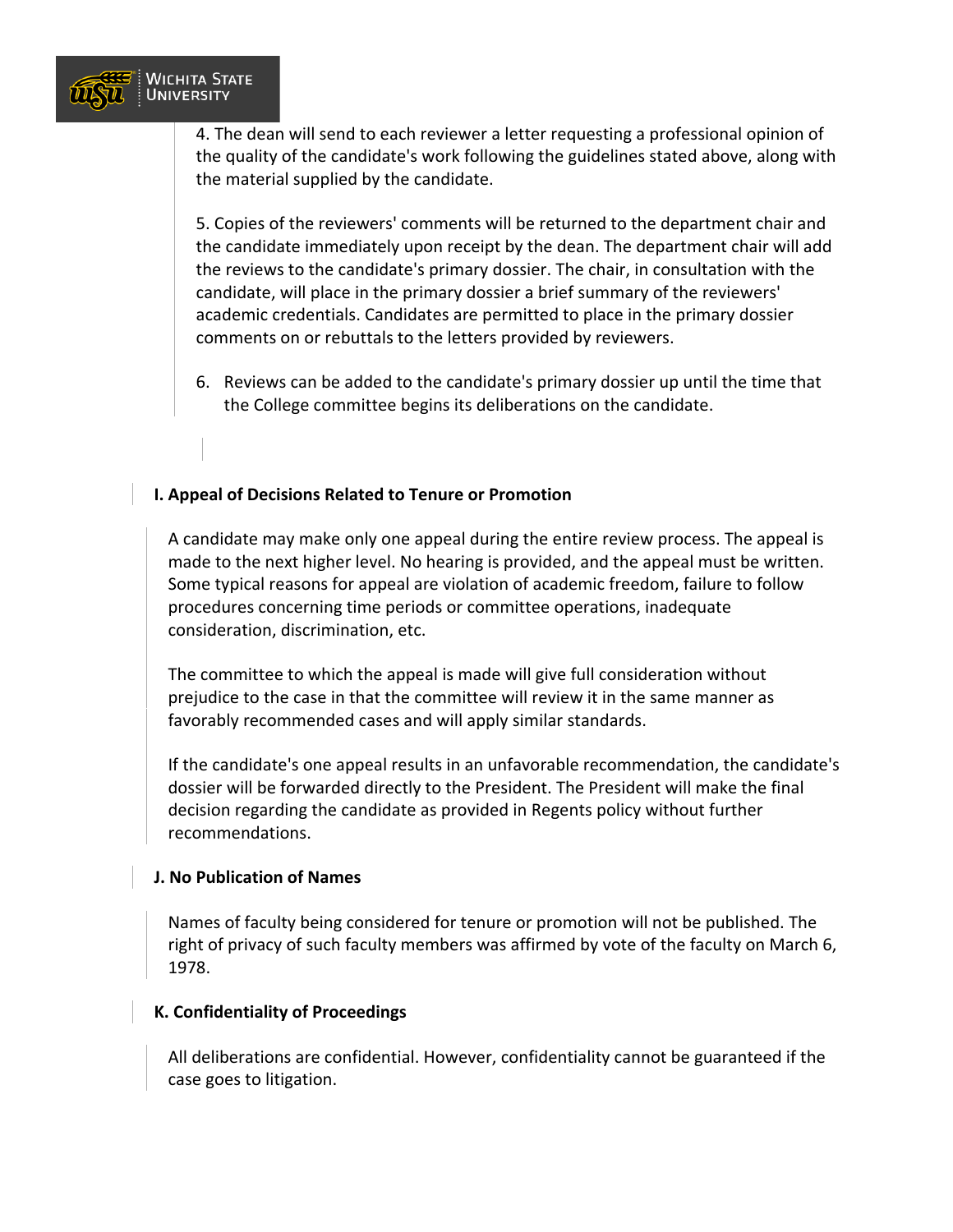

#### **L. Disposition of Dossiers**

The Provost in each case will keep a copy of the primary dossier for three years and return to the candidate the remaining copies of the primary dossier and the secondary dossier.

#### **M. Precedence of University Procedures**

If department and College/School/University Libraries tenure or promotion procedures differ from those of the University, University procedures take precedent.

#### **N. Student Members**

Students will not cast a vote regarding the award of tenure or promotion to individual faculty members.

#### **O. Definition of Terms**

#### • **Committee**

The tenure review committee at the departmental level will consist of all tenured members of the department or a committee of tenured faculty chosen by those faculty members and reported in writing to the dean. In departments with fewer than three tenured members, the College/School/University Libraries faculty will develop appropriate procedures for the review subject to the approval of the College/School/University Libraries dean.

The review committee at the College/School/University Libraries level is the College/School/University Libraries Tenure and Promotion Committee. Members of this committee are all tenured, full-time faculty with the rank of assistant professor or higher. The total membership of the committee is an odd number, with a minimum of five members. The majority of the committee are elected by the faculty, according to a representational formula adopted by the college/school/University Libraries. Members are elected or appointed for either two- or three-year terms (depending upon the College/School/University Libraries policies), staggered to maintain continuity. If a replacement is required due to a resignation, the replacement is selected only for the duration of the unexpired term. The committee chair is elected by the committee. No person can serve on the committee in a year in which he or she is considered for promotion or for more than two consecutive terms.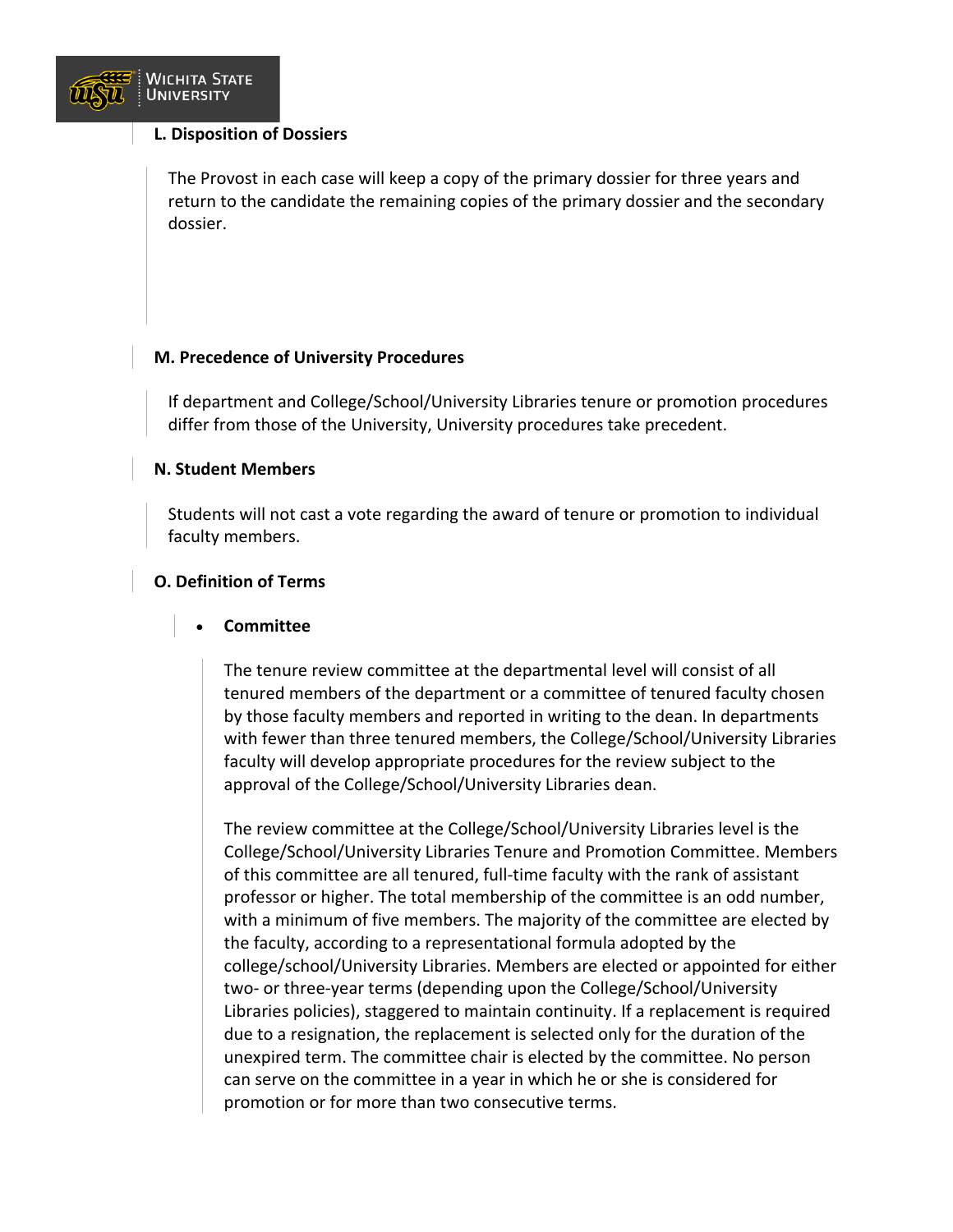

The review committee at the University level is the Faculty Senate Tenure and Promotion Committee, whose general charge is established in the Faculty Senate rules. No person may serve on the University-level review committee in a year in which he or she is considered for tenure or promotion.

#### • **Administrator**

The administrator at the departmental level is the department chair. The dean is the administrator at the College/School/University Libraries level, and the Provost is the administrator at the University level.

#### • **Calendar**

A Tenure and Promotion Calendar will be developed and published each year by the Provost or their designee.

#### • **Cover sheet**

It is the policy of the University to require that all tenure and promotion documents use a uniform cover-sheet style. These cover sheets should be attached to the front of the primary document and should not be considered a part of the 25 pages. Sample cover sheets are available from the College office or from the Office of Academic Affairs.

At the departmental and College levels, the candidate should sign after the action at each level indicating that he/she has seen all materials that have been forwarded to the committee for consideration. This signature will not constitute agreement with the action at that level but will merely indicate that the candidate has seen the materials.

#### • **Documents**

The basic document consists of the 25-page statement prepared by the candidate in accordance with the standard format. The primary dossier consists of this basic document, the required cover sheet, copies of annual reviews (and rebuttals if filed) for untenured faculty, the chair's nonevaluative role statement, statements of evaluation by the committee and administrator at each level of review (and rebuttals if filed), letters of external review (and rebuttals if filed), and items added during the review process. Candidates must be notified of any items added to the primary dossier and be provided an opportunity to submit a written rebuttal to such items, which will be included in the primary dossier. At each level of review, each committee member has a copy of the primary dossier. The secondary dossier consists of such additional materials as the candidate wishes to submit. Examples might include, but are not limited to, copies of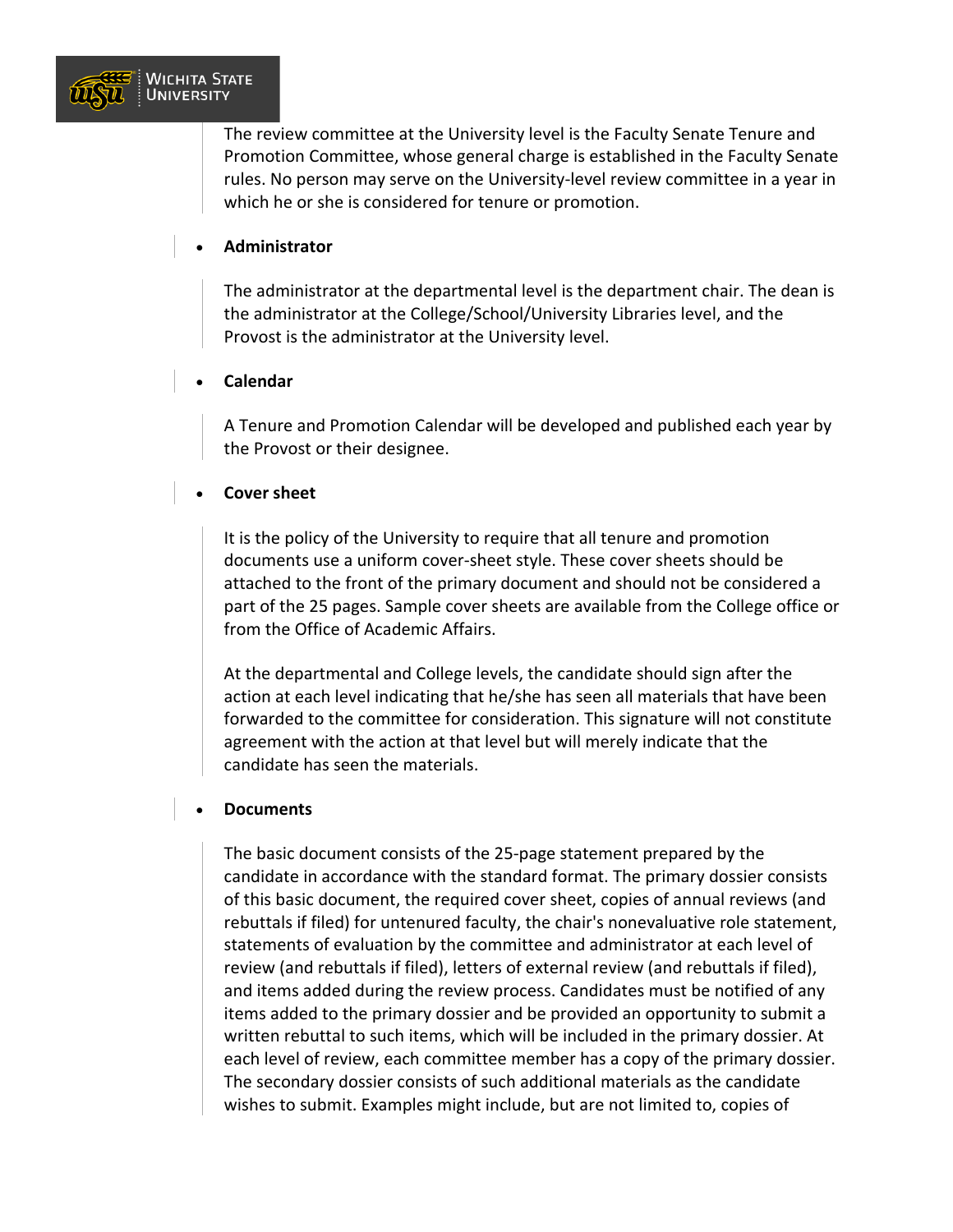

publications or other evidence of scholarship, and copies of student evaluations or course materials, etc. Only one copy of the secondary dossier is maintained.

#### • **Mandatory Review Year**

The next to the last year of the allowable probationary period is the mandatory review year.

#### • **Straw Ballot**

A non-binding vote taken for the purpose of monitoring progress toward a final decision is a straw ballot.

#### • **Favorable Case**

A favorable case occurs at any level of review if either the faculty committee or the administrator makes a positive recommendation concerning the case. Such cases automatically move forward for review at the next level.

#### • **Probationary Appointment**

A probationary appointment is an appointment that may, on the basis of continuing satisfactory performance, lead to review for the award of tenure. However, probationary appointments carry no expectation or promise that review for the award of tenure will be undertaken or that tenure will be awarded. Probationary appointments are reviewed on an annual basis and may or may not be renewed. Probationary appointments may not be continued for more than seven years.

#### • **Refereed**

An article counts as "refereed" when it has been reviewed and evaluated before publication by scholars or experts in the research topic of the manuscript.

#### • **Temporary Appointments**

A temporary appointment is for a fixed term. Such appointments carry no rights to the consideration for the award of tenure.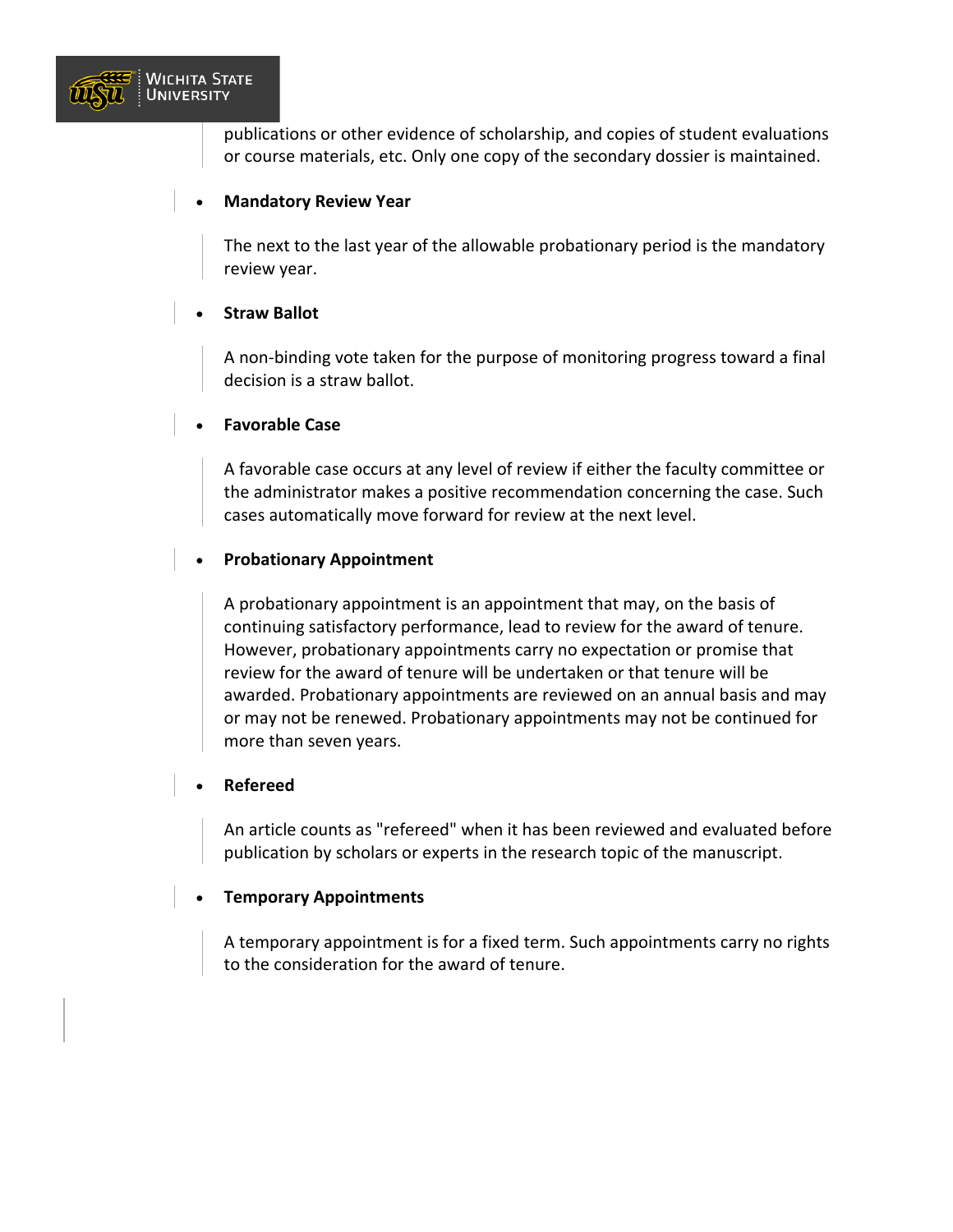

# **4.25 / Full Professor Incentive Review Program**

Effective: September 24, 1999 | Revised: October 01, 2006

#### **I.Purpose**

Establish a voluntary incentive review program for tenured faculty holding the rank of Full Professor.

#### **II.Preamble**

The voluntary incentive review program is intended to provide an opportunity for a (1.0 EFT) tenured faculty member holding the rank of Full Professor at Wichita State University for six (6) years to be eligible for salary supplements based on the faculty member's continuing professional work. Any Full Professor, including those holding administrative positions, may apply for the merit award if they feel that they meet the criteria provided in paragraph five below.

#### **III.Policy**

A. The voluntary incentive review program is available to all tenured faculty members who have held the rank of Full Professor at Wichita State University for a minimum of six (6) years (whose appointment is 1.0 EFT) and who have not received an incentive supplement under this policy in the last six years.

B. Eligible faculty members interested in participating in the voluntary incentive review program shall submit their names to the Chair of the department by the 3rd Friday in April of their fifth (5th) year as a Full Professor at WSU, at the same time as faculty seeking promotion to Full Professor as noted in the [Tenure and Promotion](https://www.wichita.edu/about/policy/ch_04/ch4_16.php)  [Calendar.](https://www.wichita.edu/about/policy/ch_04/ch4_16.php) The candidate for the voluntary incentive review will present a primary dossier comparable to a promotion dossier to the department, highlighting work completed since the last review; the candidate may prepare a secondary dossier.

C. Chairs interested in participating in the voluntary incentive review submit their dossiers to the Full Professors of the department for review. Chairs who are candidates for the Full Professor Incentive Review Program do not participate in their own evaluation or in evaluations of candidates in the Full Professor Incentive Review Program, or when the Chair has a conflict of interest. Such cases automatically go forward without prejudice for review at the next level.

D. Salary supplements under this policy are part of the merit pay system, not the tenure and promotion process. The criteria for award of a salary supplement are the same as the criteria for promotion to Full Professor (in effect at the time the candidate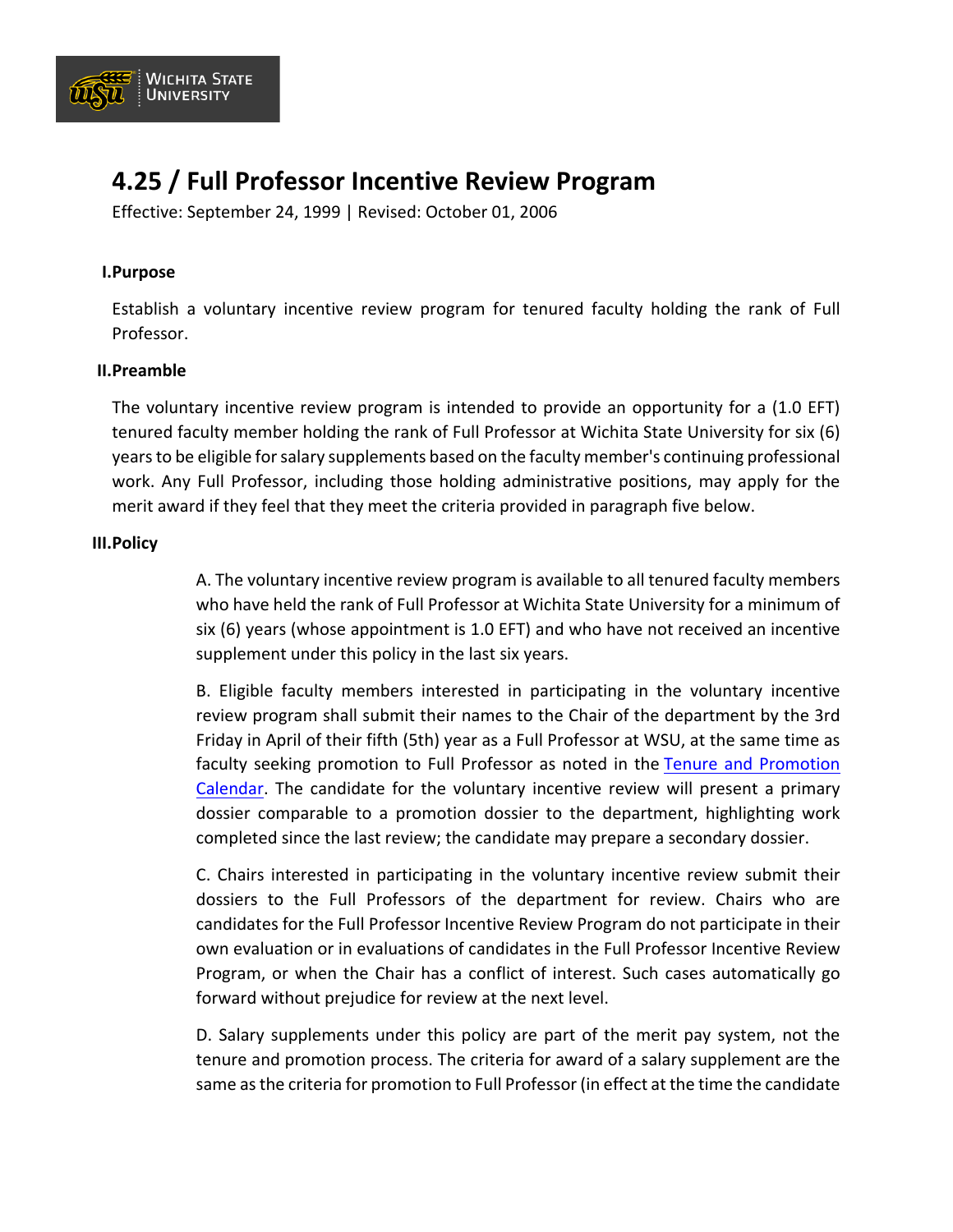

files an application for full professor incentive review). In the interests of fairness and to assure comparable standards across campus, the process for review is the same as for promotion to Full Professor, and will process through the stages of the tenure and promotion review process.

The process of review involves these steps:

- 1. Nomination for review.
- 2. Departmental review of nominees by the departmental committee\* and by the Chair.
- 3. In favorable or appealed\*\* cases, college/school/University Libraries review of departmental nominations by the college/school/University Libraries tenure and promotion committee and by the college/schools/University Libraries dean.
- 4. In favorable or appealed\*\* cases, University review of college/school/University Libraries nominations by the tenure and promotion committee and by the Provost.
- 5. In favorable or appealed\*\* cases, approval by the president of the University.

\*In departments having fewer than three faculty members with appropriate rank, the college/school/University Libraries faculty will develop appropriate review procedures subject to the approval of the college/school/University Libraries dean.

\*\*Procedures have been established for appeal in the case of an adverse promotion recommendation at the department, college/school/University Libraries and University levels.

> E. The requirements for a successful full professor incentive review merit award require that a candidate demonstrate all of the following:

- 6. The candidate must have established and maintained a sustained, successful program in research, publication, or creative activity that has led to national visibility as judged by the standards of the discipline. It is the responsibility of the candidate to supply clear and convincing evidence in this area.
- 7. The candidate must be able to demonstrate sustained, successful teaching at the undergraduate and/or graduate level as determined by the mission of the department. It is the responsibility of the candidate to supply clear and convincing evidence in this area.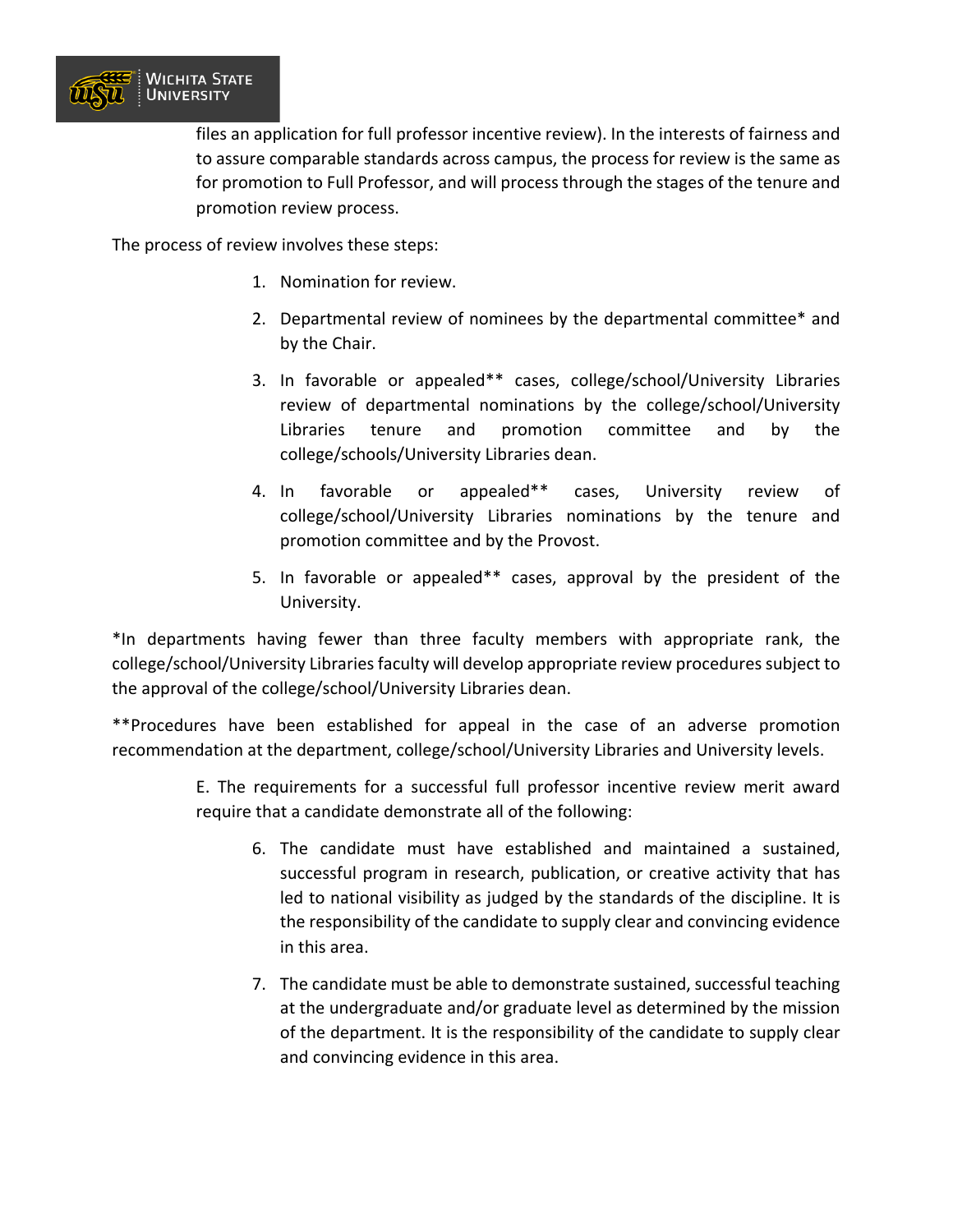

8. The candidate must be able to demonstrate sustained, successful service to the University and to the profession commensurate with the rank of professor. It is the responsibility of the candidate to supply clear and convincing evidence in this area.

F. E. Satisfactory completion of the voluntary incentive review program will result in payment of a salary supplement to the participating faculty member that equals the salary supplement paid to a person promoted to Full Professor at the same time.

#### **IV. Implementation**

This policy shall be included in the *WSU Policies and Procedures Manual* and shared with appropriate constituencies of the University.

The Provost shall have primary responsibility for publication and implementation of this University Policy.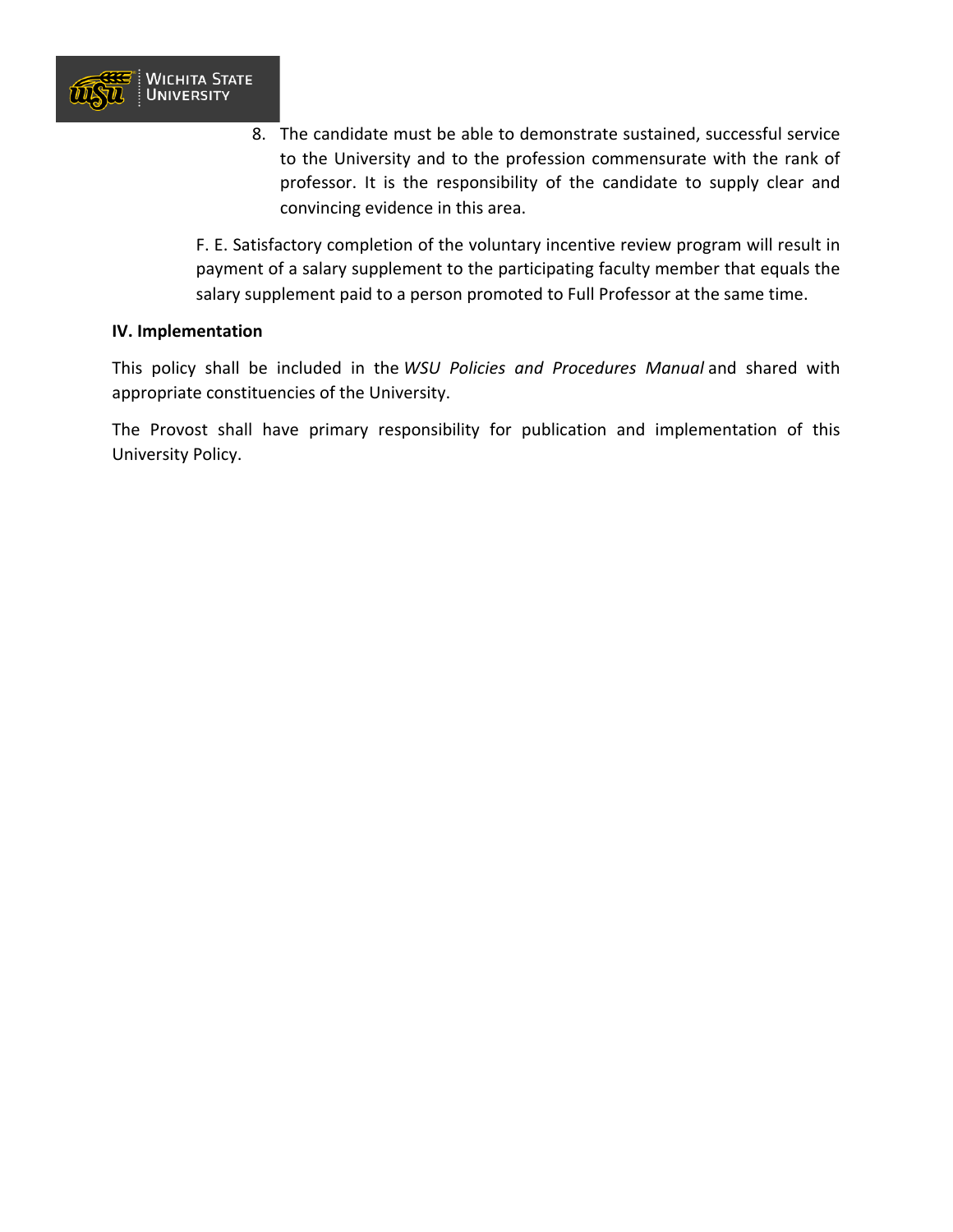

# **4.26 / Tenure and Promotion Committee**

Effective: July 01, 1977 | Revised: October 13, 2009

# **I. Policy**

# A. Composition (12 members)

- 7 Chairs of the Tenure and Promotion Committees of the degree-granting college/school and for University Libraries
- 2 Faculty-at-large
- 1 Student (non-voting)
- 2 Ex officio: (non-voting) Provost, Dean of the Graduate School. Ex officio members shall not be present at the meeting when final votes are taken.

### B. Selection

Chairs of tenure and promotion committees in the degree-granting colleges/schools and for University Libraries are chosen according to procedures established in their respective college/school/University Libraries, or unit. They are elected to two-year staggered terms. Faculty-at-large are selected according to standard procedures for naming members to faculty senate committees, except that they shall be from different Faculty Senate divisions, and shall be full-time, tenured faculty members with the rank of associate professor or higher. Facultyat-large serve three-year terms. Ex officio and faculty at-large members may not serve while a candidate for promotion or incentive review, or while on sabbatical leave. Replacement appointments shall be made as needed, following standard procedures.

### C. Charge

1. Implement University-wide policies and procedures for awarding tenure and promotion.

2. Coordinate the [Tenure and Promotion Calendar](https://www.wichita.edu/about/policy/ch_04/ch4_16.php)

3. Specify the format for documentation in support of Tenure and Promotion Review, with a view to developing comparable standards throughout the University while recognizing essential college/school/University Libraries differences.

4. Formulate transmittal, reporting, and appeals procedures for awarding tenure and promotion.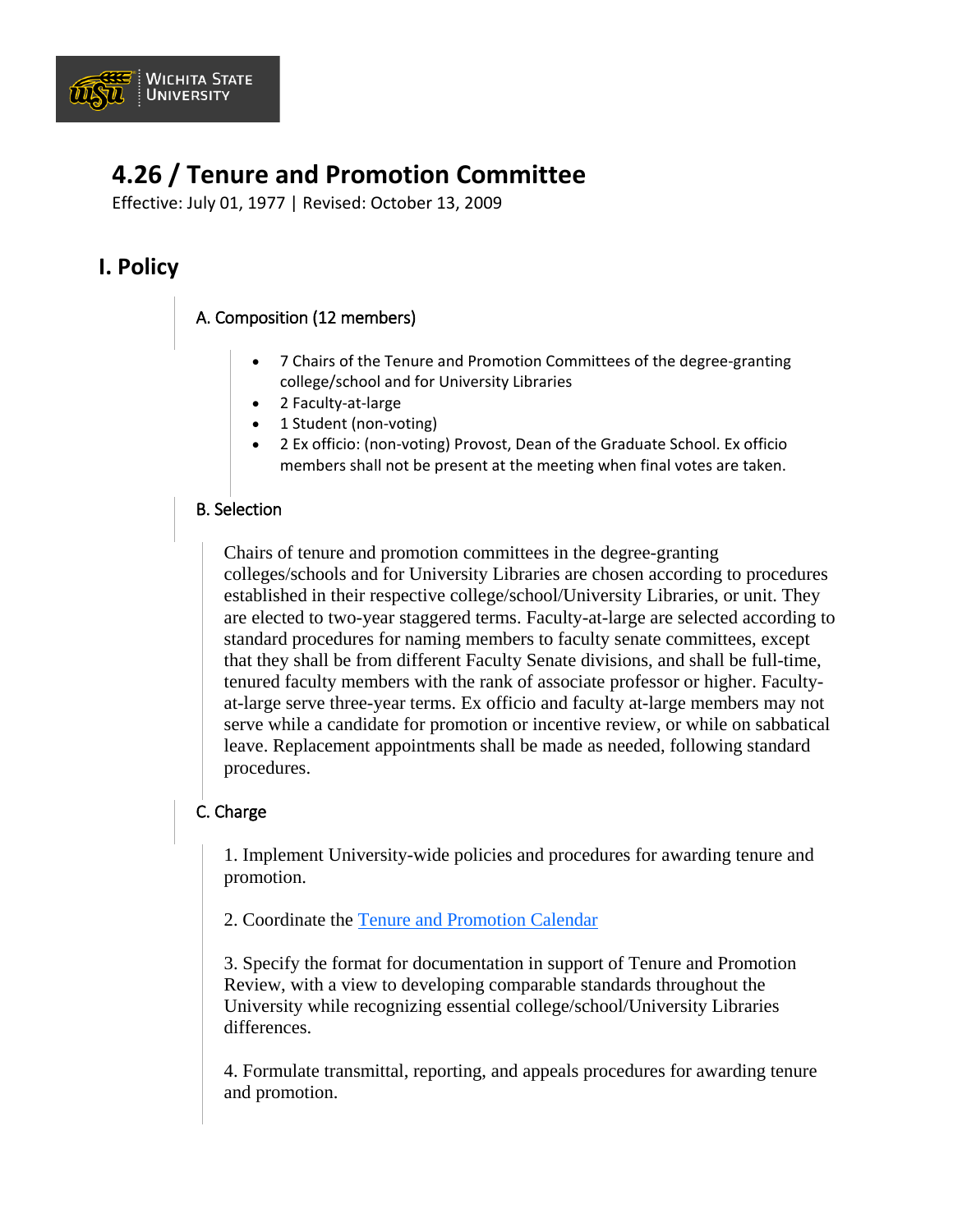

5. Ensure that there are University-wide procedures for notifying the relevant administrators and those faculty members for whom tenure decisions must be made before reappointment.

6. Review tenure and promotion cases in accordance with the [University Tenure,](https://www.wichita.edu/about/policy/ch_04/ch4_18.php)  [Promotion and Appeals Procedure.](https://www.wichita.edu/about/policy/ch_04/ch4_18.php)

7. Review every three years the college/school/University Libraries guidelines for tenure and promotion.

8. Report to the full Faculty Senate for review issues of concern in tenure policies and tenure and promotion guidelines.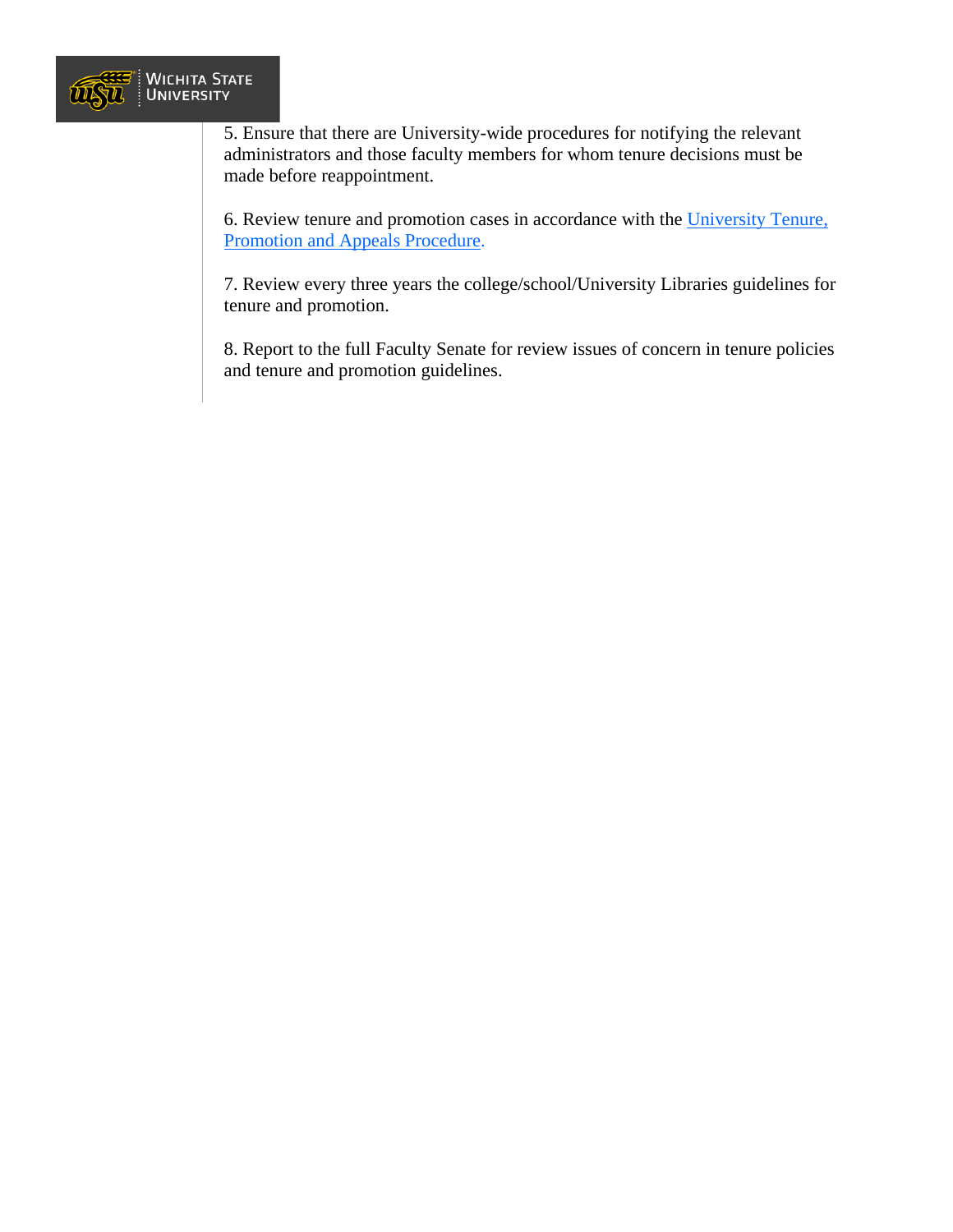

# **4.27 / Promotion for Non-Tenure Track Faculty: Guidelines and Criteria**

Effective: December 11, 2017

### **I. Policy**

A. Non-tenure track faculty are significant members of the university who are critical department members broadly engaged in an academic program's curriculum, evolution, and impact. Non-tenure track faculty need to demonstrate effectiveness in teaching/librarianship and service, as defined in the role statement. Although there is no research expectation for non-tenure track faculty, the faculty member's appropriate mix and extent of responsibilities is defined within their department by a role statement.

B. A terminal degree in a field appropriate to the discipline in which the candidate teaches is normally required for appointment or promotion for the following advancement levels: Assistant Teaching Professor, Associate Teaching Professor, and Teaching Professor; and Assistant Clinical Professor, Associate Clinical Professor, and Clinical Professor. Candidates may be hired to the following levels in the absence of a terminal degree: Assistant Educator, Associate Educator, and Senior Educator. Exceptions to this guideline will require careful documentation based upon an adequate rationale.

C. Under normal circumstances, a faculty member should not expect to be considered for promotion with less than six years in advancement levels. For each level of promotion, successively higher levels of achievement are expected.

D. The standards for teaching/librarianship and service, as defined in the role statement, for each level are indicated below. The relative significance of teaching/librarianship and service, as defined in the role statement, may vary from case to case. Consideration, in context of the candidate's entire career, will be given to teaching/librarianship and service, as defined in the role statement, conducted while the candidate has been employed at the University.

### **1. Assistant Teaching Professor / Assistant Clinical Professor / Assistant Educator**

Evidence is normally expected of the following: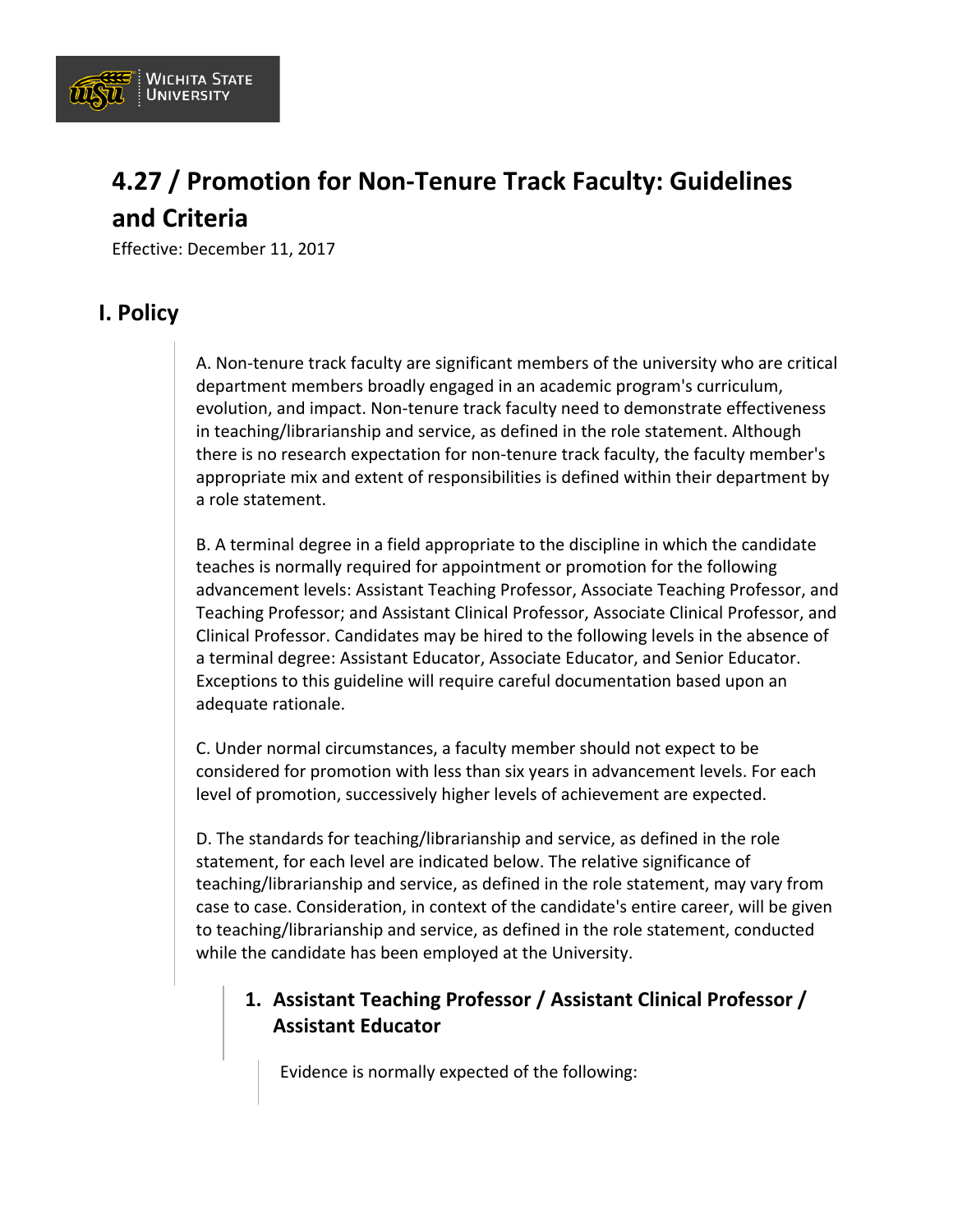

a. demonstrated adequacy in teaching/librarianship; and

b. some University service, as defined in the role statement, appropriate to the mission of the department and college/school/University Libraries.

### **2. Associate Teaching Professor / Associate Clinical Professor / Associate Educator**

Evidence is normally expected of the following:

a. documented effectiveness of teaching/librarianship; and

b. some professional or University service, as defined in the role statement.

### **3. Teaching Professor / Clinical Professor / Senior Educator**

Evidence is normally expected of the following:

a. sustained effectiveness in teaching/librarianship; and

b. demonstrated academic leadership in the form of service, as defined in

the role statement, to the University and the profession[.](https://www.wichita.edu/)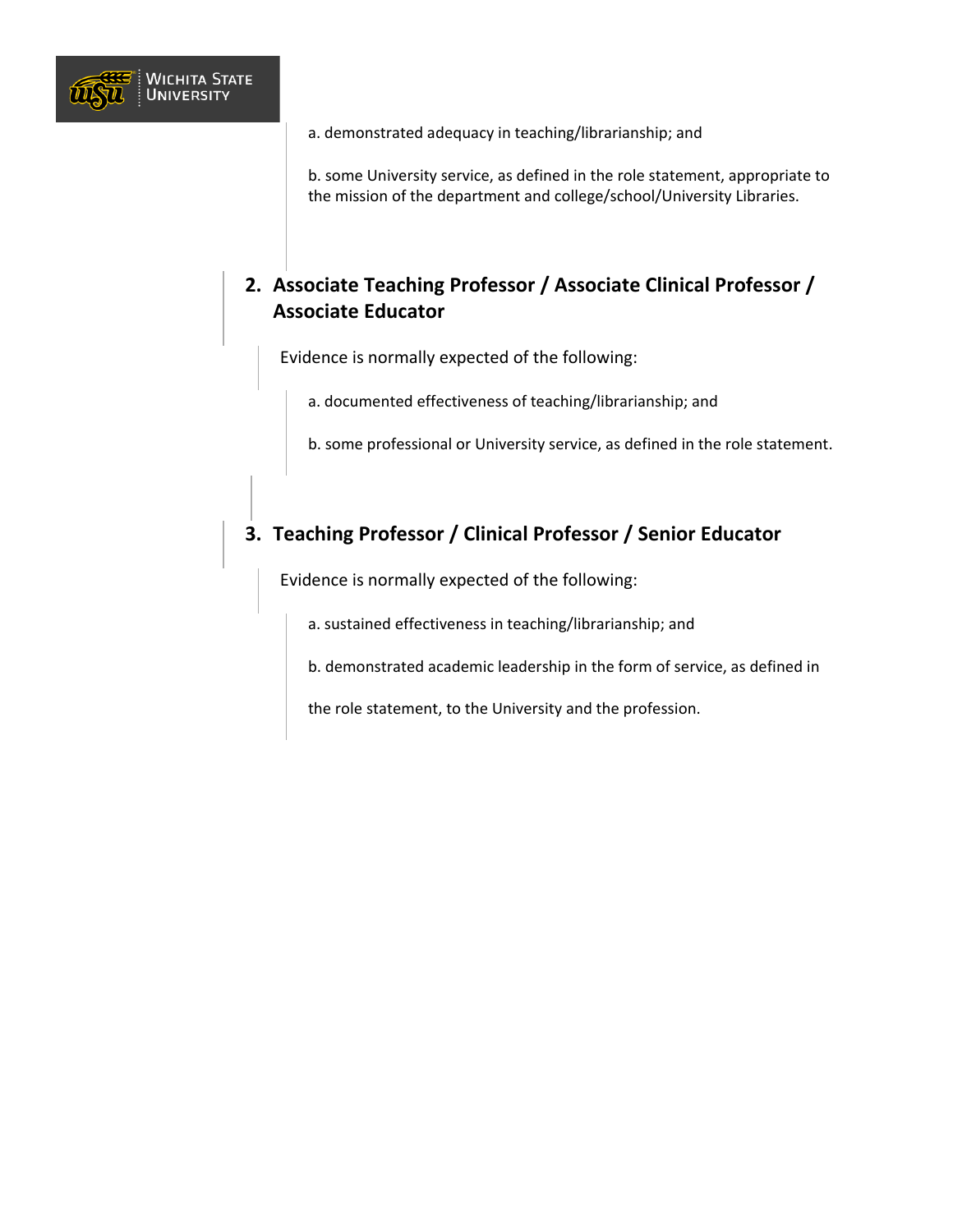

# **4.28 / Promotion for Non-Tenure Track Faculty: Outline of Process of Review**

Effective: December 11, 2017

## **I. Policy**

A. Any faculty member may nominate himself or herself for review for promotion or incentive review after five years of service in the current level. The review takes place during the sixth year. Nominations may also be made by the chairperson.

B. The process of review for promotion or incentive involves these steps:

- 1. Nomination for review.
- 2. Departmental review of nominees by the departmental committee and by the chair.
- 3. In favorable or appealed cases, college/school/University Libraries review of department nominations by the college/school/University Libraries Promotion Committee, and by the college/school/University Libraries dean.
- 4. In favorable or appealed cases, University review of college/school/University Libraries nominations by the Promotion Committee and by the Provost.
- 5. In favorable or appealed cases, review of recommendations by the University President for final decision.

C. Procedures have been established for appeal in the case of an adverse promotion recommendation at the department and at the college level.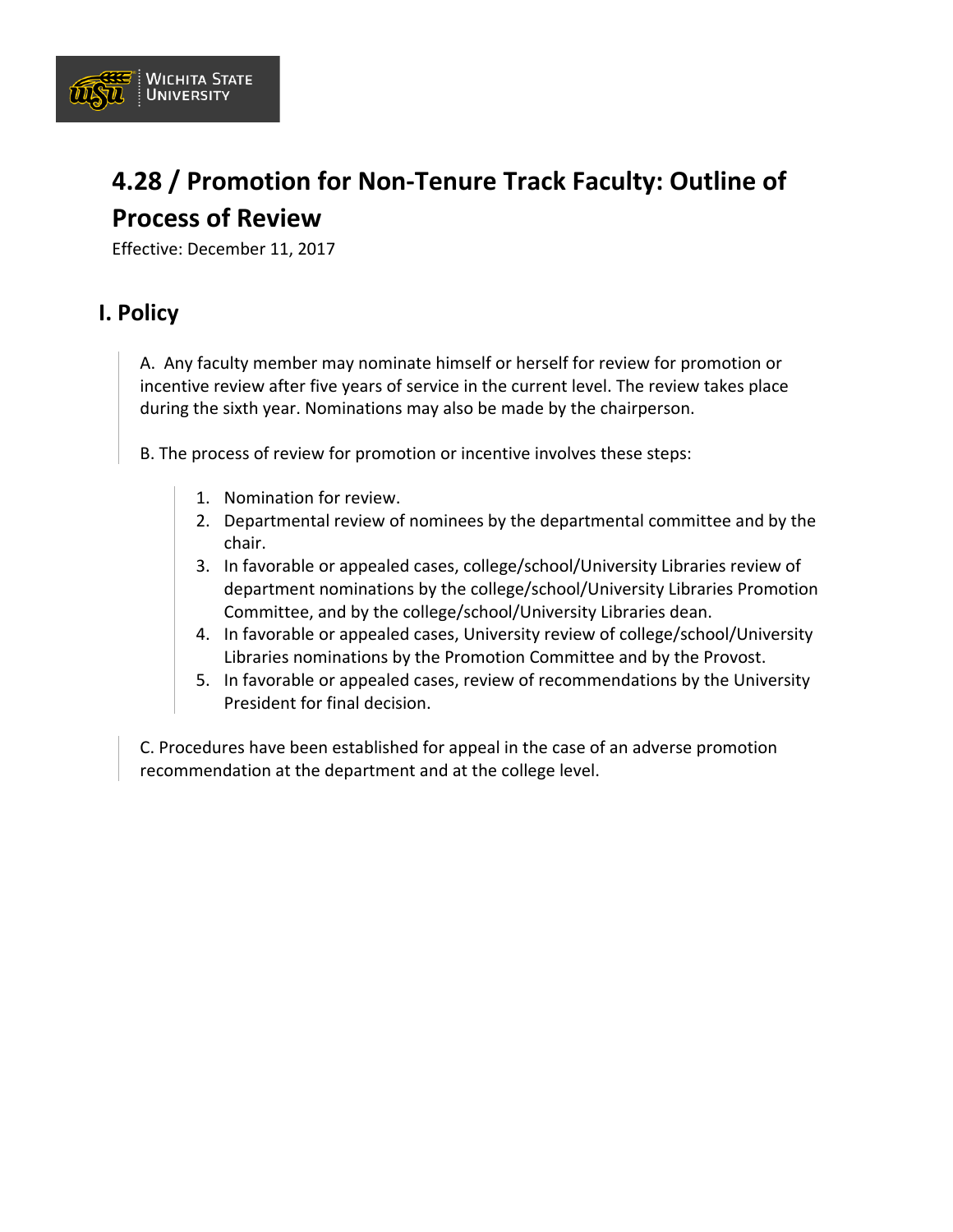

# **4.29 / Promotion for Non-Tenure Track Faculty Promotion: Procedures**

Effective: December 11, 2017

### **I. Policy**

#### **A. Nomination for Review for Promotion**

- 1. The department chair will write to all full-time faculty members of the department to tell them that nominations of persons to be reviewed that year for promotion must be given to the chair by a specified date. All others may be nominated by the chair or by the faculty member himself or herself.
- 2. The department chair will send copies of the list resulting from step 1 to all full-time departmental faculty and specify a second date by which any additional nominations must be provided in writing to the chair.
- 3. The department chair will confer individually with all nominated faculty members and provide information about departmental, college/school/University Libraries, and University criteria for promotion.
- 4. Faculty who have been nominated must inform the department chair in writing by a date specified by the department chair (which will be no sooner than two days after their conference) of the faculty member's decision to remain in nomination or to withdraw.
- 5. The final, typed list of those nominated will be sent to the dean and to all members of the department electorate. Each person on the list will be notified in writing by the dean that he or she is officially a candidate for promotion. In addition, the dean will inform the candidate of the criteria for promotion and will instruct the candidate to give his/her supporting materials to the department chair by a specified date.

#### **B. Preparation of the Primary and Secondary Dossier**

The candidate will present a primary dossier and may prepare a secondary dossier. Only material contained in the primary and secondary dossiers and additional materials appropriately obtained and added to the dossiers may be used by the Promotion Committee at each level.

The candidate is responsible for assembling the materials and reviewing the entire dossier to determine that it is complete and accurate. Non-tenure track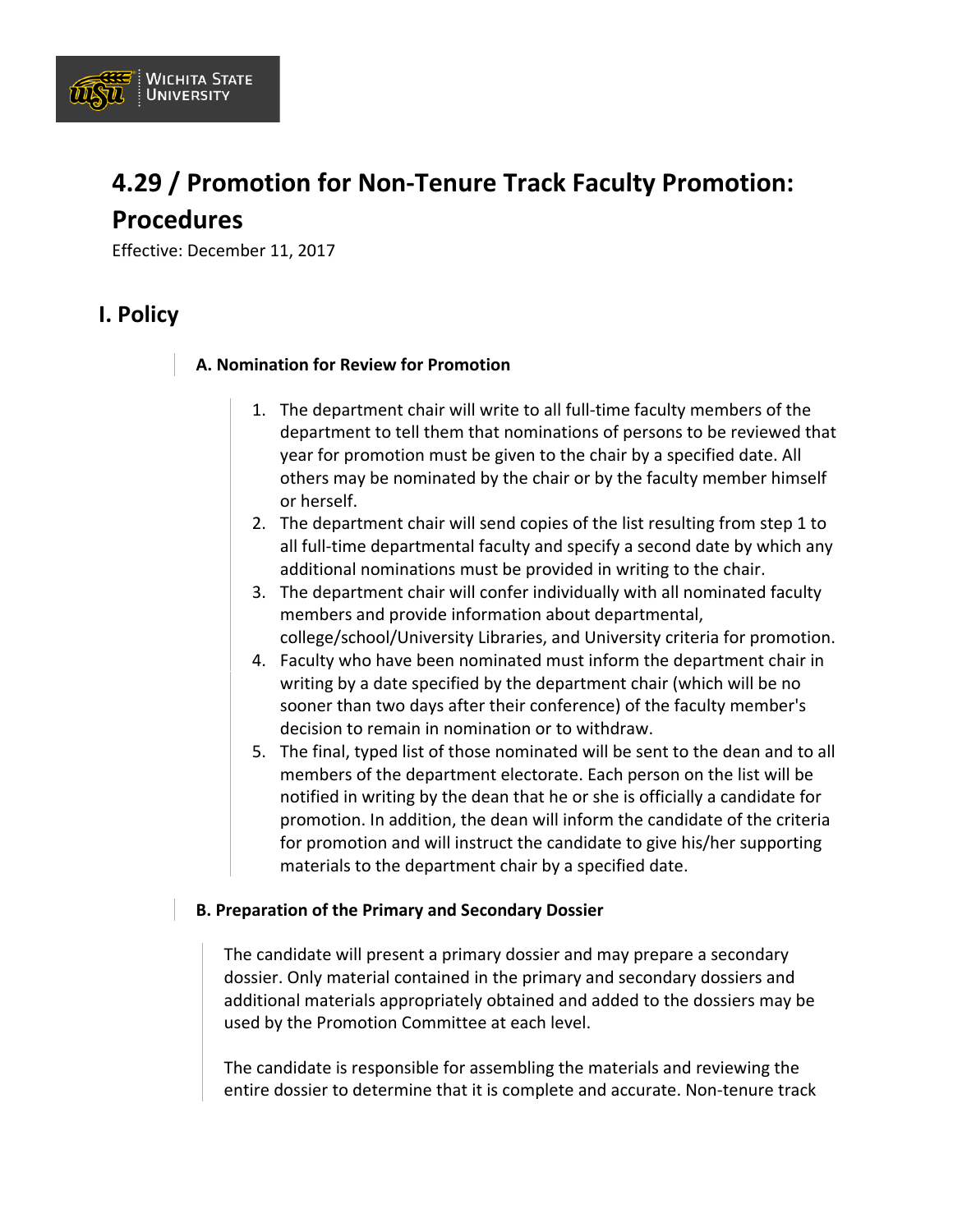

candidates are *not* required to have any external letters of review as part of their primary dossier. Adherence to established deadlines should ensure that the final dossier is complete at the time of submission. The candidate then submits the copy of the primary dossier and supplemental materials to the chair of her/his department. Once they have been submitted to the chair, these original materials cannot be changed or rewritten.

As the review proceeds through the various levels, the primary dossier and the secondary dossier will be in the custody of the administrator at each level. Items are added as attachments to the primary dossier by the administrator as called for in these procedures, but the administrator must give the candidate a copy of the additions and provide the candidate an opportunity to write a rebuttal that will also be added to the primary dossier.

#### **1. Primary Dossier**

The primary dossier consists of the basic document, the required cover sheet which records each step of the review process, copies of the annual reviews (and rebuttals if filed) for non-tenure track faculty, the chair's non-evaluative role statement, statements of evaluation by the committee and administrator at each level of review (and rebuttals if filed), and items added during the review process. The basic document will follow the standard format recommended by the University Promotion Committee and approved by the Faculty Senate. Deviations from the established format should be clearly explained. The basic document may be no more than 15 pages. The chair will provide a statement of the role of the candidate in the department which is purely descriptive and not evaluative. If the candidate's role involves a weighted distribution of responsibility among the categories of professional activity, that should be indicated in the role statement. The chair will make copies of the primary dossier available for all voting faculty.

#### **2. Secondary Dossier**

A secondary dossier may be submitted to the chair by the candidate. It consists of such additional materials as the candidate wishes to submit. Examples might include, but are not required or limited to evidence of teaching, copies of student evaluations or course materials, evidence of service contributions, etc. The candidate may add items to the secondary dossier during the review process (see calendar in [Section 4.15](https://www.wichita.edu/about/policy/ch_04/ch4_15.php) of this manual). Should documentation significant to the candidate's case arrive after the deadline for adding materials to the secondary dossier, the candidate should notify the dean and the chair of his/her college/school/University Libraries committee who will add the material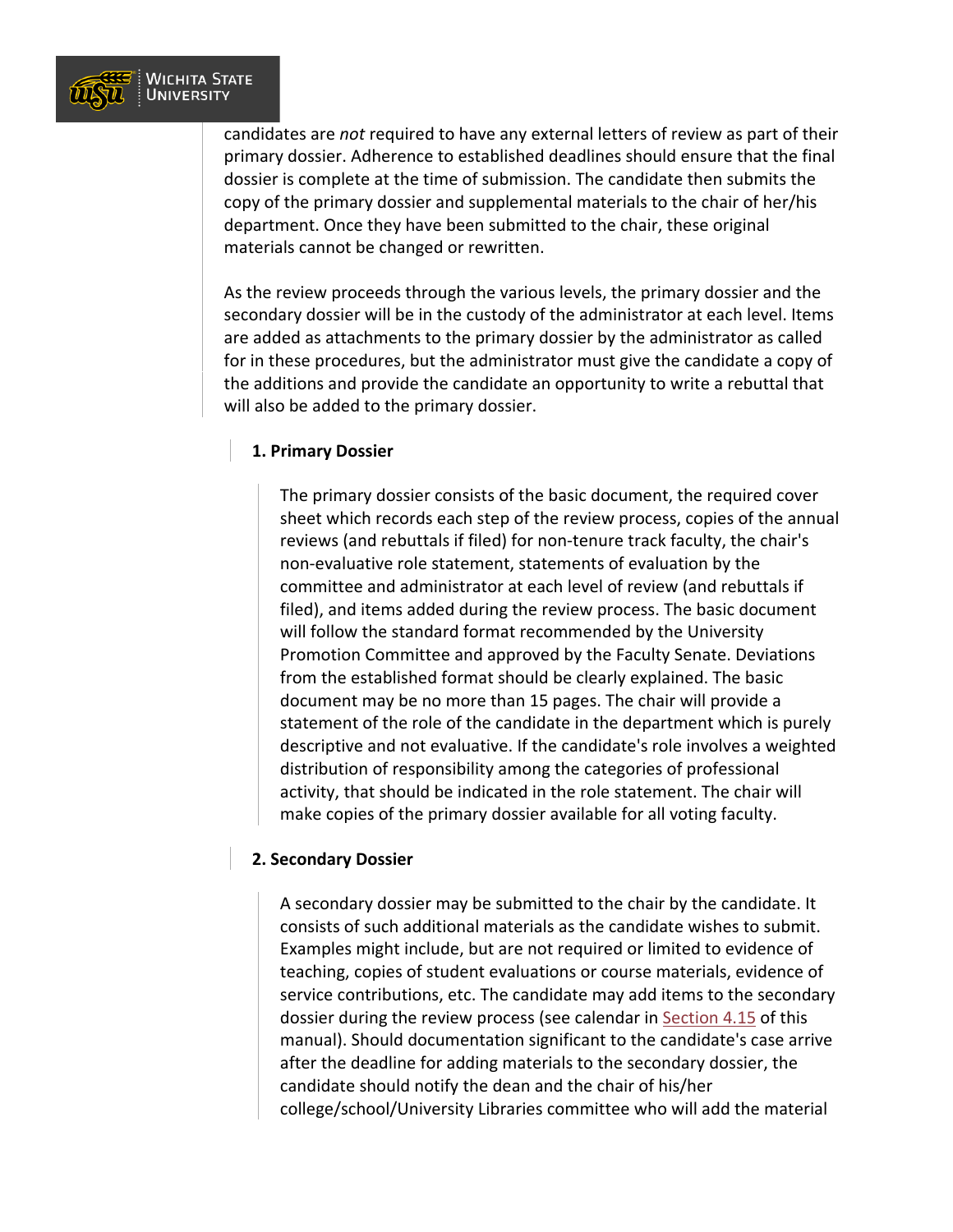

to the dossier. The chair of the committee will bring it to the attention of the next higher committee. The secondary dossier will not be duplicated but will be available to committee members.

#### **C. Reviews for Promotion**

#### **1. Department Review for Promotion**

The complete files of all faculty members under review in the department must be available for a reasonable time (at least five working days) to all voting faculty.

#### **2. Department Committee**

The Non-tenure track Faculty Promotion Committee at the departmental level should have at least three members and will consist of at least one voting non-tenure track faculty member, and at least one voting tenured faculty member of the department. Promotion cases will be reviewed at a meeting of the departmental faculty who hold level equal to or higher than that for which the candidate is being considered or of a committee of those with appropriate level chosen by these faculty members. (The limitation of voting to persons of equal or higher level need not apply to votes at the college/school/University Libraries or University level.) In departments with fewer than the requisite members, the college/school/University Libraries faculty will develop appropriate procedures for the review subject to the approval of the college/school/University Libraries dean.

Each eligible person, excluding the department chair, will vote on each case under consideration and will sign the tally. The tally will not identify individual voters with their votes but must account for all eligible votes. Straw ballots may precede the final ballot. Abstentions may occur only in cases involving declared conflict of interest. A positive recommendation will result when more than 50 percent of those casting ballots (i.e., other than abstentions) have voted to recommend promotion. Copies of the tally sheets will be kept in the departmental office for three years.

Chairs do not participate in their own evaluation or in evaluations of faculty when the chair has a conflict of interest. Such cases automatically go forward without prejudice for review at the next level.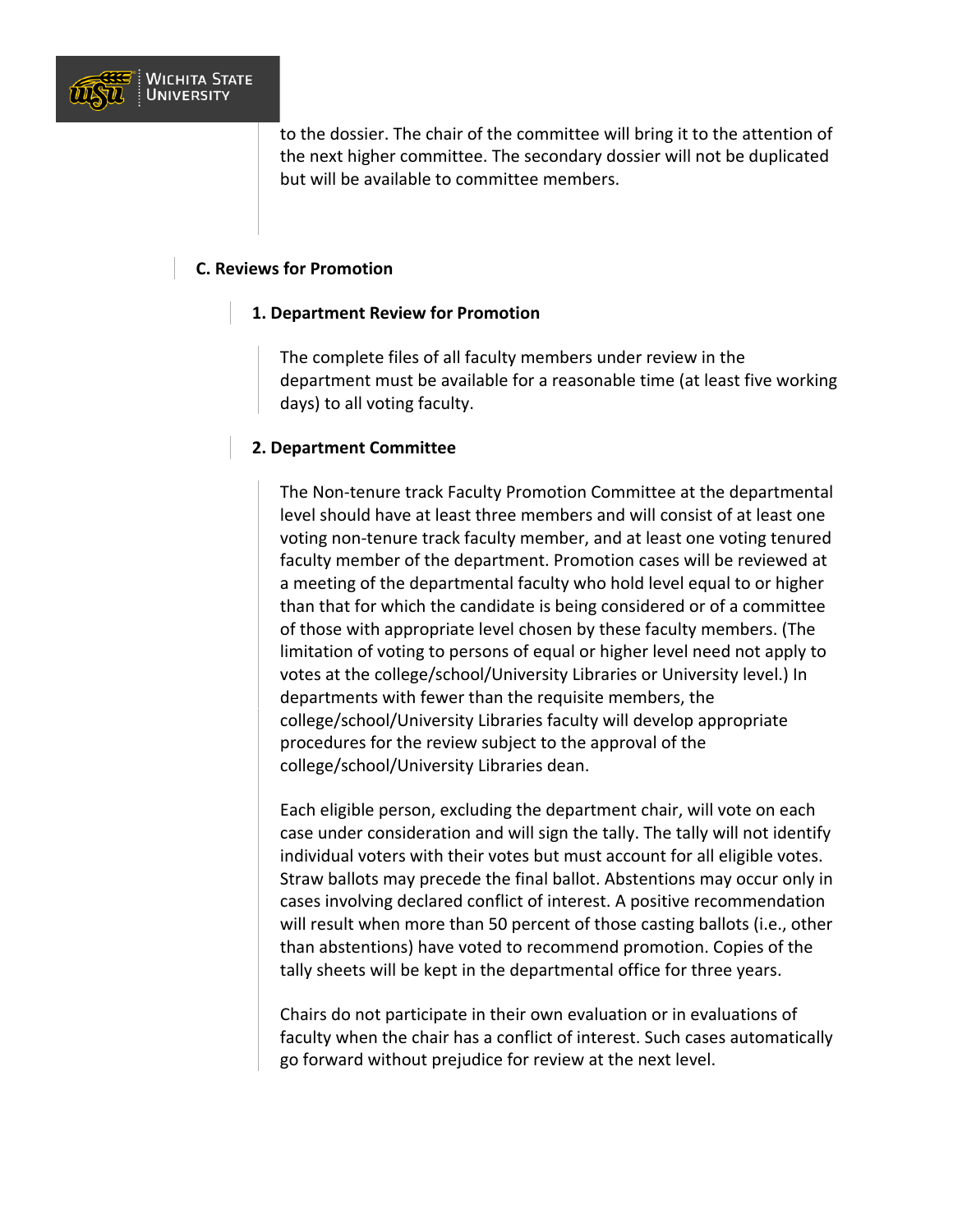

The results of the departmental deliberations and the chair's separate recommendation will be sent to the dean by the department chair. When the committee's discussion of a candidate is complete, the committee chair will summarize in writing the committee's evaluation of the candidate. The department chair will also provide a written evaluation to accompany his/her recommendation for each case. These statements will be included in the primary dossier. The candidate will be provided an opportunity to review these statements and to file a written rebuttal in the primary dossier. In cases where the chair's recommendation differs from that of the voting faculty, the case will go forward to the next higher level without prejudice, and that transmittal will not constitute an appeal. The chair will also send forward the copies of the primary dossier and the secondary dossier.

The dean will inform each candidate in writing of the department's recommendations, the chair's recommendation, the right to appeal, and the procedures for appeal. The dean will also notify the candidate that he/she may request meetings with the department chair and/or the chair of the departmental promotion committee, at the candidate's option, to discuss the decision.

#### **3. College/School/University Libraries Review of Nominees for Promotion**

The dean will give a copy of the primary dossier of each faculty member favorably recommended for promotion and of all appealed cases to each member of the college/school/University Libraries committee and will indicate the location of the secondary dossiers. These materials must be available to the committee for at least five working days prior to deliberation.

#### **4. College Promotion Committee for Non-tenure track Faculty**

This committee will consist of at least one voting non-tenure track faculty member and at least one voting tenured faculty member from the college. The total membership of the committee is an odd number, with a minimum of five members.

The majority of the committee are elected by the faculty, according to a representational formula adopted by the college/school/University Libraries. Members are elected or appointed for either two- or three-year terms (depending upon the college/school/University Libraries policies), staggered to maintain continuity. If a replacement is required due to a resignation, the replacement is selected only for the duration of the unexpired term. The committee chair is elected by the committee. No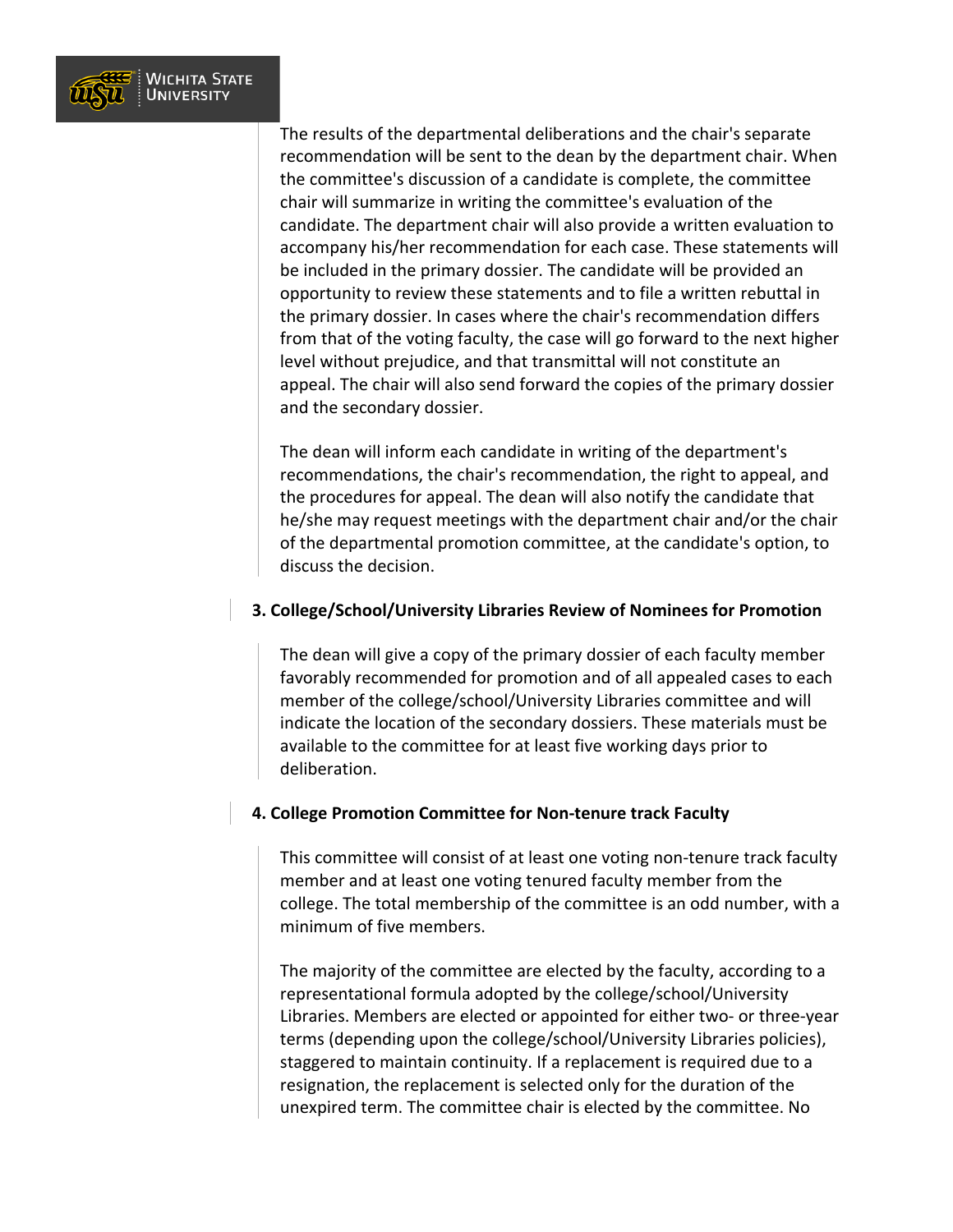

person can serve on the committee in a year in which he or she is considered for promotion or for more than two consecutive terms.

The committee will meet with the dean to receive information about the schedule of meetings and about administrative matters related to the cases to be reviewed. The dean may also request other meetings with the committee. Each college/school/University Libraries shall adopt procedures regarding the role of the dean in these other meetings. If the committee discovers that information is lacking in a dossier, it can ask the dean to acquire the information. Consistent with the department procedures, the dean must provide the candidate a copy of the material and allow the candidate to write a rebuttal. The college/school/University Libraries committee may, at its option, adopt a policy which prohibits a committee member from the same department as a candidate for promotion from speaking about the case during the committee's deliberations. If such a rule is adopted, it must apply to all cases before the committee. If additional information about the departmental committee's deliberations is desired, the committee may request explanatory information to be submitted in writing from the chair of the departmental committee. This statement will be added to the primary dossier, and the candidate will be provided an opportunity to place a rebuttal in the primary dossier. The committee will then consider the cases before it, whether regular or appealed. Straw ballots may be taken, but these are neither binding nor recorded. Abstentions will not be registered except when a faculty member on a committee declares he/she has a conflict of interest concerning the case. At a meeting without the dean each case will be discussed and the committee will conduct its final vote. A positive recommendation by the committee will result when more than 50 percent of those casting ballots other than abstention vote to recommend promotion.

The committee must notify the dean in writing of its final ballot on each case. (Note: The college/school/University Libraries committee may meet with the dean as it sees fit but it must hold a discussion on each case and take its final vote in the absence of the dean.) The results of the college/school/University Libraries deliberations and the dean's separate recommendations will be sent by the dean to the Provost. When the committee's discussion of a candidate is complete, the committee chair will summarize in writing the committee's evaluation of the candidate. The dean will also provide a written evaluation to accompany his/her recommendation for each case. These statements will be included in the primary dossier. The candidate will be provided an opportunity to review these statements and to file a written rebuttal in the primary dossier. In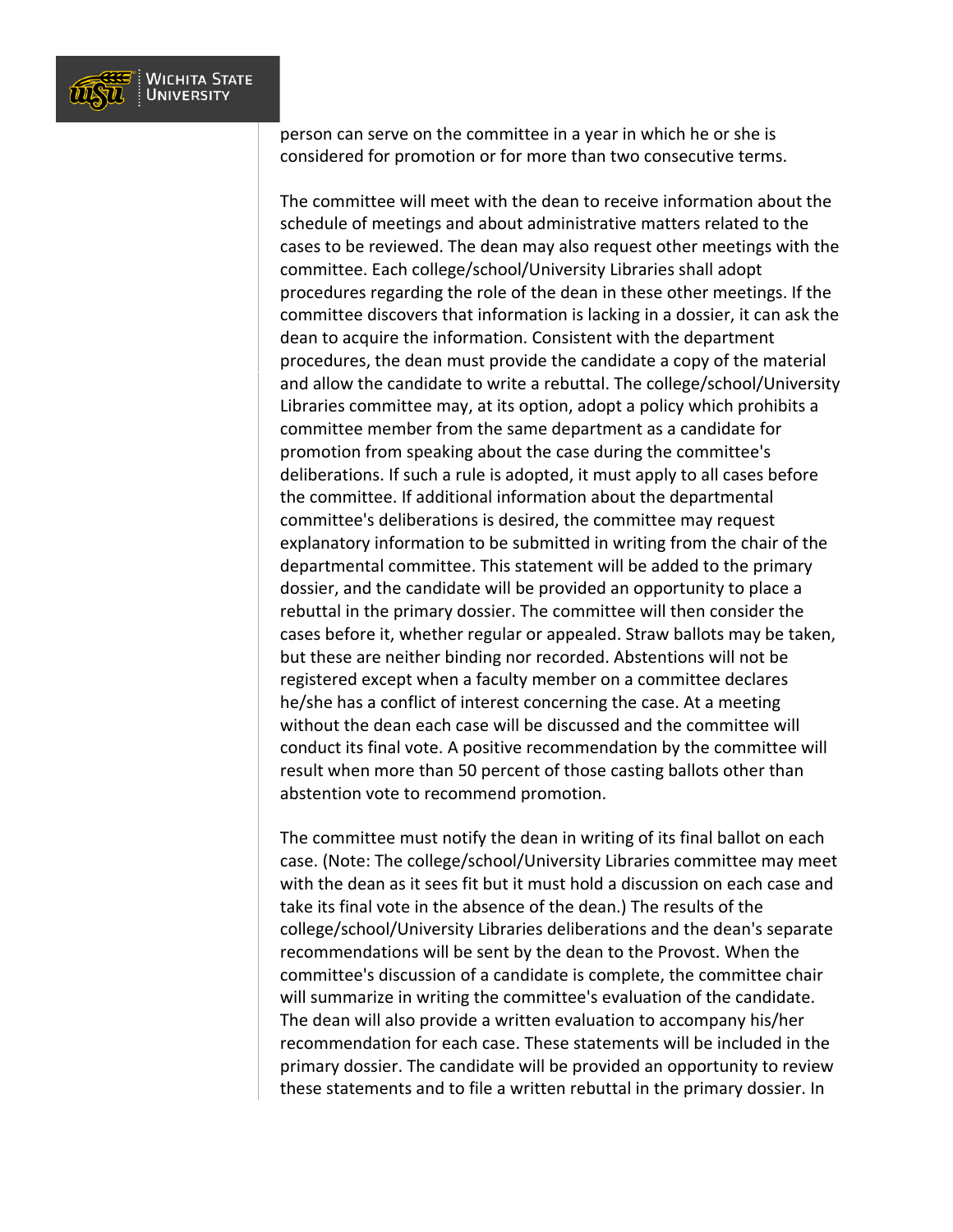

cases where the college/school/University Libraries committee's recommendation differs from that of the dean, the case will go forward to the next higher level without prejudice and the transmittal will not constitute an appeal. A positive recommendation requires the affirmative vote of more than 50 percent of those voting. The dean will also send forward the primary dossier and the secondary dossier.

The dean will notify each candidate in writing of the college/school/University Libraries committee's recommendation, the dean's recommendation, the right to appeal, if any, and the procedures for appeal. The dean will also notify the candidate that he/she may request in writing meetings with the dean and/or the chair of the college/school/University Libraries committee, at the candidate's option, to discuss the recommendation.

#### **5. University Review of Nominees for Promotion**

The Provost will give a copy of the primary dossier of each faculty member favorably recommended for promotion and of each appealed case to each member of the University committee. In addition, the Provost will indicate the location of the secondary dossiers. The materials must be available to the committee for at least five working days prior to deliberations.

The review committee at the University level is composed of the same members as the Faculty Senate Tenure and Promotion Committee, with the exception that the two at-large tenured members will be replaced by two at-large non-tenure track faculty. No person may serve on the University-level review committee in a year in which he or she is considered for tenure or promotion.

If the committee discovers that information is lacking in a primary dossier, it can ask the Provost to acquire the information, which will be placed in the primary dossier. Consistent with college/school/University Libraries procedures the Provost must provide the candidate a copy of the material and allow the candidate to write a rebuttal, which will also be placed in the primary dossier. The committee will then consider the cases before it, whether regular or appealed. The committee may request a written response from the dean on matters of interpretation of evidence, the academic needs of the unit, or its current resources, but the committee will not invite the dean or other outside persons to meet with the committee. Consistent with college/school/University Libraries procedures, the candidate shall be provided a copy of any additional written material provided to the committee and shall be provided an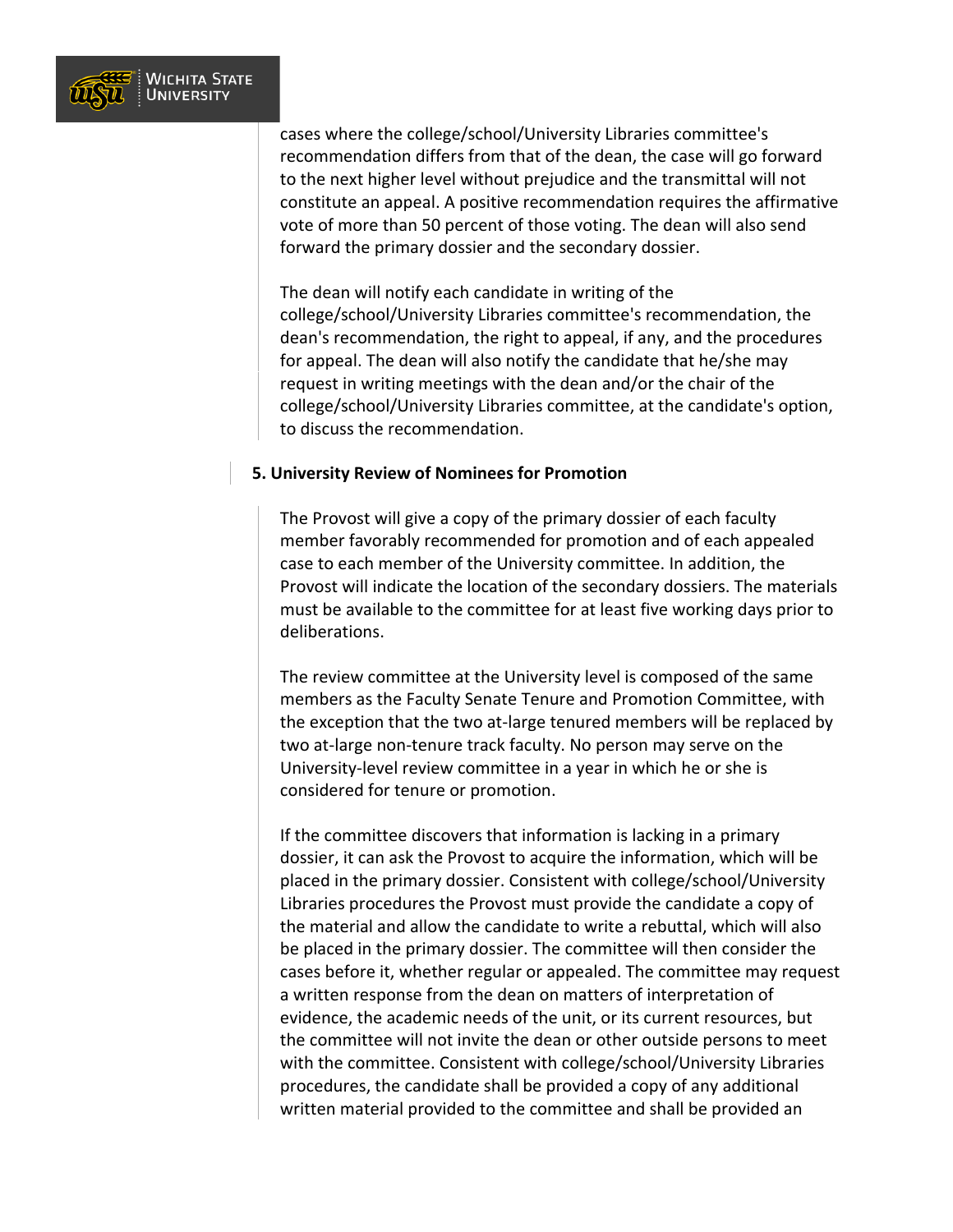

opportunity to write a rebuttal. Both the statement and the rebuttal will be placed in the primary dossier. Straw ballots may be taken, but these are neither binding nor recorded. Abstentions will not be registered except when a faculty member on a committee declares he/she has a conflict of interest concerning a case. At a meeting without either the Provost or the Dean of the Graduate School present, each case will be discussed and the committee will conduct its final vote. A positive recommendation will result when more than 50 percent of those casting ballots other than abstention vote to recommend promotion. The committee must notify the Provost in writing of its final ballot on each case. Any person not recommended by the University committee may request meetings with the Provost and/or the chair of the University committee, at the candidate's option, to discuss the recommendations. The candidate may invite a faculty colleague to accompany him/her.

The results of University committee deliberations and the Provost's separate recommendations will be sent by the Provost to the President. When the committee's decision on a candidate is complete, the committee chair will summarize in writing the committee's evaluation of the candidate. The Provost will also provide a written evaluation to accompany his/her recommendation for each case. These statements will be included in the primary dossier. The candidate will be provided an opportunity to review these statements and to file a written rebuttal in the primary dossier. In any case where the proposed vice presidential recommendation differs from that of the University committee, the Provost will meet with the committee to discuss the reasons for his/her position.

The President will notify the candidate, the candidate's dean, and the chair, in writing, of his/her decision by the calendar date. Any person not recommended by the President may request a meeting with the Provost and the President to discuss the recommendations. The candidate may invite a faculty colleague to accompany him/her, in either case.

#### **D. Appeal of Decisions Related to Promotion**

A candidate may make only one appeal during the entire review process. The appeal is made to the next higher level. No hearing is provided, and the appeal must be written. Some typical reasons for appeal are violation of academic freedom, failure to follow procedures concerning time periods or committee operations, inadequate consideration, discrimination, etc. The committee to which the appeal is made will give full consideration without prejudice to the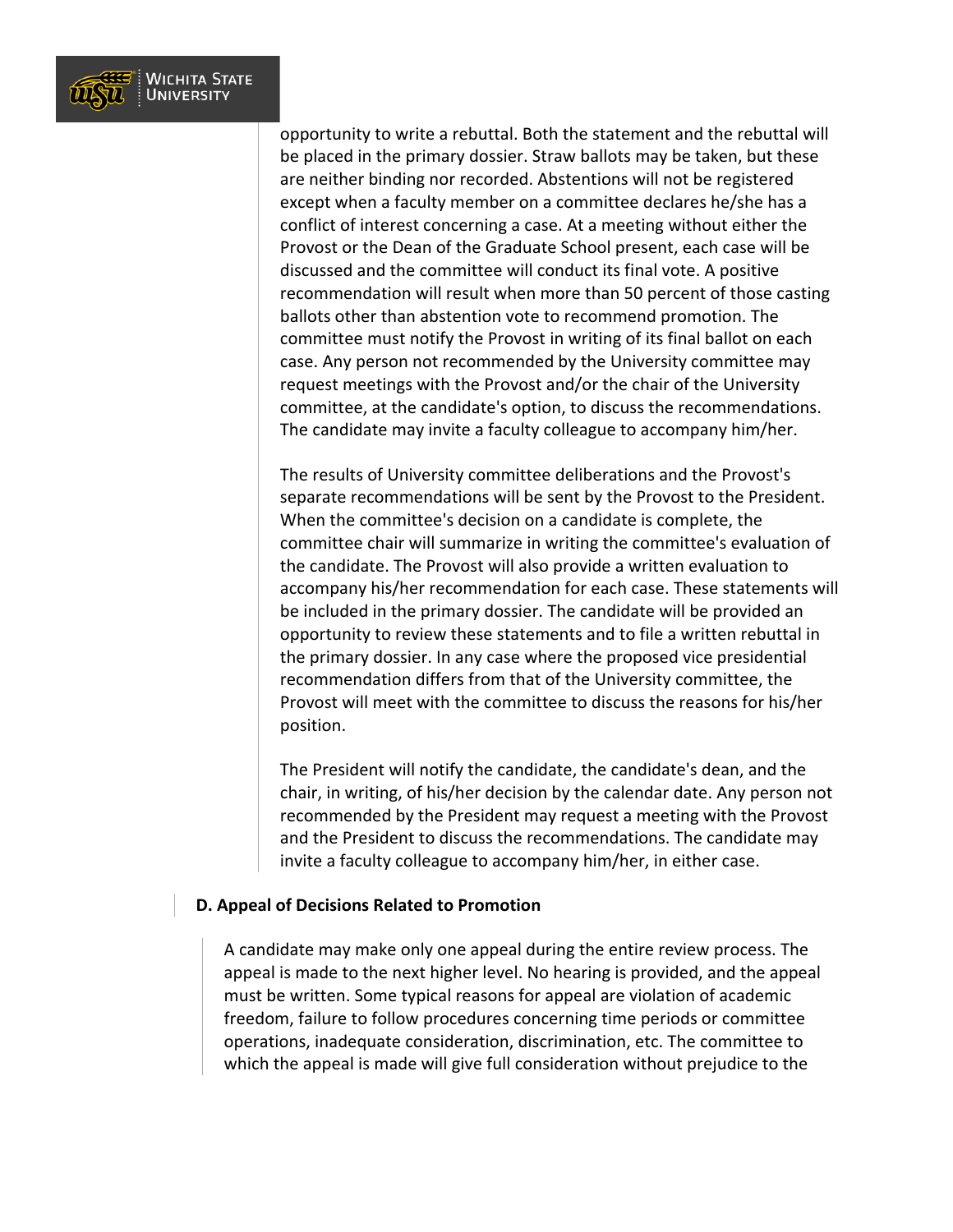

case in that the committee will review it in the same manner as favorably recommended cases and will apply similar standards.

If the candidate's one appeal results in an unfavorable recommendation, the candidate's dossier will be forwarded directly to the President. The President will make the final decision regarding the candidate as provided in Regents policy without further recommendations.

#### **E. No Publication of Names**

Names of faculty being considered for promotion will not be published. The right of privacy of such faculty members was affirmed by vote of the faculty on March 6, 1978.

#### **F. Confidentiality of Proceedings**

All deliberations are confidential. However, confidentiality cannot be guaranteed if the case goes to litigation.

#### **G. Disposition of Dossiers**

The Provost in each case will keep a copy of the primary dossier for three years and return to the candidate the remaining copies of the primary dossier and the secondary dossier.

#### H. **Precedence of University Procedures**

If department and College/School/University Libraries tenure or promotion procedures differ from those of the University, University procedures take precedent.

#### **I. Student Members**

Students will not cast a vote regarding the award of tenure or promotion to individual faculty members.

#### **II. Definition of Terms**

#### • **Administrator**

The administrator at the departmental level is the department chair. The dean is the administrator at the College/School/University Libraries level, and the Provost is the administrator at the University level.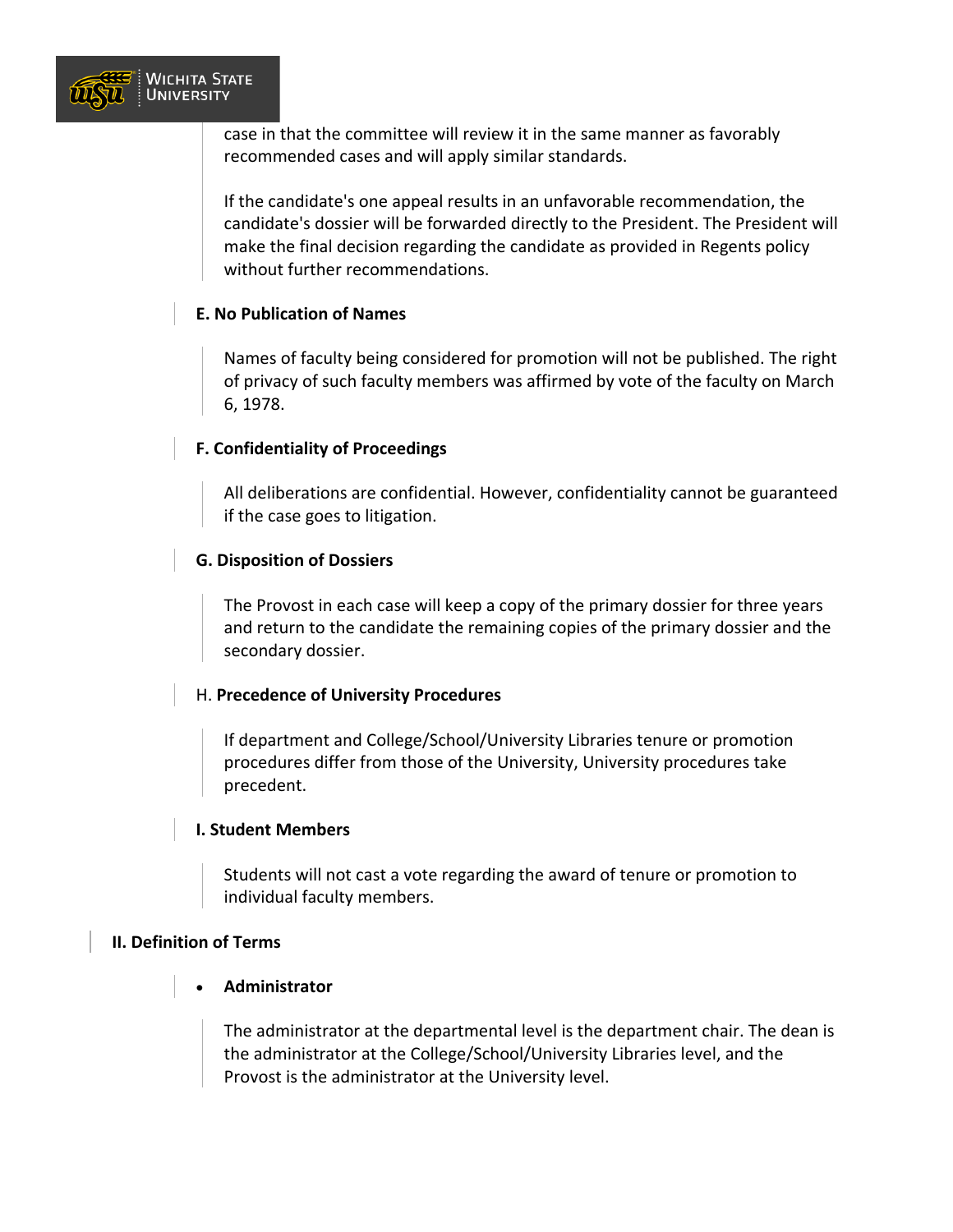

#### • **Calendar**

A Promotion Calendar will follow the same schedule as the Tenure and Promotion Calendar, developed and published each year by the Provost or their designee.

#### • **Documents**

The basic document consists of the 15-page statement prepared by the candidate in accordance with the standard format. The primary dossier consists of this basic document, the required cover sheet, copies of annual reviews (and rebuttals if filed) for faculty, the chair's non-evaluative role statement, statements of evaluation by the committee and administrator at each level of review (and rebuttals if filed), and items added during the review process. Candidates must be notified of any items added to the primary dossier and be provided an opportunity to submit a written rebuttal to such items, which will be included in the primary dossier. At each level of review, each committee member has a copy of the primary dossier. The secondary dossier consists of such additional materials as the candidate wishes to submit. Examples might include, but are not required or limited to evidence of teaching, copies of student evaluations or course materials, evidence of service contributions, etc. Only one copy of the secondary dossier is maintained.

#### • **Straw Ballot**

A non-binding vote taken for the purpose of monitoring progress toward a final decision is a straw ballot.

#### • **Favorable Case**

A favorable case occurs at any level of review if either the faculty committee or the administrator makes a positive recommendation concerning the case. Such cases automatically move forward for review at the next level.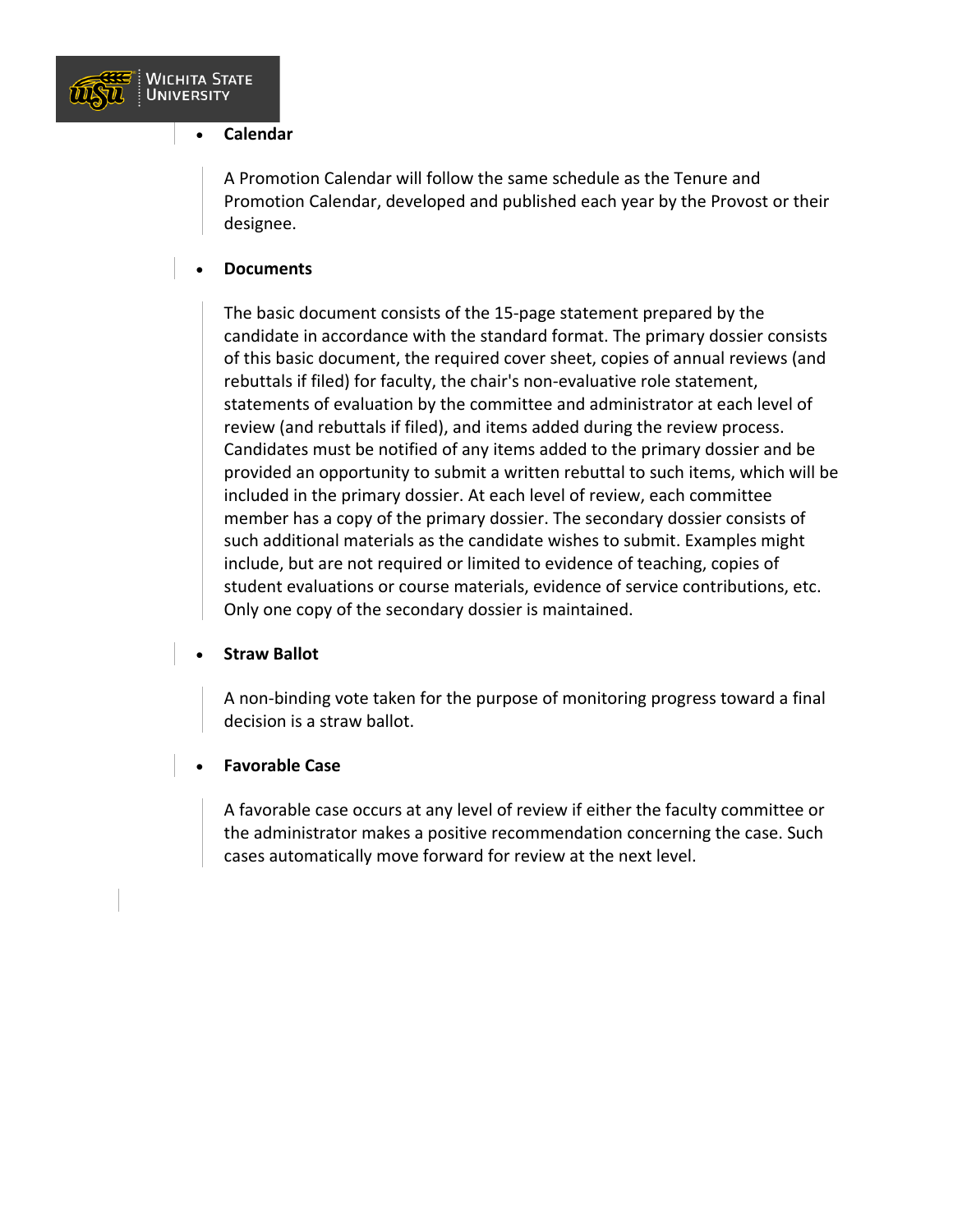

# **4.30. Teaching Professor Incentive Review Program**

Effective: December 11, 2017

## **I. Purpose**

Establish a voluntary incentive review program for non-tenure track faculty holding the level of Teaching Professor, Clinical Professor or Senior Educator.

## **II. Preamble**

The voluntary incentive review program is intended to provide an opportunity for a (1.0 EFT) nontenure track faculty member holding the level of Teaching Professor, Clinical Professor or Senior Educator at Wichita State University for six (6) years to be eligible for salary supplements based on the faculty member's continuing professional work. Any Teaching Professor, Clinical Professor or Senior Educator, including those holding administrative positions, may apply for the merit award if they feel that they meet the criteria provided in paragraph five below.

### **III. Policy**

A. The voluntary incentive review program is available to all faculty members who have held the level of Teaching Professor, Clinical Professor or Senior Educator at Wichita State University for a minimum of six (6) years (whose appointment is 1.0 EFT) and who have not received an incentive supplement under this policy in the last six years.

B. Eligible faculty members interested in participating in the voluntary incentive review program shall submit their names to the Chair of the department by the appropriate Spring deadline of their fifth (5th) year as a Teaching Professor, Clinical Professor or Senior Educator at WSU, at the same time as faculty seeking promotion to Teaching Professor, Clinical Professor or Senior Educator as noted in the [Tenure](https://www.wichita.edu/about/policy/ch_04/ch4_16.php)  [and Promotion Calendar.](https://www.wichita.edu/about/policy/ch_04/ch4_16.php) The candidate for the voluntary incentive review will present a primary dossier comparable to a promotion dossier to the department, highlighting work completed since the last review; the candidate may prepare a secondary dossier.

C. Chairs interested in participating in the voluntary incentive review submit their dossiers to the Teaching Professor, Clinical Professor or Senior Educator of the department for review. Chairs who are candidates for the Teaching Professor, Clinical Professor or Senior Educator Incentive Review Program do not participate in their own evaluation or in evaluations of candidates in the Teaching Professor,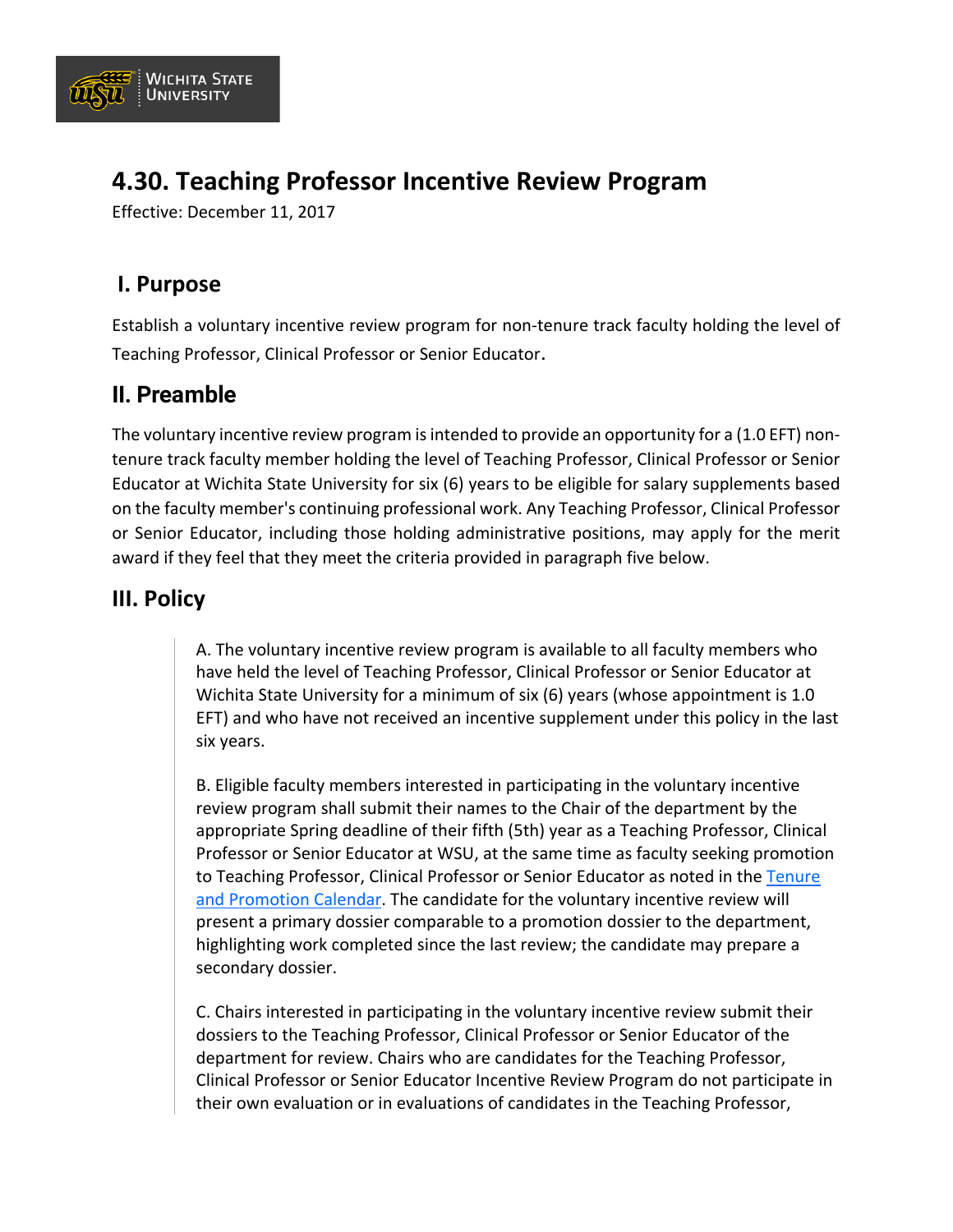

Clinical Professor or Senior Educator Incentive Review Program, or when the Chair has a conflict of interest. Such cases automatically go forward without prejudice for review at the next level.

D. Salary supplements under this policy are part of the merit pay system, not the tenure and promotion process. The criteria for award of a salary supplement are the same as the criteria for promotion to Teaching Professor, Clinical Professor or Senior Educator (in effect at the time the candidate files an application for full professor incentive review). In the interests of fairness and to assure comparable standards across campus, the process for review is the same as for promotion to Full Professor, and will process through the stages of the tenure and promotion review process.

The process of review involves these steps:

- 1. Nomination for review.
- 2. Departmental review of nominees by the departmental committee\* and by the Chair.
- 3. In favorable or appealed\*\* cases, college/school/University Libraries review of departmental nominations by the college/school/University Libraries tenure and promotion committee and by the college/schools/University Libraries dean.
- 4. In favorable or appealed\*\* cases, University review of college/school/University Libraries nominations by the tenure and promotion committee and by the Provost.
- 5. In favorable or appealed\*\* cases, approval by the president of the University.

\*In departments having fewer than three faculty members with appropriate rank, the college/school/University Libraries faculty will develop appropriate review procedures subject to the approval of the college/school/University Libraries dean.

\*\*Procedures have been established for appeal in the case of an adverse promotion recommendation at the department, college/school/University Libraries and University levels.

Note: The applicable policies and procedures may be found in the *[WSU Policies](https://www.wichita.edu/about/policy/ch_4.htm)  [and Procedures Manual](https://www.wichita.edu/about/policy/ch_4.htm)*, Chapter 4.

E. The requirements for a successful Teaching Professor, Clinical Professor or Senior Educator incentive review merit award require that a candidate demonstrate sustained, successful performance in the areas of responsibility as defined in their role statement. This might include teaching at the undergraduate and/or graduate level, as well as service to the University and to the profession commensurate with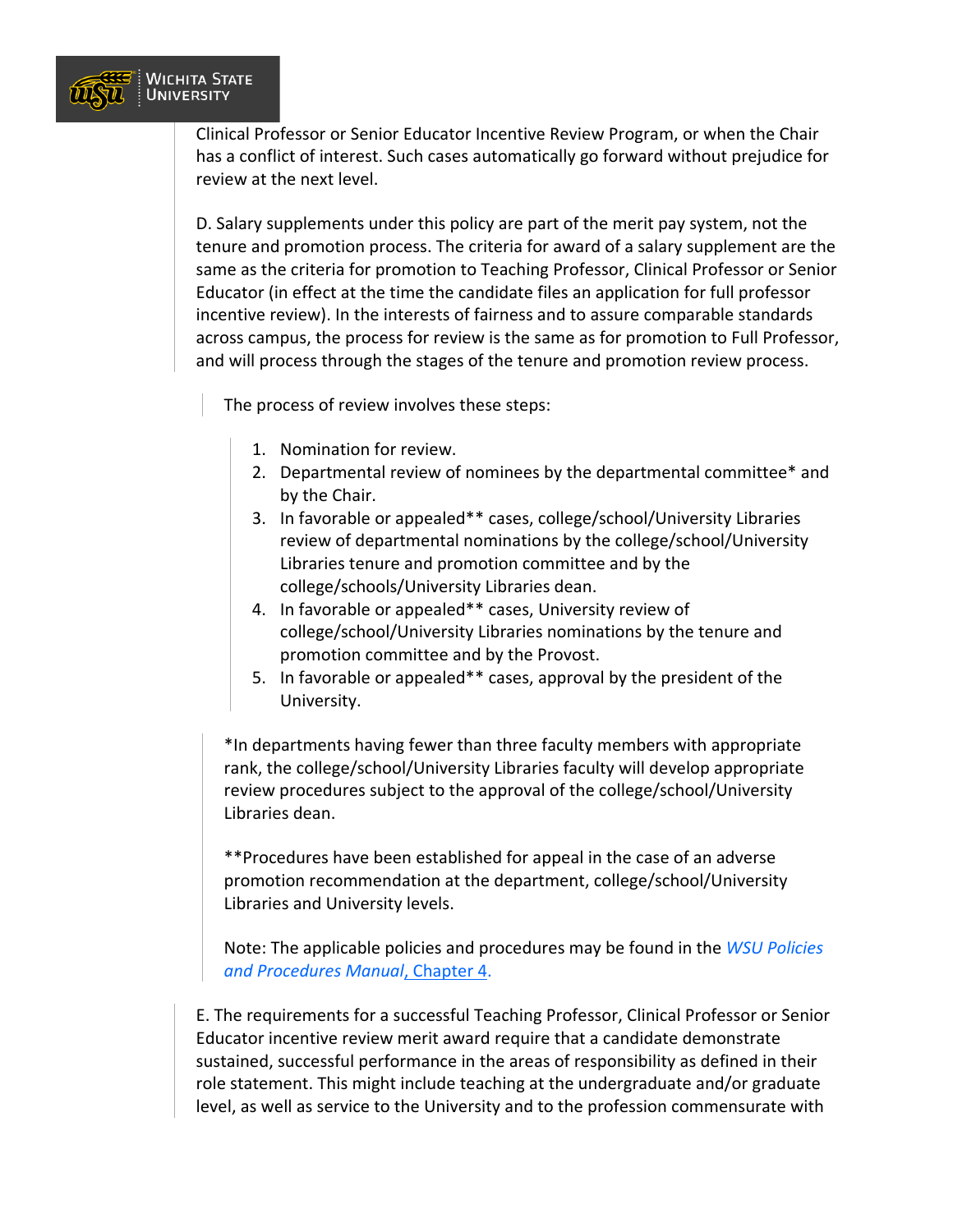

the level of Teaching Professor, Clinical Professor or Senior Educator. It is the responsibility of the candidate to supply clear and convincing evidence in each area.

F. Satisfactory completion of the voluntary incentive review program will result in payment of a salary supplement to the participating faculty member that equals the salary supplement paid to a person promoted to Teaching Professor, Clinical Professor or Senior Educator at the same time.

## **IV. Implementation**

This policy shall be included in the WSU Policies and Procedures Manual and shared with appropriate constituencies of the University.

The Provost shall have primary responsibility for publication and implementation of this University Policy.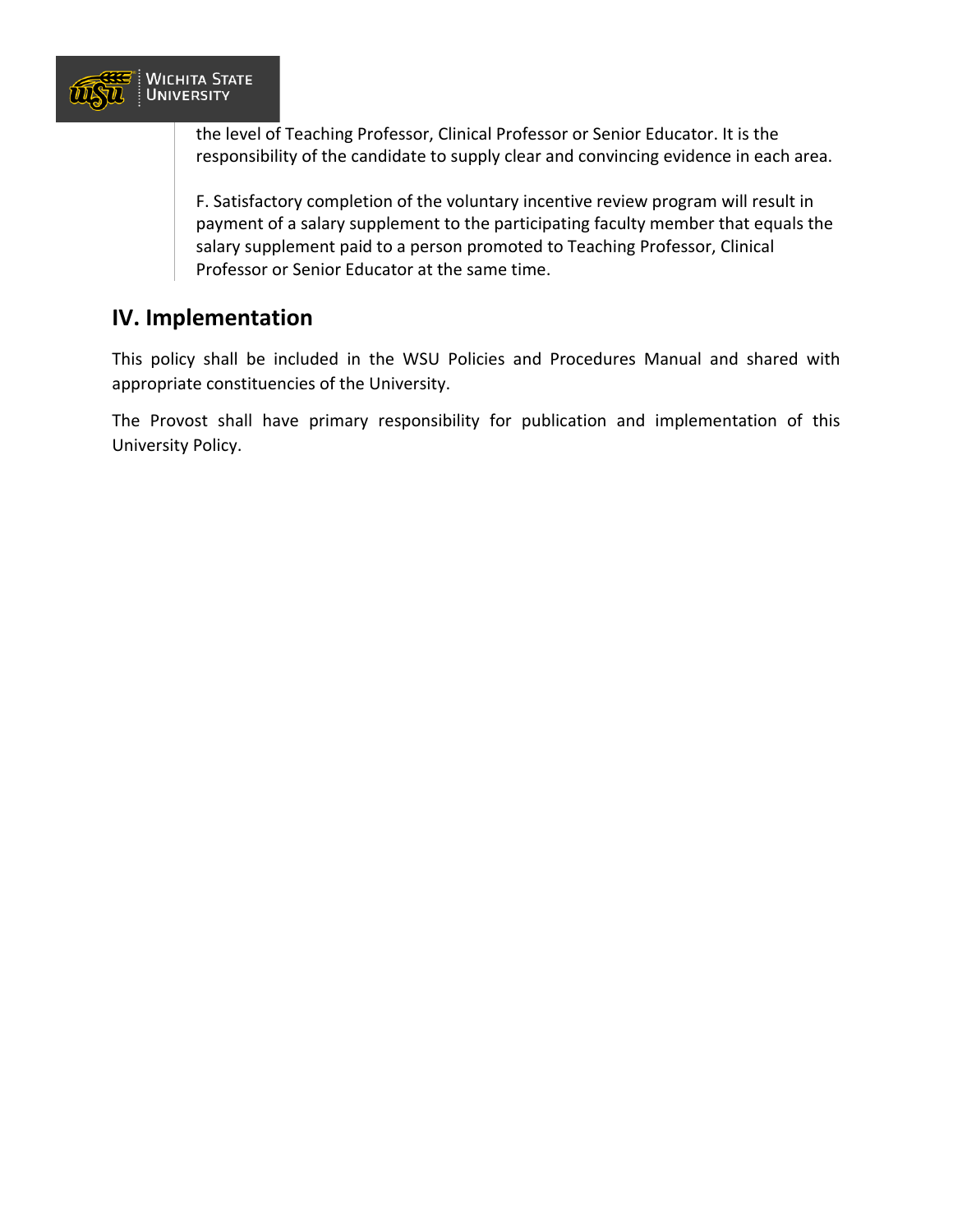

# **4.31. Faculty Evaluation**

Effective: July 01, 1997 | Revised: September 21, 2020

# **I. Initiating Authority**

Faculty Senate serves as the initiating authority.

## **II. Purpose**

The following policy provisions are established from the perspective that variety in academic schools/departmental (hereinafter referred to as "Department") evaluation procedures shall be preserved, subject to providing a fair evaluation for each individual and subject to departmental mission.

## **III. Policy**

A. All faculty, with half-time or more appointments, and those unclassified professionals who have teaching responsibilities amounting to 50 percent or more of their workload are to be evaluated at least once a year regardless of whether or not they are in the Academic Affairs division of the University.

B. There shall be a common calendar for the evaluation of untenured faculty and for annual merit evaluation.

c. Department evaluation procedures shall focus on the year in question while providing for at least two contiguous years in each review, in order to make appropriate adjustments in salaries based on previous years with limited or no salary allocation moneys and to determine patterns and continuity in academic accomplishments.

D. The Department shall be established as the primary site of evaluation. The chair of the department is responsible for maintaining the current departmental evaluation policy in an open file. The following records shall be established and maintained in individual faculty files kept in the departmental office:

1. Departmental instructions to persons being evaluated including the requirement to discuss flexible performance goals for the coming year with the chair. The understanding is that these goals can be revisited and modified during the course of the year.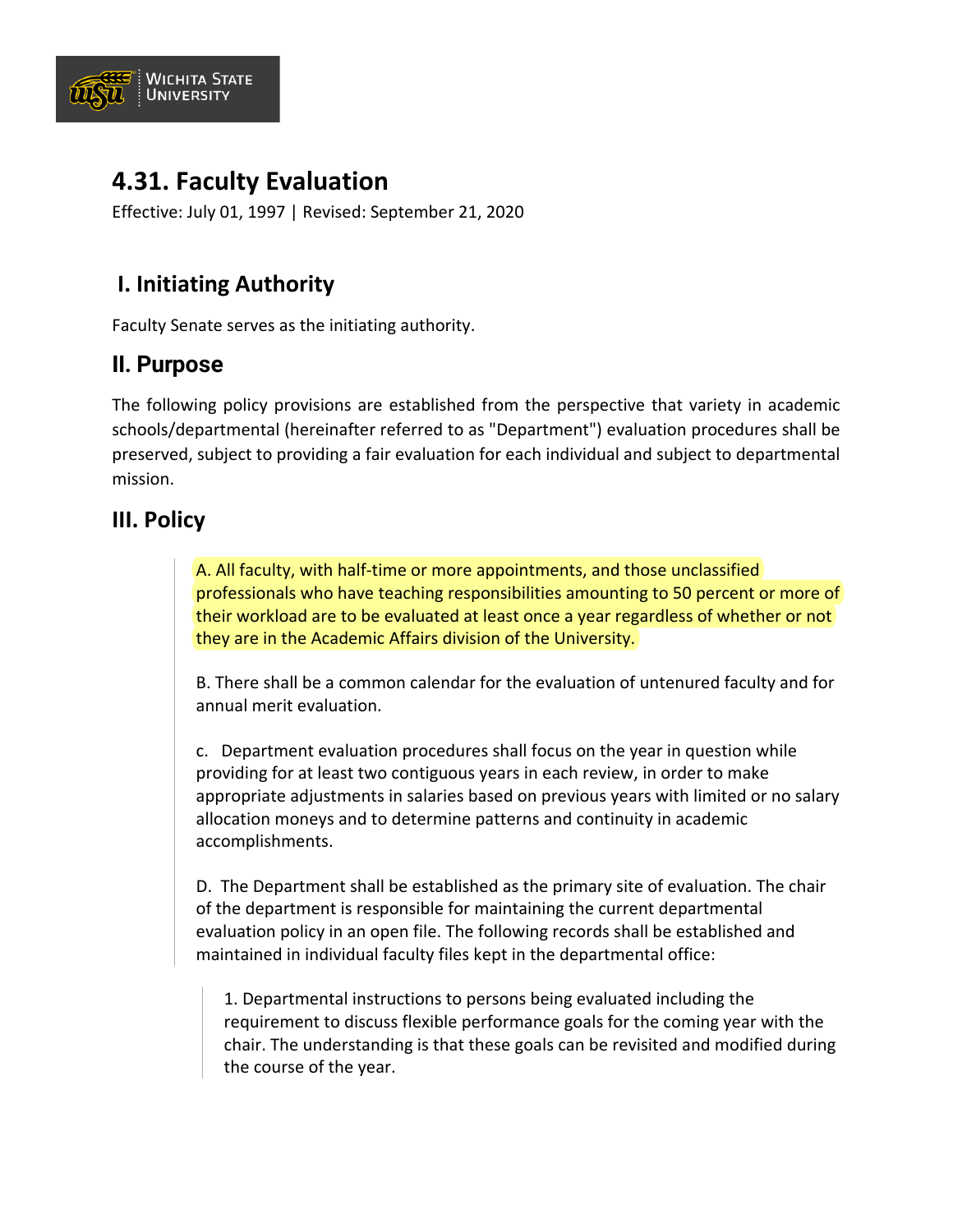

2. Departmental evaluations for each person, including assessment of success in attainment of performance goals.

3. The relationship between evaluation and departmental pay recommendation for each person.

4. The rationale for changes in departmental evaluations and pay recommendations made by persons outside the Department.

E. There shall be no information requested for annual evaluation that is not intended for that purpose.

F. Persons being evaluated should be informed of any submitted information that was not reviewed by the evaluators involved in the evaluation process.

G. There shall be developed procedures for an open information flow between affected parties as per the procedure outlined below and an opportunity for the person being evaluated to appeal at each stage of the process that will meet the prevailing budget time line requirements.

H. The majority of any departmental review committee, if established according to the following procedure, must be tenured faculty.

## **IV. Administrative Procedure**

#### A. Departmental Faculty

1. The faculty of each department shall establish a written policy for annual evaluation of all faculty with half-time or more appointments and those unclassified professionals who have teaching responsibilities amounting to 50 percent or more of their workload.

2. Chairs and deans shall review departmental policy and meet with the departmental faculty in the interest of any changes that should be made.

3. The faculty of each department shall cast a secret ballot at least every third year on whether they desire to elect annually a faculty evaluation committee for the purpose of evaluating the department members with teaching/librarianship responsibilities and providing merit pay recommendations to the department chair. If such a committee is established, its chair will meet with the department chair to report on the committee's recommendations for merit pay distribution within the department. If the departmental faculty elect not to establish a committee, the department chair will have sole responsibility of evaluating the department's teaching personnel/librarian personnel and generating the department recommendation for merit pay distribution within the department.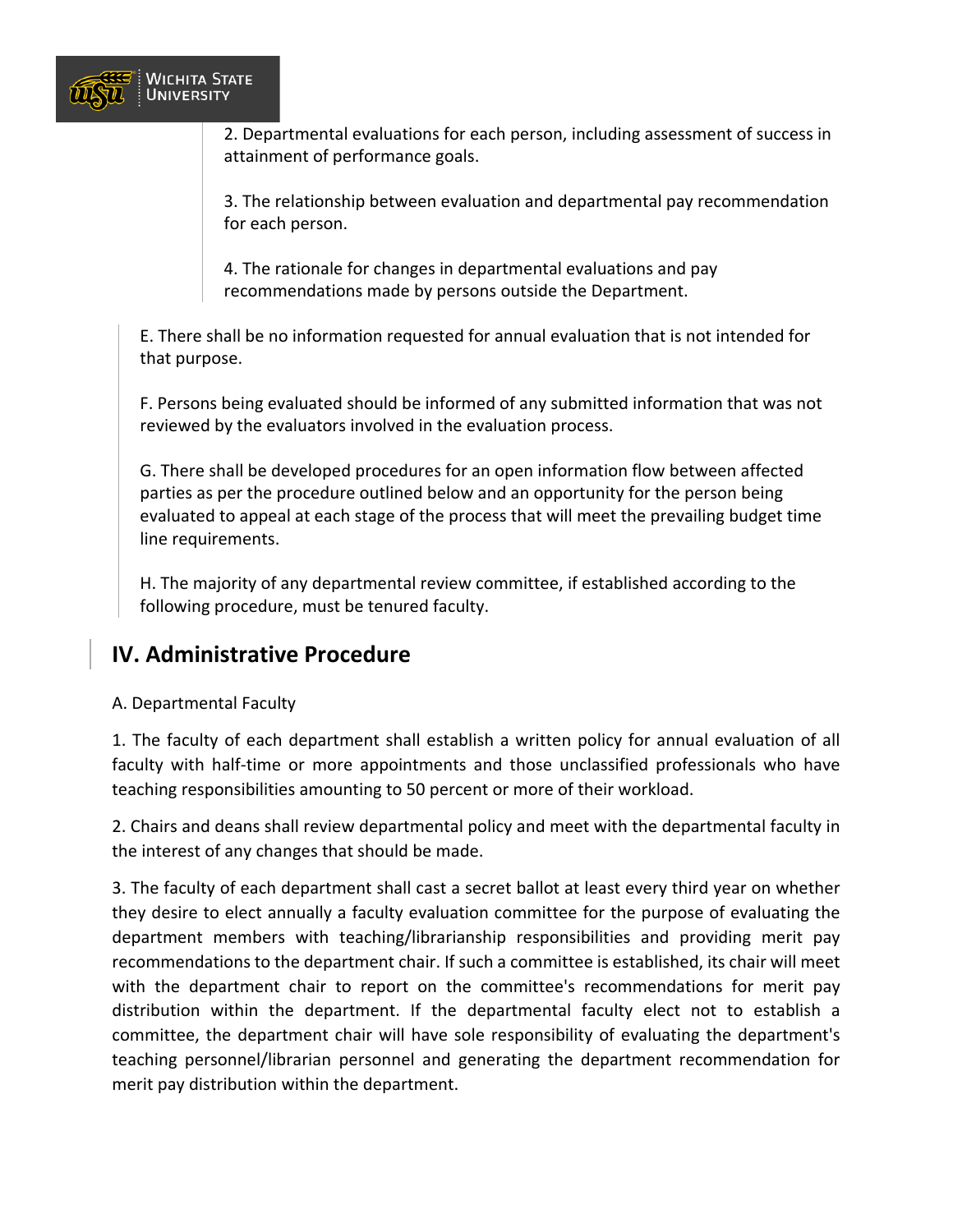

### **B. Department Chairs\Directors (***hereafter referred to as "Chairs"***)**

1. Chairs shall transmit departmental pay recommendations for the entire department, according to faculty established policy, to each person being evaluated as soon as these are developed and ready for transmittal to the dean. At that time, each person being evaluated may appeal his/her individual pay recommendations to the department chair.

2. Chairs shall transmit departmental pay recommendations to their dean along with a prioritized list of individuals they recommend for any additional salary increases.

#### **C. Provost and Deans**

1. Deans shall transmit their pay recommendations to the Provost for the entire department. At the same time, the dean will explain to the Chairs any changes recommended by the dean in the department's salary recommendations. The Chairs are responsible for immediately informing the person being evaluated.

2. The Provost shall transmit that office's departmental pay recommendations for the entire department to each dean who has the responsibility of informing the Chairs as soon as soon as these are developed. The Chair is responsible for informing the person being evaluated at that time.

3. Administrators above the department level shall prepare a written explanation, attaching any relevant documents, of all changes they make in pay recommendations sent to their office. The explanation shall be transmitted to the person being evaluated and to the department chair.

#### D. Evaluation of Teaching

1. It is the policy of the Kansas Board of Regents that merit increases for faculty shall be based on an annual evaluation of performance. In compliance with these policy statements, the University has developed the following guidelines for the evaluation of all University faculty with half-time or more appointments who have teaching responsibilities amounting to 50 percent or more of their workload, **including: temporary faculty, probationary faculty, tenured faculty, contingent unclassified professionals, provisional unclassified professionals, and regular unclassified professionals.**

2. Departments, colleges or units must review and develop a comprehensive, and flexible approach to teaching evaluation, where several types of evidence will be collected, presented and evaluated as a portfolio. The types of information evaluated shall be appropriate for the discipline or various sub-disciplines represented in the department, college or unit. It shall be the responsibility of the department, college or unit to insure that evaluations are conducted in accordance with the established procedure. In addition to normed student evaluations such as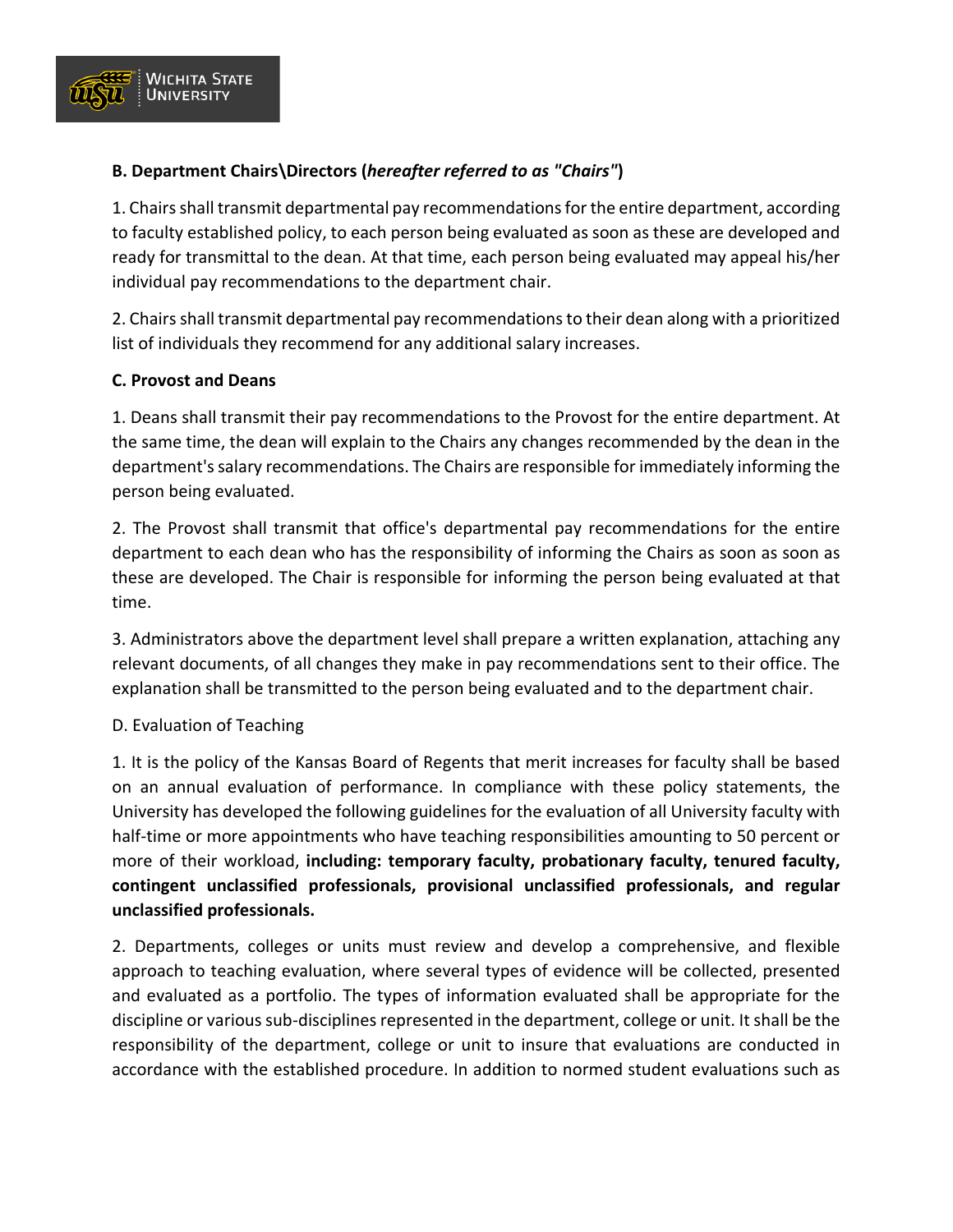

SPTE or IDEA, evidence of teaching effectiveness may include, but is not limited to, some combination of the following:

a. Course materials such as reading lists, syllabi, classroom or community activities, and examinations;

b. Special contributions to effective teaching for diverse student populations;

c. Development of innovative and effective teaching methods;

d. Development of new courses or substantial modification of existing courses;

e. Evidence of impact on students and faculty;

f. Student outcome assessments such as before/after quantitative or qualitative testing, or results from standardized exams;

g. Honors or special recognitions for teaching accomplishments;

h. Peer evaluations;

i. Special teaching activities outside the university;

j. Advising and mentoring students;

k. Exit interviews, and alumni interviews and surveys to obtain information about teaching effectiveness.

3. Departments, colleges and unit should determine the appropriate criteria used to judge the information presented.

4. The results for student perceptions of teaching evaluations and student comments are owned by the faculty teaching the class. Departments and/or colleges should not have access to the results and student comments prior to faculty. Only a quantitative summary for any normed evaluations is required. Only the two summary pages are required for evaluations if SPTEs are used, but faculty are free to include student comments in their entirety. SPTE results should be available to faculty before the annual review deadlines.

5. Since all faculty with half-time or more appointments and those unclassified professionals who have teaching responsibilities amounting to 50 percent or more of their workload must be rated by students at least once a year, the department faculty shall determine the form or forms appropriate to its discipline among those which conform to the criteria stated in the policies of the Board of Regents). Surveys intended for faculty evaluation must conform to certain administrative practices: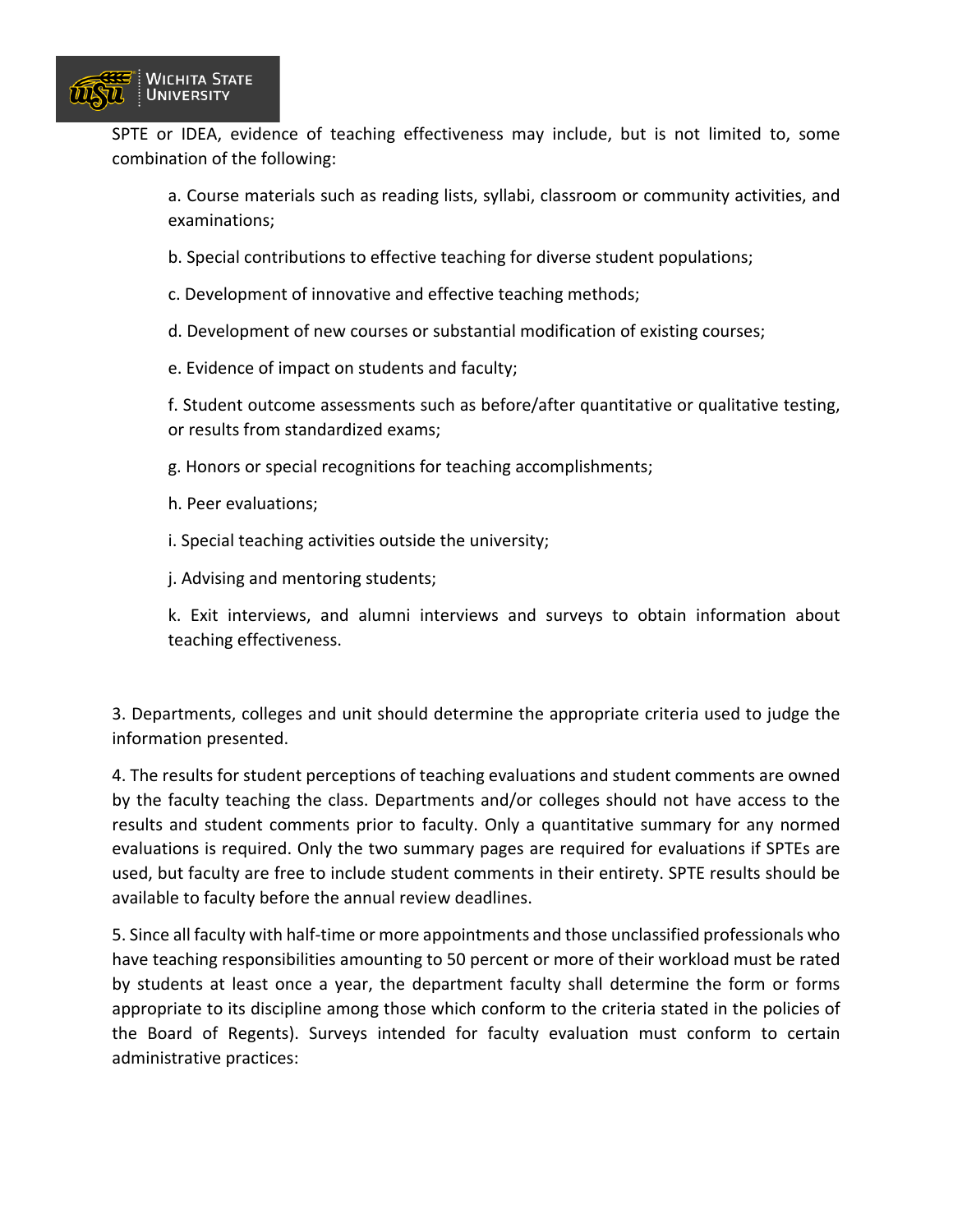

a. Persons being evaluated do not have access to blank survey forms and they have no responsibilities to administer the survey nor to tally survey results.

b. Personnel who distribute and collect the surveys will acknowledge by their signature that they conducted the survey for a particular class and they recorded the number of students present at the time the survey was taken.

c. Persons being evaluated shall have access to a copy of raw scores of any survey used for evaluation.

*Note*: *The Provost will establish procedures in consultation with the Faculty Senate for implementation of this policy. These procedures will pertain only to the time and form of the evaluation policy.*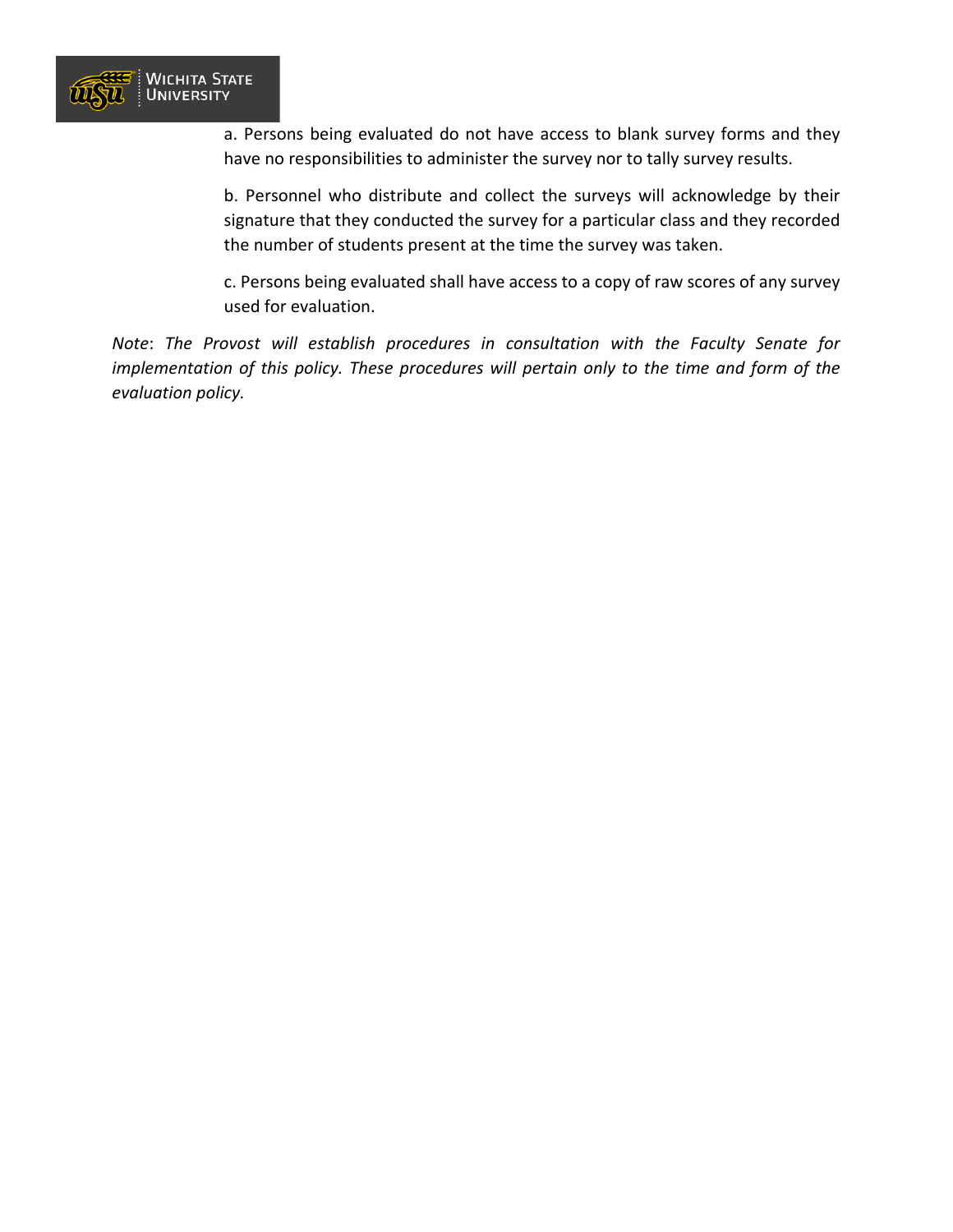

# **4.32. / Substance Abuse**

Effective: July 01, 1997 | Revised: April 09, 2018

## **I. Purpose**

This policy for dealing with faculty members with substance abuse problems is intended to enhance and encourage a cooperative effort between faculty and the University and to serve and protect the interests of both. The policy recognizes that professional assistance can often return an individual to full productivity and is based on the premise that it is the faculty member's right and responsibility to seek professional assistance for a substance abuse problem.

### **II. Scope**

A faculty member with a possible substance abuse problem, even in its early stages, is encouraged to seek diagnosis and treatment. The faculty member should be assured that seeking assistance, pursuant to this policy, for an actual or potential substance problem, will not interfere with job status, promotional opportunities or other privileges. A substance abuse problem is defined as one in which a faculty member's use or misuse of alcohol or drugs is reasonably believed to be affecting the faculty member's job performance.

### **III. Policy overview**

The goal of this policy is to assist individuals in seeking professional help so they may return to full productivity. All faculty members, especially department chairpersons, should work to engender a University-wide enlightened attitude and a realistic recognition of the nature of substance abuse problems.

### **IV. Responsibility**

A. Responsibility for implementing this policy rests with faculty. Care must be taken to follow procedures so that no faculty member with a substance abuse problem will be penalized for implementing the policy.

B. Supervisors will seek to do everything reasonably possible, consistent with applicable laws and University procedures, to make certain that information revealed by the faculty member receiving professional assistance relating to an actual or potential substance abuse problem will remain confidential.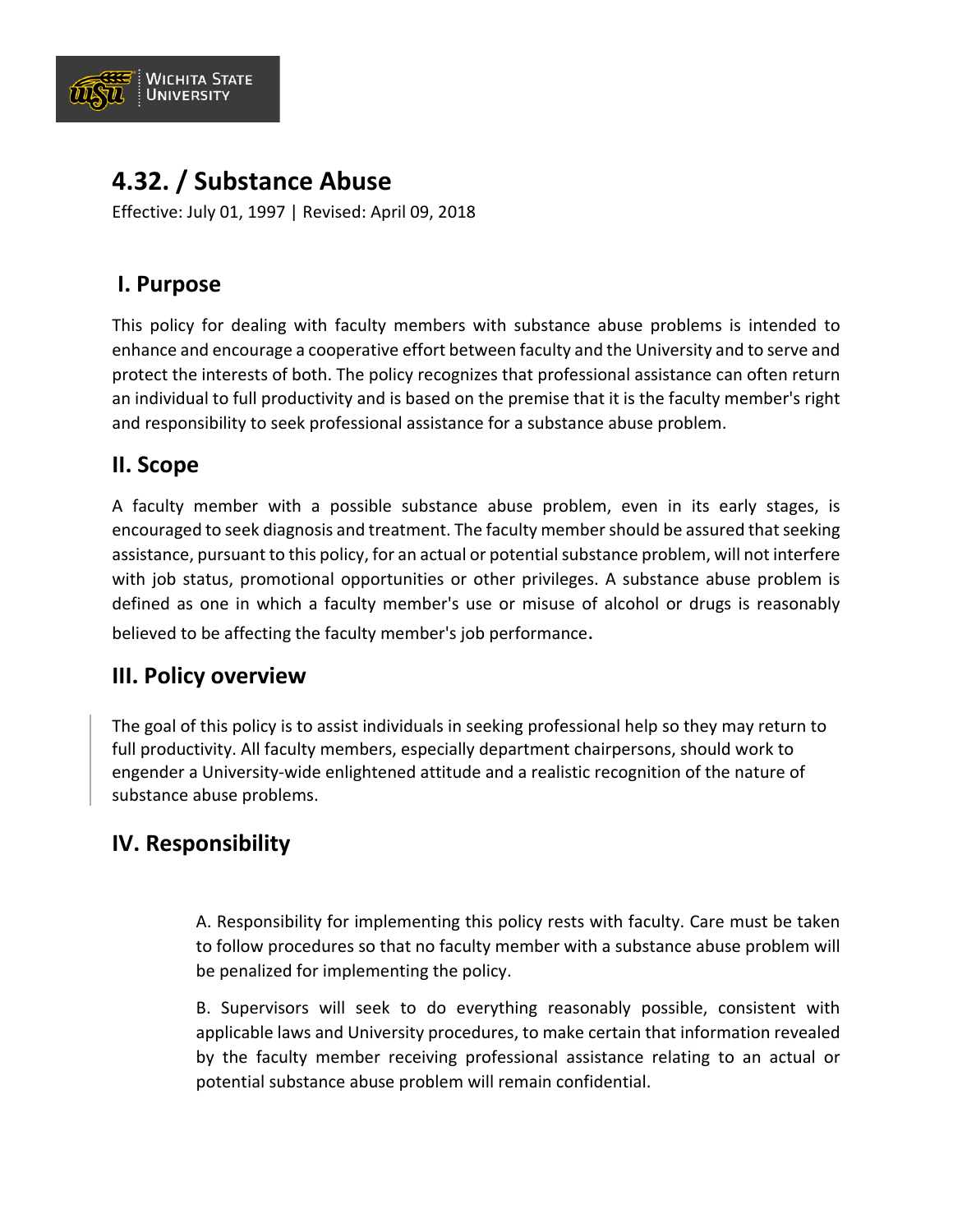

C. Implementing this policy will not require, or result in, any special treatment, privileges, or exemption from the standard administrative practices applicable to job performance requirements.

### **V. Action Guidelines**

The steps listed below are suggested guidelines only. Department chairpersons, deans, and other faculty supervisors should not attempt diagnosis, even if they have professional qualifications to judge that a faculty member's work has been affected by a substance abuse problem.

> A. Before attempting intervention in a situation involving a faculty member with a substance abuse problem, the concerned supervisor should discuss with his/her supervisor and the Director of Equal Opportunity the pertinent rules and requirements concerning protection of rights of the person believed to be suffering from a substance abuse problem. It may also be helpful for the supervisor to consult with a professional in substance abuse treatment without identifying the concerned faculty member before meeting with him or her. The University's Counseling and Testing Center is staffed with professional counselors who may be able to assist supervisors.

> B. The supervisor should meet with the faculty member informally and discuss the observed job performance problems. Supervisors should not attempt diagnosis. If the faculty member references a substance abuse problem as a causative factor for the job performance problems, the supervisor should advise the faculty member of this substance abuse policy, activate the policy and encourage the faculty member to seek professional counseling for the problem. In this discussion, a date will be set by which improvement in job performance will be assessed. A list of professional agencies will be available to supervisors. This list may be obtained by contacting the Office of Human Resources.

C. The supervisor and the faculty member may also wish to consider the following options which may be pursued in connection with or in addition to professional counseling:

- 1. A faculty member with accrued sick leave may take sick leave. This option would allow the faculty member to enter an inpatient treatment center and adopt a treatment program.
- 2. A faculty member may request, pursuant to applicable University and Board of Regents policies, to be placed on leave of absence without pay.

D. It is the responsibility of the faculty member to follow up the suggested professional counseling, to cooperate with prescribed treatment, and to assume financial responsibility for the cost of the treatment. The University, while concerned for the well-being of the faculty member, also expects the faculty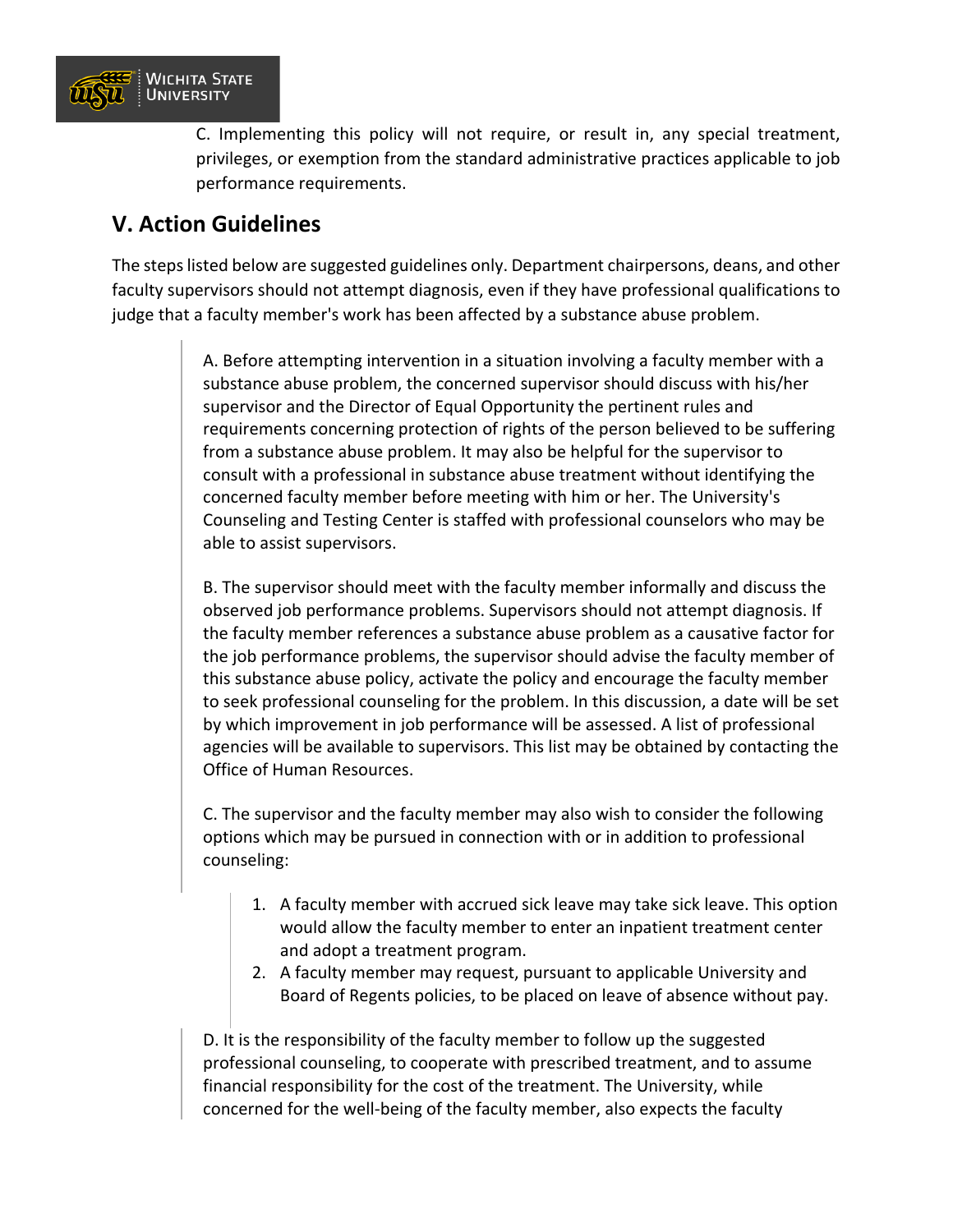

member to address the job performance problems presented at the informal meeting.

E. Between the initial meeting wherein this policy is activated and the date agreed upon in the second action guideline to assess improvement in job performance, the supervisor will continue to monitor job performance but will in all other respects leave the initiative for further discussions to the faculty member. However, progress reports and continuing dialogue between the supervisor and faculty member are encouraged.

F. If the faculty member's job performance has improved to an acceptable level by the date prescribed by the supervisor, and as agreed to by the faculty member, the member should be so informed and no further action is required or necessary. On the other hand, if the faculty member's job performance remains below acceptable standards, the supervisor and the University will follow normal procedures with regard to unacceptable job performance, including, but not necessarily limited to, non-reappointment or dismissal.

This policy is supplemental to and subject to all existing University policies, Board of Regents policies, and applicable state and federal laws.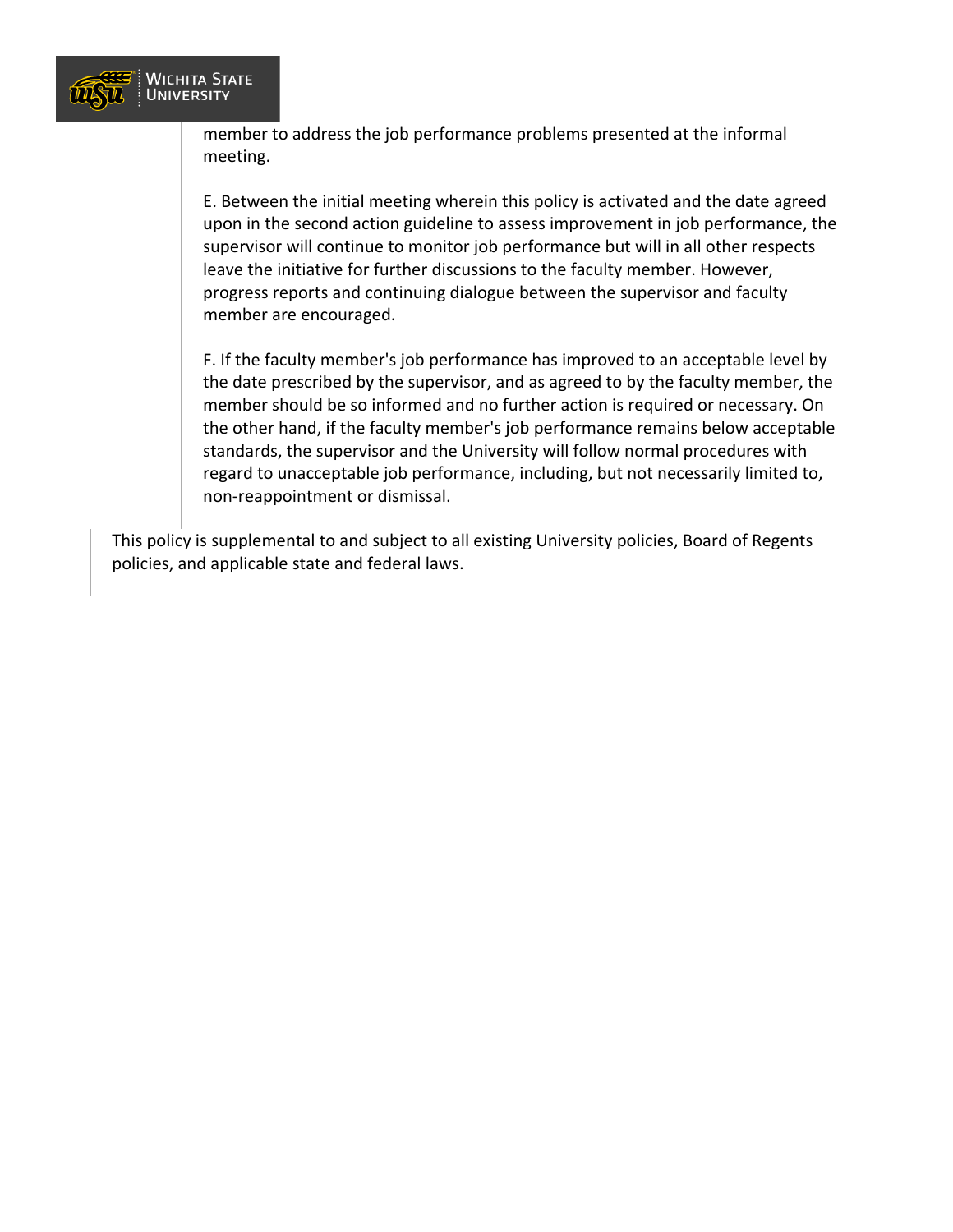

# **4.33 / Procedures for Departing Faculty**

Effective: July 01, 1977 | Revised: April 09, 2018

### **I. Procedure**

### **A. Resignation**

Resignations should always be submitted in writing to the faculty member's department Chairperson or Dean. The Dean will acknowledge the resignation on behalf of the University. Unless an alternate date is specified, the effective date of a resignation shall be the termination date of the faculty member's appointment, current as of the date of submission of the resignation.

Faculty members must submit a written resignation notice. Except in instances of medical necessity, or as otherwise agreed upon between faculty member and Chairperson or Dean, resignations should be submitted by May 1 or within 30 days of the date of the most recent appointment notice.

#### **B. Final Departure**

Prior to final departure from campus, faculty members are expected to make arrangements for determining the final grades of their students and make arrangements to collect personal property and return University property.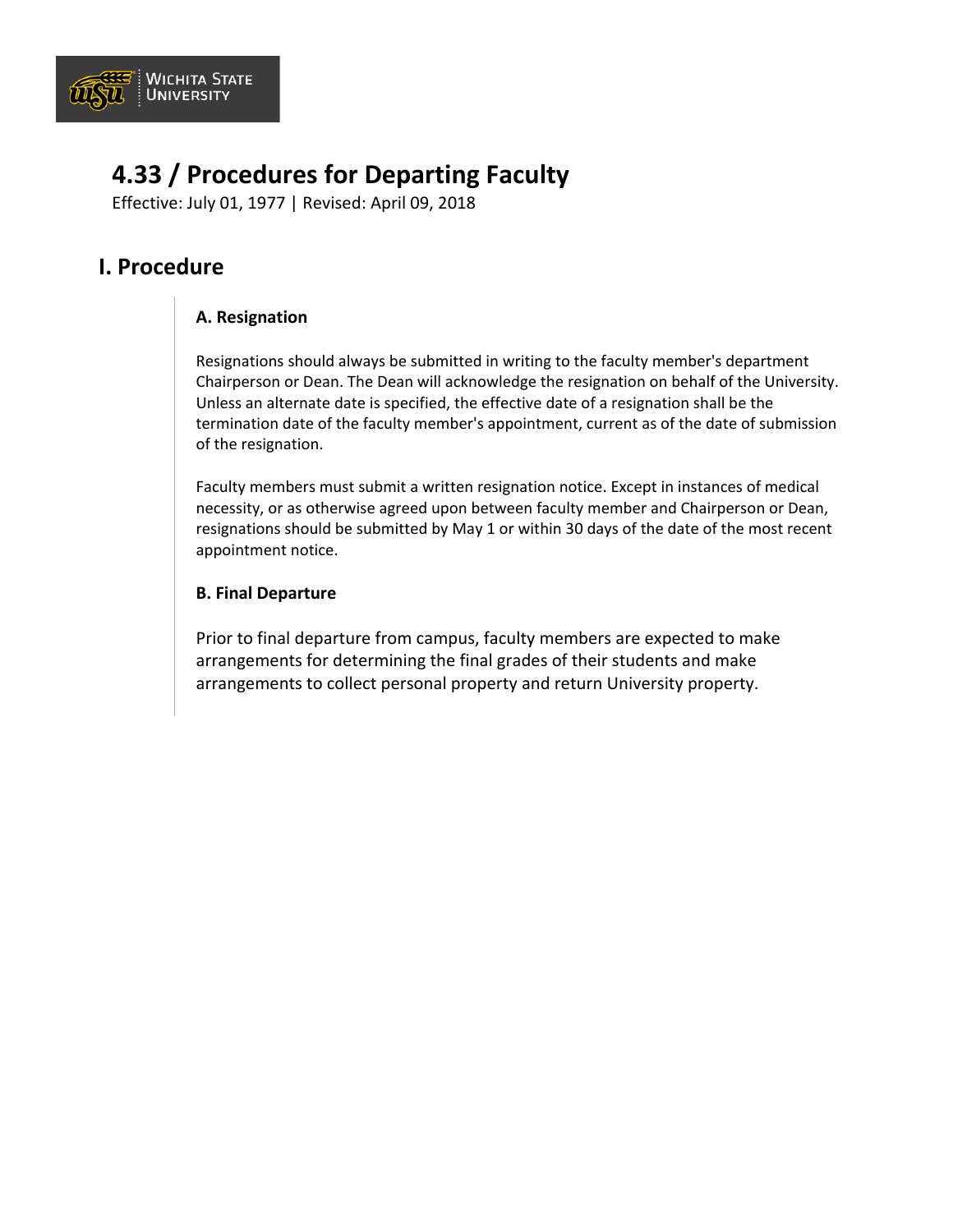

# **4.34 / Dismissal for Cause**

Effective: July 01, 1977 | Revised: September 21, 2020

# **I. Initiating Authority**

Faculty Senate serves as the initiating authority.

### **II. Purpose**

This policy is intended to establish a specific and clear procedure for identifying and addressing instances of a Tenured Faculty Member failing to meet the minimum level of performance or expectations of Professional Fitness and guidelines for remediation where appropriate. When a Tenured faculty member, who does not meet the minimum acceptable level of performance or when reason to question a Tenured faculty's Professional Fitness is documented, the process outlined below is provided to allow a fair, unbiased, non-retaliatory and non-discriminatory remediation and/or dismissal for cause. Faculty members who are not tenured and whose term of appointment has not expired, would follow applicable University policies in chapter 3.

### **III. Policy**

A. Each University department/unit shall use established criteria for minimum acceptable levels of performance that have been communicated to the members within the department/unit as the basis for annual evaluations.

B. The Chair and the Performance Evaluation Forms (FAR) Review Committee (or similar committee) shall determine if the "overall" performance (as indicated on the FAR form) of a Tenured Faculty Member in their department falls below the minimum level of role expectations. If there is no FAR Review Committee, the decision is based on the Chair's statement. If there is disagreement between the Chair and the FAR Review Committee, the decision to enact the procedures for low performance review will be decided by the college Dean.

C. It is highly recommended that the Chair and/or Dean utilize the expertise and experience of the Human Resources Department in working with issues of Low Performance and/or dismissal for cause.

D. Faculty Senate Ombudspersons are available to provide assistance to faculty.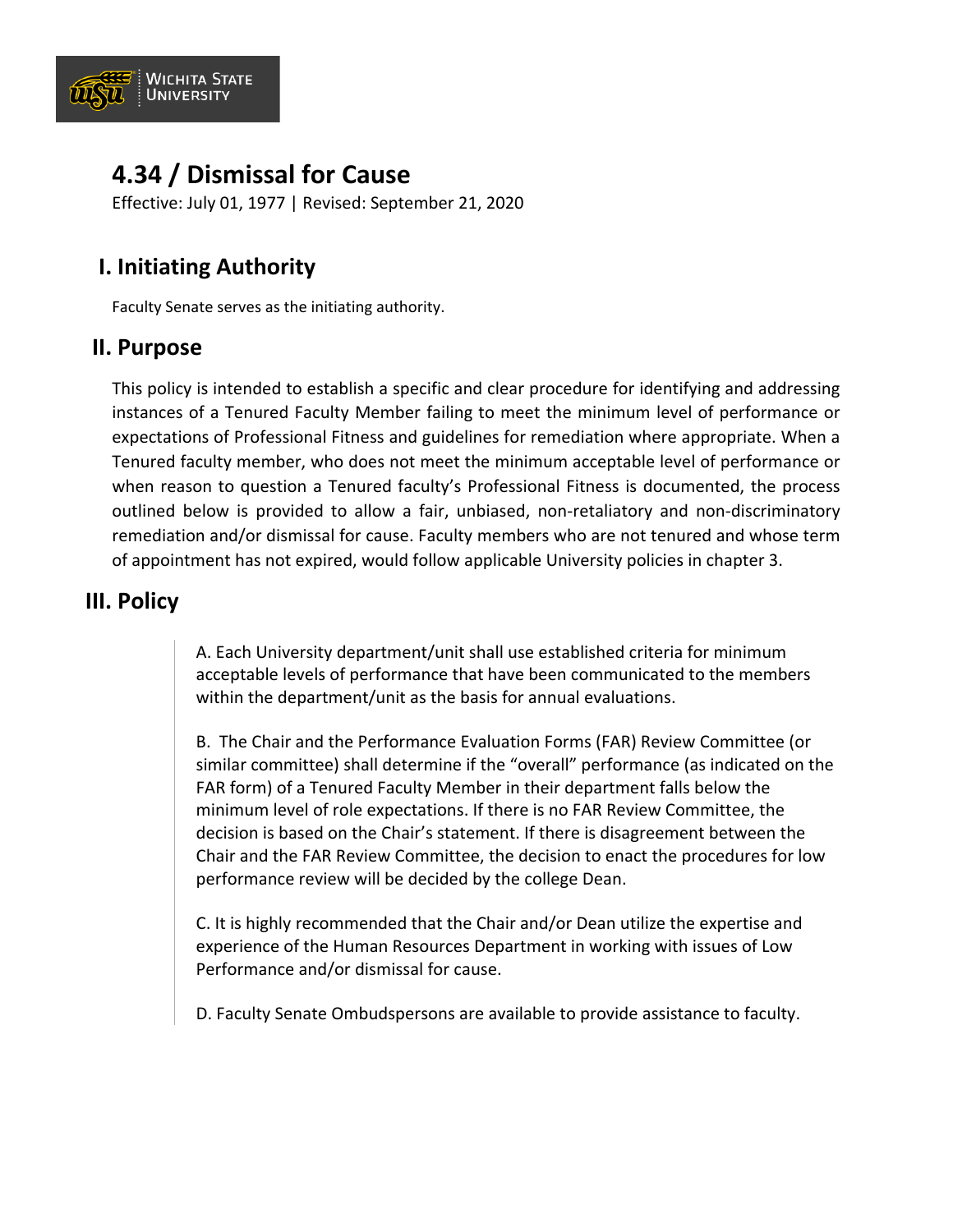

### **IV. Definitions**

For the purpose of this policy only, the following definitions shall apply:

**A. Chair**: Denotes the administrator of the Unit (i.e. Director or other title of educational unit: Department, School, Center, etc.).

**B. College Faculty Review Committee**: a committee made up of three (3) Tenured Faculty Members from the college reviewing the Tenured Faculty Member's performance, jointly named by the Tenured Faculty Member and Chair, as set forth in this policy.

**C. Low Performance**: the "overall" performance category (as indicated on the FAR form) where a Tenured Faculty Member does not meet the minimum level of performance.

**D. Professional Fitness**: three (3) Annual Low Performance Ratings in any five (5) year period, or improper behavior that demonstrates: incompetence or dishonesty in teaching or research; dereliction of essential duties and responsibilities; or personal conduct which substantially impairs the individual's fulfillment of their essential institutional responsibilities. Allegations of harassment, discrimination, sexual misconduct and protected class discrimination will be investigated pursuant to the applicable university policy.

**E. Performance Evaluation Forms (FAR) Review Committee (or similar committee such as T&P committee)**: made up of Tenured Faculty Members from the department (or an ad-hoc committee in place for faculty reviews within the department).

**F. Tenured Faculty Member**: anyone who is classified within the eclass or egroup of Tenured Faculty in the WSU system of record "Banner."

**G. University Review Committee**: made up of Tenured Faculty Members (not less than 3), jointly named by the president of the Faculty Senate and the University President.

## **V. Administrative Procedure for Low Performance**

#### **A. First Annual Low Performance Rating**

1. The Chair shall discuss with the Tenured faculty member the specific area(s) of responsibility with Low Performance related to their role statement/job description and mutually develop a plan of action to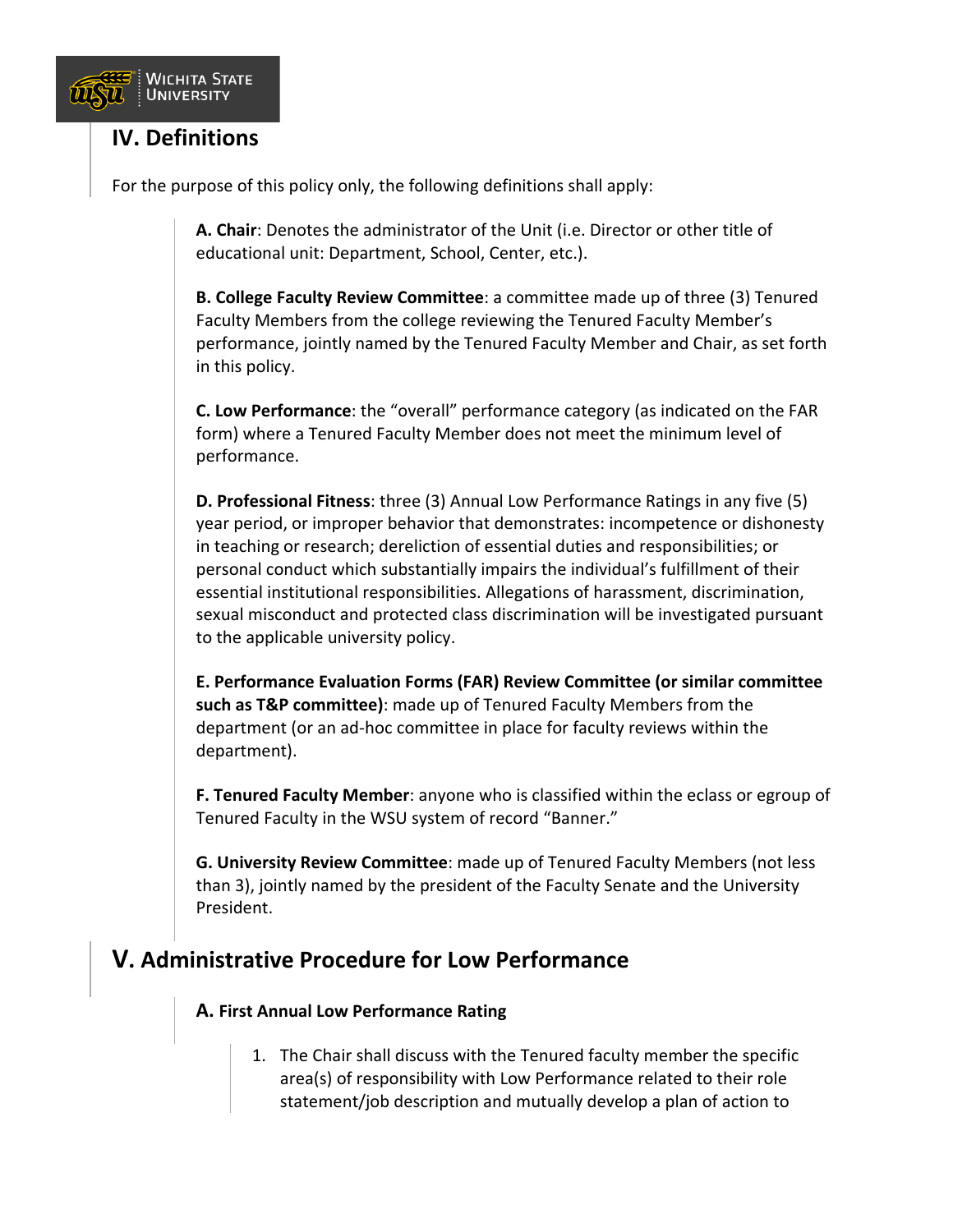

improve performance and/or remediation. A summary of this discussion, that includes the plan of action, will be added to the annual evaluation documents and a copy provided to the Tenured Faculty Member.

2. If the Tenured Faculty Member disagrees (rejects) the finding of a first Low Performance rating, they may submit a written rebuttal with justification/documentation within five (5) business days. The dean will then review the low performance judgement and make a final decision within ten (10) business days.

#### **B. Second Annual Low Performance Rating in the Last Four-Year Period**

1. A Tenured Faculty Member receives a second annual evaluation which reflects a finding in that department/unit that they have failed to meet the minimum level of performance.

2. The Chair shall meet with the Tenured Faculty Member to clearly document areas of low performance that need to improve and develop a plan for remediation.

> a. Remediation may include appropriate provisions for faculty development, such as coaching, leave of absence, or a change in teaching assignments. Other remediation steps may be offered, subject to review by the Dean or the Provost. Remediation should begin as soon as possible and will be funded by the University. The Tenured Faculty Member's annual review document for the subsequent year should reflect the method of remediation and document its level of success.

b. A summary of this meeting, that includes the plan for remediation, will be added to the annual evaluation documents and a copy provided to the Tenured Faculty Member.

- 3. If the Tenured Faculty Member disagrees (rejects) the finding of a second low performance rating or cannot reach agreement with the Chair on a plan for remediation, a College Faculty Review Committee will be selected (as explained below at section V.A.4) to review the Tenured Faculty Member's annual evaluations and other relevant documents.
- 4. A College Faculty Review Committee

a. A College Faculty Review Committee shall be convened in the event a Tenured Faculty Member rejects the findings of a second low performance rating or the Faculty Member and Chair cannot reach an agreement on a plan for remediation.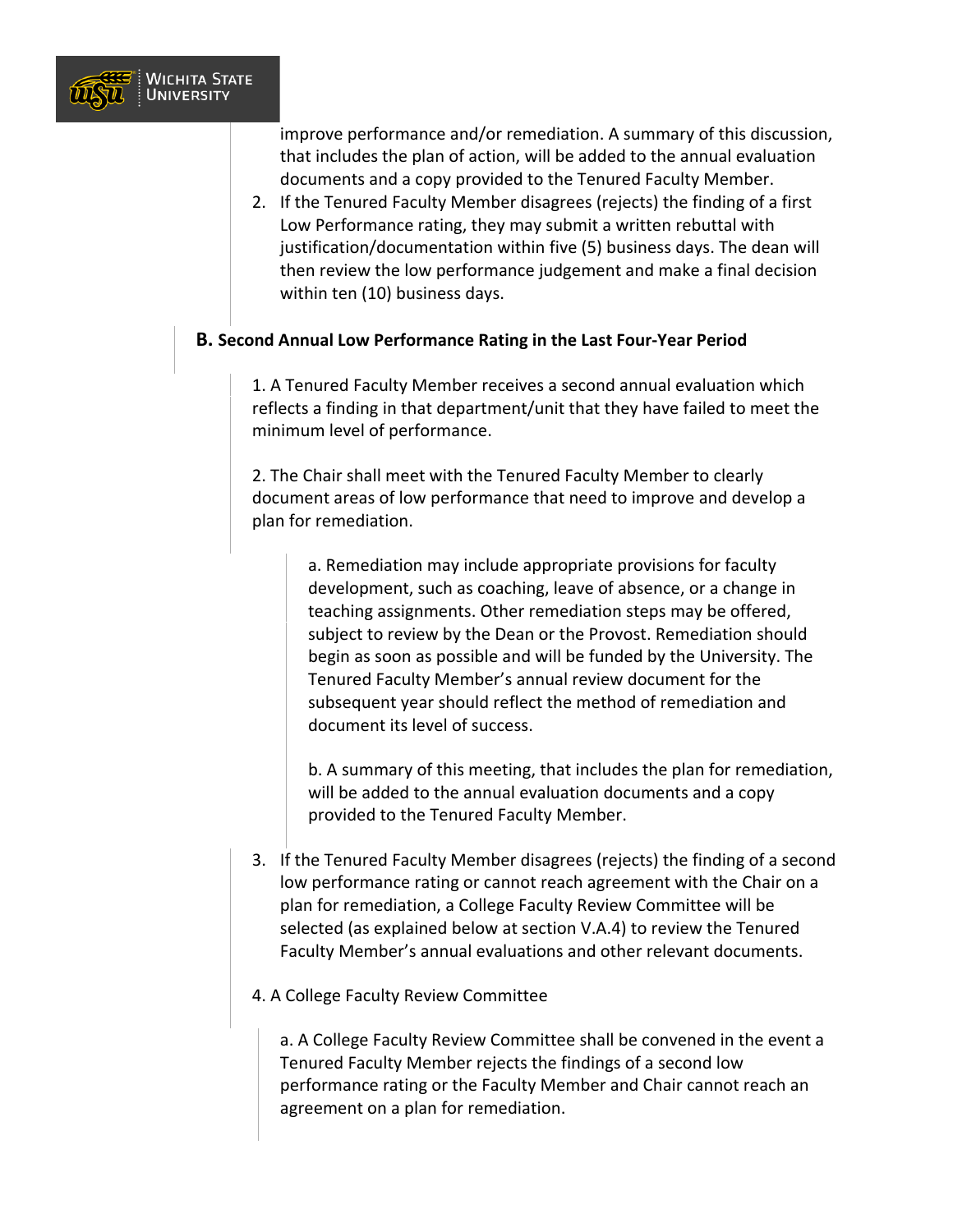

b. The College Faculty Review Committee shall consist of three Tenured Faculty Members from outside that department/unit but within the same college. Two committee members must be in the same teaching category as the Tenured Faculty being evaluated.

c. The Tenured Faculty Member and the Chair shall each select one reviewer, and they shall jointly select the third person. If the Tenured Faculty Member and Chair cannot agree on the third committee member, the Dean will make the selection. The College Faculty Review Committee will elect their Chairperson.

d. The College Faculty Review C shall meet separately with the Tenured Faculty Member and department Chair, review the details, and provide a report to the college dean within one month from the time the committee is selected. The meetings are convened by the committee chair.

e. The College Faculty Review Committee shall submit a written report to the Tenured Faculty Member, the Chair, and the dean, stating that by majority vote concluded either that (a) there is sufficient evidence of low performance and remediation is necessary; or (b) there is insufficient evidence of low performance. The dean will then make the final decision regarding chronic low performance and appropriate remediation after meeting with the Tenured Faculty Member and the Chair.

#### **C. Dismissal for Cause**

A Tenured Faculty Member may be dismissed for cause upon the recommendation to the Provost from the Chair and Dean and:

1. The Tenured Faculty Member has documented Chronic Low Performance – which is at least three annual Low Performance ratings in any consecutive five- year time period; OR

2. There is documented behavior that questions the Professional Fitness of the Tenured Faculty Member.

#### **D. Notice of Dismissal and Faculty Member's Right to Review**

1. The Tenured Faculty Member shall be advised of the decision to dismiss for cause in writing. The Tenured Faculty Member will be informed that they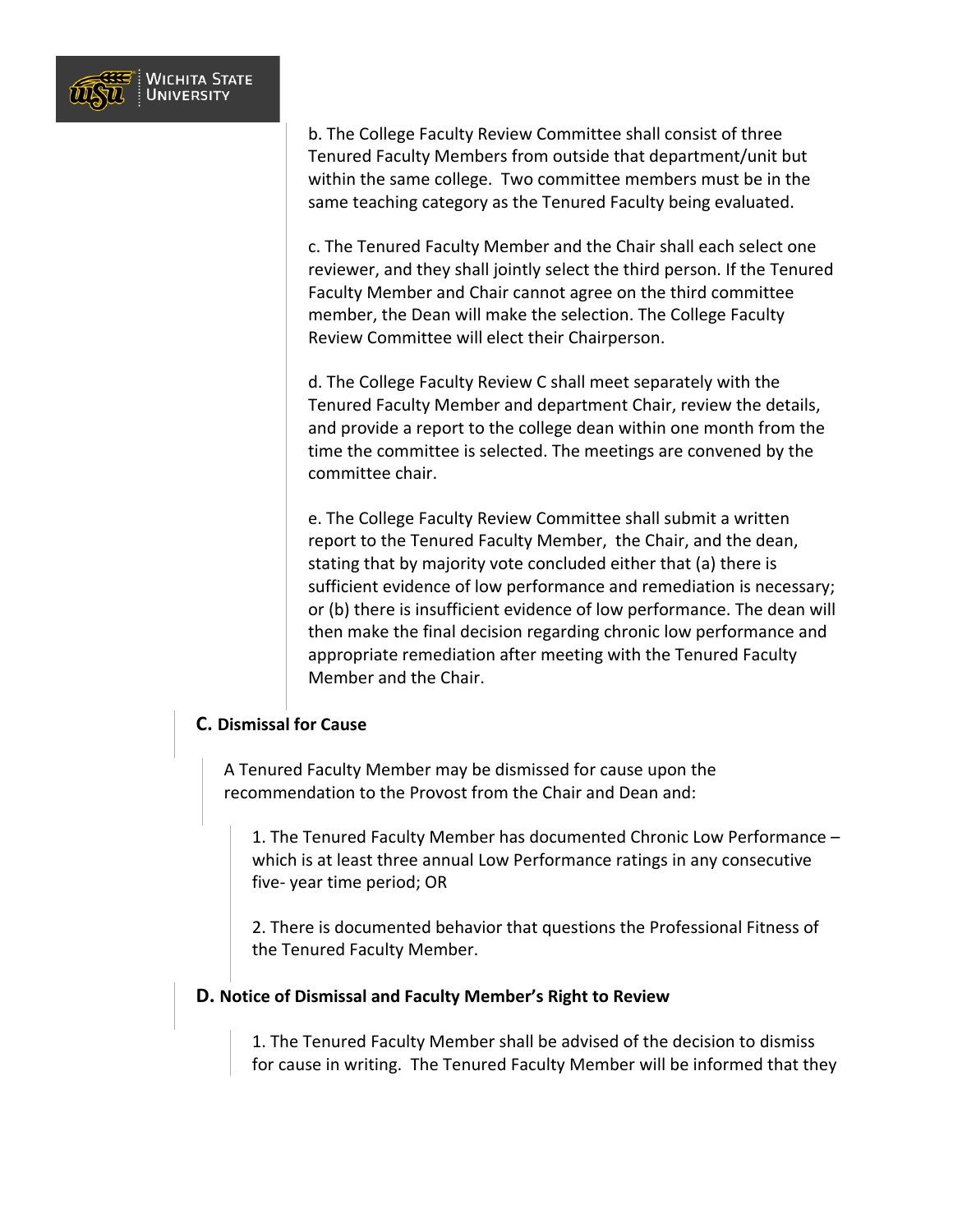

have ten (10) business days to contest the decision in writing and request a formal review.

2. The Tenured Faculty Member shall be deemed to have accepted the decision of dismissal, and his/her employment shall be separated, unless the Tenured Faculty Member requests a formal review of the decision within ten (10) business days from the date the written notice of dismissal was delivered to the Tenured Faculty Member.

a. If the Tenured Faculty Member disagrees with (rejects) the finding of Dismissal for Cause and requests a review, a University Review Committee is formed. The Tenured Faculty Member may be placed on Administrative Leave with Pay until the conclusion of the review meeting.

#### **E. Review of Dismissal - Review Committee Process**

#### **1. Membership of the University Review Committee**

a. Tenured Faculty Members (not less than 3) will be jointly named by the president of the Faculty Senate and the University President (or designee) within ten (10) business days) after the Tenured Faculty member contests the decision in writing and requests a formal review.

b. The members of the review committee will be chosen on the basis of their objectivity and competence.

c. The committee will elect its own Chairperson.

#### **2. Committee Charge**

a. Evaluate annual reviews or documentation of low performance or Professional Fitness.

b. Set a hearing date in collaboration with the Provost to review Dismissal for Cause Recommendation.

c. Notify Tenured Faculty Member when the review meeting will take place. The review meeting shall be scheduled so that the Tenured faculty member will have at least 20 business days to prepare for the review meeting after receiving notice of the scheduled review meeting date and time.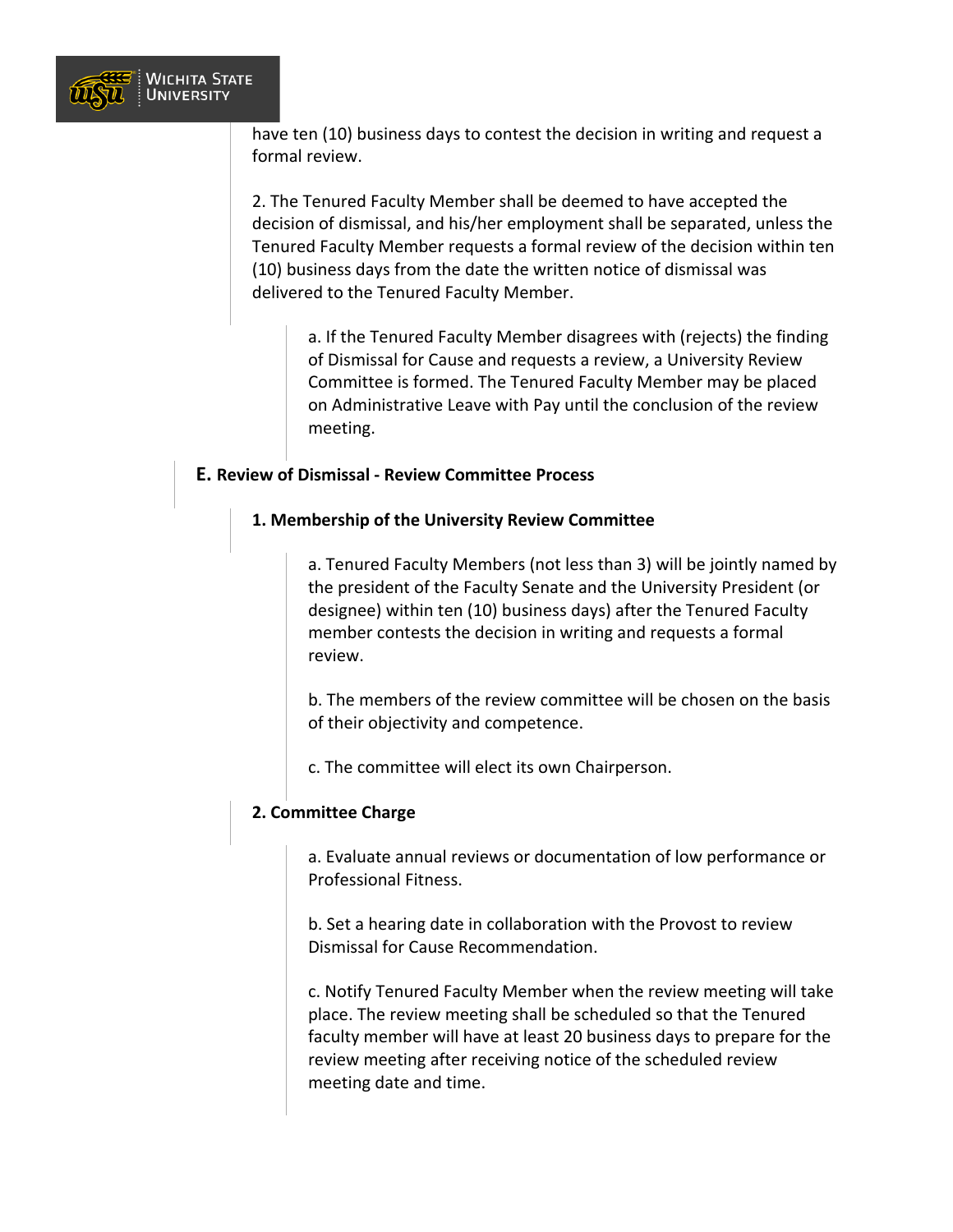#### **3. Review Meeting**

a. Tenured Faculty Member may have an advisor of their own choosing who may act as counsel during the review. The advisor or the Tenured Faculty Member will present verbally why the dismissal for cause should not happen.

b. The Provost should designate a representative to present verbally why the dismissal for cause should happen.

c. There shall be a full record of the hearing available to the parties concerned.

#### **4. Review Conclusion**

1. The University Review Committee will make one of the following recommendations within one month after the review meeting(s), which includes rationale, to the Tenured Faculty Member, the Provost, and the President of the University:

i. Recommends dismissal for cause.

ii. Does not recommend dismissal for cause.

#### **5. Final Decision**

a. After reviewing the recommendation of the University Review Committee, the President of the University, or his or her designee, will make the final decision to either uphold or reverse the dismissal for cause decision. The President shall notify the Tenured Faculty Member in writing of the President's decision.

b. If the decision is to dismiss the Tenured Faculty Member for cause, the letter shall state the grounds for dismissal, and indicate the effective date of the end of the Tenured Faculty Member's employment, and any specific arrangements to be made regarding separation salary or other relevant matters.

c. If the decision is to retain the Tenured Faculty Member, the letter will state that they will be reinstated with the effective date to return to the University.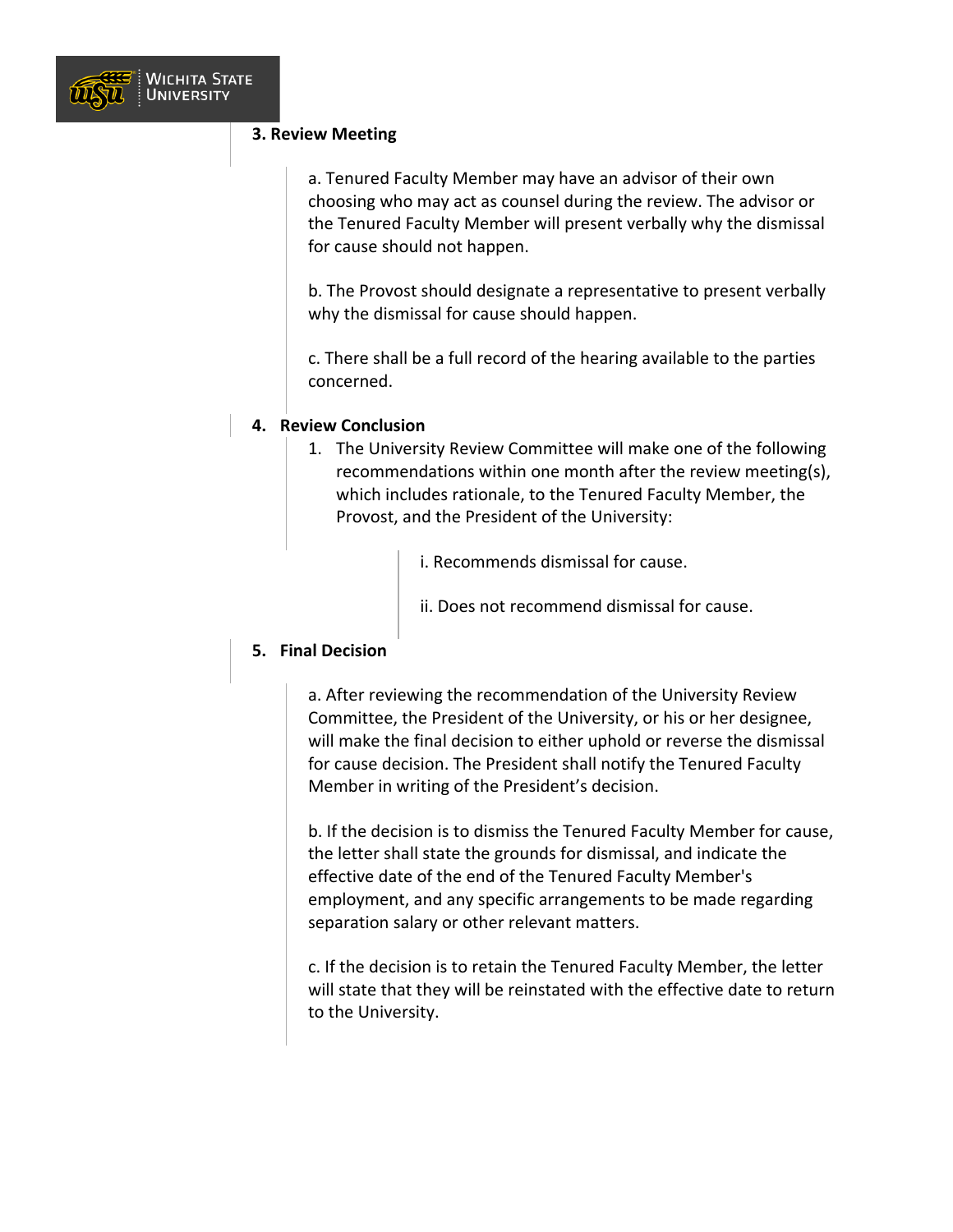

# **4.35 / Financial Exigency**

Effective: July 01, 1977 | Revised: August 4, 2000

## **I.Financial Exigency Background**

Recent higher education enrollment trends have made educators increasingly aware of the need to anticipate possible needs for budget and staff reductions (known commonly as retrenchment) by developing orderly procedures for making such reductions. Like governing boards in many other states, the Kansas Board of Regents recognized that advance planning for such contingencies would serve the best interests of everyone in the academic community; it adopted the following definition of financial exigency for the Regents system. (Kansas Board of Regents *Policy Manual*[, Chapter II, Section C, Item](https://www.kansasregents.org/about/policies-by-laws-missions/board_policy_manual_2/chapter_ii_governance_state_universities_2/chapter_ii_full_text#fin)  [5\)](https://www.kansasregents.org/about/policies-by-laws-missions/board_policy_manual_2/chapter_ii_governance_state_universities_2/chapter_ii_full_text#fin)

## **II.Definition**

Financial exigency is the formal recognition by a Regents institution that prior reductions in budget or authorized number of positions have required the elimination of nontenured positions and operating expenditures to such a point that further reductions in these categories would seriously distort the academic programs of the institution; hence, further budget or position reductions would require the nonreappointment of tenured members of the faculty or the failure to meet the standards of notice for nonreappointment of faculty. It is not a requirement of financial exigency that all nontenured positions throughout the University be first eliminated.

### **III.Procedure**

A. It shall be the responsibility of the chief executive officer of each Regents institution, in consultation with appropriate campus groups, to develop a plan for reductions in personnel as necessitated by conditions of financial exigency.

B. In the event that financial conditions at a Regents institution may warrant the declaration of financial exigency, the chief executive officer shall notify the board of that fact and shall provide a complete statement of the circumstances that may warrant the declaration of financial exigency. The statement shall also include a review of all reasonable alternatives to financial exigency. If the board and the chief